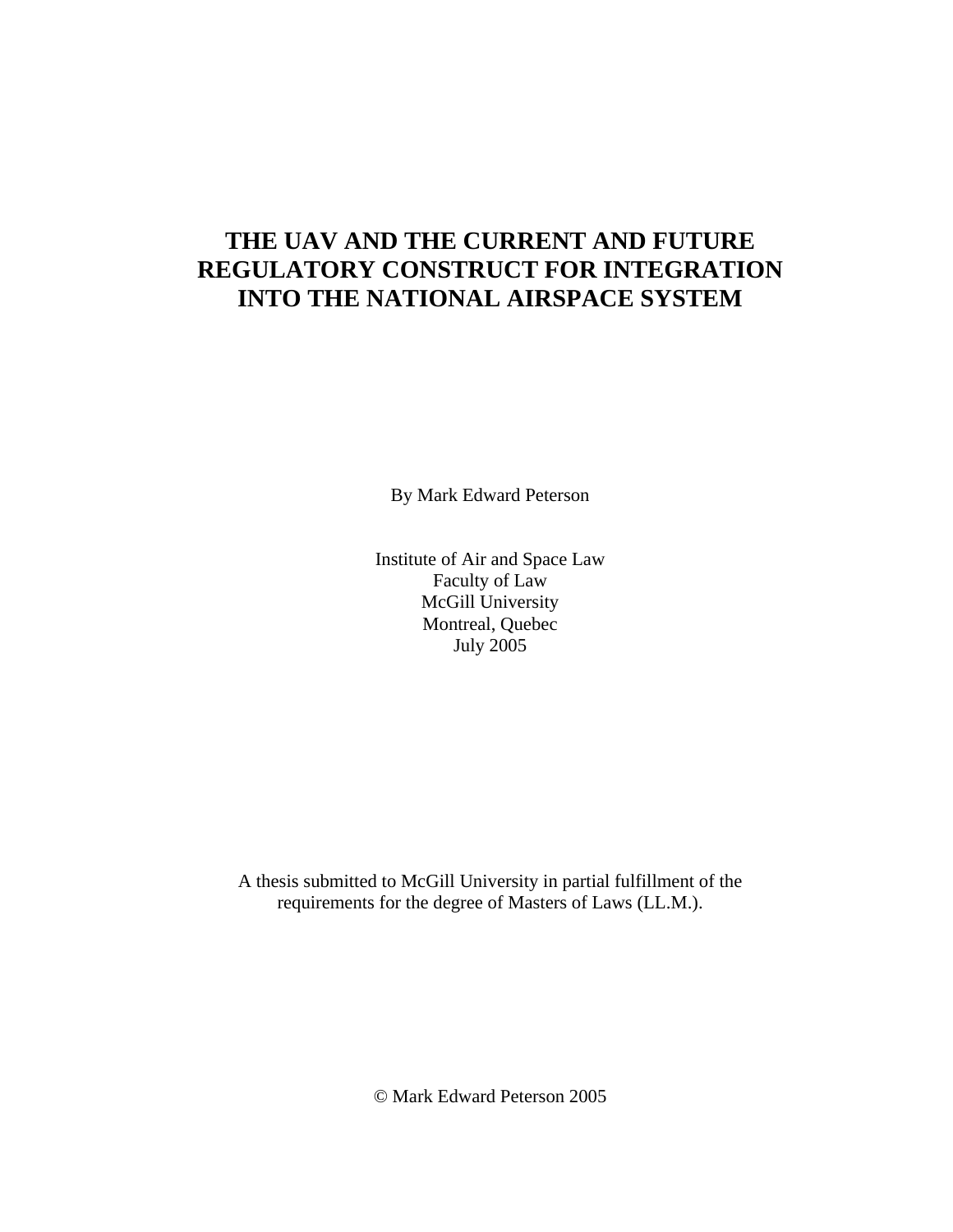| <b>Report Documentation Page</b>                                                                                                                                                                                                                                                                                                                                                                                                                                                                                                                                                                                                                                                                                                                                                                                                                                   |                             |                              |                       | Form Approved<br>OMB No. 0704-0188               |                                                    |  |  |
|--------------------------------------------------------------------------------------------------------------------------------------------------------------------------------------------------------------------------------------------------------------------------------------------------------------------------------------------------------------------------------------------------------------------------------------------------------------------------------------------------------------------------------------------------------------------------------------------------------------------------------------------------------------------------------------------------------------------------------------------------------------------------------------------------------------------------------------------------------------------|-----------------------------|------------------------------|-----------------------|--------------------------------------------------|----------------------------------------------------|--|--|
| Public reporting burden for the collection of information is estimated to average 1 hour per response, including the time for reviewing instructions, searching existing data sources, gathering and<br>maintaining the data needed, and completing and reviewing the collection of information. Send comments regarding this burden estimate or any other aspect of this collection of information,<br>including suggestions for reducing this burden, to Washington Headquarters Services, Directorate for Information Operations and Reports, 1215 Jefferson Davis Highway, Suite 1204, Arlington<br>VA 22202-4302. Respondents should be aware that notwithstanding any other provision of law, no person shall be subject to a penalty for failing to comply with a collection of information if it<br>does not display a currently valid OMB control number. |                             |                              |                       |                                                  |                                                    |  |  |
| 1. REPORT DATE                                                                                                                                                                                                                                                                                                                                                                                                                                                                                                                                                                                                                                                                                                                                                                                                                                                     | 2. REPORT TYPE              |                              |                       | <b>3. DATES COVERED</b>                          |                                                    |  |  |
| <b>10 AUG 2005</b>                                                                                                                                                                                                                                                                                                                                                                                                                                                                                                                                                                                                                                                                                                                                                                                                                                                 |                             | N/A                          |                       |                                                  |                                                    |  |  |
| <b>4. TITLE AND SUBTITLE</b>                                                                                                                                                                                                                                                                                                                                                                                                                                                                                                                                                                                                                                                                                                                                                                                                                                       |                             |                              |                       |                                                  | 5a. CONTRACT NUMBER                                |  |  |
| The Uav And The Current And Future Regulatory Construct For                                                                                                                                                                                                                                                                                                                                                                                                                                                                                                                                                                                                                                                                                                                                                                                                        |                             |                              |                       |                                                  | <b>5b. GRANT NUMBER</b>                            |  |  |
| <b>Integration Into The National Airspace System</b>                                                                                                                                                                                                                                                                                                                                                                                                                                                                                                                                                                                                                                                                                                                                                                                                               |                             |                              |                       | 5c. PROGRAM ELEMENT NUMBER                       |                                                    |  |  |
| 6. AUTHOR(S)                                                                                                                                                                                                                                                                                                                                                                                                                                                                                                                                                                                                                                                                                                                                                                                                                                                       |                             |                              |                       | <b>5d. PROJECT NUMBER</b>                        |                                                    |  |  |
|                                                                                                                                                                                                                                                                                                                                                                                                                                                                                                                                                                                                                                                                                                                                                                                                                                                                    |                             |                              |                       | <b>5e. TASK NUMBER</b>                           |                                                    |  |  |
|                                                                                                                                                                                                                                                                                                                                                                                                                                                                                                                                                                                                                                                                                                                                                                                                                                                                    |                             |                              |                       |                                                  | <b>5f. WORK UNIT NUMBER</b>                        |  |  |
| 7. PERFORMING ORGANIZATION NAME(S) AND ADDRESS(ES)<br>The Department of Defense AFIT/CIA, Bldg 125 2950 P. Street WPAFB,<br><b>OH 45433</b>                                                                                                                                                                                                                                                                                                                                                                                                                                                                                                                                                                                                                                                                                                                        |                             |                              |                       |                                                  | 8. PERFORMING ORGANIZATION<br><b>REPORT NUMBER</b> |  |  |
| 9. SPONSORING/MONITORING AGENCY NAME(S) AND ADDRESS(ES)                                                                                                                                                                                                                                                                                                                                                                                                                                                                                                                                                                                                                                                                                                                                                                                                            |                             |                              |                       | 10. SPONSOR/MONITOR'S ACRONYM(S)                 |                                                    |  |  |
|                                                                                                                                                                                                                                                                                                                                                                                                                                                                                                                                                                                                                                                                                                                                                                                                                                                                    |                             |                              |                       | <b>11. SPONSOR/MONITOR'S REPORT</b><br>NUMBER(S) |                                                    |  |  |
| <b>12. DISTRIBUTION/AVAILABILITY STATEMENT</b><br>Approved for public release, distribution unlimited                                                                                                                                                                                                                                                                                                                                                                                                                                                                                                                                                                                                                                                                                                                                                              |                             |                              |                       |                                                  |                                                    |  |  |
| <b>13. SUPPLEMENTARY NOTES</b>                                                                                                                                                                                                                                                                                                                                                                                                                                                                                                                                                                                                                                                                                                                                                                                                                                     |                             |                              |                       |                                                  |                                                    |  |  |
| 14. ABSTRACT                                                                                                                                                                                                                                                                                                                                                                                                                                                                                                                                                                                                                                                                                                                                                                                                                                                       |                             |                              |                       |                                                  |                                                    |  |  |
| <b>15. SUBJECT TERMS</b>                                                                                                                                                                                                                                                                                                                                                                                                                                                                                                                                                                                                                                                                                                                                                                                                                                           |                             |                              |                       |                                                  |                                                    |  |  |
| <b>16. SECURITY CLASSIFICATION OF:</b>                                                                                                                                                                                                                                                                                                                                                                                                                                                                                                                                                                                                                                                                                                                                                                                                                             | <b>17. LIMITATION OF</b>    | 18. NUMBER                   | 19a. NAME OF          |                                                  |                                                    |  |  |
| a. REPORT<br>unclassified                                                                                                                                                                                                                                                                                                                                                                                                                                                                                                                                                                                                                                                                                                                                                                                                                                          | b. ABSTRACT<br>unclassified | c. THIS PAGE<br>unclassified | <b>ABSTRACT</b><br>UU | OF PAGES<br>140                                  | <b>RESPONSIBLE PERSON</b>                          |  |  |

**Standard Form 298 (Rev. 8-98)**<br>Prescribed by ANSI Std Z39-18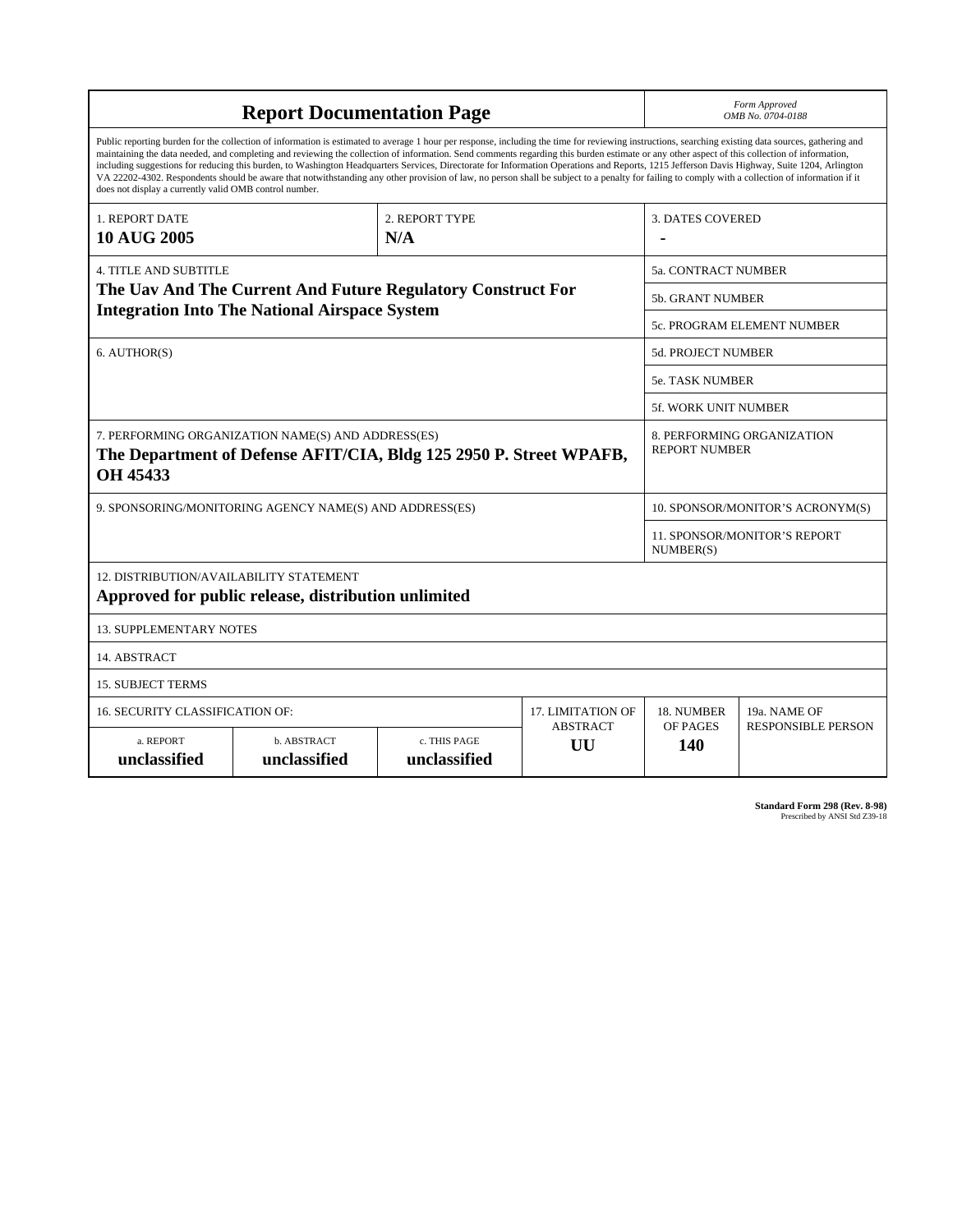The views expressed in this article are those of the author and do not reflect the official policy or position of the United States Air Force, Department of Defense, or the U.S. Government.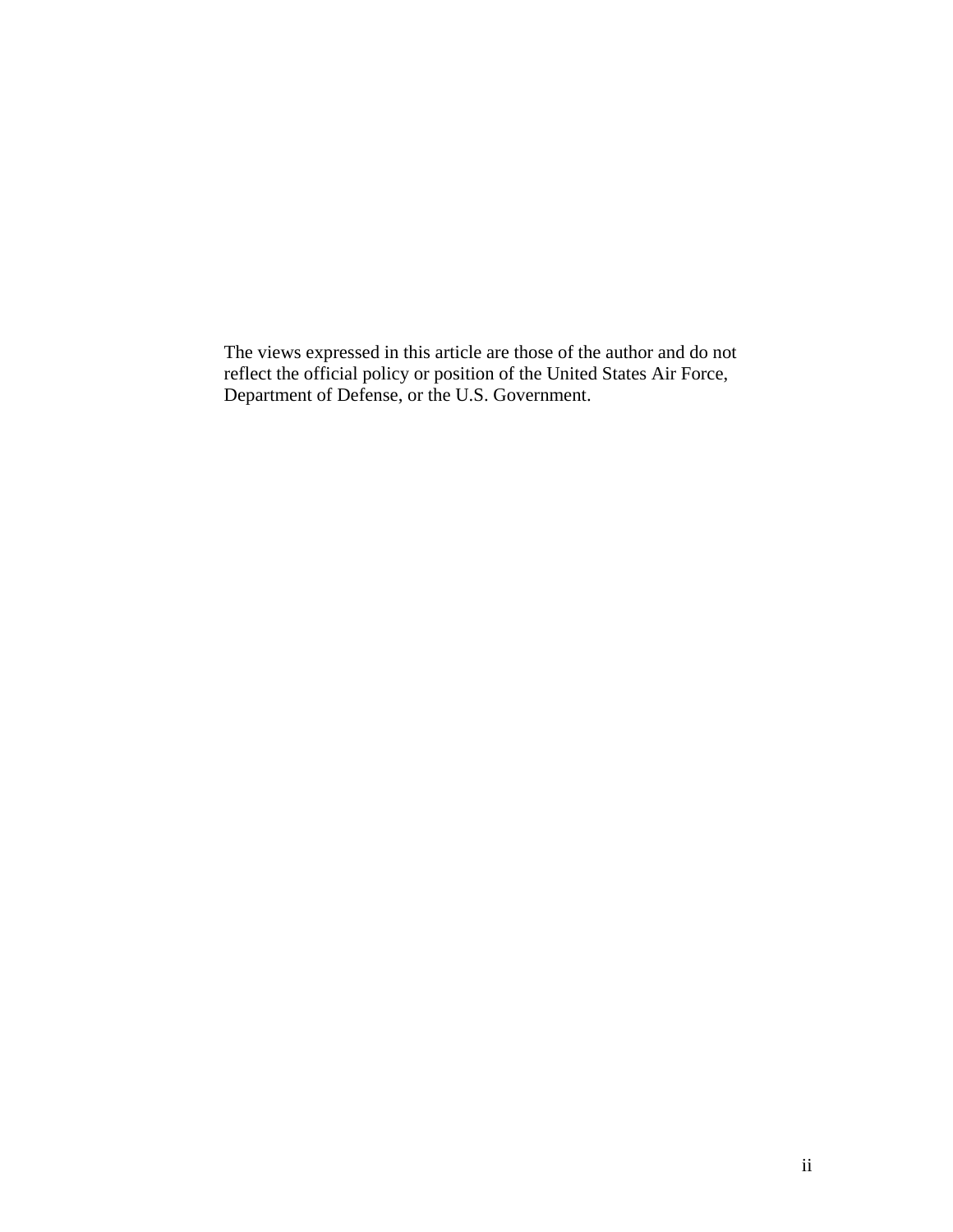## **ACKNOWLEDGEMENTS**

I am indeed grateful unto the United States Air Force for giving me this once in a life time experience to further my education and professional career by obtaining an advanced degree (LL.M.) through the Institute of Air & Space Law at McGill University, Montreal. While too numerous to mention, I have had many mentors within the ranks of the Air Force who have had an instrumental hand in guiding me to this point in my career, to which I give my thanks. However, my deepest gratitude goes to my supportive wife, whose tireless efforts have allowed me to devote the time and effort necessary to obtain this degree and write this thesis. Finally, I am most appreciative to the insightful and consistent assistance given by Professor Richard Janda who guided me as my thesis supervisor.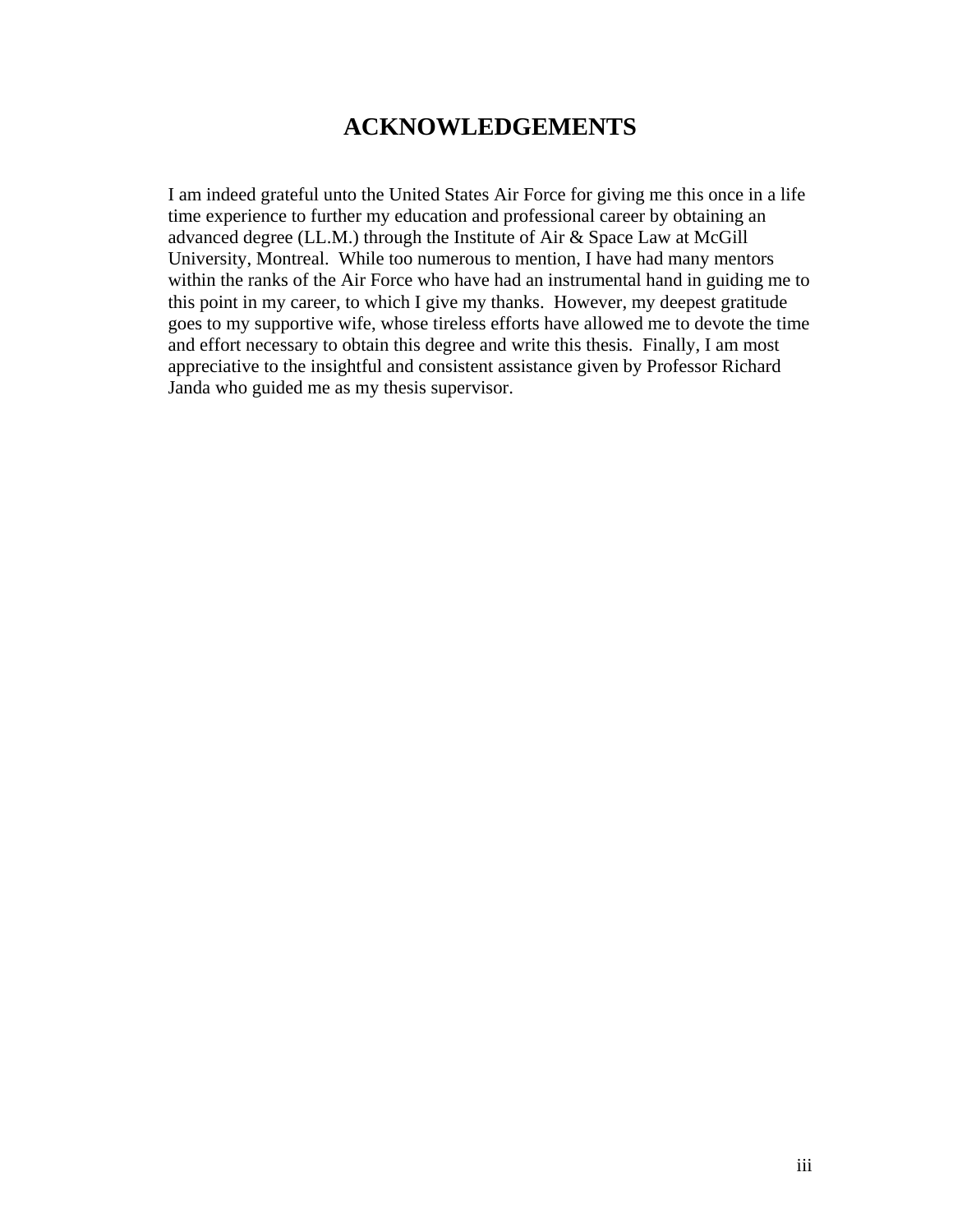## **ABSTRACT**

Unmanned Aerial Vehicles ("UAV") have been a part of aviation from the infancy of manned aviation; yet, have not reached their fullest potential as they are not integrated into the national airspace system ("NAS'). However, we are at the edge of technological breakthroughs to make integration a reality. Nevertheless, the regulatory construct necessary to provide safe integration of UAVs is unfinished. This thesis looks at necessary regulatory changes within the United States to allow for integration of the UAV into the NAS. I will first define the UAV and look at its historical roots. Then, I will review existing regulations and directives of manned flight that would apply to UAVs, as well as various rules specifically for UAVs that now exist. Through this examination, I will review the gaps and offer recommendations to fill regulatory holes in hopes to provide a useful contribution to the eventual integrated flight of UAVs.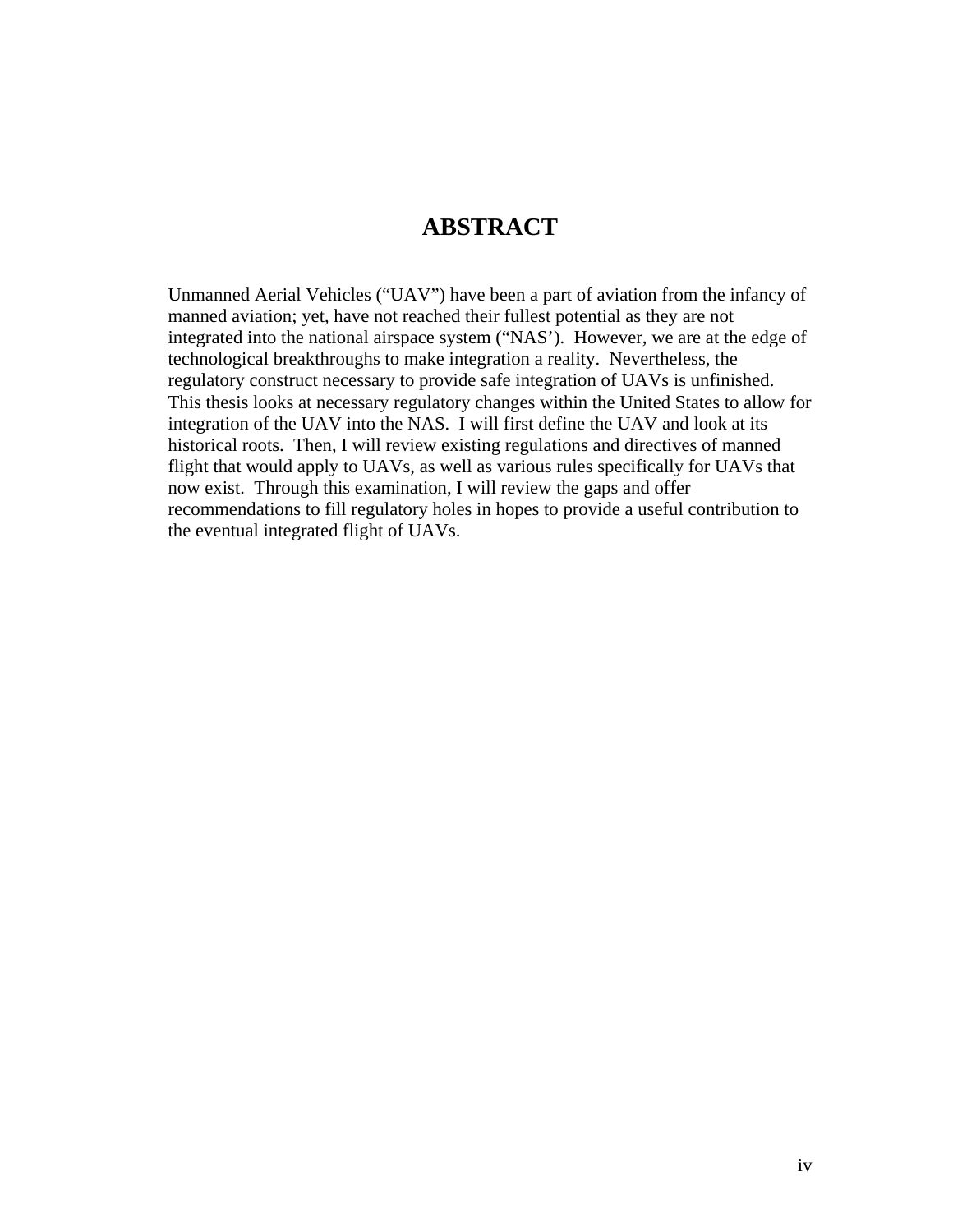# **RÉSUMÉ**

Les véhicules aériens non habités font partie de l'aviation depuis ses débuts. Ils n'ont pourtant pas atteint pleinement leur potentiel, n'étant pas intégrés au sein de l'espace aérien national. Cependant, les découvertes technologiques sont sur le point de rendre possible leur intégration. Mais le cadre réglementaire nécessaire pour permettre une intégration sécuritaire des véhicules aériens non habités demeure inachevé. Cette thèse porte sur les changements réglementaires nécessaires aux Etats-Unis dans le but de permettre une intégration des véhicules aériens non habités dans l'espace aérien national. Tout d'abord, je définirai les véhicules aériens non habités et retracerai leur historique. Ensuite, j'examinerai la réglementation en vigueur pour les vols avec équipage qui pourrait s'appliquer aux véhicules aériens non habités, ainsi que la réglementation spécifique à ces derniers. Enfin, je formulerai des recommandations permettant de combler les lacunes de la législation pour ainsi contribuer à l'éventuelle intégration des véhicules aériens non habités.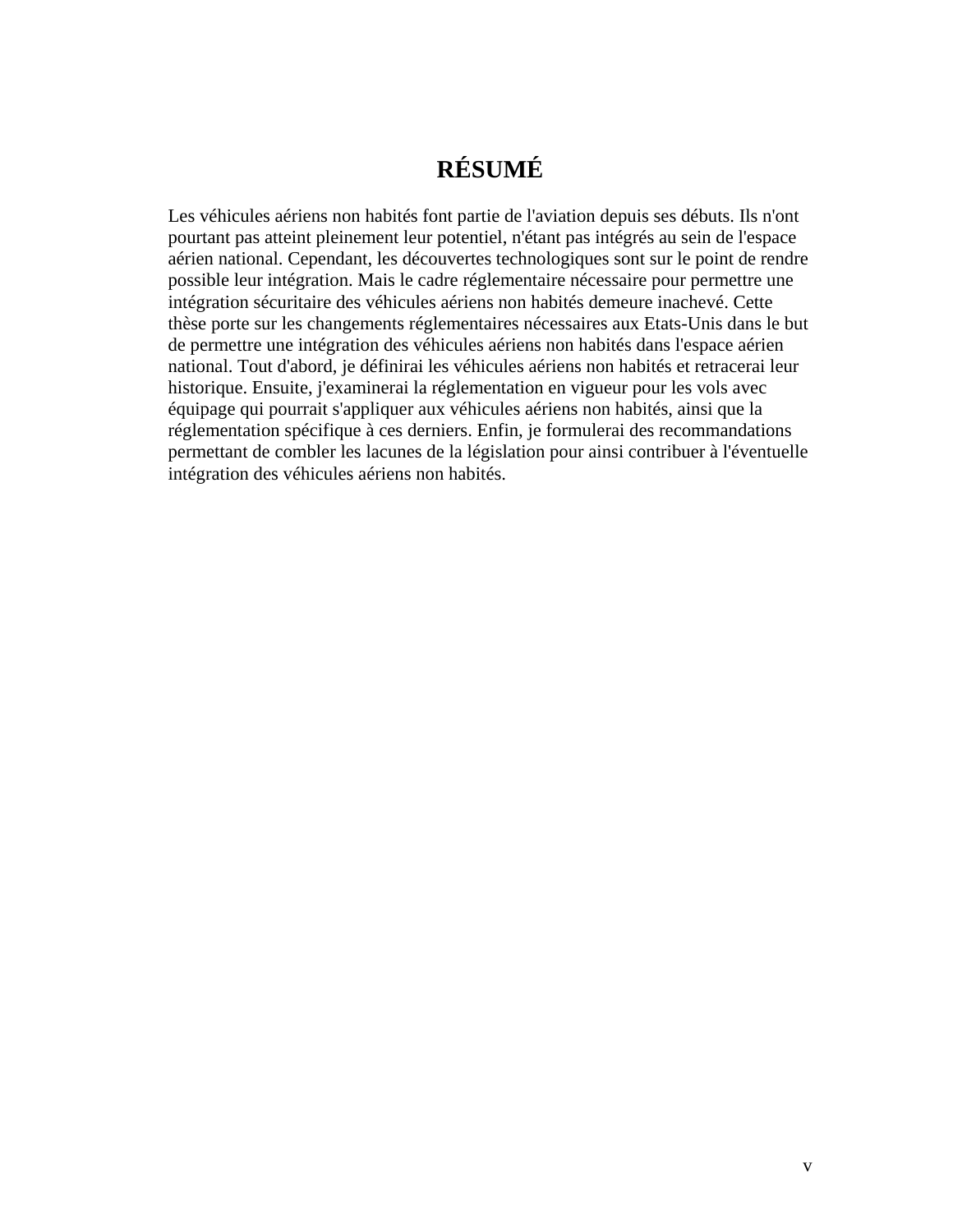# **TABLE OF CONTENTS**

| CHAPTER II: UAVs: PAST, PRESENT AND FUTURE OPERATIONS  6                                                     |    |
|--------------------------------------------------------------------------------------------------------------|----|
|                                                                                                              | 8  |
|                                                                                                              |    |
| C. CURRENT AND FUTURE USES OF THE UAV/ROA                                                                    | 32 |
| <b>CHAPTER III: CURRENT INTERNATIONAL AND DOMESTIC LAWS</b><br>GOVERNING UAV/ROA UTILIZATION AND INTEGRATION | 40 |
| A. THE CHICAGO CONVENTION AND ANNEXES GOVERNING                                                              | 40 |
| 1. Chicago Convention Articles Applicable to UAV/ROA                                                         | 43 |
| 2. Certain Applicable Provisions of the Annexes to the Chicago                                               |    |
| a. Rules of the Air and Safe Interface with Other Aircraft                                                   |    |
| b. Security Against Acts of Unlawful Interference 55                                                         |    |
|                                                                                                              |    |
|                                                                                                              |    |
| <b>B. APPLICABLE UNITED STATES AVIATION RULES: FARS AND</b>                                                  |    |
|                                                                                                              |    |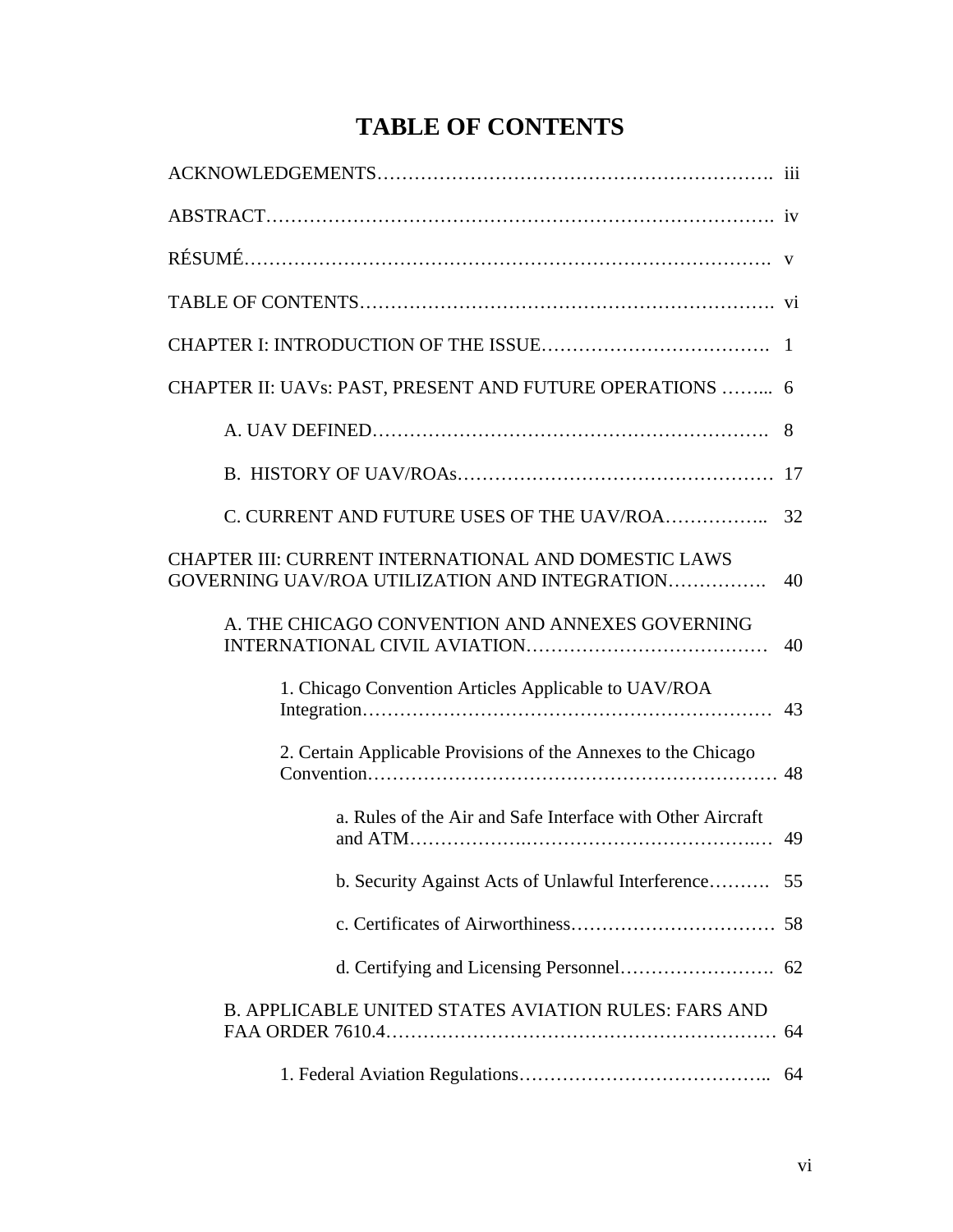| c. Licensing of Pilots and Other Aircrew under the FARs 74       |     |
|------------------------------------------------------------------|-----|
|                                                                  |     |
| 2. FAA Order 7610.4, Special Military Operations, and the COA 77 |     |
| C. UAV/ROA DOMESTIC LAWS OF AUSTRALIA, JAPAN, AND                |     |
|                                                                  |     |
|                                                                  |     |
|                                                                  |     |
|                                                                  |     |
|                                                                  |     |
|                                                                  |     |
|                                                                  |     |
| 3. Cat III UAV/ROA Specific Considerations for the FARs          | 104 |
| a. Multiple Operations, One Pilot in Command                     | 104 |
|                                                                  |     |
|                                                                  |     |
| d. Flight Operations Center and the UAV/ROA System 109           |     |
|                                                                  |     |
| B. CERTIFICATION OF AIRCRAFT AND PERSONNEL                       | 111 |
|                                                                  |     |
|                                                                  |     |
|                                                                  |     |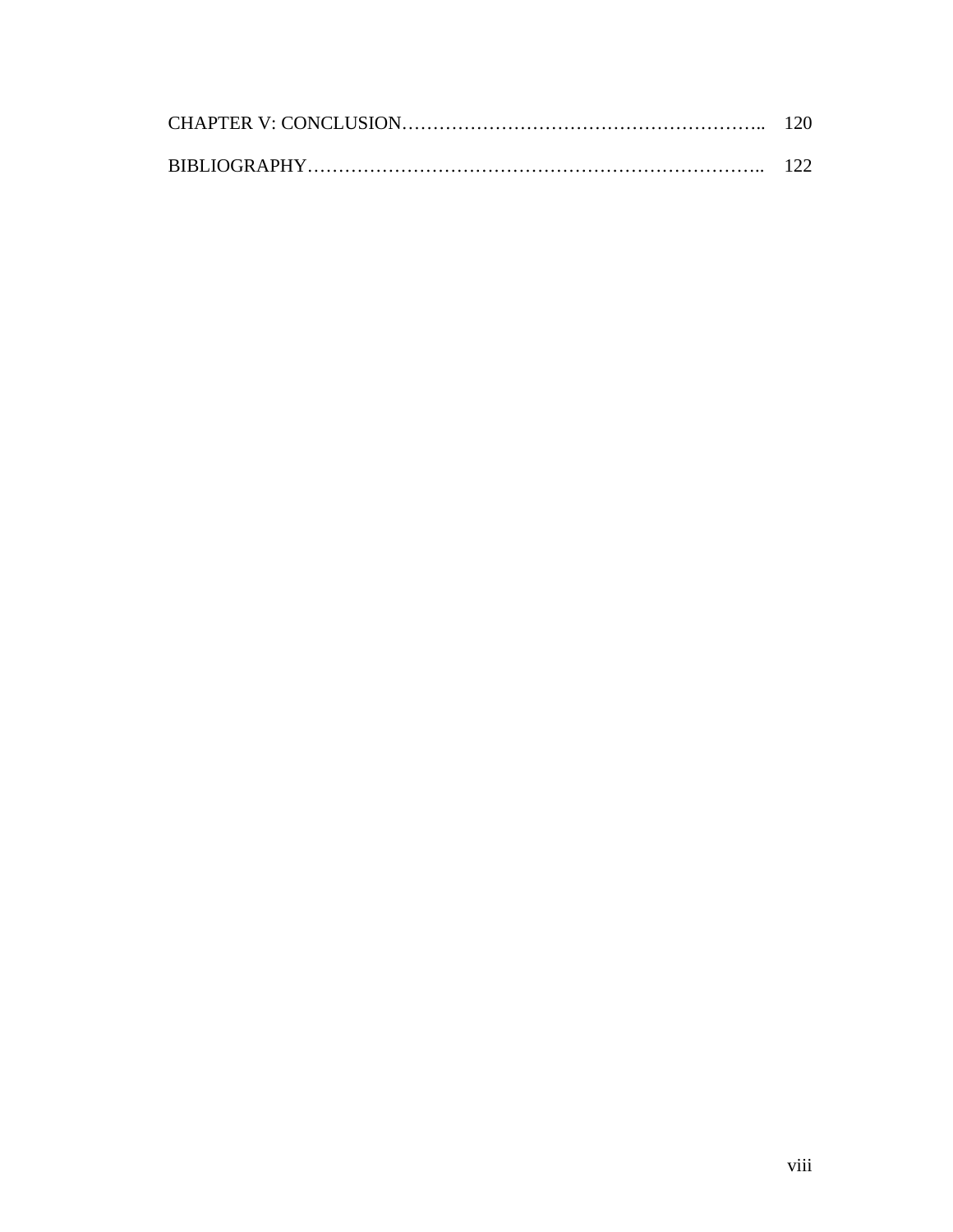### **I. INTRODUCTION**

*Science has not yet mastered prophecy. We predict too much for the next year and yet far too little for the next ten.* 

*— Neil Armstrong*

 Unmanned aerial vehicles, otherwise known as UAVs, are becoming commonplace tools in the belt of the world's militaries. The most well known UAV may very well be the Predator,<sup>1</sup> which has been flown by the United States Air Force ("USAF") in the skies over Iraq, Afghanistan, Bosnia, Kosovo, and Korea.<sup>2</sup> As one writer put it, "Predator [was] an instant hit because it could transmit live video footage of enemy actions to commanders on the ground and aircrews above the battlefield. It illuminated targets for precision weapons fired from afar. It even, on occasion, fired its own weapons, a rarity for a UAV."<sup>3</sup> While the Predator is a slow moving aircraft, it, and other UAVs, attract attention not only because of the novelty of flying without a pilot on board, but also because of their low cost of operations without risking the life of a pilot. $4$ 

<sup>&</sup>lt;sup>1</sup>See generally Richard J. Newman, *The Little Predator That Could*, Air Force Magazine, March 2002, at 49; Anthony Lazarski, Lt Col USAF, *Legal Implications of the Uninhabited Combat Aerial Vehicle*, Aerospace Power Journal (Summer 2002) *at* http://www.airpower.maxwell.af.mil/airchronicles/apj/apj02/sum02/lazarski.html (last visited Jan. 20, 2005).

<sup>&</sup>lt;sup>2</sup> Lazarski, *supra* note 1. Predator is manufactured by General Atomics Aeronautical Systems, a San Diego based company. *Remotely Operated Aircraft Systems*, General Atomics Aeronautical Systems, *at* http://www.uav.com/home/index.html (last visited May 4, 2005).

<sup>3</sup> Newman, *supra* note 1.

<sup>4</sup> *See* John Pike, *Federation of American Scientists Intelligence Resource Program, Unmanned Aerial Vehicles (UAVs)* (May. 10, 2004), *at* http://www.fas.org/irp/program/collect/uav.htm (last visited Mar. 23, 2005); *Id*.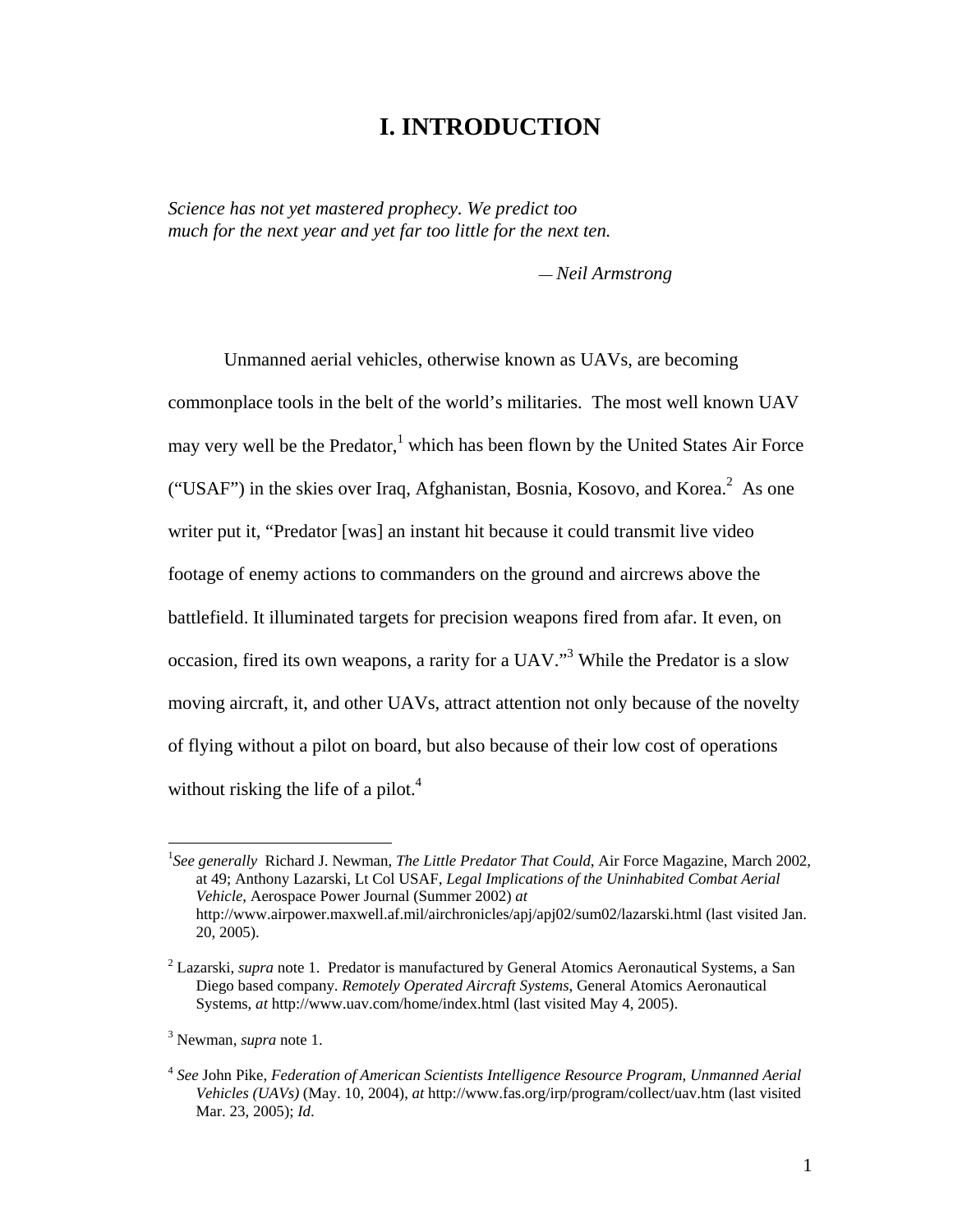The philosophy underlying UAV operations entails a combination of safety, by not putting pilots in harm's way, while performing missions involving the "3-Ds", dull, dirty, or dangerous operations, and performing these missions at a generally lower cost than manned flight.<sup>5</sup> Today, militaries use UAVs primarily in operations involving the traditional "dull" missions of reconnaissance and surveillance.<sup>6</sup> UAVs have also been converted by militaries into a weaponized "next generation" UAV, called unmanned combat aerial vehicles ("UCAV").<sup>7</sup> UCAVs can perform an array of dirty and dangerous offensive and defensive operations, including suppression of enemy air defenses ("SEAD"), close air support ("CAS"), defensive counterair ("DCA"), offensive counterair ("OCA"), and air interdiction ("AI").8

 Notwithstanding the advantages inherent in UAV operations, there remain concerns over safety.<sup>9</sup> Currently safety issues have been somewhat mitigated by the fact that most military uses of UAVs occur in areas of operations, combat zones, or in restricted airspace where interaction with civilian aircraft is minimal.<sup>10</sup> Therefore, safety concerns are heightened when the integration of UAVs into the unrestricted airspace of the national airspace system ("NAS") is contemplated.<sup>11</sup> As one group

<sup>7</sup> *See id*.

 5 Elizabeth Bone and Christopher Bolkcom, *Unmanned Aerial Vehicles: Background and Issues for Congress*, at 5, Washington/Congressional Research Service, RL31872 (Apr. 25, 2003) *at* http://www.fas.org/irp/crs/RL31872.pdf, (last visited Feb. 9, 2005).

<sup>6</sup> *See generally* Lazarski, *supra* note 1.

<sup>8</sup> *Id*. *See also* Defense Science Board, *Defense Science Board Study on Unmanned Aerial Vehicles and Uninhabited Combat Aerial Vehicles* at 6-17 (Feb. 2004) *at*  http://www.acq.osd.mil/dsb/reports/uav.pdf (last visited Mar. 24, 2005).

<sup>9</sup> Defense Science Board, *supra*, note 8, at 17-8.

<sup>10</sup> *See generally id*. at 17-8, 37.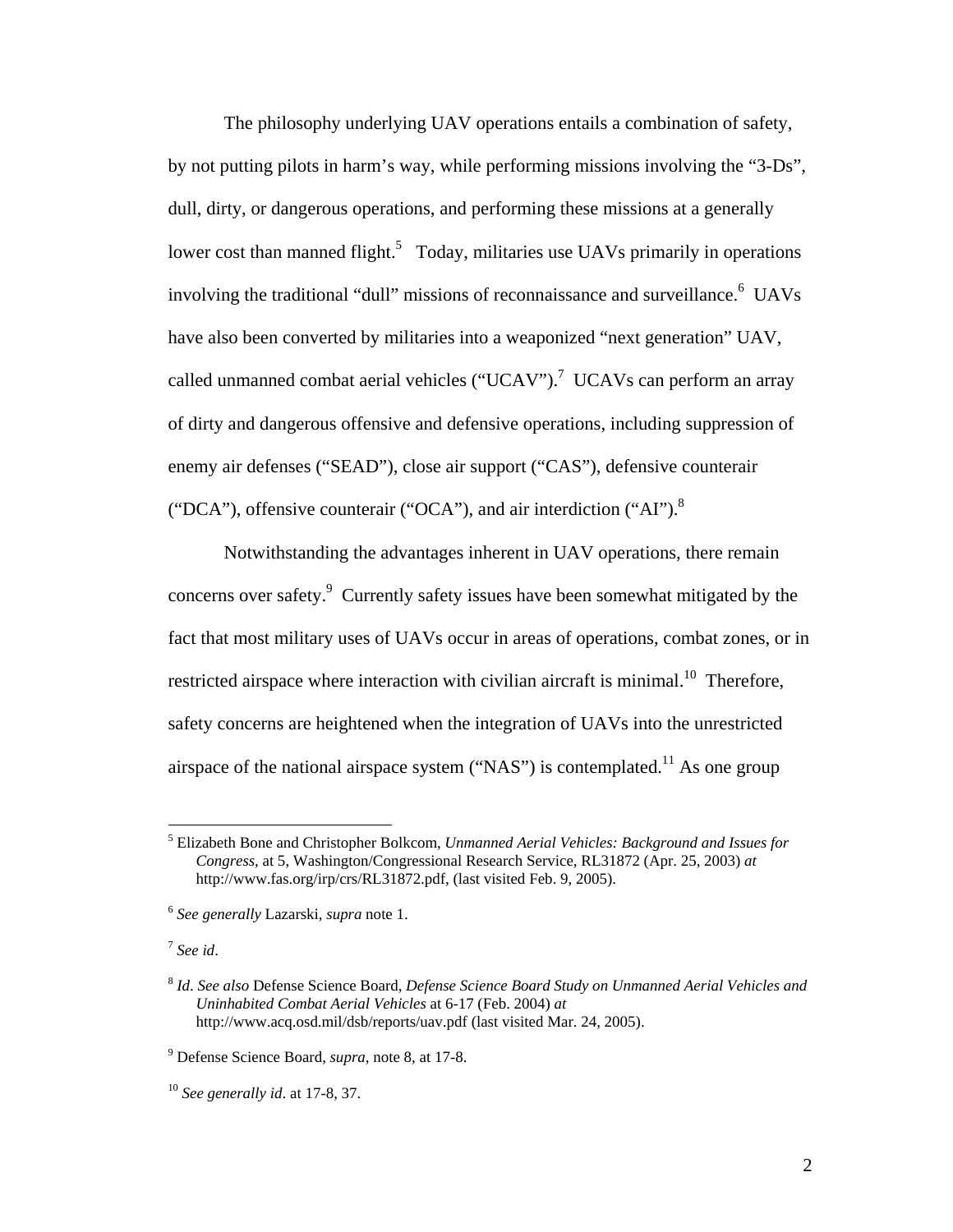observed, "the lower procurement cost of UAVs must be weighed against their greater proclivity to crash, while the minimized risk should be weighed against the dangers inherent in having an unmanned vehicle flying in airspace shared with manned assets."<sup>12</sup>

 Yet, there is a growing need to fly military UAVs through the NAS to and from areas of operations, which would not only include transiting ones own NAS, but also encountering the NAS of other nations.13 However, most nations, including the United States, do not have a regulatory scheme in place to allow civilian, let alone military, UAVs to transit through its  $NAS$ <sup>14</sup> In fact the full scale application of civilian UAVs have been stymied by the very problems outlined above; namely, safety concerns surrounding integration and the lack of a regulatory regime to facilitate safe integration.<sup>15</sup> Therefore, nations such as the United States are now

<sup>&</sup>lt;sup>11</sup> *See id.* National Airspace System is defined by the FAA as "the network of United States (U.S.) airspace: air navigation facilities, equipment, services, airports or landing areas, aeronautical charts, information/services, rules, regulations, procedures, technical information, manpower, and material. Included are system components shared jointly with the military." FAA, *Pilot/Controller Glossary* (Feb. 17, 2005).

<sup>&</sup>lt;sup>12</sup> Bone and Bolkcom, *supra* note 5, at 5. One study prepared by the Defense Science Board compared mishap rates among three current operating UAVs, F-16s, general aviation aircraft, and long and short range commercial aircraft. While UAVs have not flown nearly the number of hours of the other aircraft, the UAV mishap rate was substantially higher. For example, the worst mishap rate was held by the Pioneer UAV (the only UAV used by the Navy and Marines), which showed a projected mishap rate of 334 per 100,000 hours of flight. This is compared to a mishap rate of 32 for the Predator and 3 for the manned fighter F-16. However, when compared to civil aviation numbers of 1 per 100,000 hours for general aviation aircraft, 0.1 for regional commuters, and 0.01 for larger airliners, it is clear that UAVs must reduce mishap rates prior to free and full movement in civilian airspace. Defense Science Board, *supra* note 8, at 17-8. *See also, Near Hit*, Air Safety Week, Oct. 18, 2004, Vol. 18, No. 40 (In the skies over Kabul, Afghanistan, a UAV and manned jetliner have a near miss incident as the jet approached the airport for landing, thus causing the UAV to crash as a result of turbulence caused by the jet's wake.).

<sup>13</sup> Defense Science Board, *supra* note 8, at 37.

<sup>14</sup> *See generally*, Joint Aviation Authorities (hereinafter JAA), *The Joint JAA/EUROCONTROL Initiative on UAV/ROAs: Final Report*, May 11, 2004, *available at* http://198.17.75.100/news/news.html (last visited Jan. 15 2005).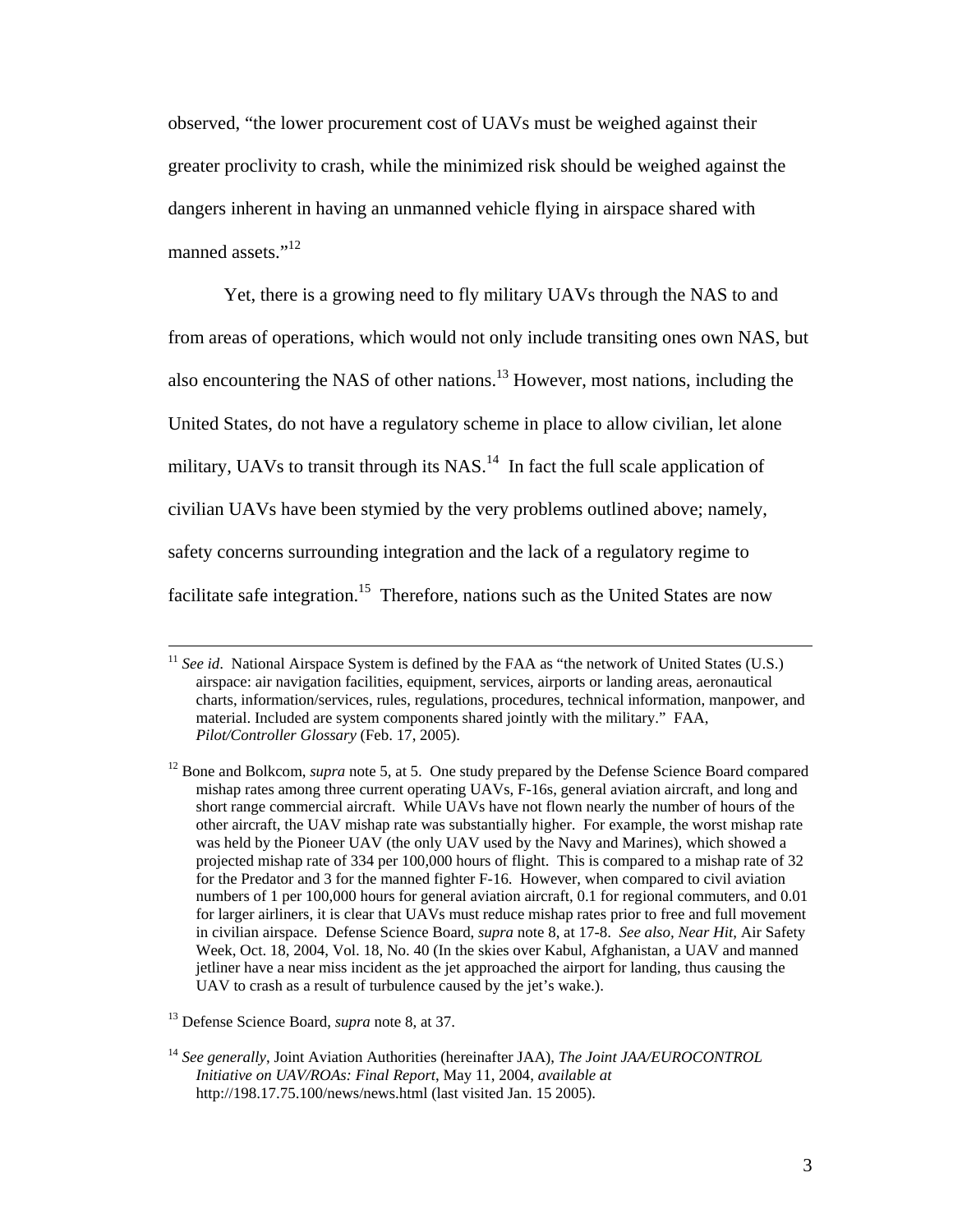scrambling in an attempt to develop a robust regulatory construct to provide safe and secure integration of UAVs into their NAS.<sup>16</sup>

 The need for UAV integration is highlighted by the USAF's recent experiences in Iraq, which has literally become an on-site experimental test-bed for a number of UAV initiatives such as equipping soldiers with hand-launched micro-UAVs and placing different sensors and/or armaments on existing UAV platforms.<sup>17</sup> The United States has approximately 750 UAVs stationed in and around Iraq, and UAV operations have been confusing command and control elements and causing jammed radio frequencies.<sup>18</sup> In discussing the problems encountered in Iraq, the USAF Chief of Staff, General John Jumper, stated, "We've already had two mid-air collisions between UAVs and other airplanes, we have got to get our arms around this thing."<sup>19</sup> According to General Jumper, the USAF and the United State's Department of Defense ("DoD") need a system to coordinate the use of UAVs.<sup>20</sup>

 Indeed, this coordination must be accomplished with eyes toward the sky and ground, as integration concerns both UAV movement through the air and the noninterference with its own and other ground-based operations. Moreover, this

<sup>19</sup> *Id*.

 $^{20}$  *Id.* 

 <sup>15</sup> *See id*.

<sup>&</sup>lt;sup>16</sup> See generally The National Aeronautics and Space Administration (hereinafter NASA), Environmental Research Aircraft and Sensor Technology (hereinafter ERAST) Project, Certification and Regulatory Roadmap: High-Altitude Long-Endurance Unmanned Aerial Vehicles, (2002 Version 1.3) at 11-14, available at http://www.psl.nmsu.edu/uav/roadmap/Content.htm (last visited Mar. 19, 2005).

<sup>17</sup> *See* Nathan Hodge, *Jumper: Military Must Reorganize UAV Efforts*, Defense Daily, Apr. 29, 2005, at 7.

<sup>18</sup> *See generally id*.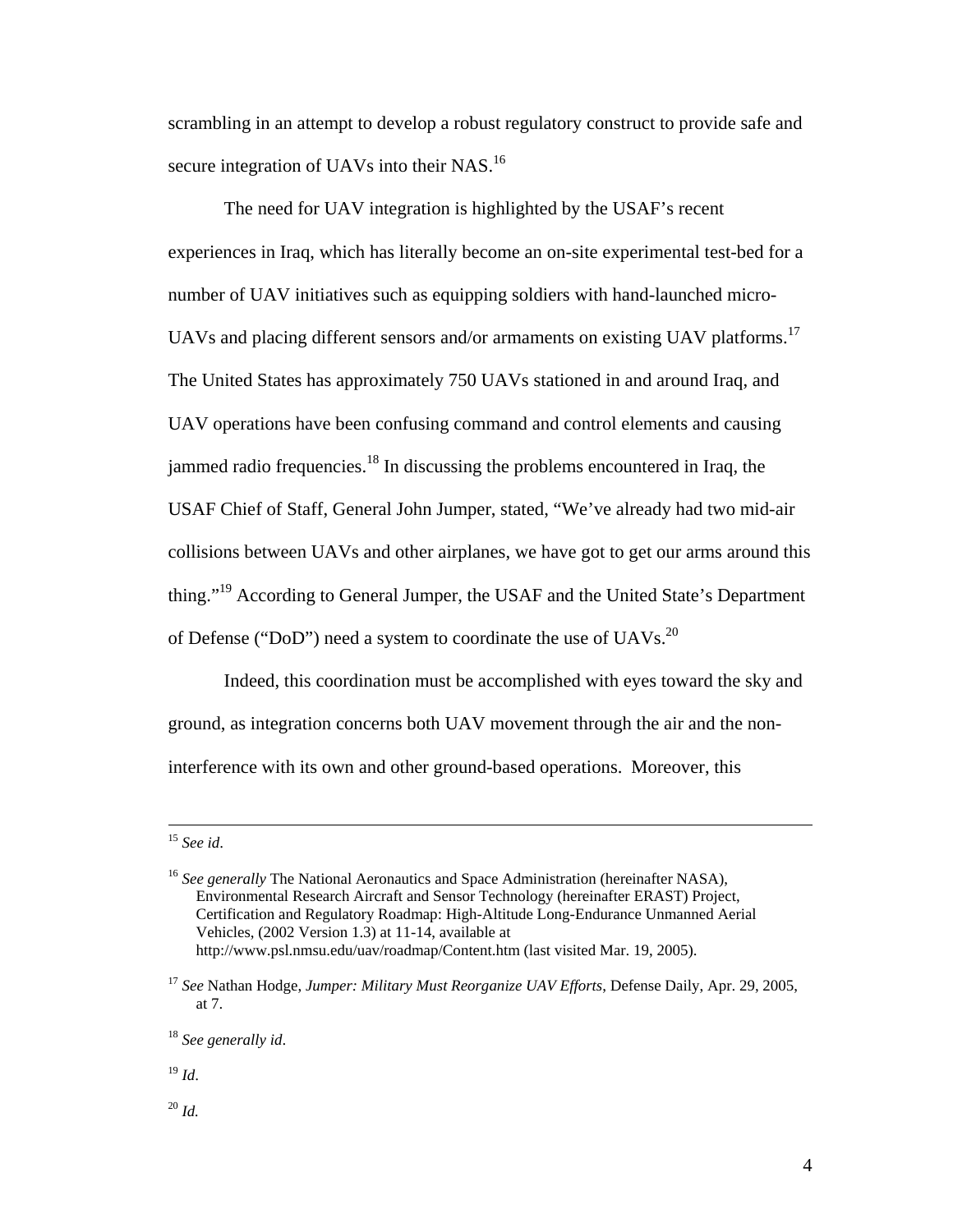coordination must not only include inter and intra-service interoperability with manned and unmanned assists, but also, as noted above, coordination with civilian airspace as the need for military UAVs to transit national and international airspace grows. This thesis will address the latter; namely, the quest to integrate the UAV into the NAS.

 The primary focus of the thesis is the integration of UAVs into the NAS of the United States. However, as UAV utilization will inevitably become more global, and as military and civilian uses will eventually entail international travel through foreign NASs, international integration will also be discussed. First, I will define the UAV; showing how a UAV's characteristics are different and distinguishable from rockets or missiles, and that as aircraft, UAVs are already governed by portions of the current air law regime. This process of defining the UAV will also involve a historical review of the UAV; showing how current UAV uses and technologies evolved at a very slow pace. While there are many causes for this slow development, the current and future uses of UAVs, both within and outside the military, are bright and progressive. Nevertheless, the lack of a congruent regulatory regime stands in the flight path of full optimization. Therefore, I will address the current international and domestic regulatory regimes that apply to UAV operations. After which, I will highlight issues that are not adequately covered by existing rules, and therefore, must be addressed to allow for full integration.

 While much of the legal framework will be civilian in nature, it directly impacts DoD operations. To the extent that military UAVs need to fly outside the current restricted environment and transit the NAS as does manned flight, much of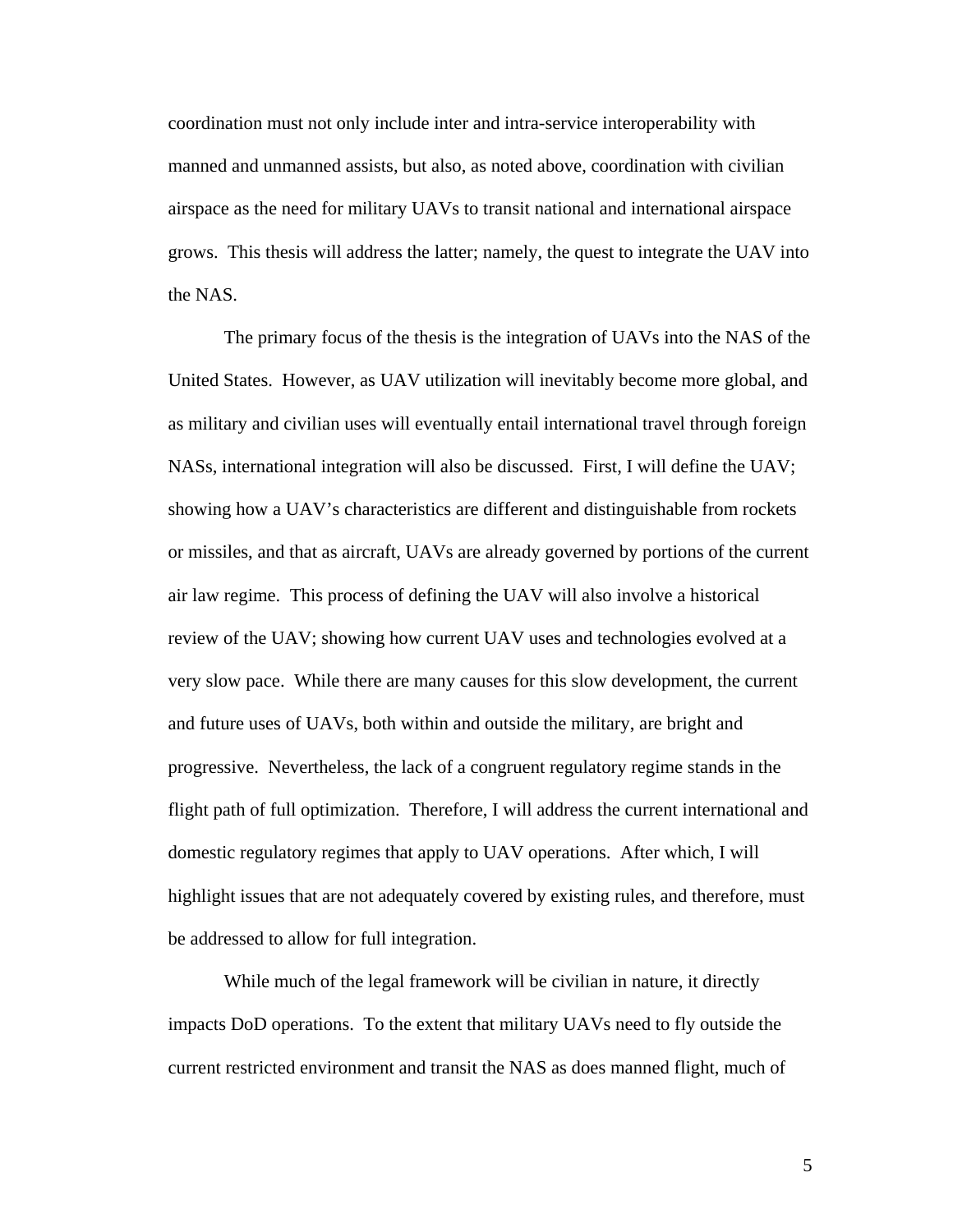the civilian regulatory frame work will have direct application to DoD and USAF operations. Further, as civilian, commercial operations for UAVs increase, the costs associated with UAV use by DoD will decrease as more mass produced, commercially available UAVs are able to be adapted for DoD purposes.

 The future of the UAV is an open book waiting to be written. How fast the pages flow through history depends not only on technological advances, but also the political will of nations. The will of nations, individually through civilian and military regulatory bodies and aviation authorities, and collectively through international organizations like the International Civil Aviation Organization ("ICAO")<sup>21</sup> and the International Telecommunications Union ("ITU")<sup>22</sup>, to formulate a regulatory airfield that will allow UAVs to take-off and sustain effective, efficient, and safe flight.

### **II. UAVs: PAST, PRESENT AND FUTURE OPERATIONS**

 In order to address the integration of UAVs into the NAS, it is important to review what type of aircraft/vehicle that must be integrated; therefore, this chapter will begin by defining what a UAV is and what it is not, while more closely

<sup>21</sup> ICAO is an international organization established by the 1944 Chicago Convention (*infra* note 38) to manage the safety and security of the world's civil aviation, currently headquartered in Montreal, Canada. Chicago Convention, *infra* note 38, at art. 1-10, and 43-79. For more information on the purposes and roles of ICAO, *See* http://www.icao.org/; Assad Kotaite, *Security of International Civil Aviation—Role of ICAO*, 7 Annals Air & Space L. 95 (1982).

 $22$  The ITU was created initially as the International Telegraph Union before the turn of the  $20<sup>th</sup>$ Century, 17 May 1865, and is the oldest specialized agency of the United Nations. It is organized by international treaty, known as the International Telecommunications Constitution and Convention, *Constitution and Convention of the International Telecommunication Union,* Dec. 22, 1992 (Geneva: ITU**,** 1992), and is headquartered in Geneva, Switzerland. The ITU serves three major functions: (1) regulating the radio frequency spectrum, (2) establishing rate and equipment standards for telecommunications, and (3) coordinating use of the highly desired geostationary orbit. (Francis Lyall, Law & Space Telecommunications 311, 387 (1989)). For more information on the ITU**,** *see* http://itu**.**org; J. Wilson, *The International Telecommunication Union and the Geostationary Satellite Orbit: An Overview,* 23 Ann. Air & Sp. L. 249 (1998).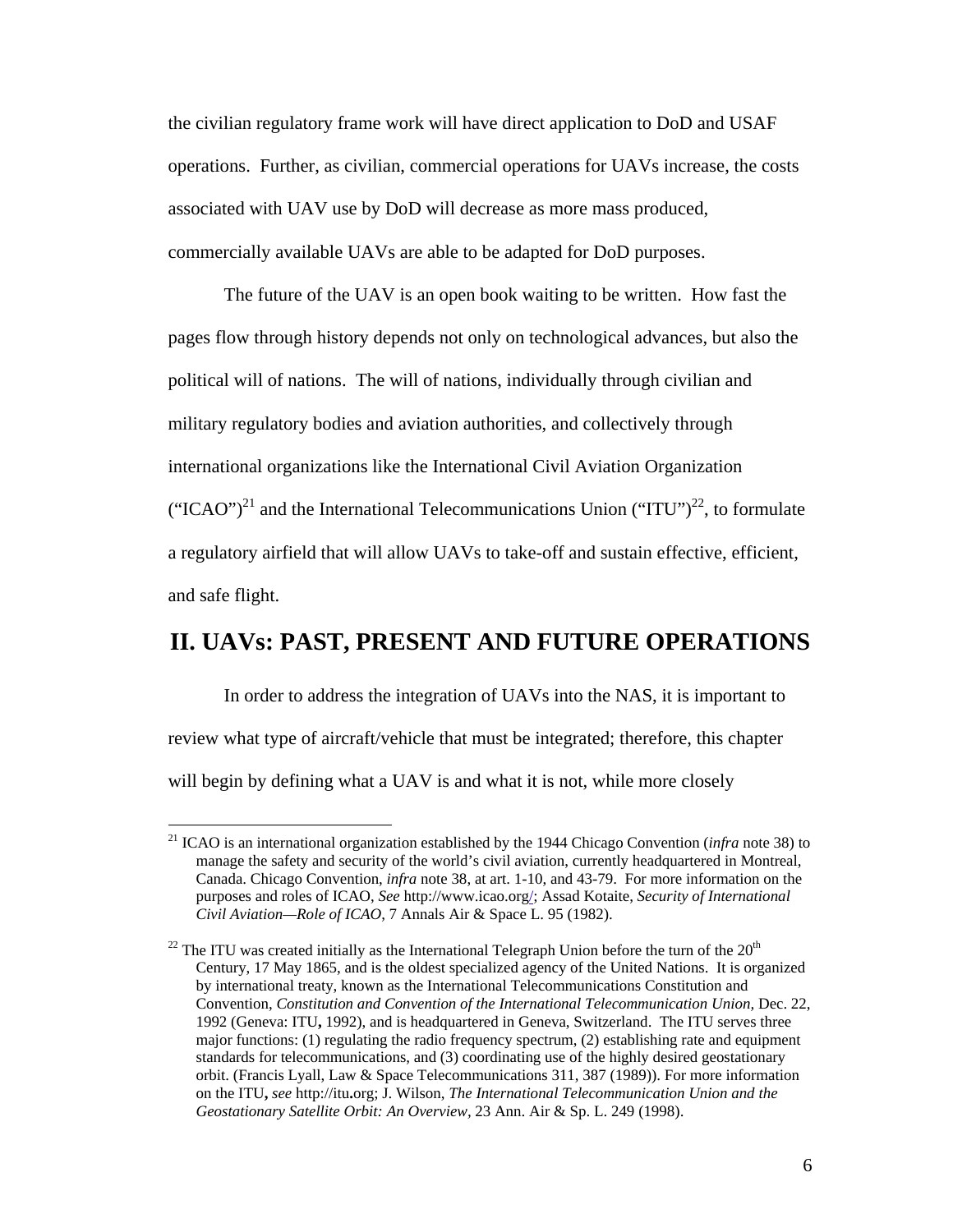delineating its defining characteristics. Moreover, the road ahead is best understood and navigated with an understanding of the road already traveled. Thus, in order to fully understand what a UAV is, the evolution of the UAV will be explored.

 This stroll down the halls of history will show that early in the development of the UAV, the militaries of the United States and Great Britain saw the utility of a remotely controlled, unmanned aircraft, around the same time such militaries were developing manned military aircraft. Nevertheless, funding and political quicksand provided a slow moving technological and operational development production line, which in turn led to a fairly slow evolution for the UAV. However, over time, the abilities of the UAV to do the 3-Ds in a cost effective manner formed a loud and continual knock at the door of full scale development. As militaries began to rediscover the utility of the UAV, money and corresponding technological and developmental breakthroughs led to UAVs becoming more common place in military operations. With the successful fielding of UAV technology, many national militaries found the utility of the UAV quite desirable, and now the UAV and UCAV are considered an important, yet not fully integrated, tool for the modern-day warrior.

 As with so many developments by the military, governmental funding and technological advancement spurred adoption by the civilian sector as non-military uses for the UAV began to be envisioned and exploited. Therefore, this initial chapter will also take a brief snapshot of the current UAV panorama, both military and civilian, as well as look forward to projected developments on the horizon. Since humans will always be drawn to the air and the feeling of freedom that operating an aircraft in flight brings, the culmination of UAV integration may very well find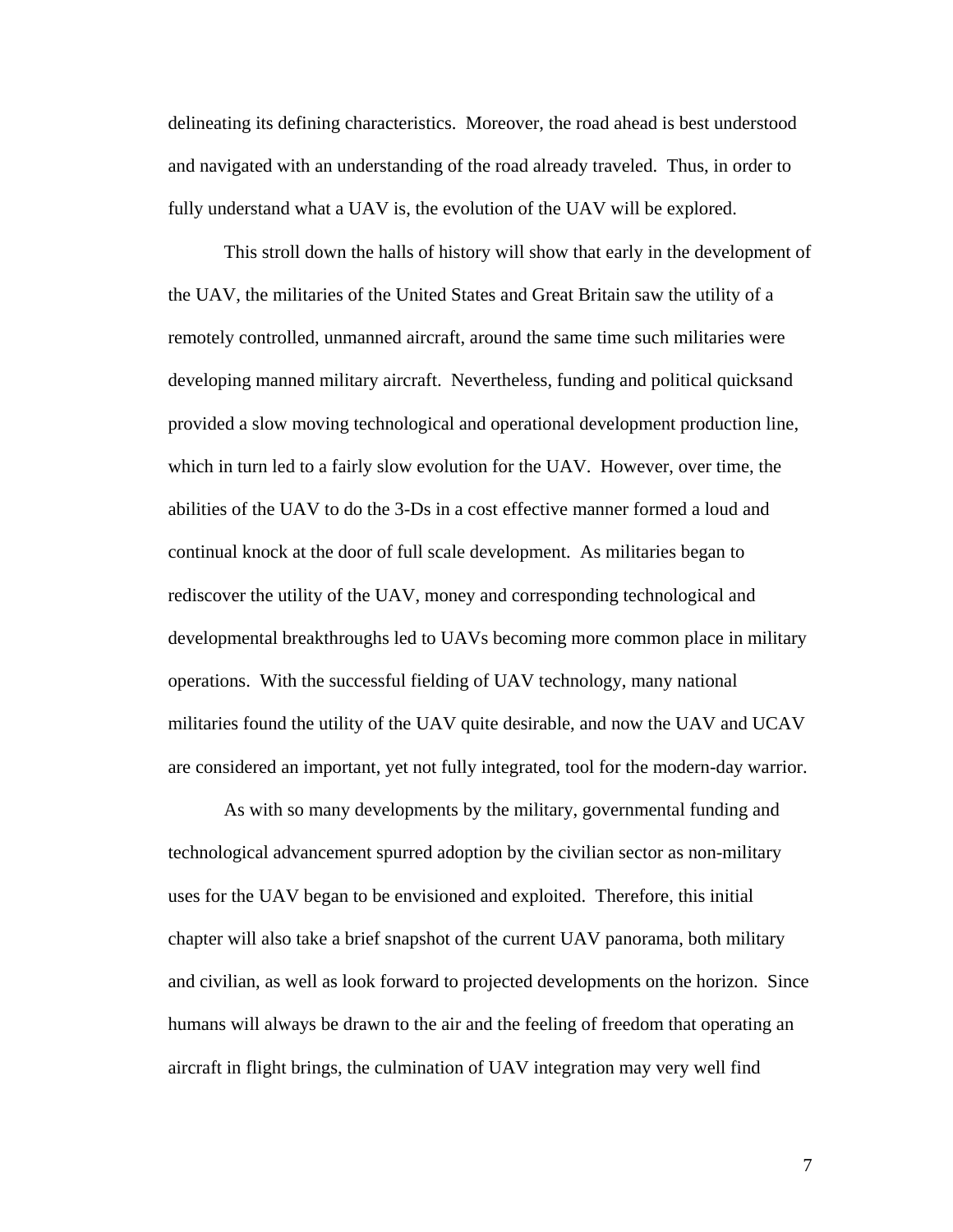UAVs doing all operations that are dull, dirty, and dangerous; relegating, or maybe elevating, manned flight to flying simply for the thrill of flight.

#### **A. UAV DEFINED**

 UAVs are generally identified by three different names: Remotely Operated Aircraft ("ROAs") as used by civil U.S. agencies such as the Federal Aviation Administration ("FAA") and the National Aeronautics and Space Administration ("NASA"), Remotely Piloted Vehicles ("RPV"), a pre-Gulf War term used primarily by the United States during the Vietnam War, or the more common term unmanned aerial vehicle ("UAV"), used by militaries and European countries.<sup>23</sup> For purposes of this work, the acronym UAV/ROA will be used in the remaining text as the term "ROA" more properly delineates flying unmanned vehicles as aircraft; however, I will also retain the more common term, "UAV".

 Interestingly, however, one author finds the distinction made by the FAA in using the term "aircraft" instead of the more universally applied term "vehicle," somewhat troublesome.<sup>24</sup> According to that author, the FAA decided to use the term "aircraft" because it noted that it was responsible for regulating "aircraft" and not "vehicles".<sup>25</sup> The FAA has defined ROAs as "aircraft capable of flight beyond visual line of sight under remote or autonomous control for civil (non-DoD) purposes. A UAV is not operated for sport or hobby and does not transport passengers or

<sup>&</sup>lt;sup>23</sup> See generally Laurence Newcome, Unmanned aviation: A Brief History of Unmanned Aviation 1-9 (2004); JAA, *supra* note 14.

<sup>24</sup> Newcome, *supra* note 23, at 4 -5.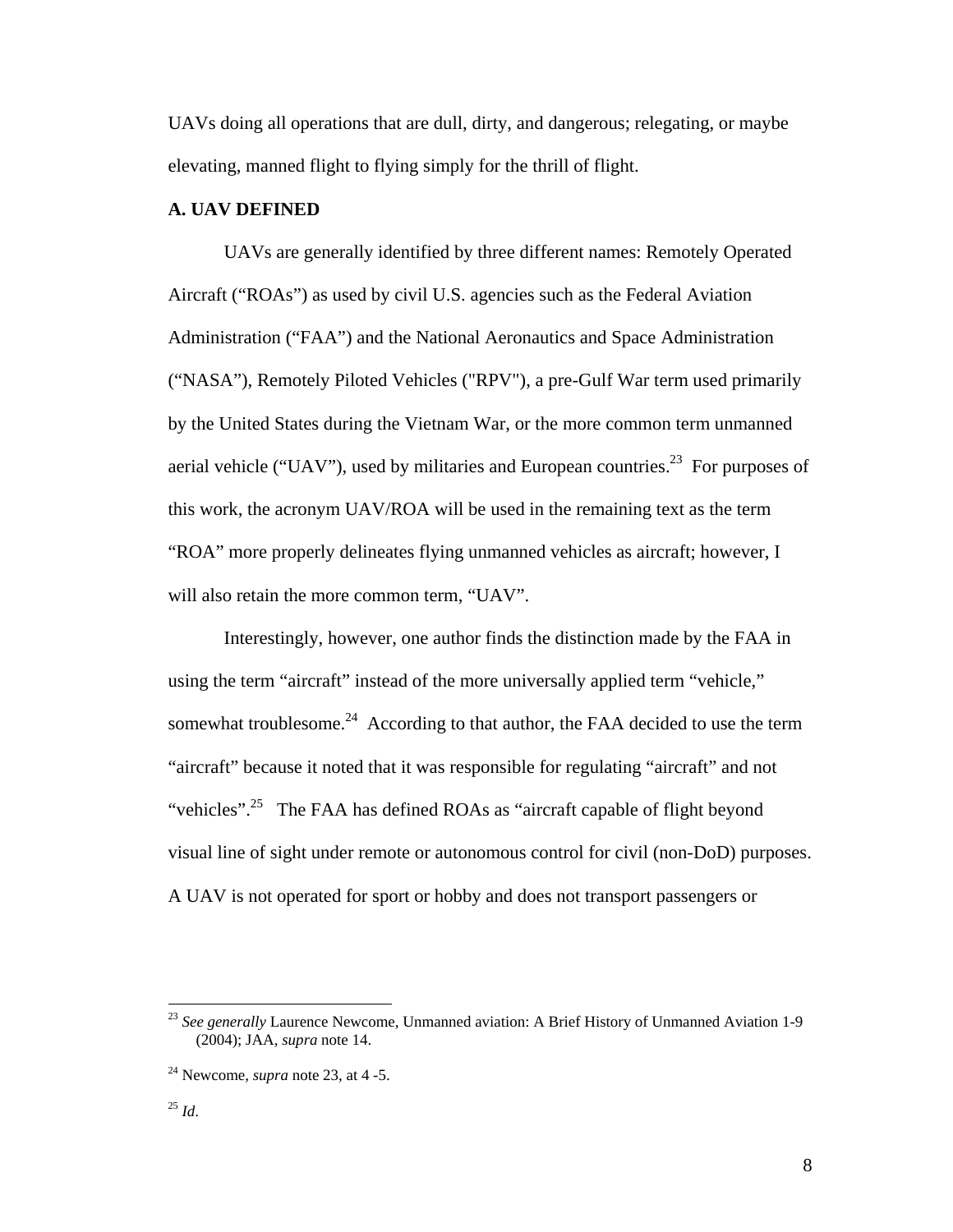crew."26 While this definition limits ROAs to non-military UAV/ROAs, and does not consider the potential of UAV/ROA carrying passengers, it must be kept in mind that the definition is by the FAA, for FAA purposes. Additionally, at least for now, and arguably in the foreseeable future, UAV/ROA technology does not include passenger travel.

 Notwithstanding these limits, the concern lies deeper in the use of the term "aircraft" as it may exclude particular UAV/ROAs, and therefore, such excluded UAV/ROAs would be beyond the scope of any regulatory regime established by the FAA designed to facilitate full integration. This would then ultimately affect insurance rates for operators of such excluded UAV/ROAs as rates would be higher for them as compared to UAV/ROAs operators who are able to take advantage of FAA regulatory certification.<sup>27</sup> Such excluded "vehicles" would potentially include small or micro UAV/ROAs.<sup>28</sup>

 Nevertheless, it would seem that the overarching goal of any regulatory body chartered with securing safe navigation and use of a nation's airways should be focused on systems that pose greater danger to passenger, crew, and third-parties on the ground. Some objects that use the air, such as balloons or model aircraft, can simply be regulated by limiting location of use. The concern of the FAA may simply be on those systems that for commercial viability must avail themselves of the same

<sup>&</sup>lt;sup>26</sup> FAA Draft Advisory Circular, "Unmanned Air Vehicle Design Criteria," Section 6.j, 15 July 1994, *noted in* Matthew T. DeGarmo, *Issues Concerning Integration of Unmanned Aerial Vehicles in Civil Airspace*, at 2 n.2 (Nov. 2004) *at* http://www.mitre.org/work/tech\_papers/tech\_papers\_04/04\_1232/04\_1232.pdf (last visited Mar. 19, 2005).

<sup>27</sup> *See generally* Newcome, *supra* note 23, at 4 -5.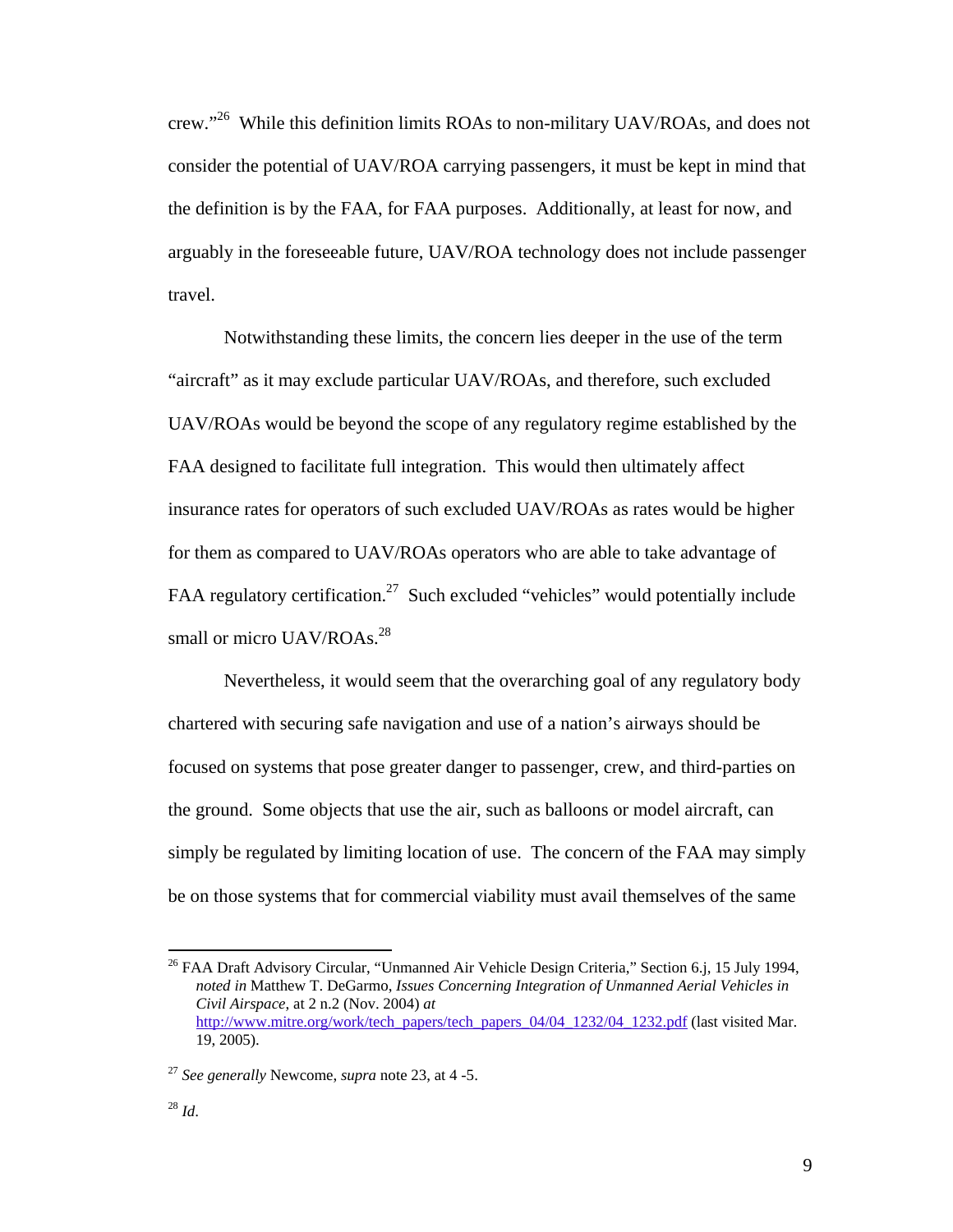operating airspace as piloted commercial aircraft, and which form a significant danger to existing air traffic. The FAA does regulate small aircraft and balloons, but to a lesser, and arguably proper, extent.<sup>29</sup> To the extent smaller UAV/ROAs would need to avail themselves of the same national airspace system, e.g., airspace, airports, and air traffic management ("ATM") services, it would seem only logical that regulations promulgated by governmental aviation authorities would be applicable to such UAV/ROAs, even if such regulations imposed different rules on the lighter, less dangerous aircraft. As will be highlighted later, it may actually be to the benefit of manufacturers and operators of UAV/ROAs that do not or will not need to extensively integrate into the NAS, to have less burdensome rules, which will maintain the lower costs inherent in UAV/ROA operations.<sup>30</sup>

 Further, the FAA is not alone in describing UAV/ROAs as aircraft. British aviation authorities also use the term "aircraft" in defining a UAV/ROA as "an aircraft that is designed, or modified, to carry no human pilot and is operated under remote control or in some autonomous mode of operation."31 Likewise, for purposes of FAA use, this researcher feels the term "aircraft" is the proper focus of the FAA or any national aviation regulatory authority addressing the issue of integration into the NAS.

<sup>&</sup>lt;sup>29</sup> 14 C.F.R. §§ 21, 23, 31, 34, 36, 43, 91, 121, 135, and 137 (2004).

<sup>30</sup> For example, *The Joint JAA/EUROCONTROL Initiative on UAV/ROAs: Final Report*, *supra* note 14, at annex 1 of the main body of the report includes a sample regulatory framework for "light" UAV/ROAs. That report defines light UAV/ROAs as "those with a maximum take-off mass below 150kg, and a maximum speed not exceeding 70kts, that are operated within 500 metres of the UAV-pilot and not more than 400 ft above ground level."

<sup>&</sup>lt;sup>31</sup> Civil Aviation Authority (U.K.), *CAP 722--Unmanned Aerial Vehicle Operations in UK Airspace – Guidance*, Chapter 1, § 2.1(2002).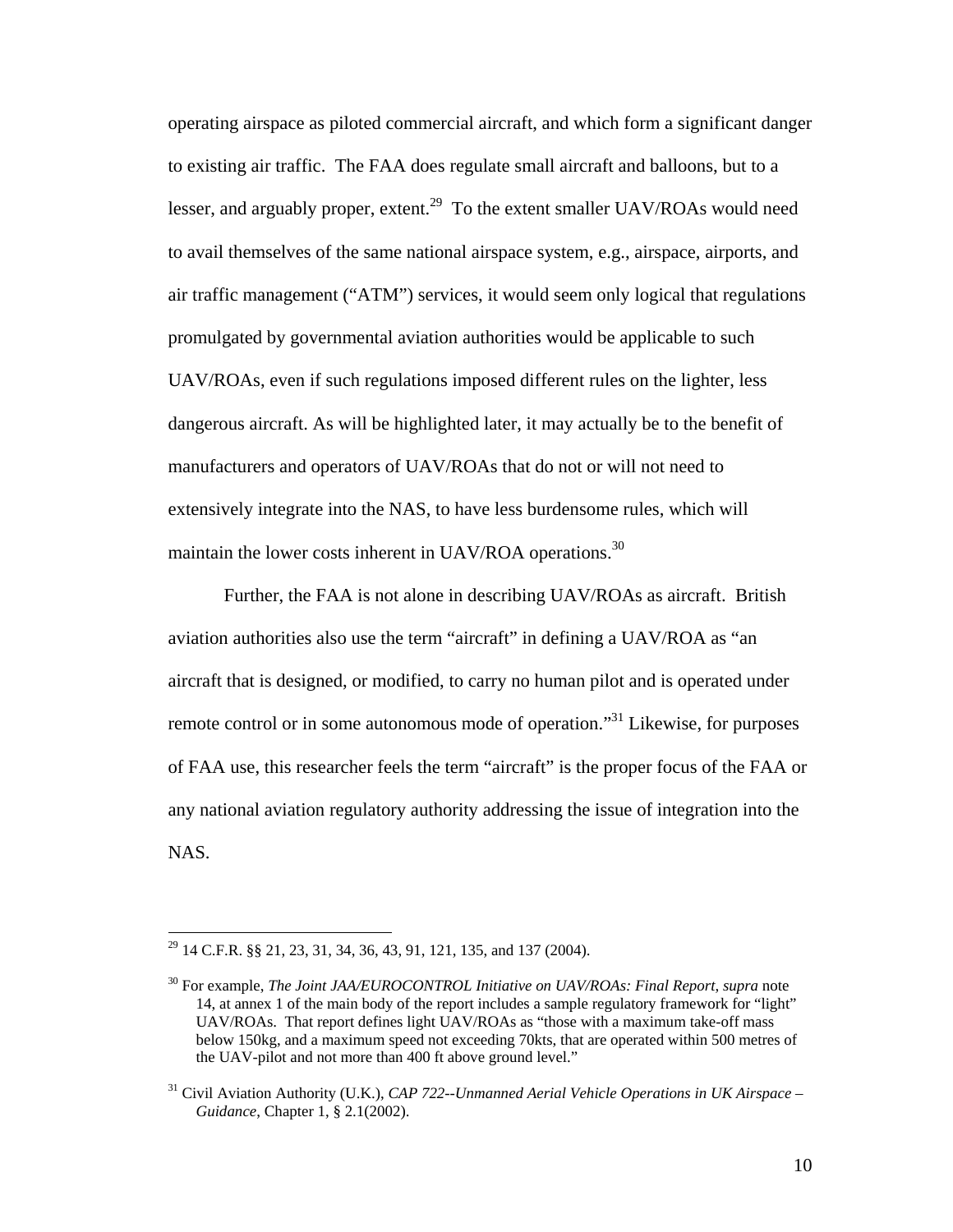A more salient argument, however, might be that the term ROA precludes aerial vehicles that are not "remotely" operated but are programmed to autonomously operate, either by an undeviating, pre-programmed course, or through autonomous computer operations based on input and decision making by on board computers that adjust course; technology for the latter is being tested, but yet to be fully realized.<sup>32</sup> This distinction is highlighted in current versions of *Jane's All the World's Aircraft*, which define RPV as "remotely piloted vehicle (pilot in other aircraft or on ground); contrast UAV," and then make a distinction by defining UAV as "unmanned (or uninhabited) aerial vehicle; contrast RPV".<sup>33</sup>

 While there is a reasonable argument that the yellow-brick road of UAV/ROA technology may ultimately end with fully computerized and autonomously operated aircraft interacting within the NAS with increased safety due to the lack of human error, that future is not current reality as national aviation authorities grapple with integration issues. There are RPVs that safely operate in an autonomous fashion; however, these aerial vehicles are not designed to operate in mixed airspace.<sup>34</sup> Clearly, the initial integration of UAV/ROAs must include human remote operation,

<sup>32</sup> *See* Matthew T. DeGarmo, *Issues Concerning Integration of Unmanned Aerial Vehicles in Civil Airspace*, at 2-49 (Nov. 2004) *at* http://www.mitre.org/work/tech\_papers/tech\_papers\_04/04\_1232/04\_1232.pdf (last visited Mar. 19, 2005).

 $33$ Jane's All the World's Aircraft 38-9 (Paul Jackson Ed., 2001-2002)

<sup>34</sup> *See generally* Newcome, *supra* note 23 at 114. This flight was of the UAV/ROA Aerosondes, which on 22 September 1997 flew totally autonomously for one hour; from takeoff to landing, it flew under continuous autopilot. (*Our First Fully Robotic Flight*, *at* http://www.aerosonde.com/drawarticle/5 (last visited Apr. 30, 2005)). The Aerosondes is manufactured by Aerosonde Pty Ltd., an Australian company, and is marketed as a long endurance (up to 36 hours of operation), autonomous UAV/ROA, which is ideal for remote observation such as Antarctica, Canadian Northern Regions, and Australian interior. *See generally* J.A. Curry, J. Maslanik, J.O. Pinto, S. Drobot, and J. Cassano, *Applications of Aerosondes for RIME*, *at* http://polarmet.mps.ohio-state.edu/RIME-01/pdf\_docs/curry.pdf (last visited Apr. 29, 2005); http://www.aerosonde.com/index.php.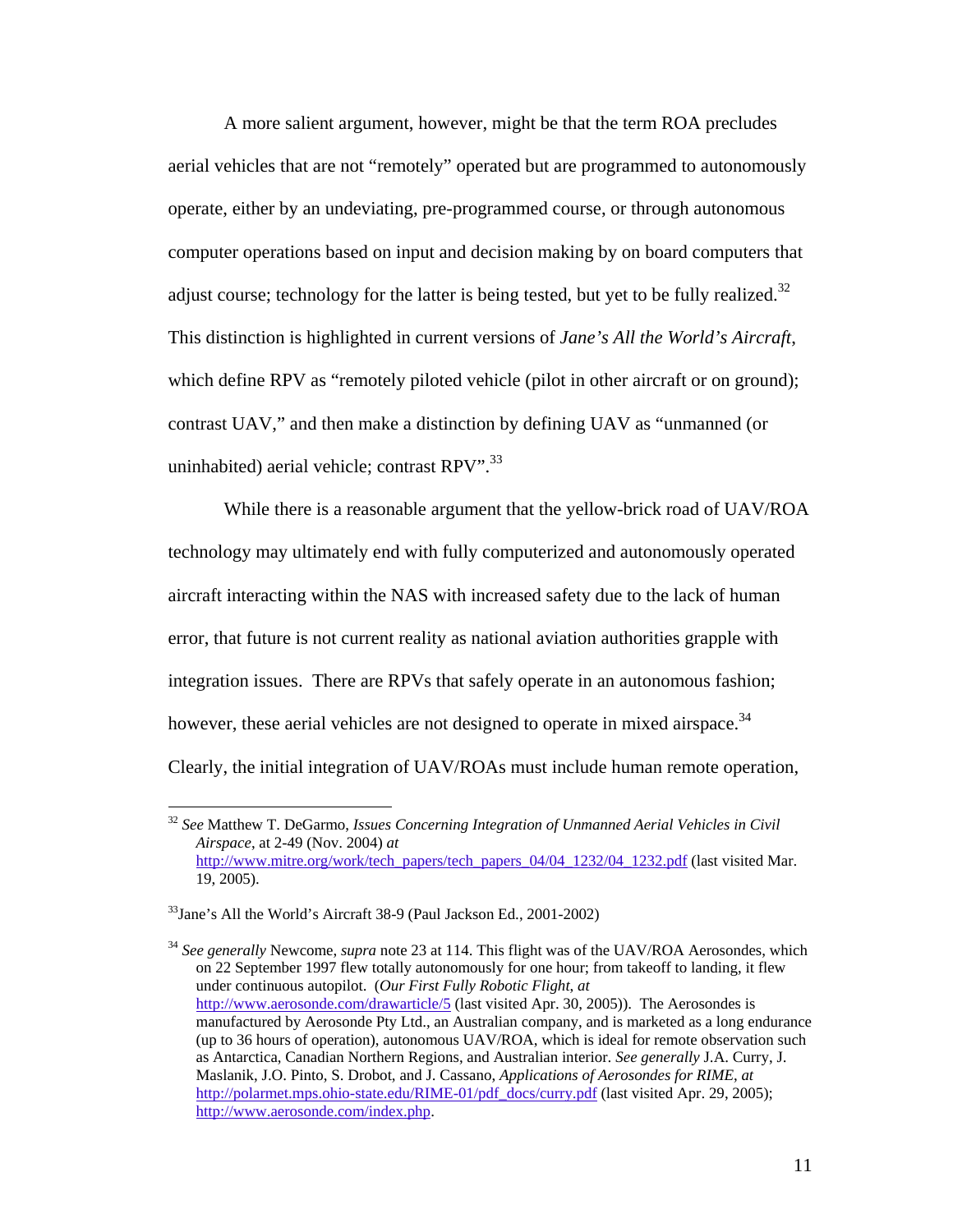or at the very least monitoring. Even the infamous 2001 nonstop flight of 7,500 nautical miles from the United States to Australia by Northrop Grumman's Global Hawk, which with its advanced onboard computers, coupled with advanced GPS navigation, autonomously performed piloting functions, had on-the-ground pilots in the United States and Australia to monitor and remotely operate the Global Hawk through each nation's air traffic control systems.<sup>35</sup> Moreover, it is interesting to note that the USAF now views the future of the Global Hawk as a remotely piloted aircraft and not a fully autonomous ROA/UAV.<sup>36</sup>

 It is fair to say that the current and foreseeable future of UAV/ROA technology requires remote operations for integration into a nation's airspace. Therefore, it is "remotely operated" aircraft that must be the focus of the FAA, or any national aviation regulatory authority, in the development of a system to integrate UAV/ROAs into the NAS. $37$ 

 As aircraft, UAV/ROAs fall within certain specified definitional parameters. For example, the term "aircraft" is defined by ICAO, the international organization created by the 1944 Convention on International Civil Aviation, otherwise known as the Chicago Convention ("Chicago Convention"), to manage the safety and security

<sup>35</sup> *See generally* Jefferson Morris, Glob*al Hawk sets record on flight to Australia*, Aerospace Daily, Apr. 24, 2001, at 1; William Reynish, *UAV/ROAs Entering the NAS*, Aviation Today, Oct. 2004 *at* http://avtoday.com/cgi/av/show\_mag.cgi?pub=av&mon=1004&file=UAV/ROAsenteringthe.htm (lasted visited Jan. 11, 2005).

<sup>36</sup> *See* Jefferson Morris, *USAF No Longer Viewing Global Hawk as an Autonomous System*, Aerospace Daily, Dec. 5, 2003, at 1

 $37$  Further, it almost goes without mentioning that the term UAV or "Unmanned Aerial Vehicle" is not necessarily gender neutral. While it could be argued that the term "man" is universally seen as a gender neutral term, "unmanned aerial vehicle" may actually be a euphemism for an aircraft piloted completely by women. The term ROA completely removes any use of a term that references gender.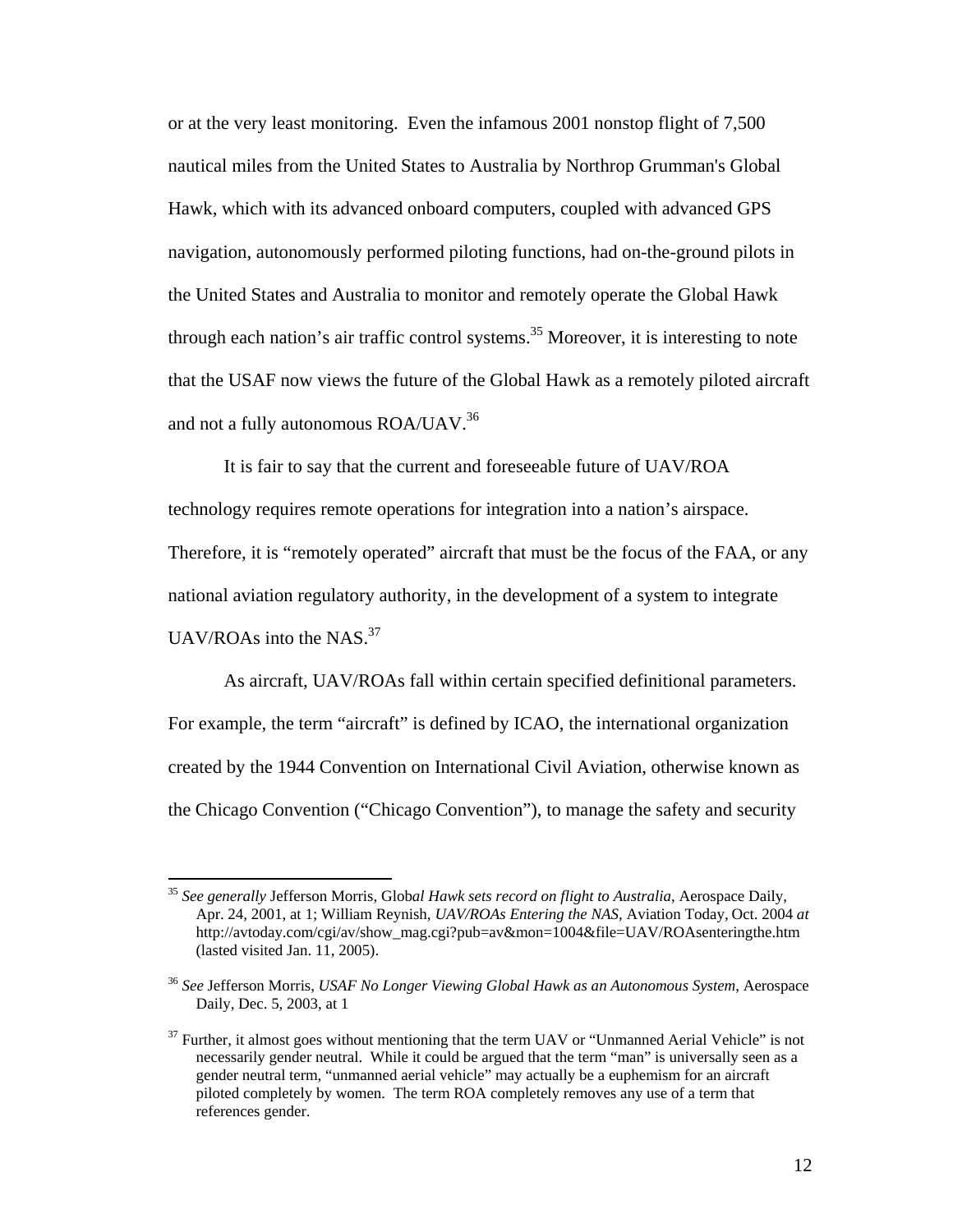of international civil aviation.38 The annexes to the Chicago Convention define aircraft as "[a]ny machine that can derive support in the atmosphere from the reactions of the air other than the reactions of the air against the earth's surface," as would be the case with a missile or rocket.<sup>39</sup> Also of note, the Chicago Convention further defines airplane, or aeroplane, as [a] power-driven heavier-than-air aircraft, deriving its lift in flight chiefly from aerodynamic reactions on surfaces which remain fixed under given conditions of flight." $40$  Therefore, it follows that the regulatory framework to integrate UAV/ROAs does not need to address missiles or other kinds of similar projectiles, such as the infamous cruise missile, because while they may be "unmanned" systems, they are neither airplane nor aircraft as defined by ICAO, and therefore, not a UAV/ROA. Further, and more to the point, missiles and rockets are not designed for civilian use or integration into the civil aviation environment.

Moreover, as noted in the following statement by the DoD, the DoD definition

of UAV also excludes missiles:

Because they are both unmanned aircraft, the distinction between cruise missile *weapons* and UAV *weapon systems* is occasionally confused. The key discriminants are (1) UAVs are equipped and employed for recovery at the end of their flight, and cruise missiles are not, and (2) munitions carried by UAVs are not tailored and integrated into their airframe whereas the cruise missile's warhead is. This distinction is clearly made in the Joint Publication 1-02 DoD Dictionary's definition of a UAV: "A powered, aerial vehicle that does not carry a human operator, uses aerodynamic forces to provide vehicle lift, can fly autonomously or be piloted remotely, can be expendable or recoverable, and can carry a lethal or non-lethal

<sup>&</sup>lt;sup>38</sup> Convention on International Civil Aviation, Dec. 7, 1944, 61 Stat. 1180, 15 U.N.T.S. 295 (hereinafter "Chicago Convention"). 52 allied and neutral nations participated in this International Civil Aviation Conference that drafted and signed the Chicago Convention.

<sup>39</sup> *Id*., annex 2, § 1.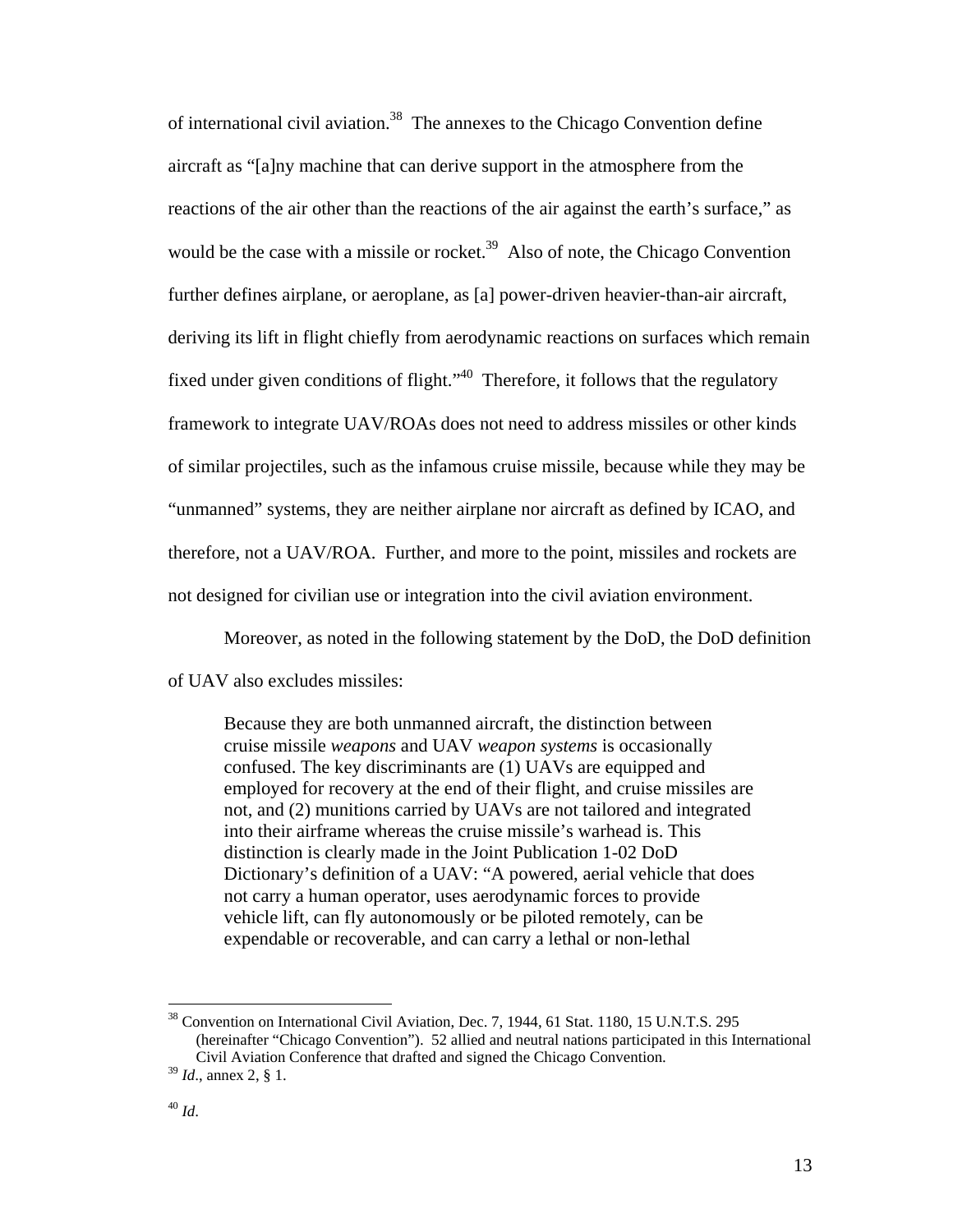payload. Ballistic or semi ballistic vehicles, cruise missiles, and artillery projectiles are not considered unmanned aerial vehicles.<sup>41</sup>

It does not go without notice that even with the DoD's use of the term "vehicle," its reference to "aerodynamic forces to provide lift" fits nicely into the ICAO definitions of aircraft and airplane.

 If DoD finds it necessary to retain the term "unmanned," maybe unmanned aircraft or "UA" would be a better delineation from unmanned vehicles that do not fly, than the term UAV. While it could be argued that UAV maintains the potential for a fully autonomous pilotless aircraft as compared to the term ROA or RPV, so would the term UA. Nevertheless, while this researcher disagrees with the use of the term UAV, it is also clearly recognized that UAV is overwhelmingly the most used and globally accepted term. However, as the USAF lobbies to become the centralized lead within DoD for UAV testing, development, and procurement,  $42$  replacing "aircraft" for the term "vehicle," would clearly place the platform more squarely within its parameters of operational designation, and may add to the legitimacy of this USAF initiative.

 Nevertheless, it is this DoD definition, tailored to include the term aircraft that I will use as the definition for UAV/ROA in this work. Namely:

"A powered, aerial [aircraft] that does not carry a human operator, uses aerodynamic forces to provide vehicle lift, can fly autonomously or be piloted remotely, can be expendable or recoverable, and can carry a lethal or non-lethal payload. Ballistic or semi ballistic vehicles,

<sup>41</sup> Department of Defense, *Unmanned Aerial Vehicles Roadmap 2002-2027*, 2 (December 2002), *at*  http://www.acq.osd.mil/usd/UAV/ROA\_roadmap.pdf (last visited 15 Jan. 2005).

<sup>42</sup> Amy Butler and David A. Fulghum, *U.S. Air Force Wants to be Pentagon's UAV Manager but the Plan has Army and Navy Officials Worried*, Aviation Week & Space Technology (March 7, 2005)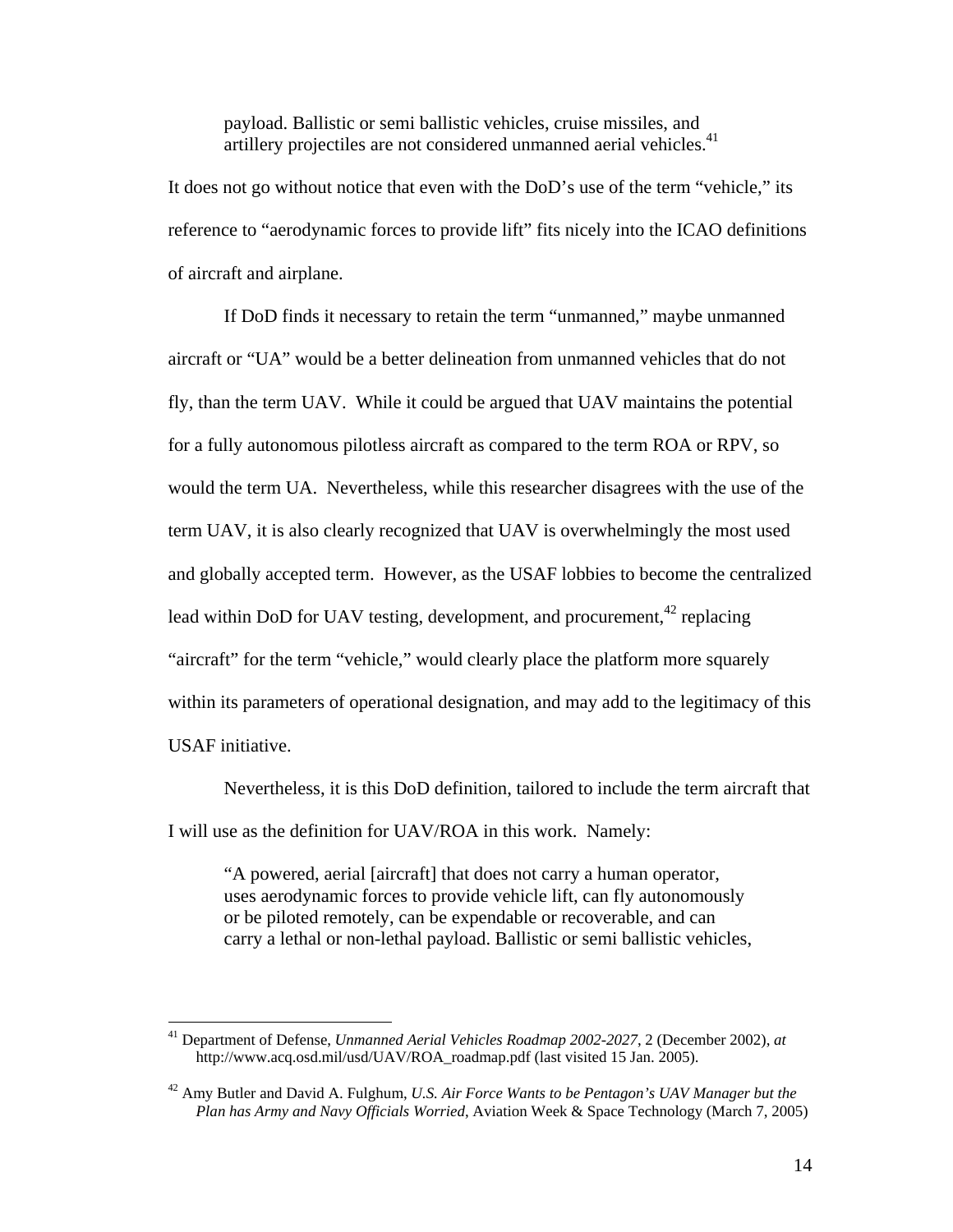cruise missiles, and artillery projectiles are not considered unmanned aerial vehicles."<sup>43</sup>

 In addition to a definition, within the UAV/ROA genre there are, as noted by the above reference to lighter or micro UAV/ROAs, different classifications of UAV/ROAs that draw distinction not only on size, but also flying altitude and applications. For example, the most commercially viable utility of UAV/ROAs will probably be at very high altitudes for uses in telecommunications relay and remote sensing, which have the potential of replacing very expensive low-Earth-orbit satellites.<sup>44</sup> These UAV/ROAs have been called by DoD, NASA, FAA, and others as "high altitude, long endurance" or "HALE" UAV/ROAs. For purposes of this work, this classification will be referred to as HALE UAV/ROAs.<sup>45</sup>

In its roadmap for the certification and regulatory future of HALE

UAV/ROAs, NASA's Environmental Research Aircraft and Sensor Technology ("ERAST") project defines a HALE UAV/ROA as an "aircraft that is capable of flying at or above 45,000 feet, for a period of 24 hours or longer, and can be operated through both remote or autonomous means."<sup>46</sup>

 HALE UAV/ROAs are of particular interest to airspace regulators due to the fact that while they are capable of operating at levels above 45,000 feet, they

<sup>43</sup> Department of Defense, *DOD Dictionary of Military and Associated Terms*, Joint Publication 1-02 (Nov. 30, 2004) *at* http://www.dtic.mil/doctrine/jel/doddict/index.html (last visited Apr. 20, 2005)

<sup>&</sup>lt;sup>44</sup> For example, "Iridium was a system of low-earth satellites. Built at a cost of billions, millions were needed each month to maintain them in low earth orbit. Its operating losses were so large that the creditors faced the choice of selling the satellites for less than 1% of what it cost to put them in orbit or firing their retrorockets and burning them up in the atmosphere." Douglas G. Baird, *The New Face of Chapter 11,* 12 Am. Bankr. Inst. L. Rev. 69, 74 (2004).

<sup>45</sup>NASA, *ERAST Project, Concept of Operations: High-Altitude Long-Endurance Unmanned Aerial Vehicles* 1 (Version 1.2).

<sup>46</sup> NASA Certification Roadmap, *supra* note 16, at 6.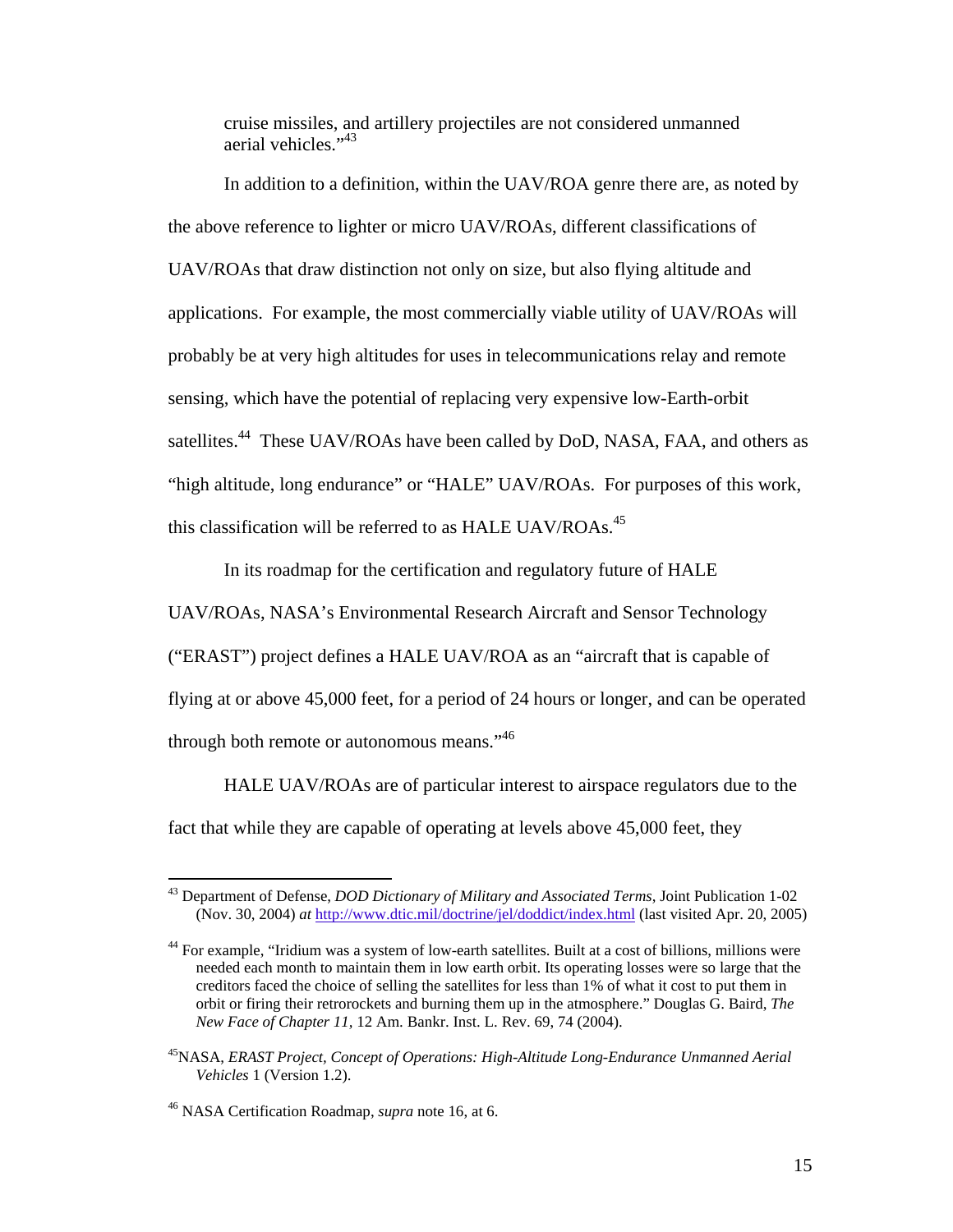"generally spend most of their time in Class A airspace above 18,000 feet where they are under positive air traffic control".<sup>47</sup> Therefore, it is the HALE UAV/ROA, or as delineated by European aviation authorities, UAV/ROAs with service induced applications, which form the largest future user of commercial airspace, and potentially ATM and airport services.<sup>48</sup>

 Medium altitude UAV/ROAs will also need to be launched from an airfield or airport, but will generally perform operations at  $18,000$  feet or below.<sup>49</sup> They are referred to by European aviation authorities as having platform based applications.<sup>50</sup> These UAV/ROAs are primarily used by militaries and other governmental bodies for operations such as ground or infrastructure monitoring.<sup>51</sup> For purposes of this work, this classification will be delineated into medium altitude, long endurance

UAV/ROAs or "MALEs," and the less descriptive medium altitude UAV/ROAs.

 The final classification is the lower altitude UAV/ROAs, which operate below 1,500 feet and are currently primarily technology based applications. This classification is currently dominated by scientific and academic organizations working on smaller, more power efficient  $UAV/ROAs.<sup>52</sup>$  The military also has a

<sup>&</sup>lt;sup>47</sup> *Id*. In the United States, Class A airspace is designated from 18,000 feet (5486.4 meters) MSL (mean sea-level) to and including flight level (FL) 600, or approximately 60,000 feet (18,288 meters). Federal Aviation Administration's Designation of Class A Airspace Areas, 14 C.F.R. § 71.33 (2005).

<sup>48</sup> *See* NASA, supra note 16, at 7; JAA, *supra* note 14, at 4-5.

<sup>49</sup> Aviva Brecher, Val Noronha, and Martin Herold, *UAV2003 a Roadmap For Deploying Unmanned Aerial Vehicles (UAVs) in Transportation*, 5, Dec. 2, 2003, *at* http://www.ncgia.ucsb.edu/ncrst/meetings/20031202SBA-UAV2003/Findings/UAV2003- Findings-Final.pdf (last visited Mar. 19, 2005)

<sup>50</sup> *See* NASA, *supra* note 16, at 7; JAA, *supra* note 14, at 4-5.

<sup>51</sup> *See* NASA, *supra* note 16, at 7; JAA, *supra* note 14, at 4-5.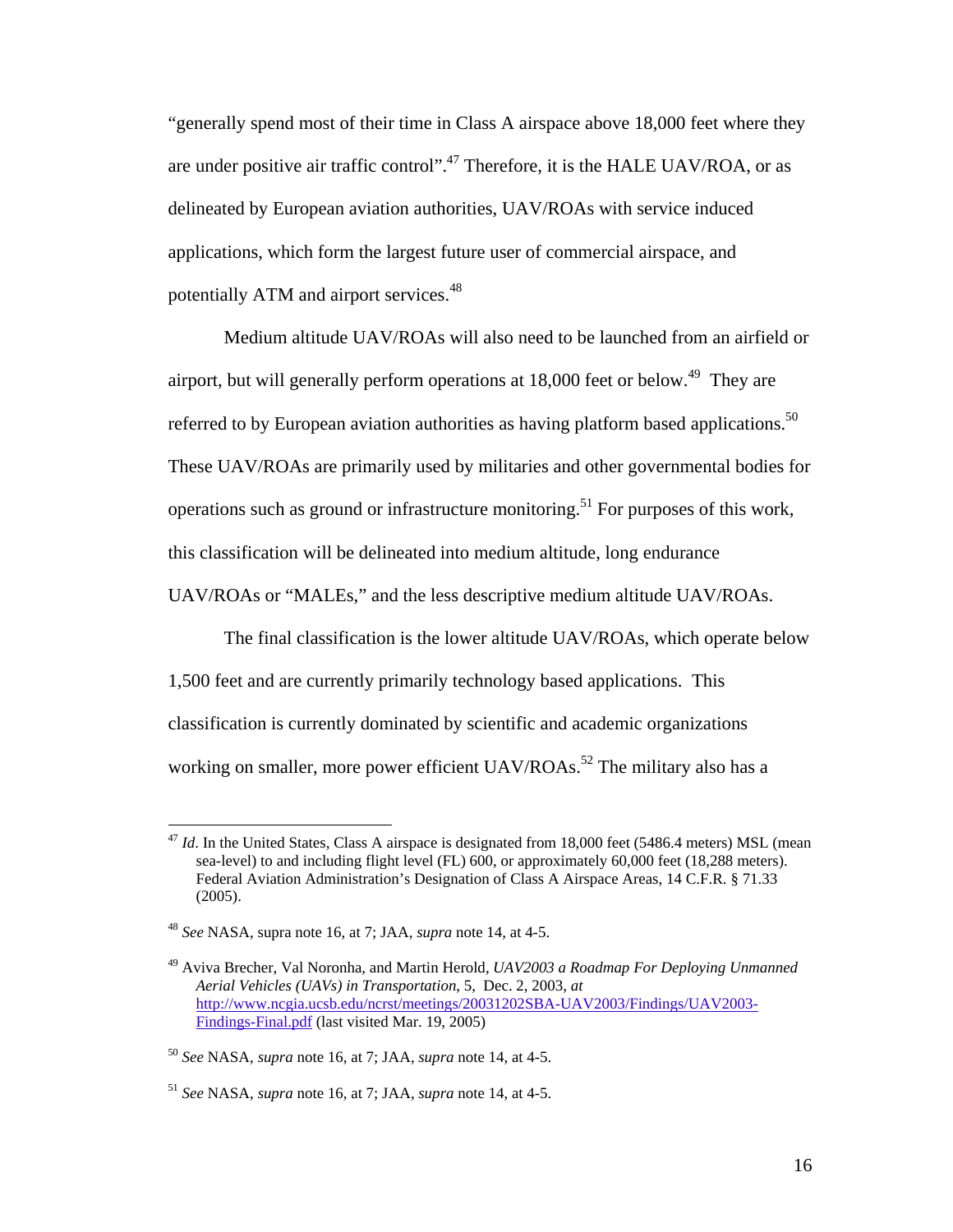variety of UAV/ROA in this classification, to include tactical weapon and surveillance platforms.<sup>53</sup> This classification also includes small and lightweight UAV/ROAs that closely resemble remotely operated model airplanes used by hobbyists and can be either launched literally from the hand or by small launch platforms. For purposes of this work, this classification will be referred to as micro, mini, tactical or low altitude UAV/ROAs.

#### **B. HISTORY OF UAV/ROAs**

 The process of defining, delineating, and classifying UAV/ROAs is incomplete without understanding how the UAV/ROA evolved into its current and future manifestations. Early versions of the UAV/ROA were designed to operate more like flying bombs or cruise missiles, with armament built-in as part of the airframe, rather than the above defined UAV/ROA. However, over time, technology allowed the UAV/ROA to not only be remotely operated, but also evolve into either non-weaponized aircraft or into aircraft capable of bombing a target with armaments that could be separated from the aircraft.

 The dreams of early UAV/ROA pioneers began to form along side manned aviation; however, the development of a finished, usable product came at a slow pace, much slower than manned flight.<sup>54</sup> While it could be argued that  $UAV/ROAs$  were actually developed before manned aircraft, as most aviation discoverers first created unmanned versions, these unmanned models were simply to test the airworthiness and

 <sup>52</sup> NASA, *supra* note 16, at 7; JAA, *supra* note 14, at 4-5.

<sup>53</sup> *UAV Categorisation*, in 2004 Yearbook: UAVs Global Perspective 156 (UVS International, Blyenburgh & Co.); Brecher, *supra* note 49 at 4.

<sup>54</sup> *See generally* Newcome, *supra* note 23, at 11-56.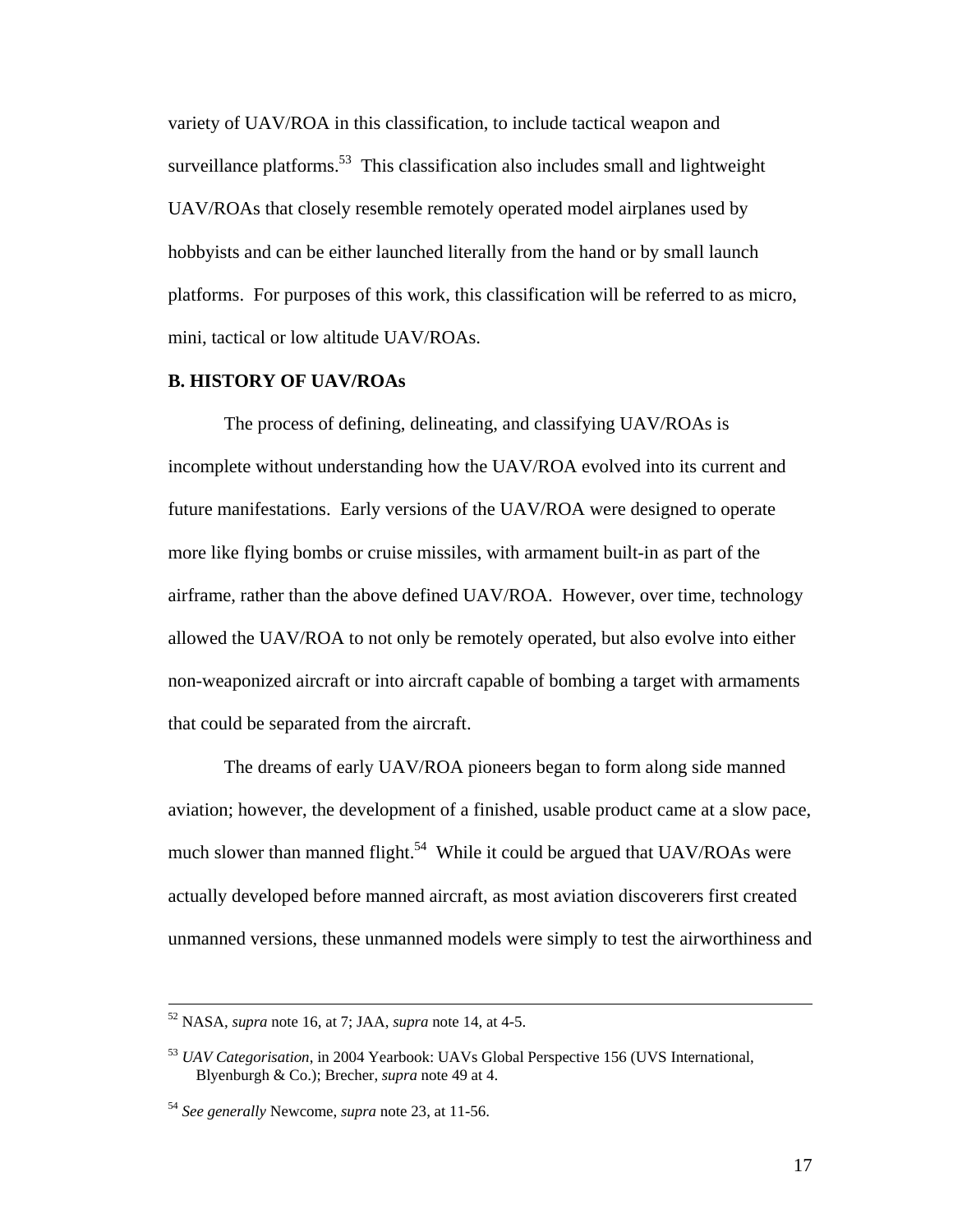durability of the airframe; or in other words, a means to an end and not the end product. $55$ 

 First included in *Jane's All the World's Aircraft* in 1920, UAV/ROAs were tested before and during World War I, but not used in combat.<sup>56</sup> However, these early pilotless aircraft were merely flying bombs, with no in-flight control and designed to crash after a certain programmed period of flight.<sup>57</sup> Nevertheless, in developing these aerial torpedoes or flying bombs; the limiting factor of pilotless stabilization became a large obstacle. With a pilot on board, an aircraft could be righted during flight; without a pilot, stabilization had to be done by the machine.

In the second decade of the  $20<sup>th</sup>$  century, inventors Elmer Sperry and his son, Lawrence, crevassed the chiasm of stabilization by developing gyrostabilizers, which were initially invented for use on U.S. Navy ships.<sup>58</sup> Early aviation inventor and businessman Glenn Hammond Curtiss assisted the Sperrys in adapting the idea for heavier-than-air aircraft by testing various versions on Curtiss built aircraft.<sup>59</sup> In 1914, after almost four years of trial and error, the Sperrys demonstrated during France's Airplane Safety Competition that a system of gyrostabilizers could enable an airplane to remain stable in flight without a pilot touching the controls for a portion of

<sup>55</sup> *See generally* John D. Anderson, Introduction to Flight Its Engineering and History, 24-5 (1978); Gene Gurney, Lt Col, USAF, A Chronology of World Aviation 1-4 (1965).<br><sup>56</sup> Bone and Bolkcom, *supra* note 5, at 6.

<sup>57</sup> *See* DeGarmo, *supra* note 32, at 2.

<sup>58</sup> *See generally,* Staff, *Historical Threads Leading to Today's Unmanned Vehicles in the USA*, in 2004 Yearbook: UAVs Global Perspective 108, 111 (UVS International, Blyenburgh & Co.).

<sup>59</sup> Newcome, *supra* note 23, at 16.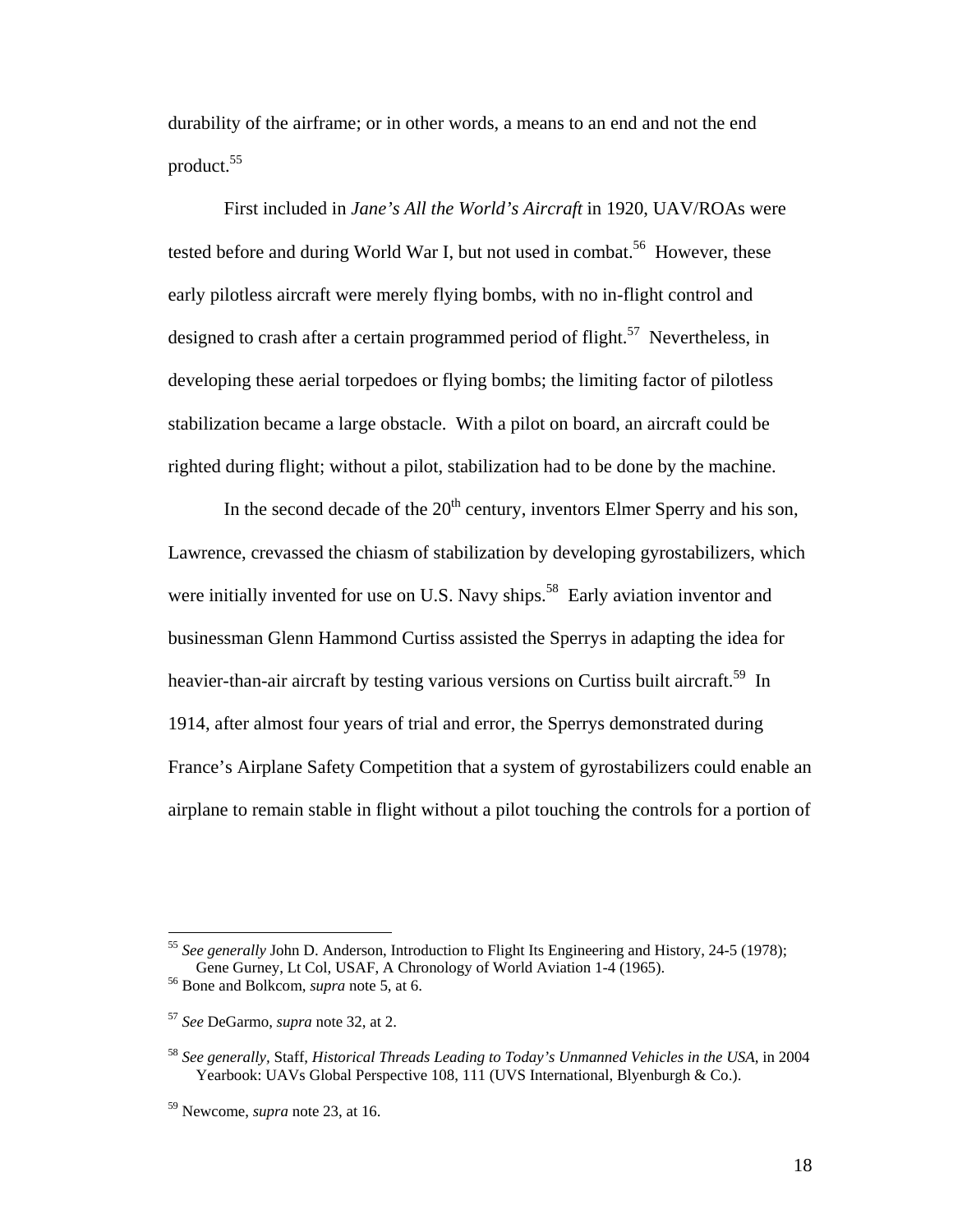the flight. $60$  Their work in gyrostabilization was also noted as the most noteworthy aviation achievement in 1914.<sup>61</sup>

 In addition to the advances in aerial stabilization provided by the Sperry Gyroscopic stabilizer, their work also led to the development of an automatic pilot system. Lawrence Sperry first demonstrated an automatic pilot system in 1912 by flying a Curtiss seaplane with an installed Sperry autopilot.<sup>62</sup> While Lawrence Sperry and his father made many technological advances that made pilotless aviation a possibility, their work in manned aviation generally is of no little significance.<sup>63</sup> In fact, as one aviation historian declared, "[Lawrence Sperry] did more than any other inventor to bring about safety in flying, and automatic piloting of aircraft."<sup>64</sup>

 The Sperrys continued research in automated piloting by attempting to develop a prototype aerial torpedo for the U.S. Navy.<sup>65</sup> In 1915, Elmer Sperry was appointed to the Naval Consultant Board; mirroring a similar board of British

<sup>60</sup> *See generally* Charles H. Gibbs-Smith, The Aeroplane: An Historical Survey of its Origins and Development 87 (1960); *id*. The Sperrys' invention and demonstration won a 15,000 francs prize at the competition.

<sup>&</sup>lt;sup>61</sup> See Gurney, *supra* note 55, at 19 (They received the Collier Trophy for the most noteworthy aviation achievement in 1914 by demonstrating the Sperry Gyroscopic stabilizer to a committee of the Aero Club of America.).

<sup>&</sup>lt;sup>62</sup> Charles H. Gibbs-Smith, Aviation: An Historical Survey from its Origins to the end of World War II, 166 (1970).

<sup>63</sup> *See generally id* at 192-3. Gibbs-Smith historical survey provides this account of the impact of Elmer and Lawrence's work:

Instrument flying began to be practical by the end of the war, but it was chiefly as a result of Sperry's work in the United States; Sperry perfected the gyro horizon and directional gyro, and on September 24<sup>th</sup> 1929, Lieutenant James Doolittle, in a Sperry-equipped Consolidated NY-2 biplane, was able 'to take off, fly a specific course, and land without reference to the earth'. During the next decade, instrument flying was to become as routine accomplishment for all commercial and military pilots.

<sup>64</sup> *Id*. at 170.

<sup>65</sup> *See id.* at 18.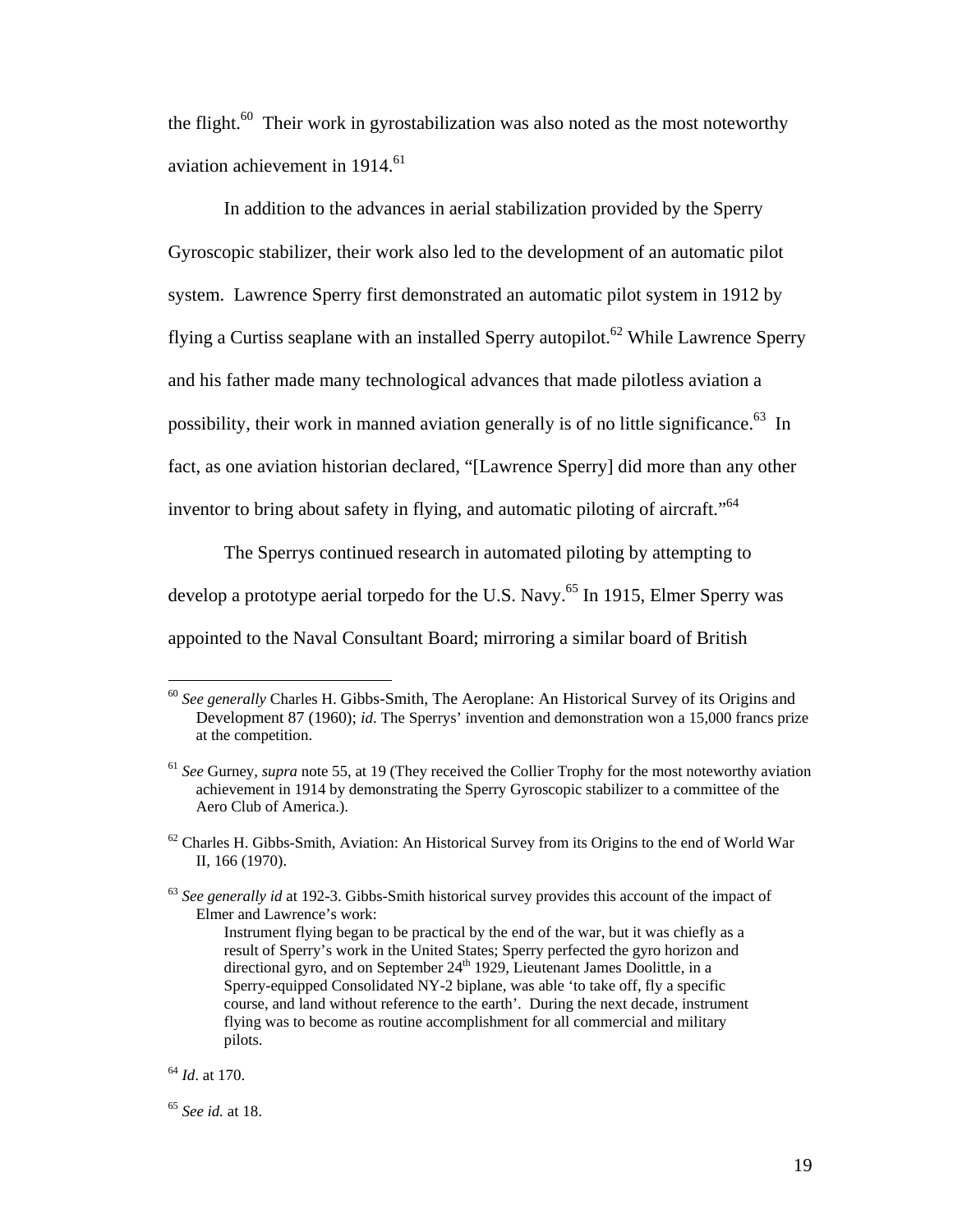scientists previously created in England.<sup>66</sup> Businessman and inventor, Peter Hewitt, was also associated with this board and teamed up with Sperry to develop for the U.S. Navy two types of aerial torpedoes; one that could fly for preset distances into ships, and one that could be remotely controlled from another airplane.<sup>67</sup> By 1917, they had succeeded in flying Curtiss N-9 seaplanes on 30 mile preprogrammed flights; however, with a pilot on board using the Sperry autopilot system.

 Nevertheless, the use of an automatic piloting system was not the only method desired by the U.S. Navy to control these aerial torpedoes; the Navy also contracted for a remote control system. By 1917, research on remotely controlling vehicles had already begun. In fact, a giant step toward wireless control from a separate or remote location was already taken by Nikola Tesla who in 1898 successfully demonstrated a radio control system he called "telautomaton." <sup>68</sup> Nikola Tesla was a Serbian electrical engineer-inventor and immigrant to the United States who obtained fame and fortune for his work in electricity, particularly his theory of alternating current, and its subsequent purchase and use by George Westinghouse to "electrify" New York City.<sup>69</sup>

 In 1898, during an Electrical Exposition in New York City, Tesla used telautomaton to remotely control a four-foot-long boat, instructing it to turn and

<sup>66</sup> *See* Marc J. Seifer, Wizard: The Life and Times of Nikola Tesla Biography of a Genius, 377 (1996).

<sup>67</sup> *See* Newcome*, supra* note 23, at 16-7.

<sup>68</sup> Seifer, *supra* note 66, at 193-95. Nikola Tesla made many scientific advances and has been called "one of the world's most influential inventors." (http://www.tfcbooks.com/tesla.htm) There are a number of projects, websites, and books dedicated to the life and scientific work of Nikola Tesla. The Nikola Tesla Science & Technology Center and Museum is in Shoreham, New York, found at www.teslasciencecenter.org. One author has called Tesla's telautomaton "one of the single most important technological triumphs of the modern age." Seifer at 200.

<sup>69</sup> *See generally id.* at 100-01.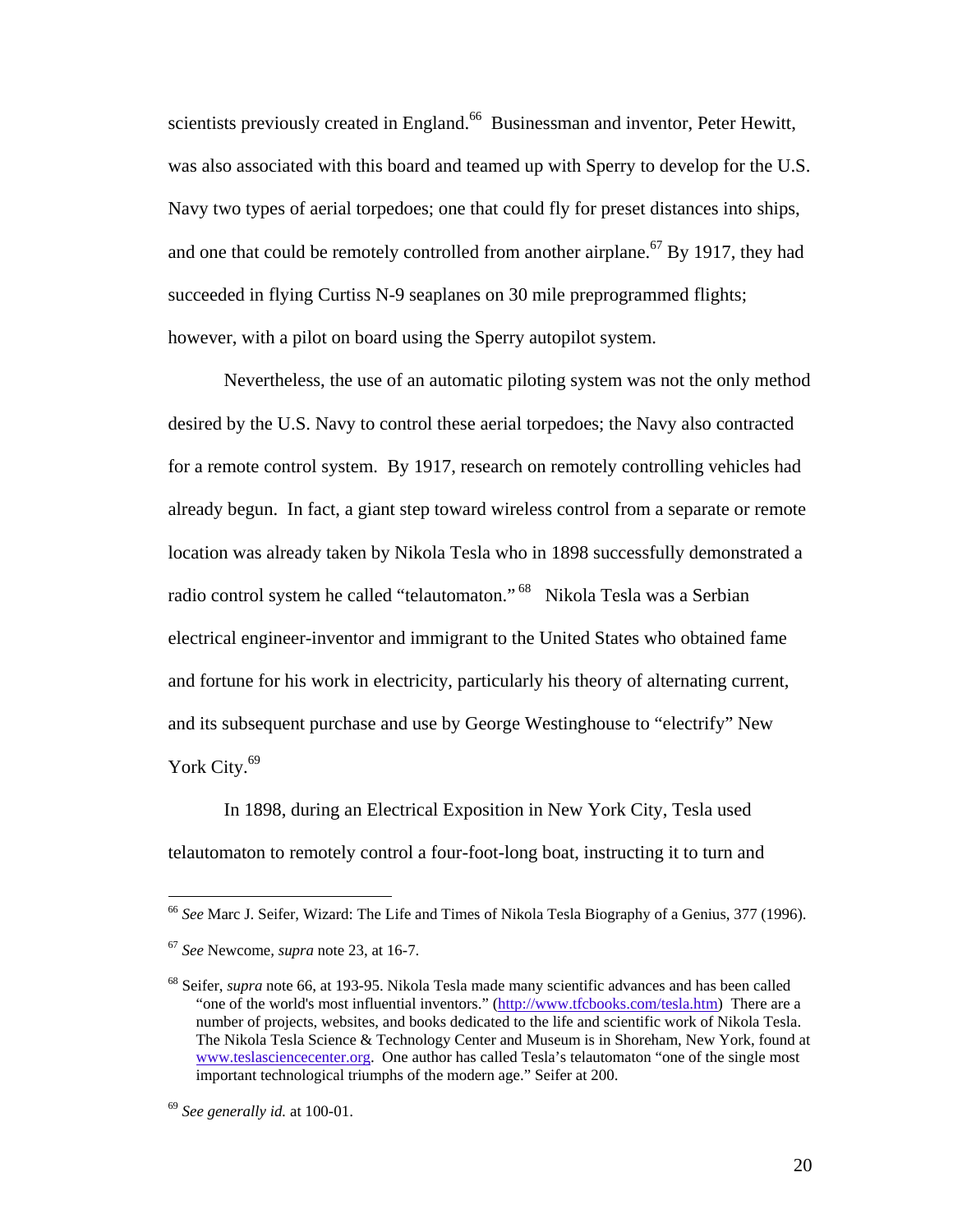operate lights.70 Ten years previous to Tesla's successful demonstration, Louis Brennan, an Irish inventor, remotely guided a torpedo in the English Channel; however, it was still connected by a wire.<sup>71</sup> It was Tesla who took that necessary step for application in flight; no wires attached. Interestingly, however, this scientific breakthrough was ignored at the time by the United States military for inventions deemed more practical for the Spanish-American War.<sup>72</sup>

 Early in Tesla's educational endeavors, he had dreams of inventing mechanical flight, and while Tesla did not personally develop pilotless flight, his concept of telautomaton made wireless or remote control of vehicles in flight an eventual possibility.<sup>73</sup> Indeed, in flight control was required to turn flying bombs into maneuverable and recoverable UAV/ROAs.

 Both Elmer Sperry and Hewitt were acquainted with Tesla's work in remotely controlled vehicles,<sup>74</sup> and knew that it was the next step in creating fully pilotless aircraft. Therefore, the Sperrys and Hewitt worked to develop a unique airframe for the aerial torpedo that would integrate a remote control system. This aircraft was called the Curtiss Sperry Aerial Torpedo, of which only six were built.<sup>75</sup> However, they were only able to successfully launch and fly one out of the six.<sup>76</sup>

- <sup>73</sup> *See generally* Seifer, *supra* note 66, at 17, 333.
- <sup>74</sup> *See generally id.,* at 71, 160.
- <sup>75</sup> *See* Newcome, *supra* note 23, at 18.
- <sup>76</sup> *See generally id*. at 18-20.

<sup>70</sup> *Id*. at 195.

<sup>71</sup> Staff, *History Threads*, *supra* note 58, at 110.

<sup>72</sup> *See* Newcome, *supra* note 23, at 13.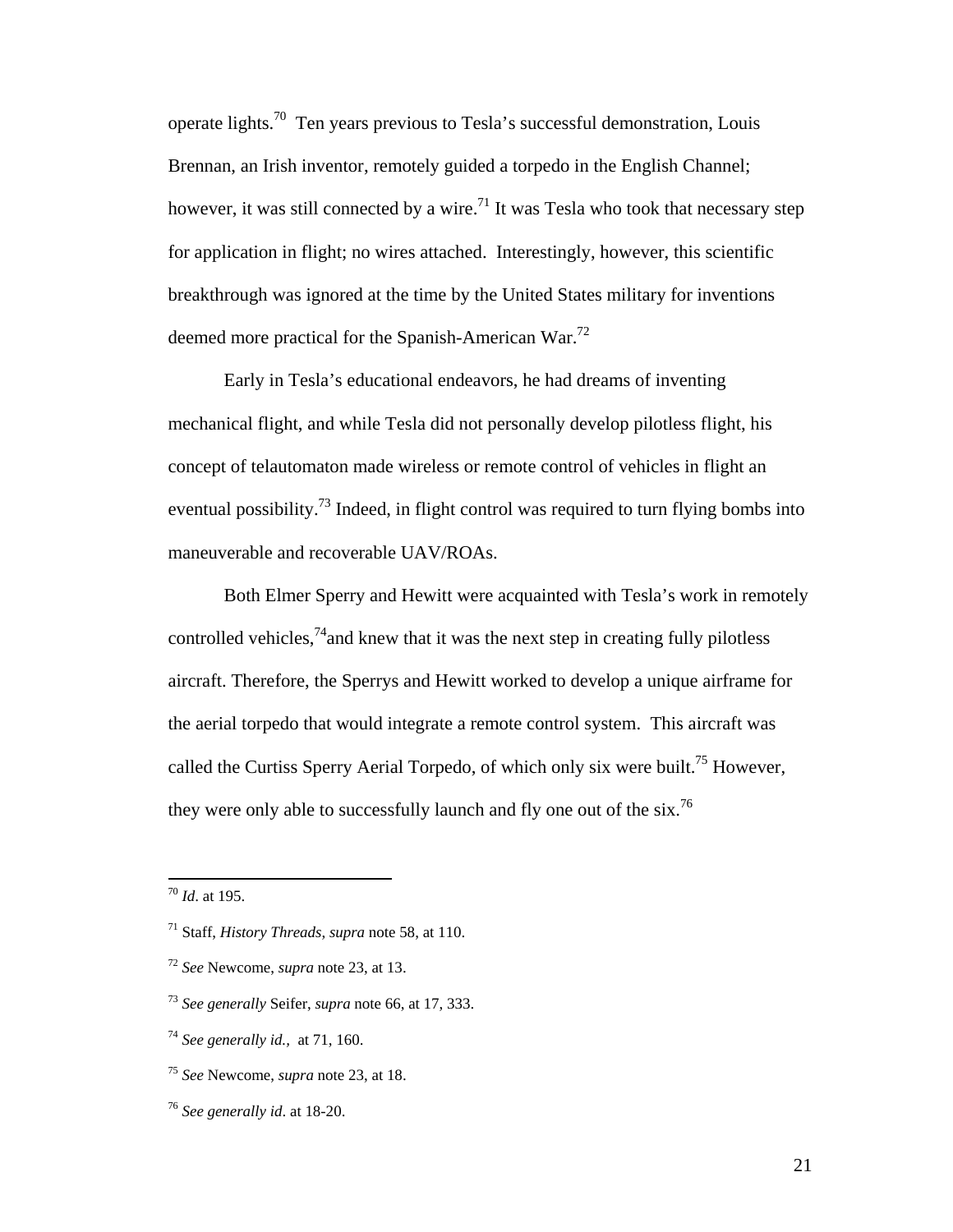Nevertheless, it is that one flight that occurred on 6 March 1918 that an author called the "unmanned aviation's counterpart to the Wright Brother's flight 14 years earlier," as it was arguably the first pilotless flight of a specifically designed pilotless aircraft.77 That one Curtiss Sperry Aerial Torpedo flew on a preprogrammed flight of approximately the length of 10 American football fields, dove in the water as planned, and was reused in further testing.78 Notwithstanding the accomplishment, the flight did not include any radio control abilities, nor could a successful flight be duplicated after an additional five attempts before all six of the Aerial Torpedoes were destroyed.<sup>79</sup> Moreover, in 1918, soon after a pilotless Curtiss N-9 did not operate as programmed, but flew off into the horizon, the U.S. Navy ended its association with Elmer Sperry and Hewitt.<sup>80</sup>

 During this same time, Lawrence Sperry also attempted to develop pilotless aircraft for the U.S. Army. In 1920, Lawrence Sperry developed manned and unmanned versions of a small biplane called the Messenger, which the U.S. Army desired for short missions from the headquarters to the front line.<sup>81</sup> Like the Curtiss

<sup>77</sup> *Id.* at 20. There are other accounts that in 1916 "a radio controlled pilotless monoplane, the *Aerial Target*, designed by H.P. Folland with radio gear by A.M. Low, was flown at the British Royal Aircraft Establishment at Farnborough." Gurney, *supra* note 55, at 23. However, another source from Australia's Monash University, www.ctie.monash.edu.au/hargrave/rpav\_britain.html, discounts that account as never happening, stating that the 1916 account was not an H.P. Folland designed aircraft but a Sopwith that never left the hanger. Further, later attempts in 1917 by a De Havilland built small mono plane and a H.P. Folland aircraft got off the ground, but were either uncontrollable or later crashed, and thus, not successful enough to garner further military funding. Monash agrees that a flight on 3 September 1924, which will be discussed later, was the first successful radio controlled flight of a UAV/ROA.

<sup>78</sup> *See* Newcome, *supra* note 23, at 20*.* 

<sup>79</sup> *See id.* at 19-20.

<sup>80</sup> *See id.*

<sup>81</sup> *Id.* at 31.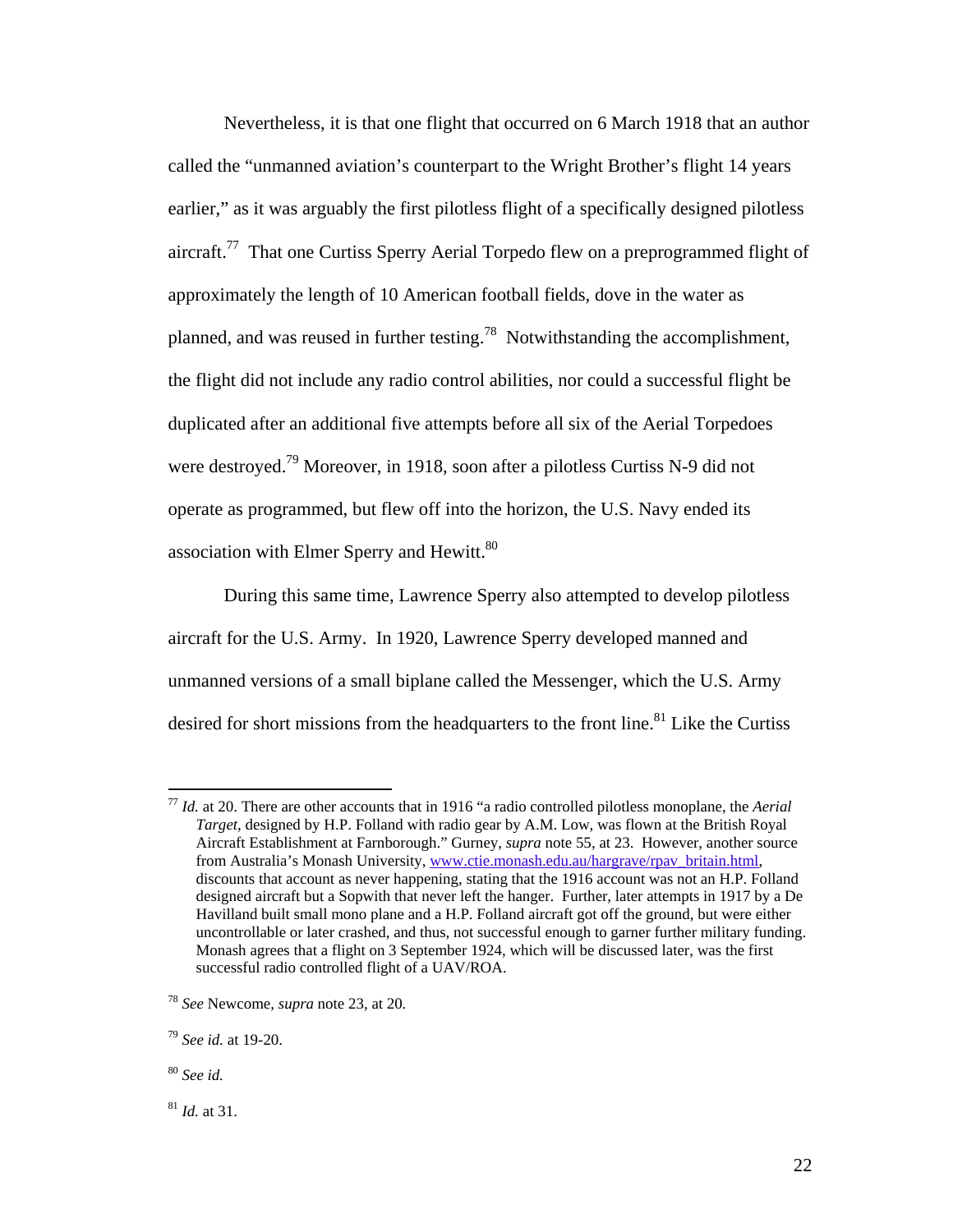Sperry Aerial Torpedo, the unmanned Messengers, called Messenger Aerial

Torpedoes, or "MATs", were designed as flying bombs to drop from the air after a programmed course of flight. However, Lawrence Sperry attempted to test a remote control system in the MATs, but due to political and bureaucratic scuffling, radio control development of the MATs did not culminate in remote controlled flight. Further, in December of 1923, Lawrence Sperry died in a puzzling aircraft mishap at sea, <sup>82</sup> and the Sperry Aircraft Company closed up shop. <sup>83</sup>

 While U.S. Army efforts failed to progress into true pilotless, remote controlled flight, by 1923 the U.S. Navy's new development team headed by Carl Norden began testing radio-control equipment in an unmanned Curtiss N-9, and their

<sup>&</sup>lt;sup>82</sup> See id. Apparently, Lawrence Sperry was overdue from a flight across the English Channel, and a search team found his body floating in the water as it washed ashore; however, his plane was found in tact and floating three miles off the British shore. Newcome at 34.

<sup>&</sup>lt;sup>83</sup> See id. While the Sperry Aircraft Company dissolved, the Sperry Gyroscope Company continued to develop and work on the automatic pilot systems developed by Lawrence Sperry. The American Heritage History of Flight stated that "The Sperry Gyroscope Company in fall of 1932, had perfected an automatic pilot that made it possible for the pilot to relax in the cockpit while the plane flew itself." The American Heritage History of Flight 246 (Alvin M. Josephy, Jr., ed. 1962). Further, as to the accolades of Lawrence Sperry, which includes the aerial torpedo, the First Flight Society provides the following words:

Lawrence B. Sperry, 1892 – 1923, Inventor of the Autopilot, Turn and Bank Indicator, and Parachute Pack. Known to his fellow aviators as "Gyro," Lawrence Sperry was to many a handsome figure who might have stepped from the pages of a novel. His contributions were not in the entertainment industry, but rather in the many innovative flight instruments he constantly conceived, developed and personally tested. Among Sperry's creations are the automatic pilot, the turn and bank indicator, the seat pack parachute and retractable landing gear. He was among the first to fly at night and regularly flew night flights for the Army in 1916. He was one of the first to make parachute jumps for fun, and at the Dayton Air Show in 1918 thrilled crowds with a bold parachute jump. One of his greatest achievements in the field of military aviation was the development of the aerial torpedo. Sperry lost his life on December 13, 1923, attempting a flight from England to Holland when his plane "Messenger" went down in the English Channel. Today there is no commercial, military or private airplane in the world that is not equipped with the basic flight instruments developed by Lawrence Burst Sperry. *At* http://www.firstflight.org/shrine/lawrence\_sperry.cfm (last visited Apr. 5, 2005).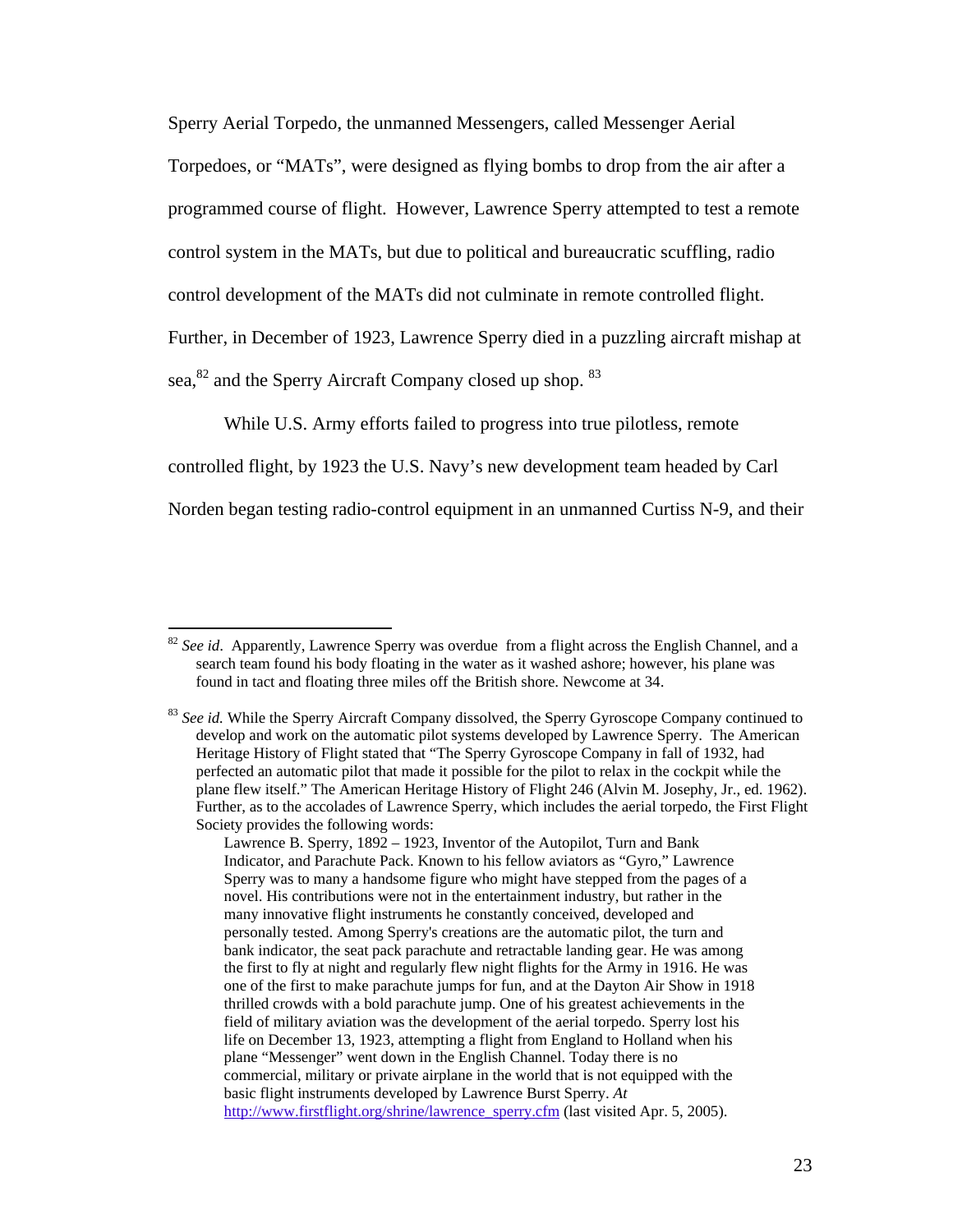efforts produced the United States' first fully unmanned, remotely controlled flight on 15 September 1924.<sup>84</sup>

 Notwithstanding Norden's achievement, it was simultaneous testing in Britain that on 3 September 1924, just 12 days prior, produced the first recorded successful and fully unmanned aircraft flight using remote control technology.<sup>85</sup> That flight for the Royal Navy lasted 39 minutes and covered a range of almost 104 Kilometers or  $65$  miles. $86$ 

 But alas, UAV/ROA development was not unique to the United States. While many enabling technologies were initially developed on North American soil, early aviation researchers in the United Kingdom began developing test models of UAV/ROAs as early as  $1916-17$ ;<sup>87</sup>spurred on by the advances of inexpensive aircraft engines for use in World War  $I^{88}$  Interestingly, these early UAV/ROAs were equipped with radio controls; however, none made it successfully into flight.<sup>89</sup> World War I delayed British UAV/ROA testing, and it wasn't until 1922 that full scale experiments were conducted to develop flying torpedoes.<sup>90</sup> However, it was the Royal Navy that first saw the utility of a pilotless aircraft operating as a true

<sup>84</sup> *See* Newcome, *supra* note 23, at 37-8

<sup>85</sup> *Id.* at 38, 45, 139

<sup>86</sup> *Id.*

<sup>87</sup> *See generally* discussion in note 77, *supra*; Gurney, *supra* note 55, at 23; Gibbs-Smith, *supra* note 60, at 176.

<sup>88</sup> *See* Newcome, *supra* note 23, at 43-5.

<sup>89</sup> *Id.* 

<sup>90</sup> *Id.*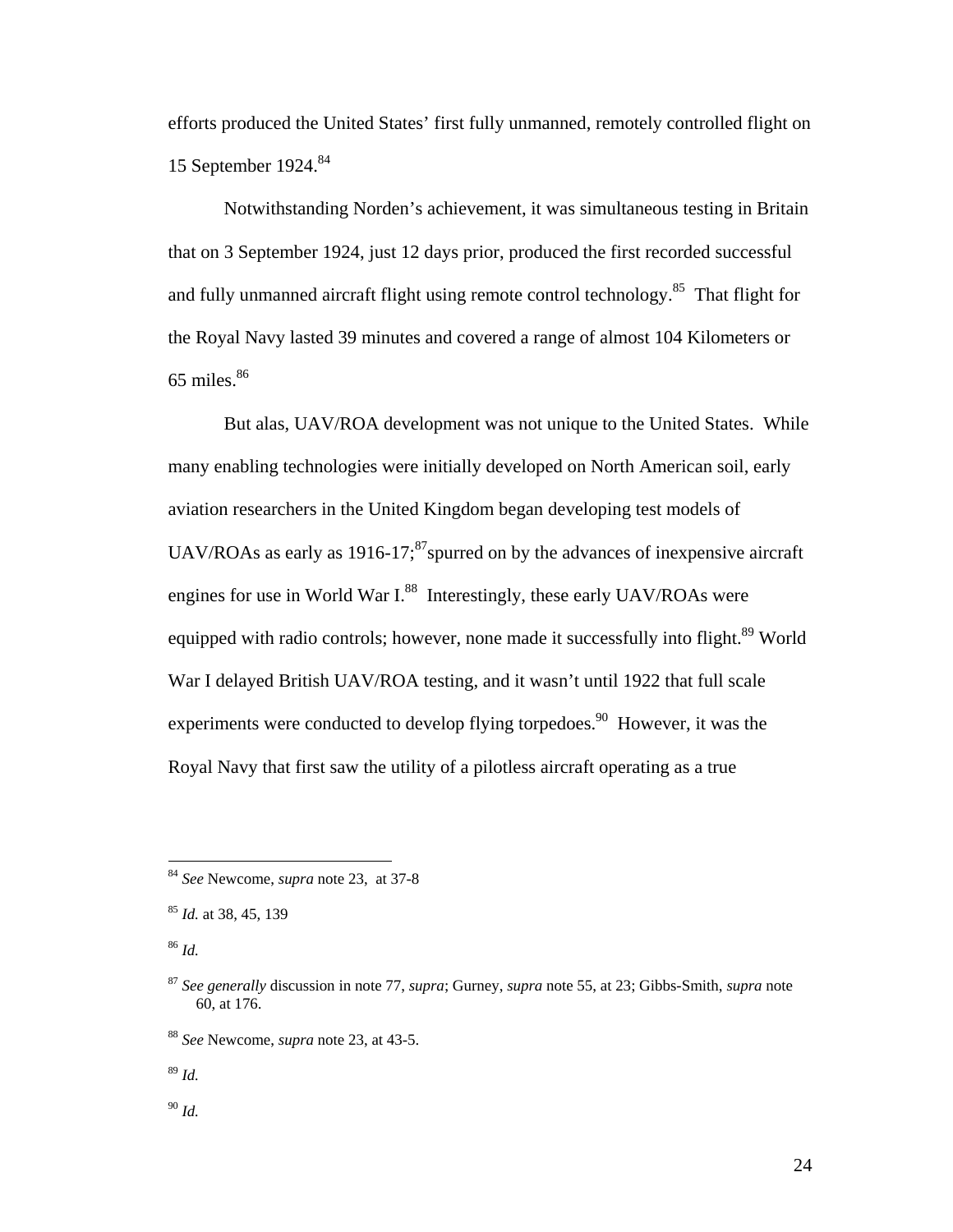UAV/ROA, and not a missile, when they began testing unmanned aircraft as flying targets for warships.  $91$ 

 Thus, it is noteworthy that this latter effort to build target drones that pushed the development of UAV/ROAs beyond flying torpedoes or bombs into reusable, pilotless aircraft; albeit, they were only reusable if gun ships did not hit their target.<sup>92</sup> In fact, in 1933, through the use of a UAV/ROA target drone called the Fairey Queen, the Royal Navy discovered that it was harder than first theorized to shoot down potential enemy aircraft as it took four months to finally shoot down the Fairey Queen target drone.<sup>93</sup> The success of the Fairey Queen led to the production of the DeHavilland Queen Bee radio-controlled UAV/ROA and its use by the Royal Navy to hone anti-aircraft defenses before and during World War  $II^{94}$ . It also led to similar efforts across the Atlantic in the United States. Nevertheless, at the time only Great Britain and the United States used UAV/ROAs to train their armed forces.<sup>95</sup>

 While target drones may not have been attractive to other nations at the time of Word War II, both Allied and Axis countries began to look at aerial or flying bombs as potential weapons. Germany, France, Italy, Russia, and Japan militaries all

<sup>91</sup> *See id .*at 46. Apparently British interest in target drones was fueled by U.S. Army Air Corps Brigadier General Billy Mitchell's demonstration of aircraft bombing and sinking retired U.S. Navy warships. While the debate on the effectiveness of aircraft upon Navy ships brewed in the United States, in Britain the debate was attacked a little differently as the Royal Navy developed unmanned aircraft to prove that the warships could shoot down aircraft. However, it was soon noted, that anti-aircraft skills needed to improve. Newcome at 46.

<sup>92</sup> *See generally id.* 

<sup>93</sup> *Id.* at 47.

<sup>&</sup>lt;sup>94</sup> See id. 1939 edition of Jane's All The World's Aircraft states "The D.H. 'Queen Bee' is a variation of the 'Tiger-Moth' fitted with radio control to convert it into an air target for anti-aircraft gunnery practice…may be used as a landplane or seaplane." Jane's All The World's Aircraft 332 (C.G. Grey & Leonard Bridgman Eds., 1939).

<sup>95</sup> Newcome, *supra* note 23, *at 48.*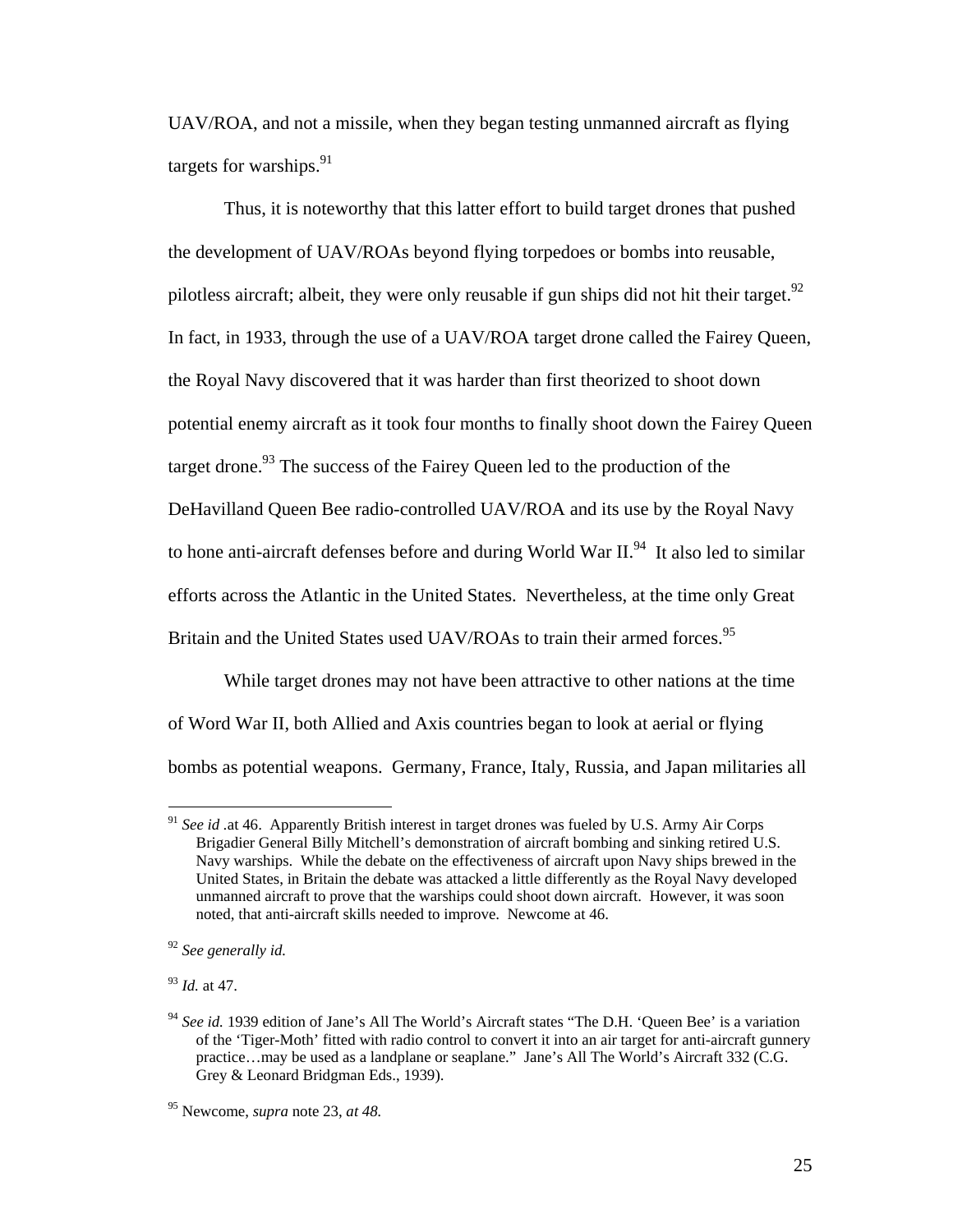had begun either before or during World War II projects to develop unmanned flying bombs.<sup>96</sup> The most infamous flying bomb of World War II was Germany's use of the simple, yet deadly, V-1 cruise missile type "flying bomb," and its second edition, liquid fueled-rocket, V-2. $97$  Both of these unmanned weapon systems led to further advances in missile and rocket technology.

 The Allies also attempted to use a pilotless flying bomb during World War II. In coordination with the U.S. Navy, U.S. Army General Henry H. "Hap" Arnold developed a plan to use stripped-down B-17 bombers, loaded with high explosives and equipped with radio-controlled autopilots to destroy new, heavily defended German V-weapon launching sites.<sup>98</sup> Labeled "Project Aphrodite," this plan used a crew of two, a pilot and autopilot technician, that would take off, arm the explosives, turn control over to another aircraft or mother ship by engaging the radio-controlled autopilot, and then bail out over a safe zone or an Allied country.<sup>99</sup> Four B-17s were launched on 4 August 1944, but one aircraft exploded over the United Kingdom, killing its crew, and the final three failed to reach their targets.<sup>100</sup> The plan was soon extinguished.<sup>101</sup> Nevertheless, it was on the other side of the globe that a true UAV/ROA for combat purposes was being developed for use in World War II.

<sup>96</sup> *See generally id*. at 49-56.

<sup>97</sup> Gibbs-Smith, *supra* note 62, at 122.

<sup>98</sup> *See generally* Lazarski, *supra* note 1.

<sup>99</sup> *See generally id*.

<sup>100</sup> *See generally id.*

<sup>101</sup> *Id*.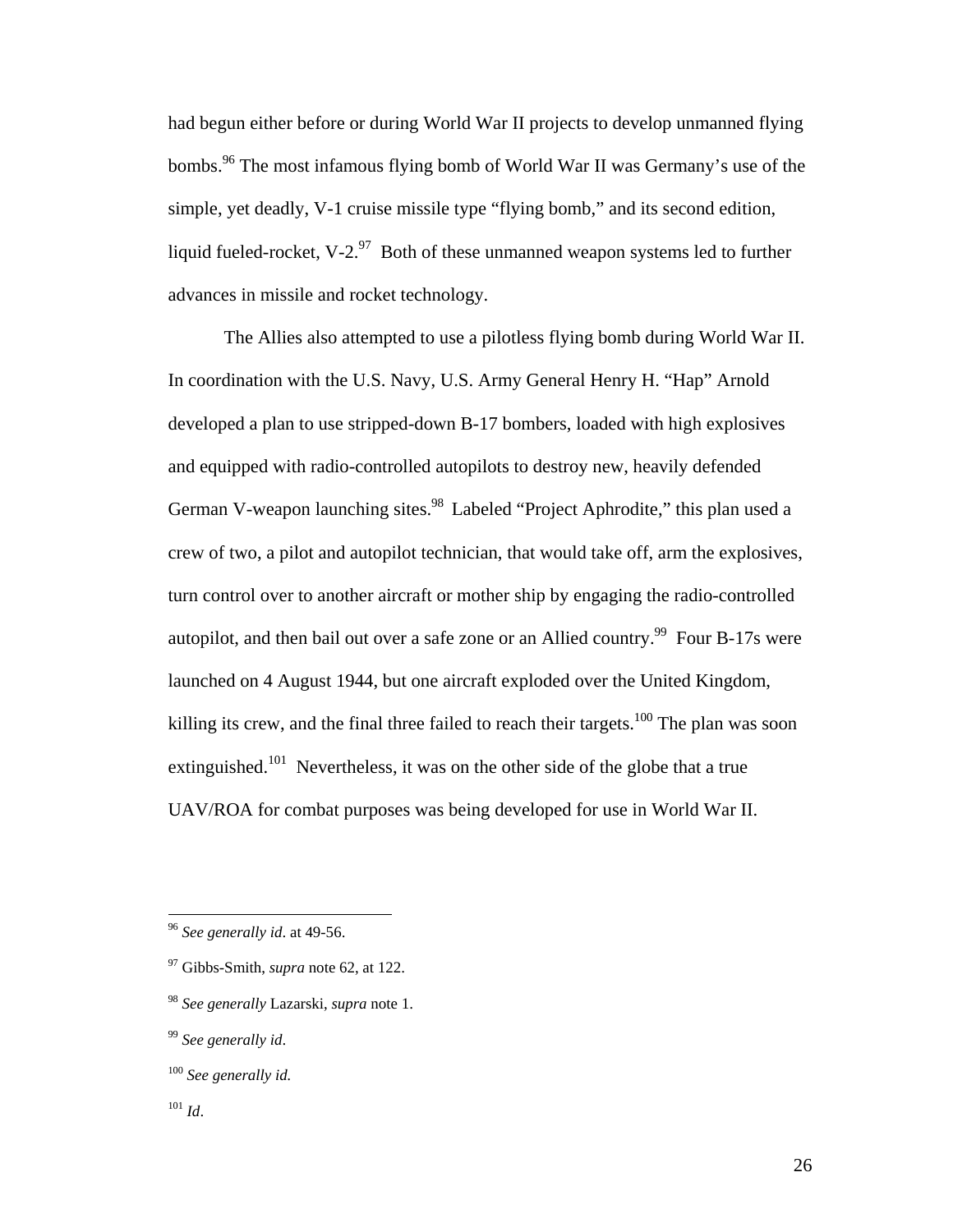In the early fall of 1944, the U.S. Navy employed in the Pacific Theater an aerial torpedo squadron to bomb Japanese targets.<sup>102</sup> While this was not a terribly new idea, the transformation of an aerial torpedo into a true UAV/ROA came when they used these aircraft to drop bombs. Thus, in October 1944, the first UCAV was employed when a Navy TDR-1 Assault Drone was loaded with a combination of bombs, which were then dropped on targets during the mission.<sup>103</sup> While the TDR-1 crashed before it returned home, its utility was proven and expanded as subsequent sorties included dropping their bomb payloads and then re-attacking during flight by diving into Japanese ships in "Kamikaze" fashion.<sup>104</sup> Notwithstanding the success of these UCAVs, the operation was cancelled shortly thereafter.<sup>105</sup>

 After World War II, the Cold War's emphasis on stealthy reconnaissance and the political quandary produced by the U-2 shoot-down of United States pilot Francis Gary Powers over the Soviet Union provided the catalyst necessary to research, develop, and field HALE surveillance and/or reconnaissance aircraft. Surveillance<sup>106</sup> and reconnaissance $107$ seem a natural fit for UAV/ROAs. In fact, the first aerial photographs were taken in 1888 from a kite invented by Frenchman Arthur Battut.<sup>108</sup>

<sup>103</sup> *Id*.

 $\overline{a}$ 

 $104$  *Id.* 

<sup>105</sup> *Id*.

<sup>102</sup> Newcome, *supra* note 23, at 68-9.

<sup>&</sup>lt;sup>106</sup> Surveillance is defined by DoD and NATO as "The systematic observation of aerospace, surface, or subsurface areas, places, persons, or things, by visual, aural, electronic, photographic, or other means. See also air surveillance; satellite and missile surveillance; sea surveillance. Department of Defense, *DOD Dictionary of Military and Associated Terms*, Joint Publication 1-02 (Nov. 30, 2004) *at* http://www.dtic.mil/doctrine/jel/doddict/index.html (last visited Apr. 6, 2005).

<sup>&</sup>lt;sup>107</sup> Reconnaissance is defined by DoD and NATO as "A mission undertaken to obtain, by visual observation or other detection methods, information about the activities and resources of an enemy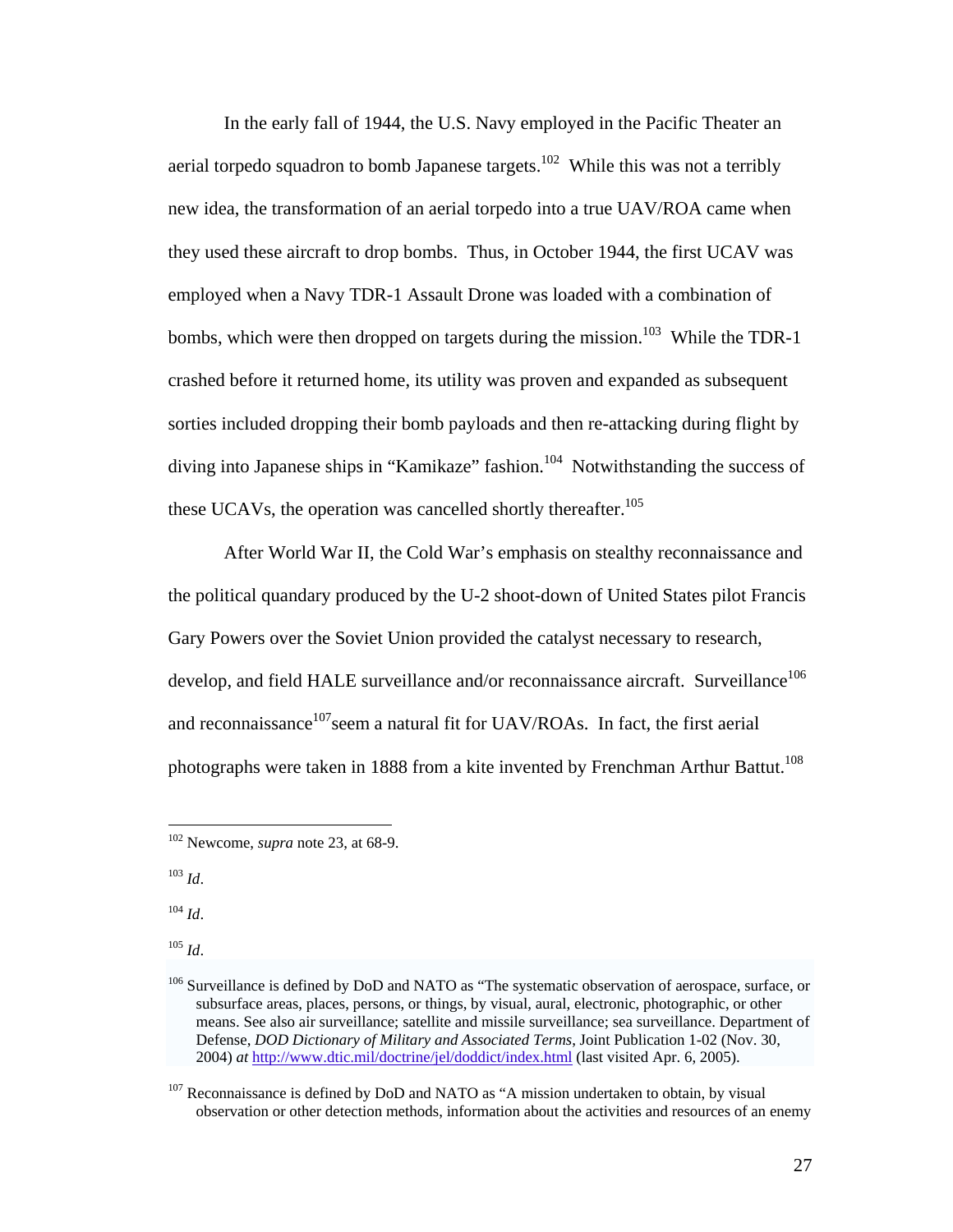Nevertheless, during the cold war, in an era of political chess between two super-powers, HALE UAV/ROA development was on a funding and fielding rollercoaster.<sup>109</sup> For example, in 1966 the USAF initiated a program to stealthily collect intelligence through a high-level surveillance UAV/ROA called the AQM-91A Firefly manufactured by Teledyne Ryan.<sup>110</sup> The USAF ordered 28; however, in 1972 as relations between China began to improve, the USAF cancelled the program before any Firefly could be flown operationally.<sup>111</sup> Interestingly, prior to canceling the Firefly program, the USAF had already flown Lockheed's Mach 4 GRD-21 operationally over China.112 As could be imagined, the D-21 missions were highly classified; not only for the operation, but also the technology as the D-21 could fly at speeds in excess of Mach 3, as well as at altitudes of up to 90,000 feet (27,432 meters). $^{113}$ 

 or potential enemy, or to secure data concerning the meteorological, hydrographic, or geographic characteristics of a particular area. Also called RECON." *Id.* Hence, the main difference between surveillance and reconnaissance is that the latter contemplates a specific mission to observe a specific target area or group, while surveillance is observation of all groups, terrain, events or items in a given geographical area.

<sup>110</sup> *Historical Threads*, *supra* note 58, at 109

<sup>111</sup> *See id*.

<sup>108</sup> Gibbs-Smith, *supra* note 60, at 56.

<sup>&</sup>lt;sup>109</sup> Pike, *supra* note 4 (Since 1964, the DoD has funded research and development of 11 different UAV/ROAs; yet, only 3 entered into production).

<sup>112</sup>*See generally id*.

<sup>&</sup>lt;sup>113</sup> DeGarmo, *supra* note 32, at 1-3. "A total of four operational missions were eventually flown (9 Nov 1969, 16 Dec 1970, 4 Mar 1971, 20 Mar 1971), all overflying the People's Republic of China under the project code name SENIOR BOWL. Only two (the 2nd and 3rd) drones completed their flights, but in both cases the hatch with the reconnaissance camera could not be recovered because of system malfunctions and/or bad handling of the recovery effort. In July 1971, the *Tagboard* program was cancelled. The reasons included the poor measure of success of the SENIOR BOWL flights, and the service entry of a new generation of photo reconnaissance satellites which could produce equivalent results without the political risks of flights through denied air space." (Parsch,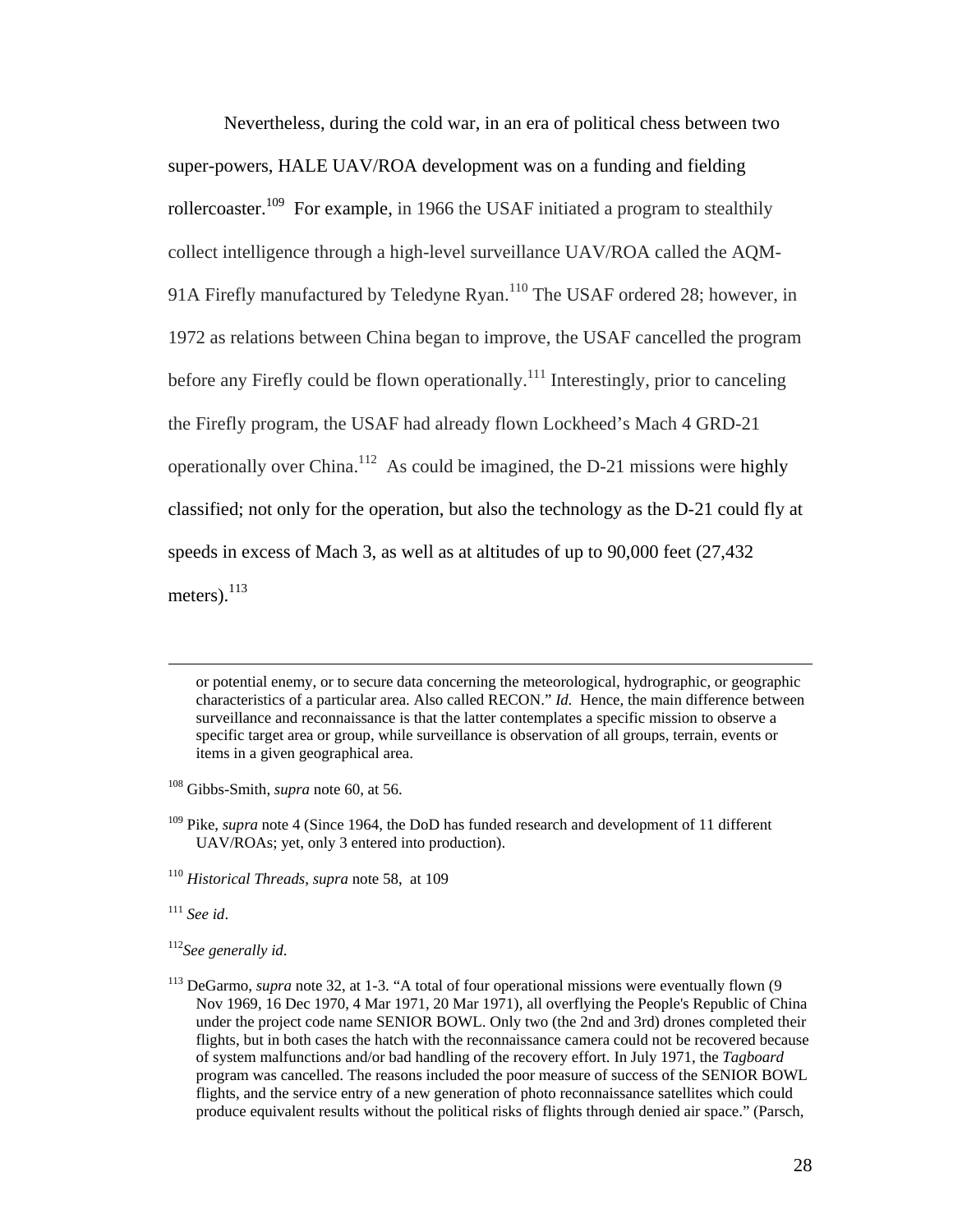The United States wasn't the only nation to find a surveillance niche for UAV/ROAs. As early as 1960, other countries were fielding UAV/ROAs dedicated to aerial reconnaissance. For example, the 1959-1960 edition of *Jane's All the World's Aircraft*, listed the Aviolanda, Netherlands's first UAV/ROA designed for tactical photography.<sup>114</sup> Further, by 1970, Belgium, Canada, France Germany, Italy and the United States all had HALE or MALE UAV/ROAs dedicated to surveillance and/or reconnaissance. $^{115}$ 

 However, it was not until the Vietnam War that UAV/ROAs were extensively used in surveillance and reconnaissance missions, as well as imagery reconnaissance, electronic and communication intelligence collection, psychological operations such as dropping leaflets, and even decoy operations.<sup>116</sup> Nevertheless, just as was the case after World War II, the United States mothballed many of the UAV/ROAs used in

Laurence Newcome recounts the following account of the success of the AQM-34 in that war: If the single largest contribution made by drones during the Vietnam War had to be identified, it would be from the Lightning Bug mission on 13 February 1966. On that flight, a specially modified Bug, equipped with ELINT [electronic intelligence collection] sensors and a data link to instantaneously relay the sensor data to waiting recorders, flew against a known SA-2 [high-altitude surface-to-air missile] site near, North Vietnam, on a one-way mission. Its purpose was to lure a SA-2 into firing at it, then collect and relay the electronic parameters of the missile's radio-guidance and fusing systems up to the instant it was destroyed. The mission was successful, and its sacrifice resulted in critical improvements to American electronic countermeasures equipment, enhancing the survivability of manned aircraft for the rest of the war. This one mission was arguably responsible for keeping hundreds of American fighter and bomber airmen from being killed or imprisoned as prisoners of war over the next nine years. Newcome at 90.

Andreas, *Directory of U.S. Military Rockets and Missiles*, *at* http://www.designationsystems.net/dusrm/index.html (last visited Apr 7, 2005)).

<sup>114</sup> Jane's All The World's Aircraft 191 (Leonard Bridgman Ed., 1959-60).

<sup>115</sup> Jane's All The World's Aircraft 510-23 (John W.R. Taylor Ed., 1969-70).

<sup>116</sup> *See* Bone and Bolkcom, *supra* note 5, at 6; Newcome, *supra* note 23, at 68-9. There were three main U.S. UAV/ROAs flown in operations during the Vietnam War, the AQM-34 lightning Bug, QH-50 Antisubmarine Helicopter, and GTD-21. The most heavily used was the AQM-34, known as the Lightning Bug, which flew 3,435 combat sorties, and over 100,000 feet (30,480 meters) of reconnaissance film taken and recovered. Newcome at 83-6.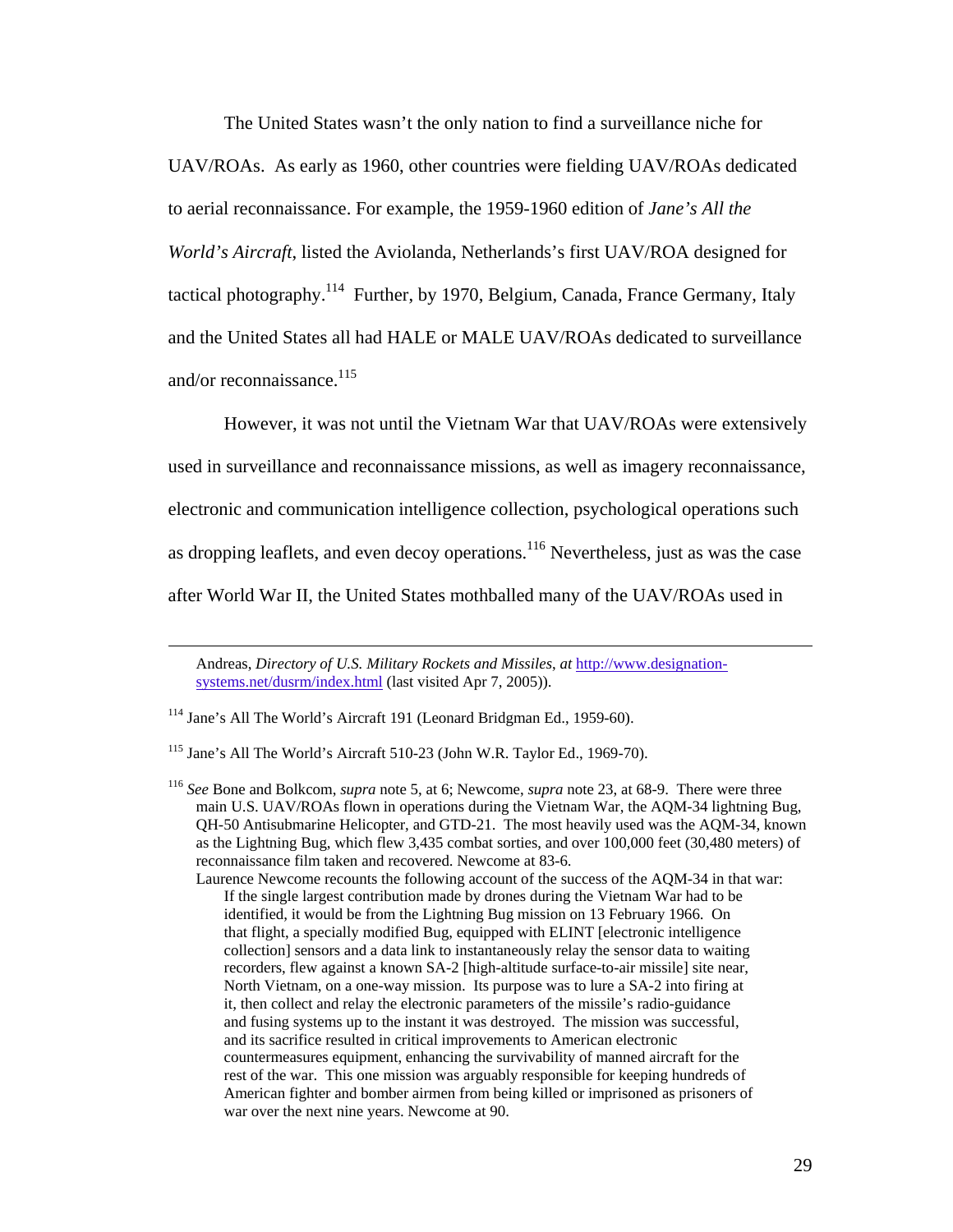Vietnam, leaving one author to opine that such actions may have been based on a perceived threat to flying missions by pilots of pilot-on-board aircraft, or at the very least a fear that the sexy combat jobs would be filled by flying robots.<sup>117</sup>

 It is an interesting hypothesis as it wasn't until 2001 that the USAF, upon the request of its Chief of Staff, General John Jumper, converted a UAV/ROA into a weapon system.<sup>118</sup> On 16 February 2001, a Predator successfully launched a Hellfire-C laser guided missile that struck a stationary tank.<sup>119</sup> Thereby, the Predator evolved from a solely reconnaissance MALE UAV/ROA into a UCAV. Yet, as noted, UCAVs were first used by the United States in  $1944$ <sup>120</sup> Therefore, the question remains, particularly for the United States, why UCAV, or even UAV/ROA technology in general, was not advanced at a faster pace. Take, as another example, the Aerosondes that flew fully autonomously from takeoff to landing for the first time during a one hour test flight in 1997.<sup>121</sup> While the technology as well as the end goals were dramatically different, it seems to hearken back to 1920-24 and the work of Sperry and Norden.

 While it could be argued that there is fear by pilots, particularly of the armed forces, that UAV/ROAs pose a threat to desired operations, there are also other possibilities why UAV/ROA development moved at such a slow pace. One study commissioned by DoD cites other reasons, such as funding battles, technology

<sup>117</sup> Newcome, *supra* note 23, at 91.

<sup>118</sup> David Fulghum, *Star Unmanned Aircraft Faces Bureaucratic Fight*, in World News & Analysis, Aviation Week & Space Technology, Mar. 12, 2001 at 29.

<sup>119</sup> Lazarski, *supra* note 1.

<sup>120</sup> *See* Newcome supra note 23, at 68-69.

<sup>121</sup> *See* discussion in note 34, *supra*.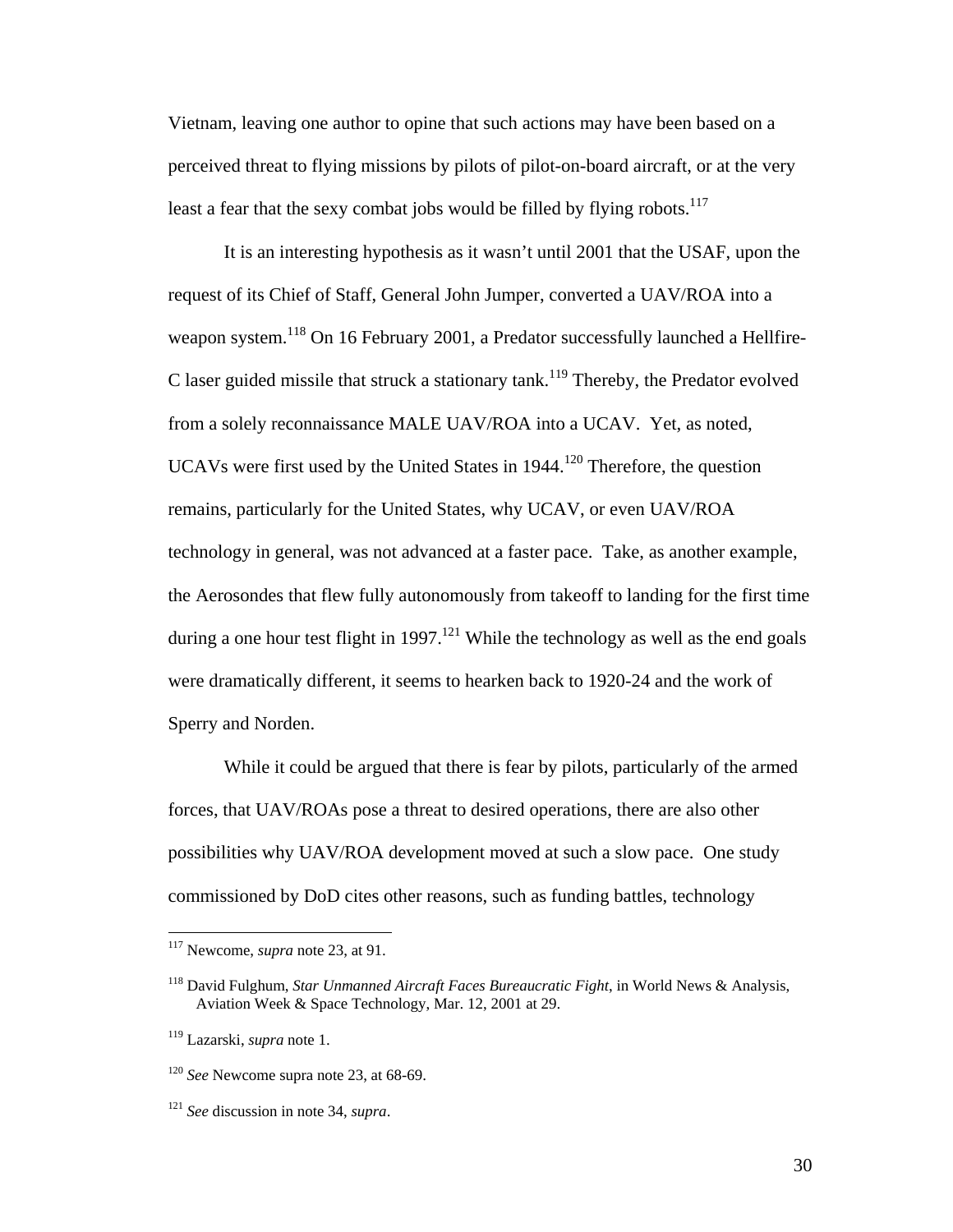hurdles, and inter and intra-service culturual concerns, that led to a slow paced development and utilization of UAV/ROAs by the United States.<sup>122</sup> Nevertheless, UAV/ROAs perform a unique function that currently does not pose a threat to most pilot-on-board missions. However, as history unfolds and technology advances, removing humans from the cockpit may be heralded as one of the greatest advancements in aviation safety.

 While the United States was limiting UAV/ROA development in the 1970s and 1980s, other countries were beginning to gain an appreciation for their utility. One such country was Israel. During the late 1970s and 1980s, the Israeli Defense Forces ("IDF") moved their UAV/ROA program full steam, logging thousands of hours of flight time.<sup>123</sup> In fact, it was IDF's use of UAV/ROAs during operations in Lebanon in 1982 that slowly enticed the DoD to look closer at future tactical level intelligence gathering through MALE UAV/ROAs.124

 Japan is another country that began to develop uses for the UAV/ROA. In Japan, however, UAV/ROA development not only included military uses, but also the unique role of crop spraying. Japanese research in UAV/ROA technology dates back to World War II.<sup>125</sup> Now, Japan is the largest market for civilian UAV/ROAs.<sup>126</sup> Japanese research into UAV/ROA technology resurfaced in the 1970s through Fuji Heavy Industries, which began developing a fairly full range of UAV/ROAs for both

1

<sup>122</sup> Defense Science Board, *supra* note 8, at 5-6.

<sup>123</sup> Bone and Bolkcom, *supra* note 5, at 2.

<sup>124</sup> *See Id*.

<sup>125</sup> *See* Newcome, *supra* note 23, at 54-5.

<sup>126</sup> *See generally* Staff, *Commercial use of UAVs—Widespread in Japan*, in 2004 Yearbook: UAVs Global Perspective 138 (UVS International, Blyenburgh & Co.); *Id.* at 127.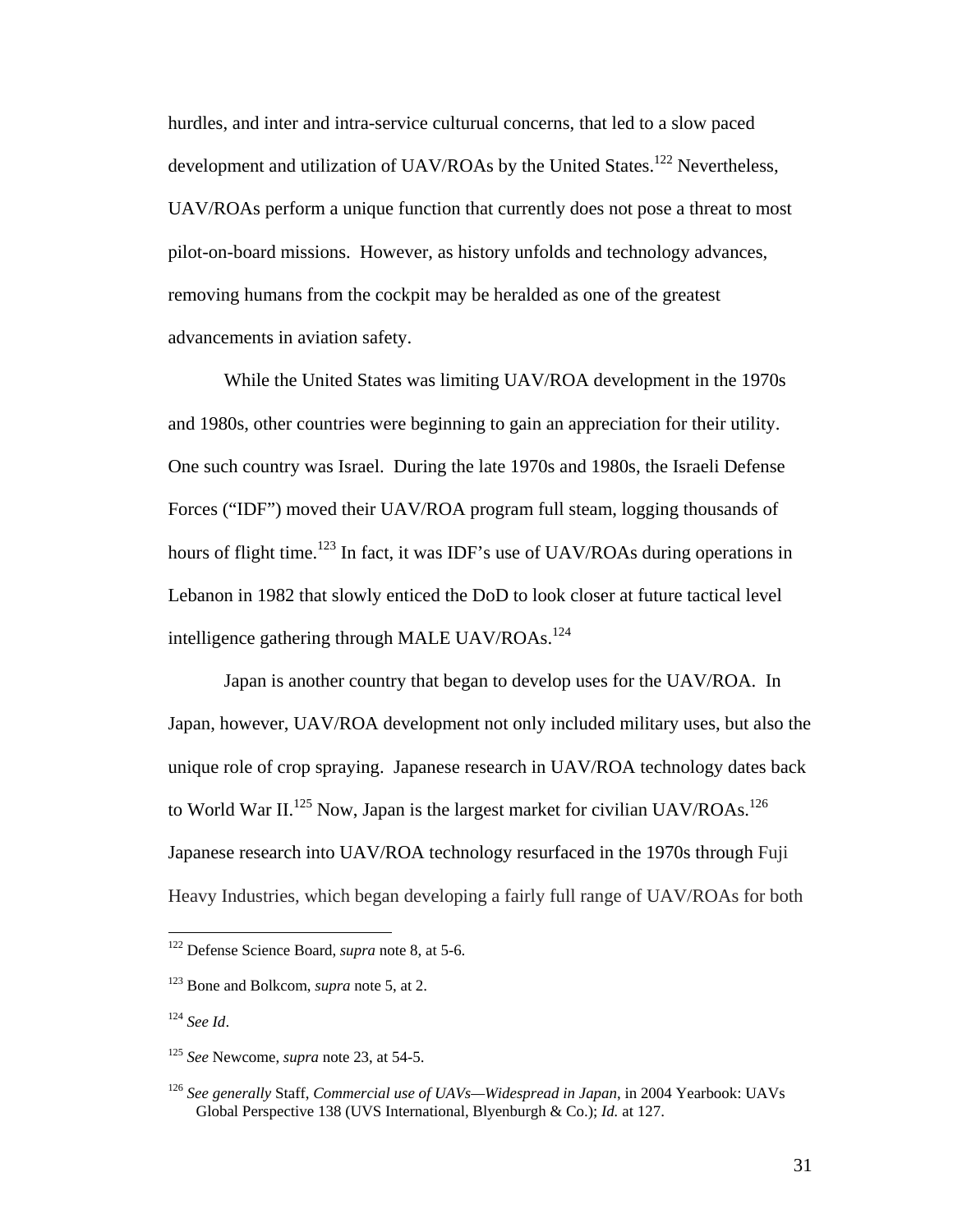military and civilian use.<sup>127</sup> The biggest market for Japanese UAV/ROAs is in helicopter, or rotary winged aircraft, used for agriculture and scientific observation.<sup>128</sup>

 The first UAV/ROA helicopter, the Kaman Done Helicopter, was developed by the United States and flew in 1953.<sup>129</sup> However, it took the Yamaha Motor Company of Japan to seize the practical application of helicopter UAV/ROAs as a way to efficiently spray pesticides and fertilizer on Japanese farms. It began testing the concept in the mid-1980s, and started full scale production and use by the early 1990s.130 Currently, in Japan it is estimated that there are 2,000 helicopter UAV/ROAs, and over 8,000 certified operators; most are non-government operated.131 This makes up approximately 65% of the use of UAV/ROAs globally.132

## **C. CURRENT AND FUTURE USES OF THE UAV/ROA**

 While the history and development of the UAV/ROA has been hampered by the ups and downs of governmental funding and military on-again, off-again programs, recent advances in computer technology, computer software, light weight materials, communication links, and global navigation has sparked an explosion of UAV/ROA funding, research, and utilization.<sup>133</sup> Interest in UAV/ROAs continues to grow throughout the globe. Today, there are over 40 countries developing and using

<sup>127</sup> *See id*.

<sup>128</sup> *See id*.; Newcome, *supra* note 23, at 127.

<sup>129</sup> Jane's 1959-1960, *supra* note 114, at 321.

<sup>130</sup> *Commercial use in Japan*, *supra* note 126.

<sup>131</sup> *See id.*

<sup>132</sup> Newcome, *supra* note 23, at 127.

<sup>133</sup> *See Status Report on US UAV Programmes*, in 2004 Yearbook: UAVs Global Perspective 112 (UVS International, Blyenburgh & Co.).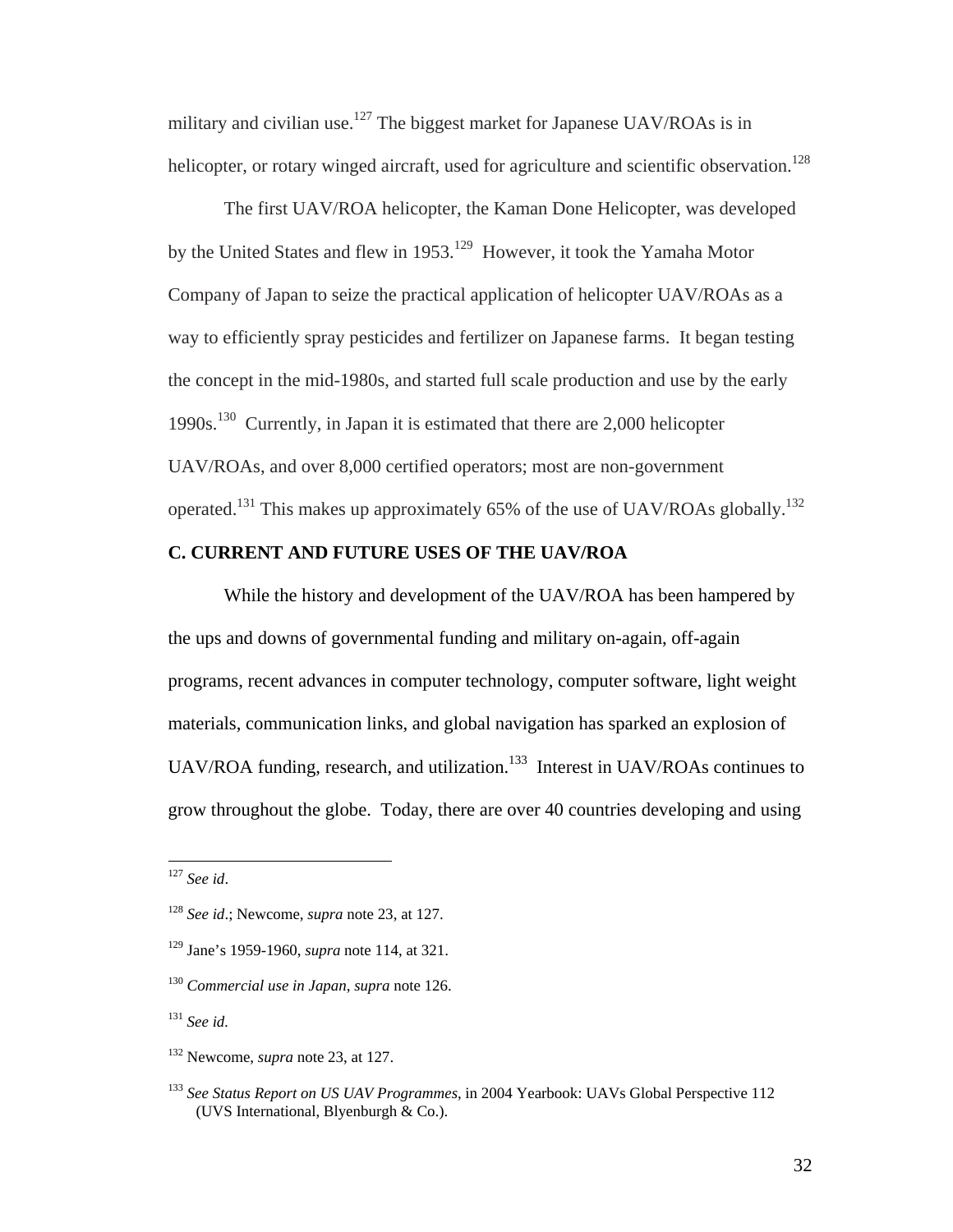UAV/ROAs.<sup>134</sup> As far as sheer numbers go, the above-mentioned Japanese market for radio-controlled helicopters used for agricultural purposes overwhelming leads all numbers of UAV/ROAs currently in use.<sup>135</sup>

 However, as far as the type of application or utility of UAV/ROAs, military use is by far the most common. It is reported that 90% percent of all funding for UAV/ROA systems worldwide is for military programs.<sup>136</sup> In the past two years alone, the DoD has increased UAV/ROA research, development, and fielding from approximately \$350 million a year to over \$1 billion.<sup>137</sup> Moreover, DoD has plans to increase spending to \$3 billion a year by 2008-2009.138 Thus, UAV/ROA development may become "the most dynamic sector of the aerospace industry".<sup>139</sup>

 The most common military application for UAV/ROAs is surveillance by HALE or MALE UAV/ROAs.<sup>140</sup> Of these, the United States, led by the USAF, is the largest military consumer and developer in terms of the size, variety, and sophistication of UAV/ROA systems.<sup>141</sup> Israel, which has a strong market for its

<sup>136</sup> *See id.*

1

<sup>134</sup> *UAV Categorisation*, *supra* note 53, at 156.

<sup>135</sup> Newcome, *supra* note 23, at 127.

<sup>137</sup> *See* DeGarmo, *supra* note 32, at 1-11.

<sup>138</sup> Jefferson Morris, *DOD UAV Budget To Hold Fairly Steady In FY '06, Official Says*, Aerospace Daily and Defense Report, Feb. 10, 2005, *at* http://www.aviationnow.com/avnow/news/channel\_aerospacedaily\_story.jsp?id=news/UAVBUD G02105.xml (last visited May 30, 2005).

<sup>139</sup> DeGarmo, *supra* note 32, at 1-11. (Quoting a presentation of a UAV market study by the Teal Group at the AUVSI Unmanned Systems Symposium in August 2004.)

<sup>140</sup> *UAV Categorisation*, *supra* note 53, at 156.

<sup>141</sup> *See generally* DeGarmo, *supra* note 32, at 1-4; Newcome, *supra* note 23, at 130; and UAV *Categorisation*, *supra* note 53, at 156.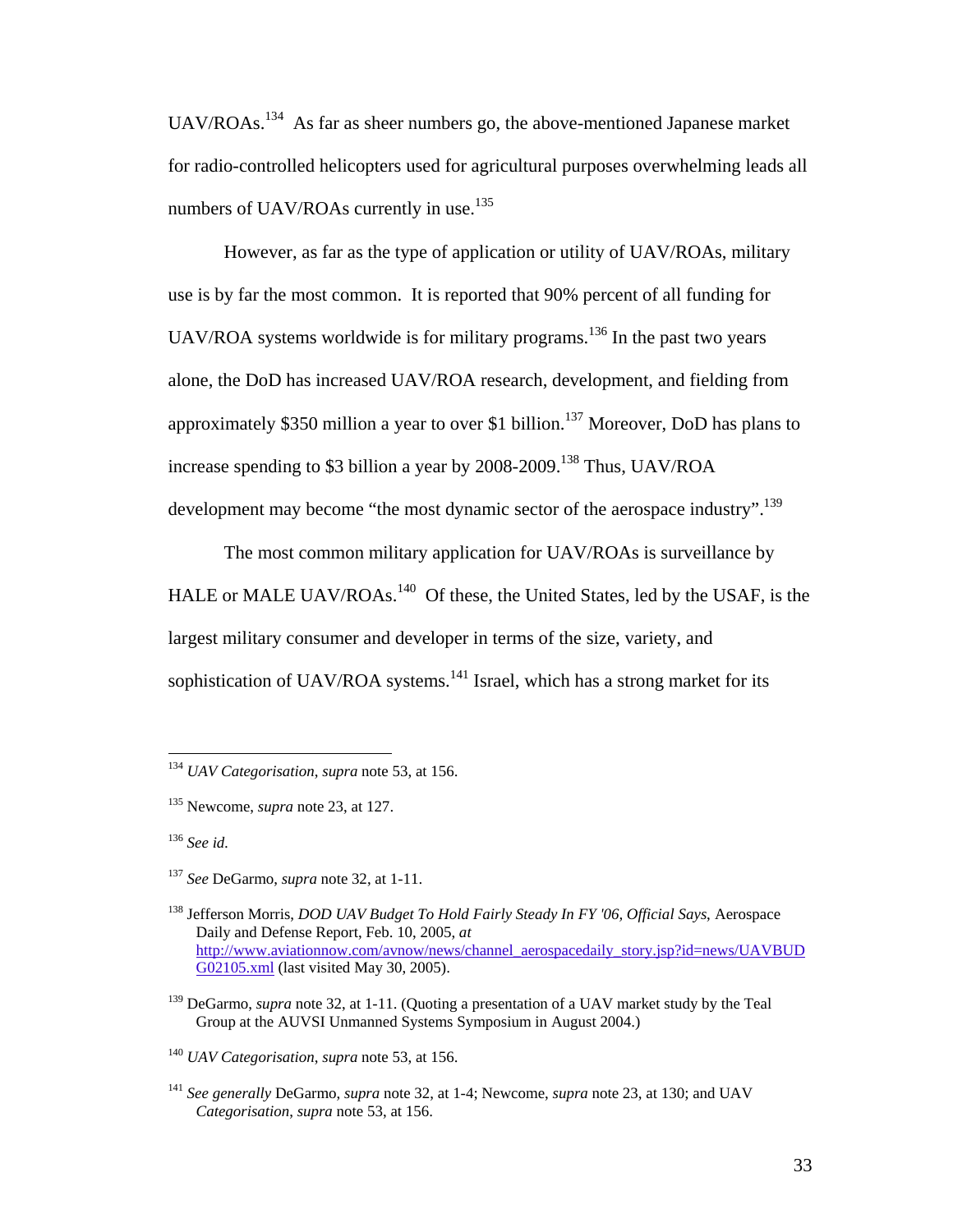military application based UAV/ROAs, $^{142}$  is a distant second in UAV/ROA

development, followed closely by France.<sup>143</sup>. Other countries having significant

UAV/ROA military development programs include the above-mentioned Japan,

China, South Korea, Pakistan, Russia, Australia, England, Canada, Italy, Germany

and Sweden.<sup>144</sup>

 $\overline{a}$ 

<sup>144</sup> *Id*. One researcher summarized certain national efforts as follows:

• The British Royal Air Force is set to acquire MALE and tactical UAV Tactical Unmanned Aerial Vehicle (TUAV) systems under its \$1.3 billion Watchkeeper program.

• The Italian Air Force is seeking the development of a UCAV system and could be flying a precision strike capable aircraft by 2008.

<sup>&</sup>lt;sup>142</sup> For example, even though U.S. manufacturers account for nearly two-thirds of the market, both the U.S. Armed Forces and the Department of Homeland Security have purchased Israeli made UAV/ROAs. Newcome, *supra* note 23, at 128; DeGarmo, *supra* note 32, at 1-4.

<sup>143</sup> UAV *Categorisation*, *supra* note 53 at 156.

France is studying UCAVs as a replacement for its Rafal fighter aircraft. It has a \$350 million program to produce a UCAV by 2015 that is capable of delivering two 500 lbs guided bombs. France is also interested in developing or acquiring HALE and Medium Altitude Long Endurance (MALE) systems.

<sup>•</sup> Sweden has developed and flown a small scale UCAV, but will likely contribute its efforts to the French UCAV program and could contribute between \$70 and \$90 million to the effort.

<sup>•</sup> Germany is seeking to acquire the U.S. Global Hawk. Successful tests of the Global Hawk were demonstrated in Europe in the spring of 2004. Industries are developing a number of MALE systems, primarily for intelligence gathering. Israel is also contracted to produce a number of TUAV systems for foreign clients.

<sup>•</sup> The Russian military has evaluated several TUAVs from Russian manufacturers. Yakolev is studying the development of UCAVs; Tupolev is projected to work on a MALE; and Sukhoi is collaborating with France's Dassault on the development of a UAV.

<sup>•</sup> Australia is undertaking a comprehensive review of its UAV needs. They have expressed interest in Boeing's UCAV and the Global Hawk. The military has used their indigenous Aerosonde UAV for surveillance and communications relay during military operations in the South Pacific.

<sup>•</sup> Singapore has a HALE UAV requirement as a replacement for a manned surveillance aircraft. They are also looking into a ship-based VTOL UAV, possibly the U.S. Fire Scout.

<sup>•</sup> The South Korean government is seeking to develop a "smart" Vertical Take-Off and Landing (VTOL) UAV and is discussing the development of an improved version of the U.S. Eagle Eye tiltrotor UAV. DeGarmo, *supra* note 32, at 1-12,3.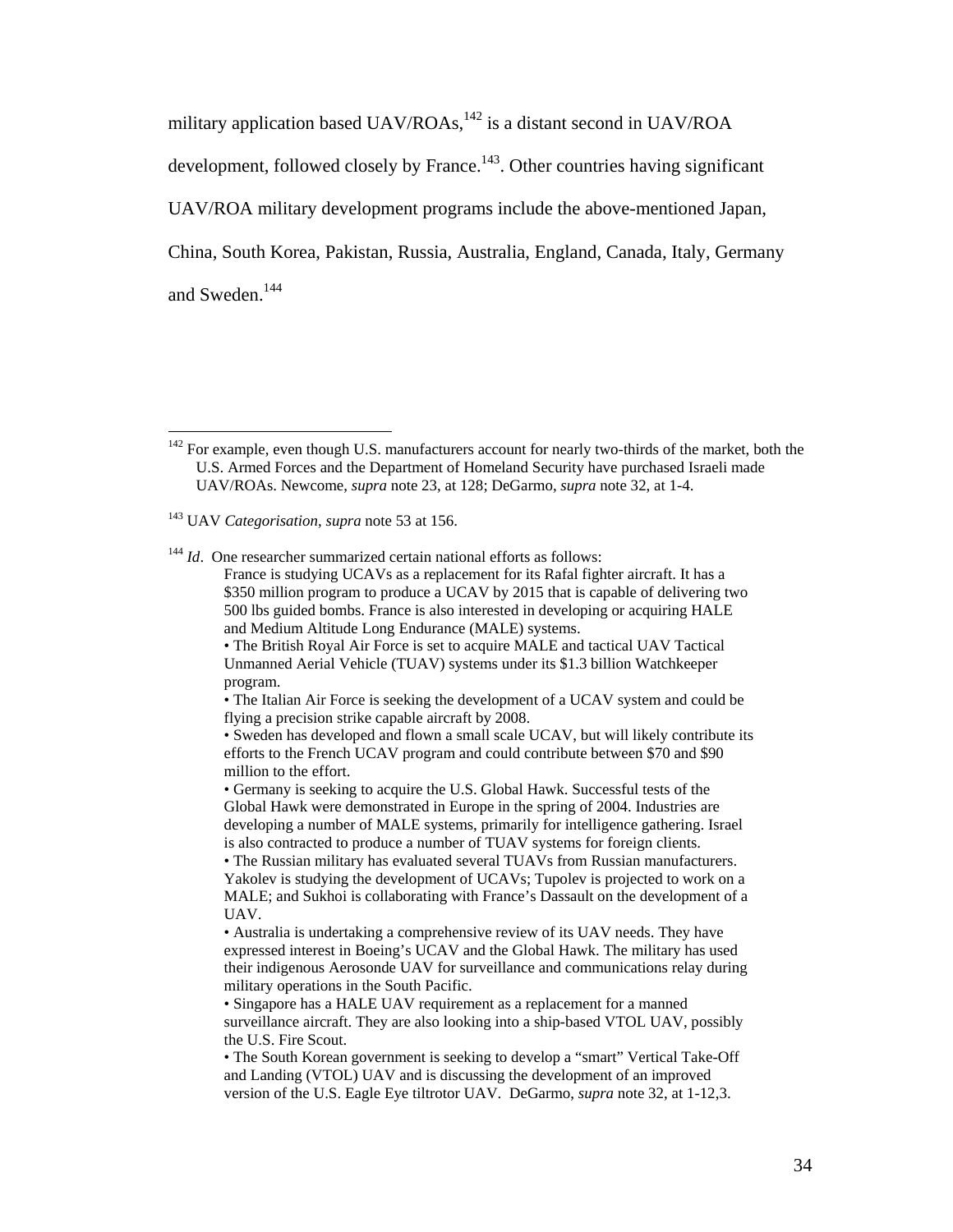The future of UAV/ROAs will not only include continued use by the world's militaries as target drones, decoys, air-combat aircraft, $145$  and observation platforms, but also non-military use by governments and commercial entities. These uses will include the use of HALE, MALE, micro and low altitude UAV/ROAs as observational and sensor platforms for security/boarder monitoring,  $146$ traffic monitoring,  $147$  environmental/natural disaster monitoring,  $148$  and criminal surveillance.<sup>149</sup> HALE UAV/ROAs may also be used as telecommunication platforms and cargo carriers. In addition to their use as scientific experimental and monitoring platforms, low altitude UAV/ROAs could also be used as miniature, almost undetectable, spy or surveillance aircraft, $150$  as courier vehicles to deliver mail or packages across town, in a large indoor complex or building, or even to deliver

 $145$  Next generation UCAVs, like the Boeing X-45, will be advanced stealth strike aircraft that could be used for operational missions that would include "electronic attack; suppression of enemy air defenses; intelligence, surveillance and reconnaissance; and deep strike." (*X-45 Background Info,* Boeing, *at* http://www.boeing.com/defense-space/military/x-45/x45back.html (last visited May 2, 2005).

<sup>146</sup> *See* Vasilios Tasikas, Unmanned Aerial Vehicles and the Doctrine of Hot Pursuit: A New Era of Coast Guard Maritime Law Enforcement Operations, 29 Mar. Law. 59 (2004); Rich Tuttle, *Afghanistan Operations Boost Vision of UAVs for Homeland Defense*, Aerospace Daily, Jan. 2, 2002, p. 7.

<sup>147</sup> *See* Richard A. Livingston, Richard A., *Innovative Technology: Unmanned Aerial Vehicle Provides New Traffic View*, Research & Technology Transporter, U.S. Department of Transportation, Federal Highway Administration (Jan. 2003).

<sup>148</sup> *See High Times*, The Economist, Dec. 11, 2003 *at*  http://www.economist.com/science/displaystory.cfm?story\_id=2282185 (last visited Feb. 9, 2005); Wichner, David, *Small UAVs Geared to be Eyes in Skies*, Arizona Daily Star, Apr. 21, 2005, *at* http://www.dailystar.com/dailystar/allheadlines/71467.php (last visited May 2, 2005).

<sup>149</sup> *See A Flying Crime Fighter—Some Assembly Required,* GovPro-Government Product News and Government Procurement Journal, *at* http://www.govpro.com/ASP/ViewArticle.asp?strArticleId=104386&st=1, (last visited May 2, 2005).

<sup>150</sup> *See High Times*, *supra* note 148.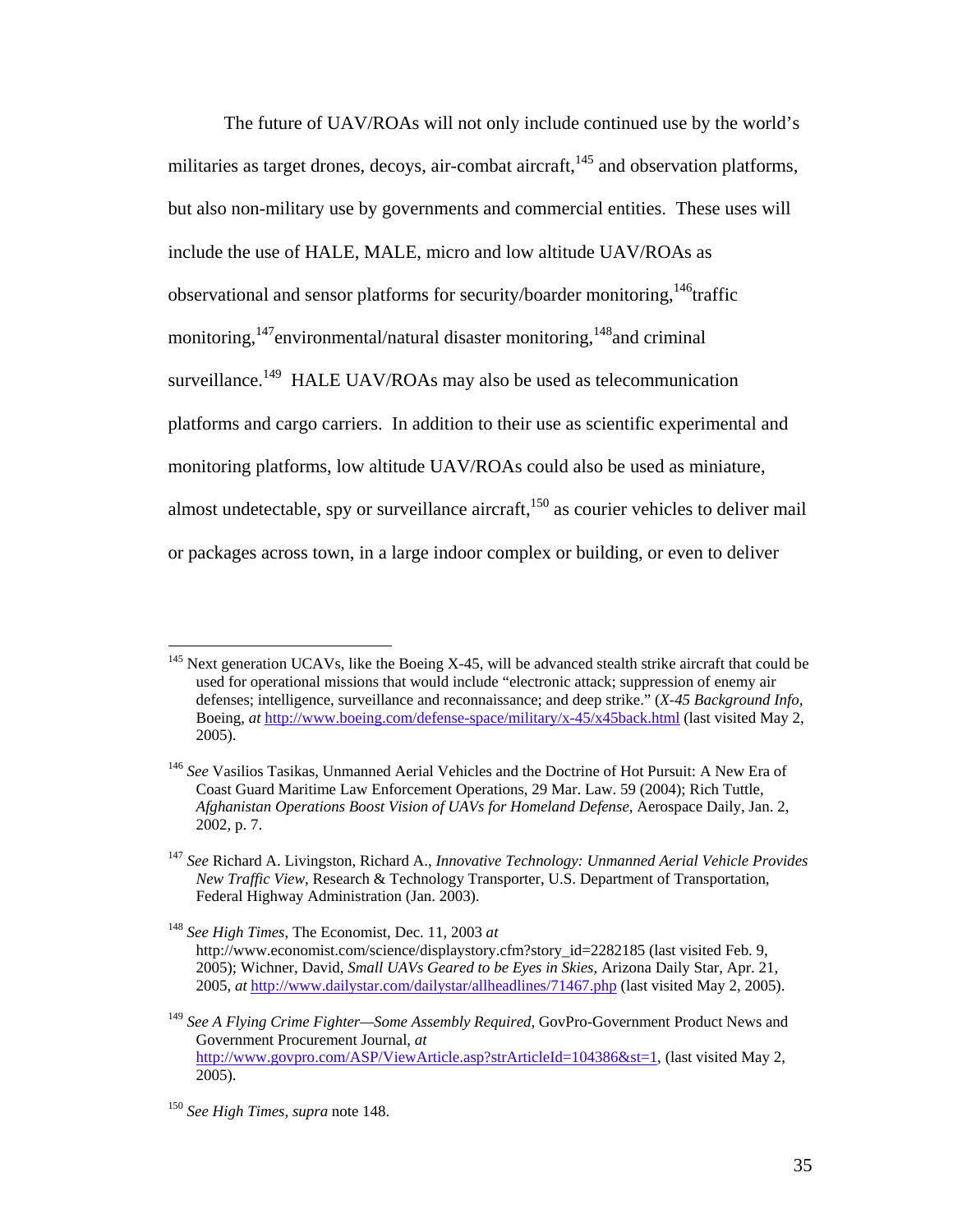food.151 Further, there could be untapped uses of UAV/ROAs in agricultural and industrial uses where robotic technology can assist in dull, dirty, and dangerous operations.152

 HALE UAV/ROAs have the greatest potential to impact the NAS, particularly because their range will place them into or transiting through already crowded national airspace. Two potential roles of HALE UAV/ROAs bear further comment; namely, telecommunication platforms and cargo carriers. In the role of telecommunications platforms, HALE UAV/ROAs have a very bright future. UAV/ROA research coordinated through NASA's Dryden Flight Research Center is focusing on solar-powered aircraft that can operate for several months, if not years at a time.153 This is expected to spawn a new generation of UAV/ROAs called "atmospheric satellites," which may be able to do work such as telecommunications more efficiently at much lower cost than current space-based satellites.<sup>154</sup>

 One version of atmospheric satellite being tested and developed by the Defense Advanced Research Projects Agency ("DARPA"), which is the central research and development organization for DoD, is called Airborne Communications

<sup>151</sup> Reynish, *supra* note 35.

<sup>152</sup> *See generally UAVs Soaring Beyond Military Uses*, UAV Technical Analysis and Applications Center, New Mexico State University, *at* http://www.psl.nmsu.edu/uav/news/usa/index2.php, (last visited May 2, 2005).

<sup>153</sup> *Past Projects – Helios Prototype,* NASA Dryden Flight Research Center, *at*  http://www.nasa.gov/centers/dryden/history/pastprojects/Erast/helios.html (last visited Apr. 30, 2005); Bill Sweetman, *HALE Storms to New Heights*, Jane's International Defence Review, Mar.1, 2001 *at* http://www.janes.com/aerospace/military/news/idr/idr010301\_2\_n.shtml (last visited Feb 11, 2005).

<sup>154</sup> *See Helio Prototype*, *supra* note 153.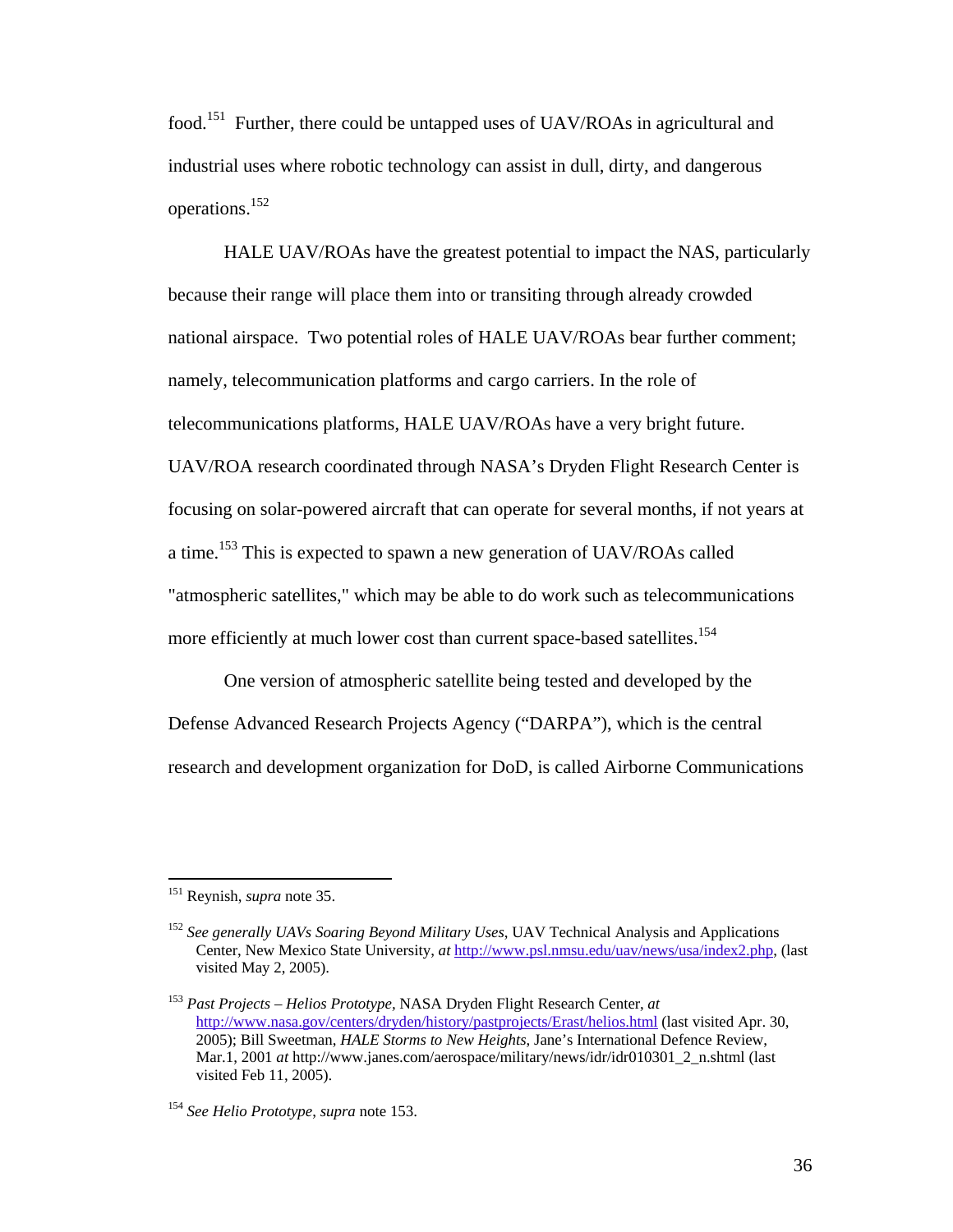Nodes ("ACNs").<sup>155</sup> An ACN has been described as an "airborne telephone" exchange, using digital radio technology to communicate with almost any military communications system - ranging from encrypted fighter radios to militarized cellular phones - within line of sight of the platform that carries it, and to link those systems together."156 ACN UAV/ROAs would allow a ground-based, forward projected reconnaissance team with a backpack radio to talk directly to an airborne pilot over longer distances, as long as both parties were within line of sight of the ACN platform.<sup>157</sup>

 Stratospheric platforms, like atmospheric satellites and ACNs, could maintain line of sight links with communications users over areas large enough to include the world's largest cities, and the signal's travel distances would be 1,000 times shorter than spaced-based satellite systems; thereby, increasing system capacity and reducing power requirements on either end.158 Such systems could also be extremely successful for mobile and fixed-site communications.<sup>159</sup>

 Not only could these platforms provide telecommunication services, but the potential is also available to do a number of monitoring and sensor imagery currently done by expensive space-based satellites, such as monitoring weather and tracking hurricanes. Further, they could also provide more precise coverage of disaster sites

<sup>155</sup> *Airborne Communications Node (ACN/AJCN)*, Advanced Technology Office, Defense Advance Research Projects Agency, *at* http://www.darpa.mil/ato/programs/acn.htm, (last visited May 2, 2005).

<sup>156</sup> Sweetman*, supra* note 153.

<sup>157</sup> *See id.* 

<sup>158</sup> *Id*.

<sup>159</sup> *See Helio Prototype*, *supra* note 153; Sweetman*, supra* note 153.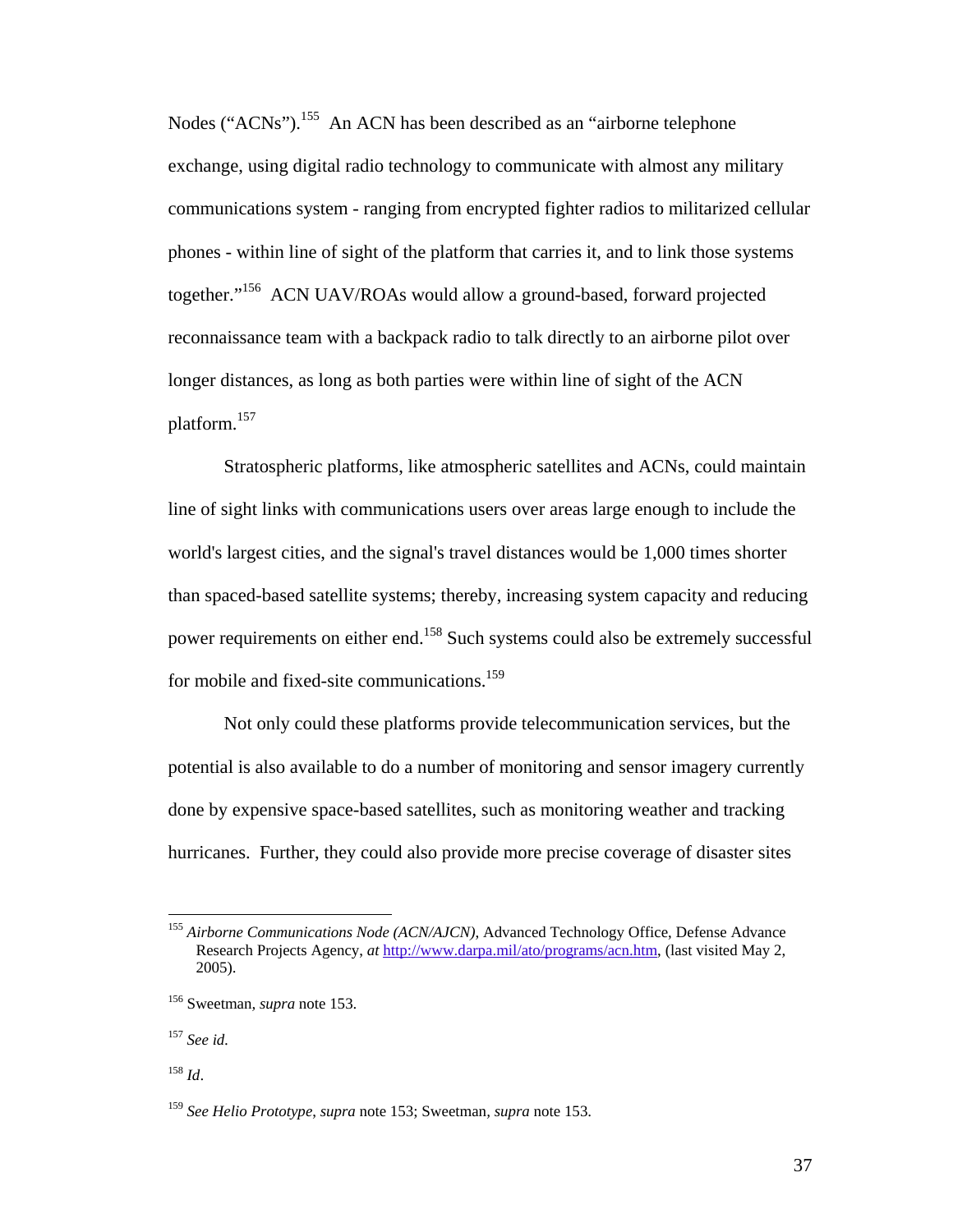such as fires, mud slides, flooding and earthquakes in order to better direct emergency resources than can be done by space-based satellite or pilot-on-board aircraft.<sup>160</sup>

 UAV/ROAs could also be used as a cost effective way to transport small amounts of cargo. While cargo carrying development of UAV/ROA has not yet come to fruition, the next generation of Northrop Grumman's Global Hawk, the RQ-4B, has the increased a payload capacity of almost 2,998 pounds or 1,360 kilograms.<sup>161</sup> This is comparable to the USAF's C-21, a military version of the Lear Jet 35A business jet, which has a cargo payload of  $3,153$  pounds or  $1,433.18$  kilograms.<sup>162</sup> Current versions of the Global Hawk have a length of 44 feet or 13.4 meters, which is slightly shorter than the C-21.<sup>163</sup> And while the C-21's mission is not primarily cargo transportation, but personnel, <sup>164</sup>and the Global Hawk is primarily a HALE UAV/ROA, which will use the increased payload capacity to carry more observational or communication sensors, in theory such a UAV/ROA would be able to transport small amounts of cargo, as much as a C-21, minus personnel, higher and further with 24 hours continuous operations.<sup>165</sup>

 As bright as the future of UAV/ROA utilization maybe, there are technological and legal hurdles in the flight path toward full utilization. The end-goal for integration of UAV/ROAs is a "file and fly" system currently enjoyed by pilot-on-

<u>.</u>

<sup>160</sup> *See generally* Sweetman, *supra* note 153*.* 

<sup>161</sup> *US UAV Programmes*, *supra* note 53, at 112-3.

<sup>162</sup> *C-21*, Air Force Link Fact Sheet, *at* http://www.af.mil/factsheets/factsheet.asp?fsID=88 (last visited Apr. 29, 2005)

<sup>163</sup> *Specifications: Global Hawk*, U.S. Arsenal, Associated Press, *at* http://abclocal.go.com/images/wabc/USArsenal/ (last visited Apr. 30, 2005); *Id*.

<sup>164</sup> *C-21*, *supra* note 162. The C-21 can carry up to eight passengers and two crew.

<sup>165</sup> *See* Newcome, *supra* note 23, at 112.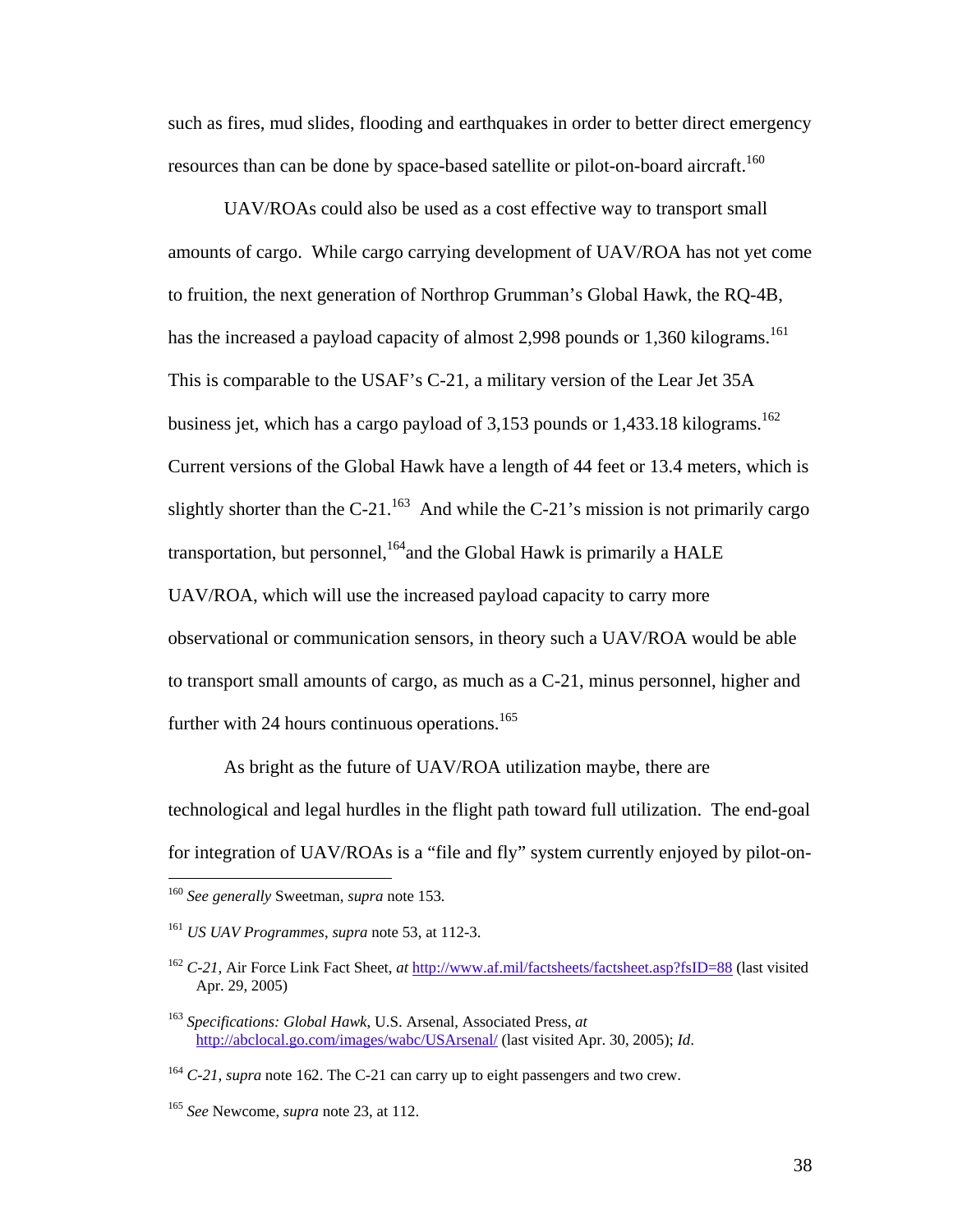board flights.<sup>166</sup> Current law within the United States requires UAV/ROA operators to follow FAA Order 7610.4, *Special Military Operations*, which requires UAV/ROAs that operate outside of restricted areas to file for a Certificate of Authorization ("COA"), under rules used for "Moored Balloons, Kites, Unmanned Rockets, and Unmanned Free Balloons/Objects."<sup>167</sup> Application to the FAA for a COA must be filed 60-days prior to flying the UAV/ROA.<sup>168</sup>

 The current scheme is not user friendly for this fledgling industry, and moreover, it is a burden on the deployment of UAV/ROAs from bases within the United States or their transit internationally. Therefore, the process of integrating UAV/ROAs into the NAS must entail a regulatory scheme that will institute necessary rules of the air, appropriate guidelines for certificates of airworthiness, and certification and licensing of UAV/ROA operators, pilots, and maintenance personnel so as to interface safely with ATM and other aircraft. The next chapter of this thesis will look at the current legal system so as to gauge current regulatory shortfalls that must be addressed.

<sup>166</sup> Robbins, Karen, *National Next Generation Aircraft Technology Program Introducing Remotely Operated Aircraft (ROA) into the National Airspace System (NAS)*, White Paper submitted to U.S. Department of Transportation Research and Special Programs Administration (RSPA) Solicitation DTRS56-01-BAA-0002, *at* http://www.erast.com/ehtml/vanguard.html, (last visited May 2, 2005).

<sup>167</sup> Federal Aviation Agency (hereinafter FAA), *FAA Order 7610.4K Special Military Operations,* 12- 9, (Aug. 2004); FAA, *FAA Order 7210.3T Facility Operation and Administration*, 18-6, (Feb. 2005).FAA Facility Operation and Administration, Part 6, Chapter 18

<sup>168</sup> *Order 7610.4K, supra* note 167, at 12-9-2.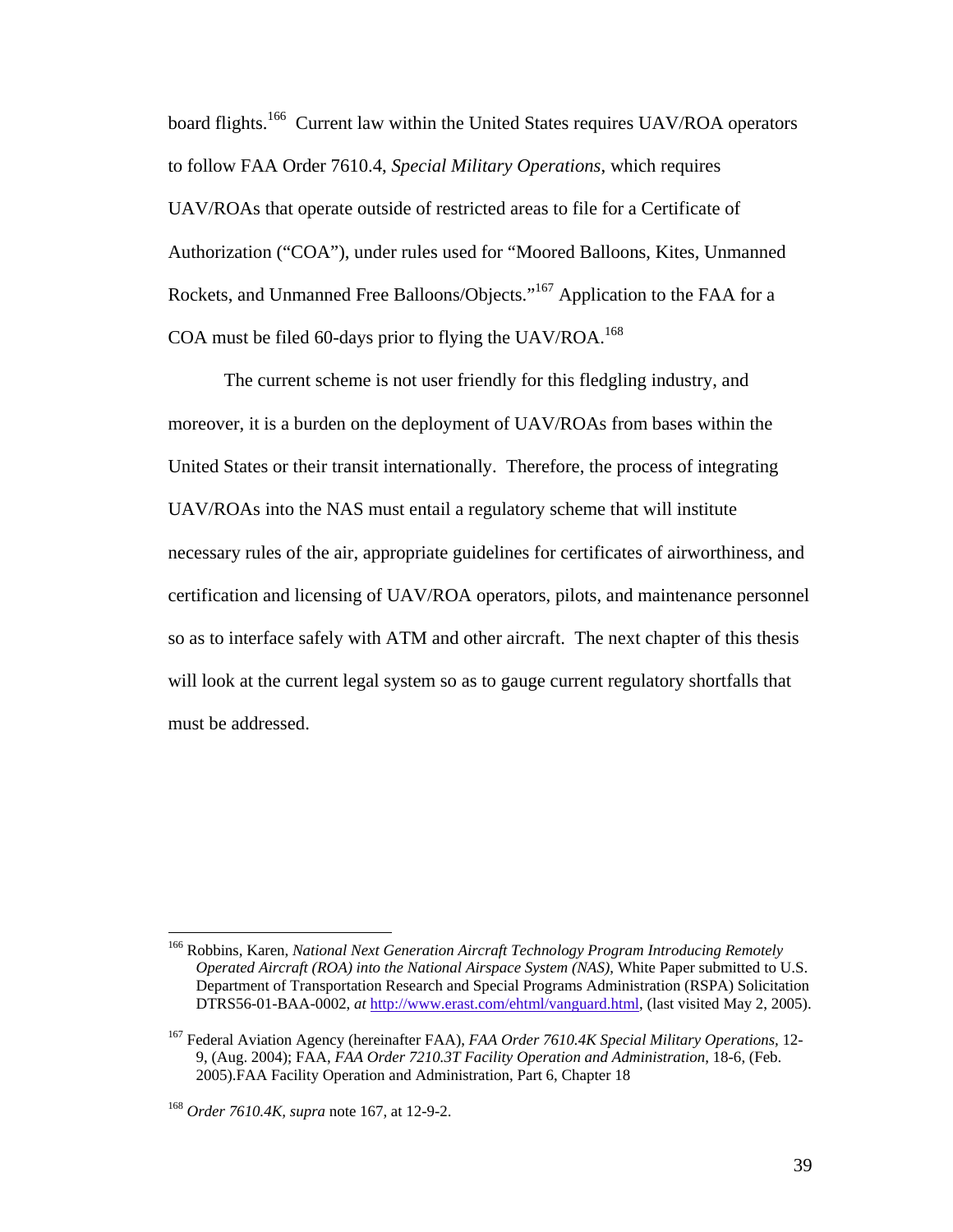# **III. CURRENT INTERNATIONAL AND DOMESTIC LAWS GOVERNING UAV/ROA UTILIZATION AND INTEGRATION**

 A review of the current state of regulations that govern aviation, which would be applicable to UAV/ROA operations is an important step in determining where the regulatory holes are, as well as possible fixes. Therefore, I will first look at the international rules governing aviation generally, then move on to the aviation regulations of the United States, and finally, I will discuss regulations and directives from the United States, Australia and the United Kingdom ("UK") that directly address UAV/ROA operations. Through this review, it will become clear that integration of the UAV/ROA into the NAS is primarily a technology driven issue as many of these regulations can and should apply to UAV/ROAs that wish to operate in already crowded airspace. However, it will also be clear that there are still regulatory issues that must be addressed to achieve a regulatory framework wherein technology can grow the industry.

## **A. THE CHICAGO CONVENTION AND ANNEXES GOVERNING INTERNATIONAL CIVIL AVIATION**

 Over sixty years ago, with the end of World War II in sight, delegates from the Allied and neutral nations met in Chicago to lay the foundations for the future of civil air navigation.<sup>169</sup> These delegates were forward thinking aviation statesman that knew that at the end of 1944, international industry, commerce, and the world's future laid on the wings of the airplane.

<sup>169</sup> *See* Chicago Convention, *supra* note 38; United States Department of State, *Proceedings of the International Civil Aviation Conference* (Vol. I and II, 1948). This meeting occurred in November and December of 1944 at Chicago, Illinois.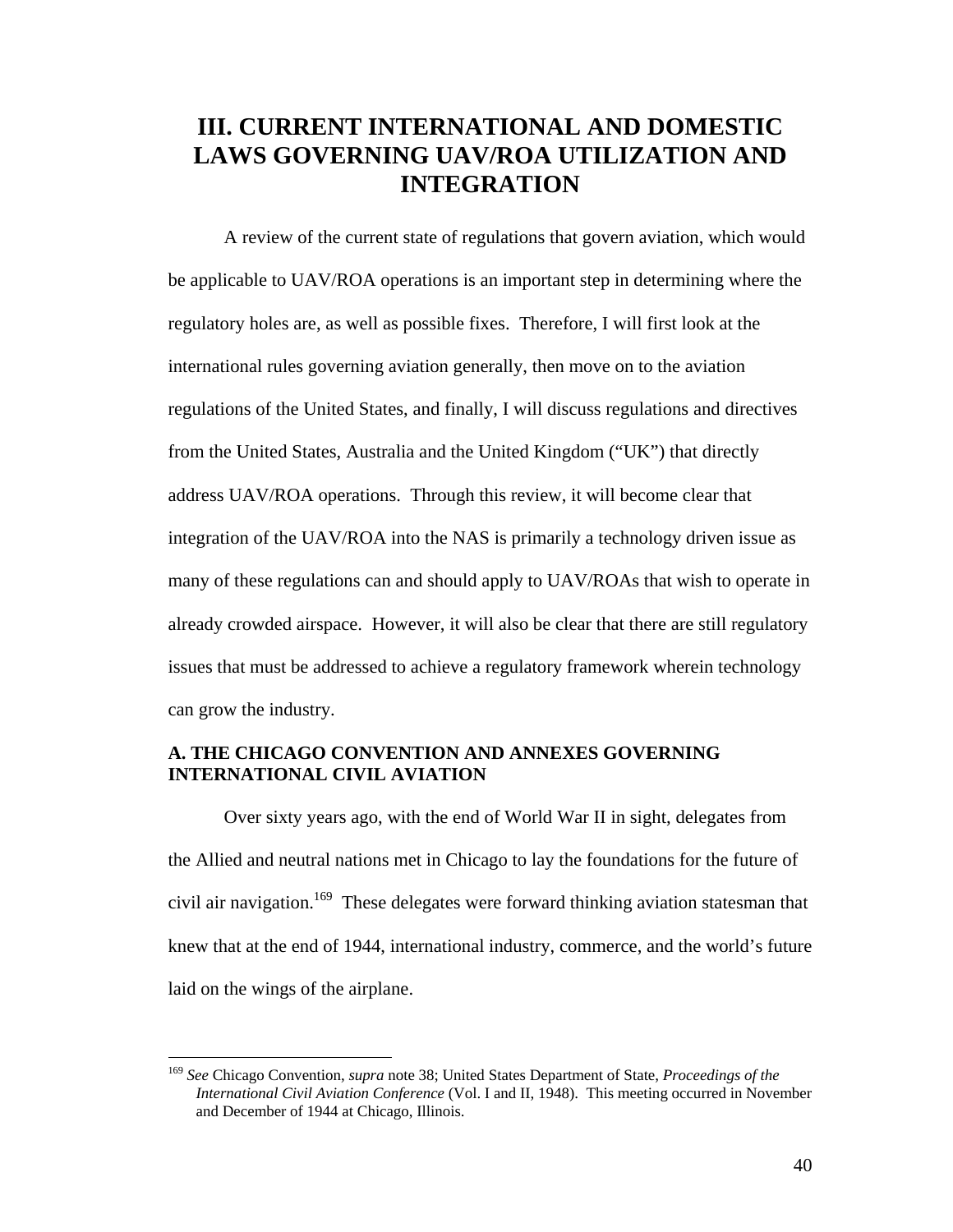Indeed, World War II had brought fantastic advances in the development of the airplane.<sup>170</sup> During the decade before the reemergence of war in Europe, the airplane moved from an item of novelty or sport to an effective transporter of humans and cargo.<sup>171</sup> WWII rode the wave of this development and ingenuity by developing bigger, faster, and safer people and cargo transporters.<sup>172</sup> The aviation world was poised to take a giant leap into international commercial transportation through the air.

 Hence, in November 1944, the political will of most air-faring nations congregated in Chicago and created a unique document, the previously referred to Convention on International Civil Aviation, otherwise known as the Chicago Convention.173 The Chicago Convention not only formally established in writing the international aviation principles of sovereignty and responsibility over a state's airspace, but it also created an international organization to manage the safety and security of the world's civil aviation.<sup>174</sup> That organization is the above-mentioned ICAO, which is currently headquartered in Montreal, Canada.<sup>175</sup> ICAO is part of the United Nations system, and is currently made up of 188 member states ("Contracting States"). $176$ 

1

<sup>170</sup> *See* Ray Bonds, The Illustrated Directory of A Century of Flight 156-235 (2003)

<sup>171</sup> *See id* at 144 - 55.

<sup>172</sup> *See generally id* at 230 - 31

<sup>173</sup> Chicago Convention, *supra* note 38. 52 allied and neutral nations participated in this International Civil Aviation Conference that drafted and signed the Chicago Convention.

<sup>174</sup> *Id.* at art. 1-10, and 43-79.

<sup>175</sup> *See generally* Kotaite, *supra* note 21.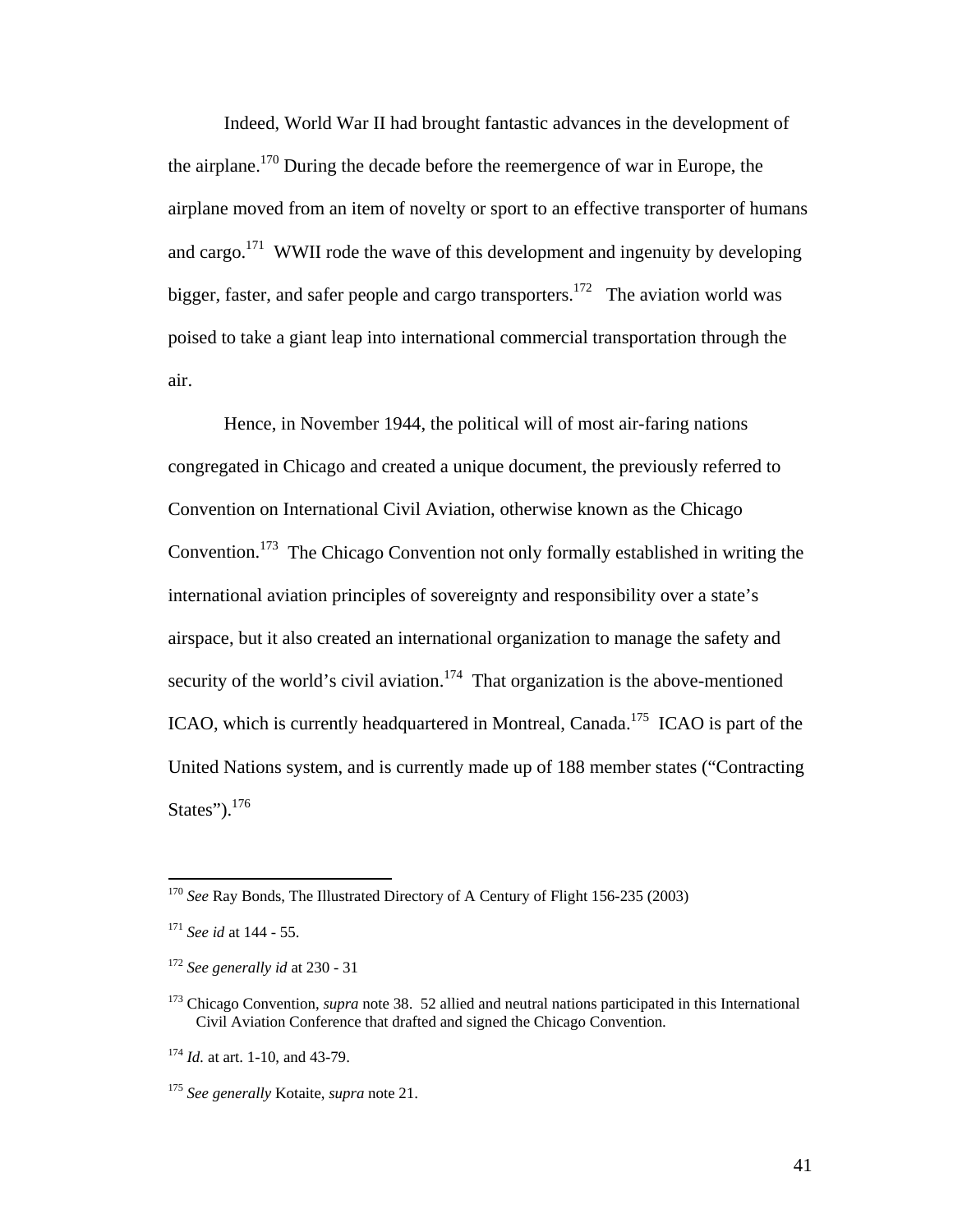A nation's sovereignty and responsibility over the safety and security of its airspace has been a central driver in the development of national and international aviation rules and practices, both civilian and military.<sup>177</sup> Codified in the Chicago Convention this principle is simply "that every State has complete and exclusive sovereignty over the airspace above its territory."<sup>178</sup>

 While the thoughts and intents of these framers were clearly on the advancement of pilot-on-board aviation, one lone article addresses, with remarkable foresight, the concept of pilotless or remotely operated aircraft. This lone article, Article 8, *Pilotless Aircraft*, incorporates the principles of sovereignty and responsibility and applies it to UAV/ROA operations. It reads:

No aircraft capable of being flown without a pilot shall be flown without a pilot over the territory of a contracting State without special authorization by that State and in accordance with the terms of such authorization. Each contracting State undertakes to ensure that the flight of such aircraft without a pilot in regions open to civil aircraft shall be controlled as to obviate danger to civil aircraft.  $179$ 

Clearly, this group of aviation prophets foresaw the integration of UAV/ROAs

into the NAS. As discussed in the previous chapter, by 1944, the time the Chicago

Convention was drafted, militaries had used rudimentary forms of UAV/ROAs, and

therefore, their military role in combat was arguably envisioned. In fact, it could be

argued that their vision included civilian uses or at least the transit of military

UAV/ROAs through the NAS. With the requirement that nations must ensure that the

 <sup>176</sup> *See* International Civil Aviation Organization, *at* http://www.icao.int/index.html (last visited May 3, 2005).

<sup>177</sup> *See generally* Stephen M. Shrewsbury, Major, USAF, *September 11th and the Single European Sky: Developing Concepts of Airspace Sovereignty*, 68 J. Air L. & Com. 115, 117-33 (2003).

<sup>178</sup> Chicago Convention, *supra* note 38, at art 1.

<sup>179</sup> *Id.* at art 8.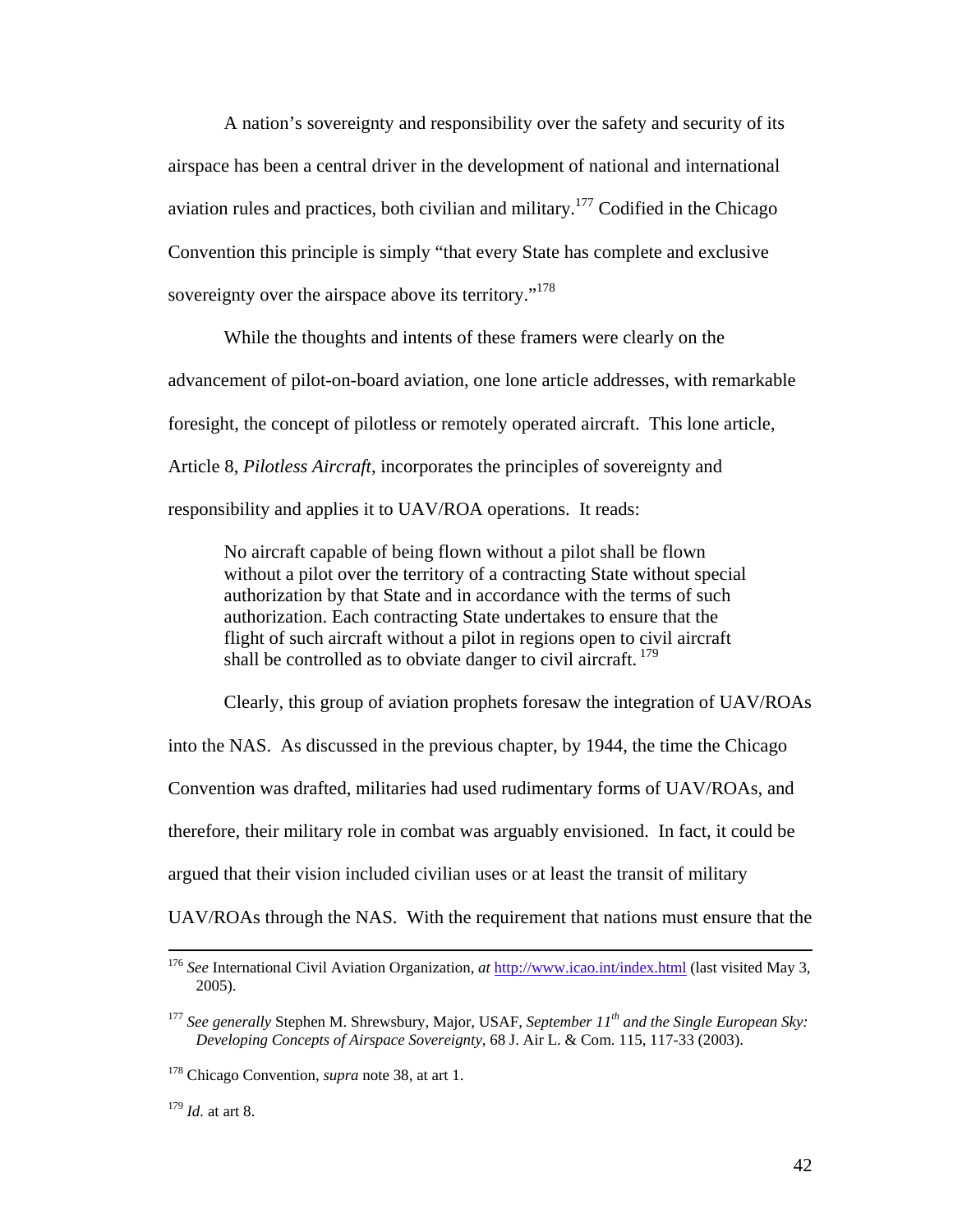flight of UAV/ROAs do not endanger other aircraft, drafters put the onus on each Contracting State to develop a system to ensure safe ingress, transit, and regress, in other words the integration, of UAV/ROAs into the NAS.

 Notwithstanding the requirements of Article 8 of the Chicago Convention, Contracting States have been slow to develop rules and regulations that would allow the safe integration of UAV/ROAs into the NAS. However, this is not without merit or reason. Just as the science and technology of manned air navigation had to evolve before the Chicago Convention became a necessity to develop and promote a commercially viable system of international civil aerial aviation, UAV/ROA technology and use has had to be developed to the point that such rules were necessary to progress unmanned civil aerial aviation. So now we sit, at the cusp of that point in time where science and technology are beginning to evolve and now require the guidance and enabling power of the law.

 While there is a dearth of law specifically drafted for UAV/ROA integration, it is helpful to review existing rules and regulations that would apply to UAV/ROA flight simply by the fact that such are aircraft traveling through the NAS. A good place to start is the Chicago Convention and its accompanying annexes. As was just highlighted, the Chicago Convention will play a role in the integration of UAV/ROAs into the NAS, and as the bedrock document for aviation generally, it forms form the basic back drop to future regulatory schemes.

#### **1. Chicago Convention Articles Applicable to UAV/ROA Integration**

 While Article 8 of the Chicago Convention covers UAV/ROAs specifically, the Chicago Convention is primarily a document of "civil aviation". The Chicago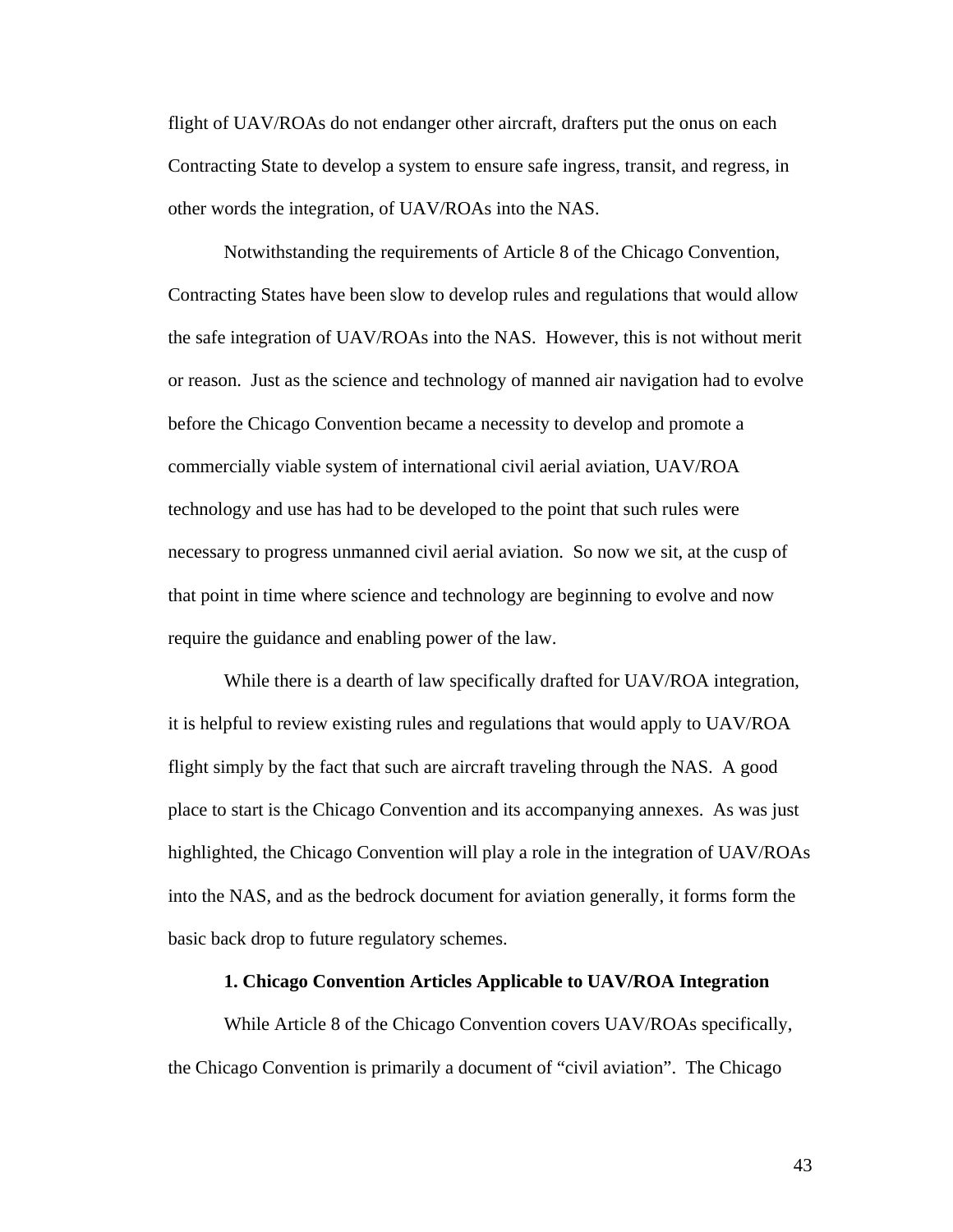Convention is not "applicable" to "aircraft used in military, customs and police services," otherwise defined as "state aircraft," as nations were seemingly unwilling to give up control of their military and police aircraft to an international body.<sup>180</sup> Therefore, it could be argued that as such, the Chicago Convention provides very little light on the vast majority of UAV/ROA use, which is military in nature. However, while Article 3 specifically states that the Chicago Convention is not applicable to state aircraft, military operations of a UAV/ROA may have to integrate into the civilian airspace of the NAS, which is heavily governed by ICAO directives. Moreover, the previous chapter showed that Article 8 was drafted at a time when the only use of UAV/ROAs had been for military missions. With that it mind, it may have only been the operation of state UAV/ROAs that Chicago Convention drafters intended to regulate by Article 8.

 Further, notwithstanding this inapplicability over state aircraft, the Chicago Convention does provide that state aircraft can not transverse the airspace or land on another nation without that nation's approval.<sup>181</sup> This, coupled with Article 8, requires the military flight of any UAV/ROA over foreign soil to obtain permission, as well as to adhere to such foreign state's regulations so as to ensure safe passage of the UAV/ROA in the NAS. Additionally, Contracting States agreed that regulations drafted to govern the affairs of state aircraft will be so drafted to have "due regard for the safety of navigation of civil aircraft".<sup>182</sup> This requires Contracting States to draft military UAV/ROA procedures and protocols with due regard to safety of civilian

<sup>180</sup> *Id.* at art 3.

 $181$  *Id.* at art 3(c).

<sup>182</sup> *Id. at art.3(d).*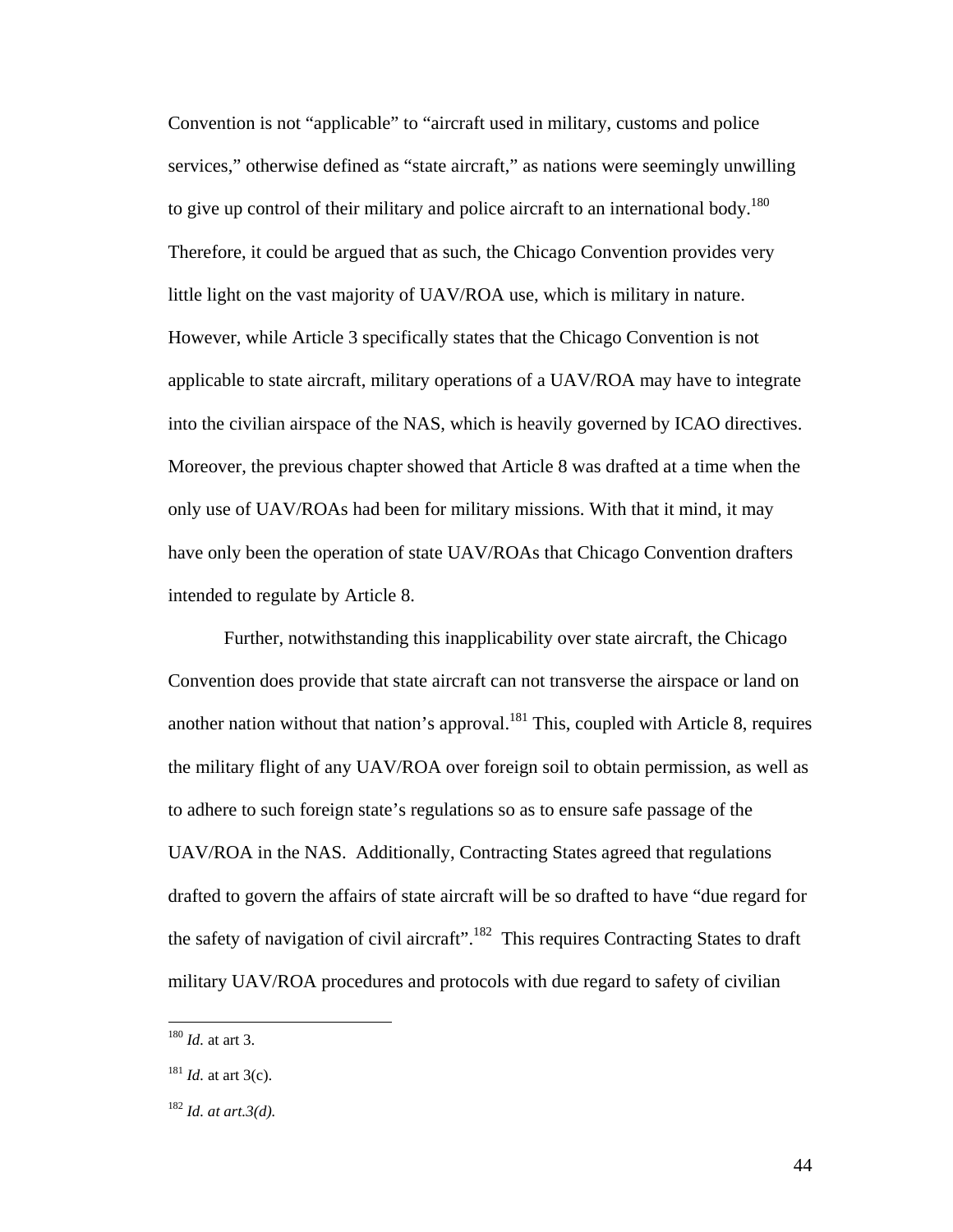aircraft; once again, with an eye toward the integration of the UAV/ROA into the

NAS. Therefore, the Chicago Convention, its articles and annexes, have application

or bearing upon all forms of UAV/ROA utilization, including military, seeking to

integrate with civilian aircraft and operations as they transit the NAS.

 In addition to Articles 3 and 8 of the Chicago Convention, other articles directly affect the integration of UAV/ROAs into the NAS. Article 12, *Rules of the* 

*Air,* is just such an article. It states:

Each contracting State undertakes to adopt measures to insure that every aircraft flying over or maneuvering within its territory and that every aircraft carrying its nationality mark, wherever such aircraft may be, shall comply with the rules and regulations relating to the flight and maneuver of aircraft there in force. Each contracting State undertakes to keep its own regulations in this respect uniform, to the greatest possible extent, with those established from time to time under this Convention. Over high seas, the rules in force shall be those established under this Convention. Each contracting State undertakes to insure the prosecution of all persons violating the regulations applicable.<sup>183</sup>

 Article 12 is really an additional reminder that UAV/ROA operations must comply with the "rules of the air" of the nation within which it is flying, and from which it bears its mark of nationality. Moreover, upon the high seas, the rules established "from time to time under this Convention" shall be the rules in force. The rules so established under the Chicago Convention are in the Chicago Convention itself and in those rules established by ICAO. Under Article 37 of the Chicago Convention, ICAO is chartered with the obligation and responsibility to "adopt and amend from time to time, as may be necessary, international standards and recommended practices," otherwise known as "SARPs".<sup>184</sup> These SARPs are found in

<sup>183</sup> Chicago Convention, *supra* note 38, art. 12.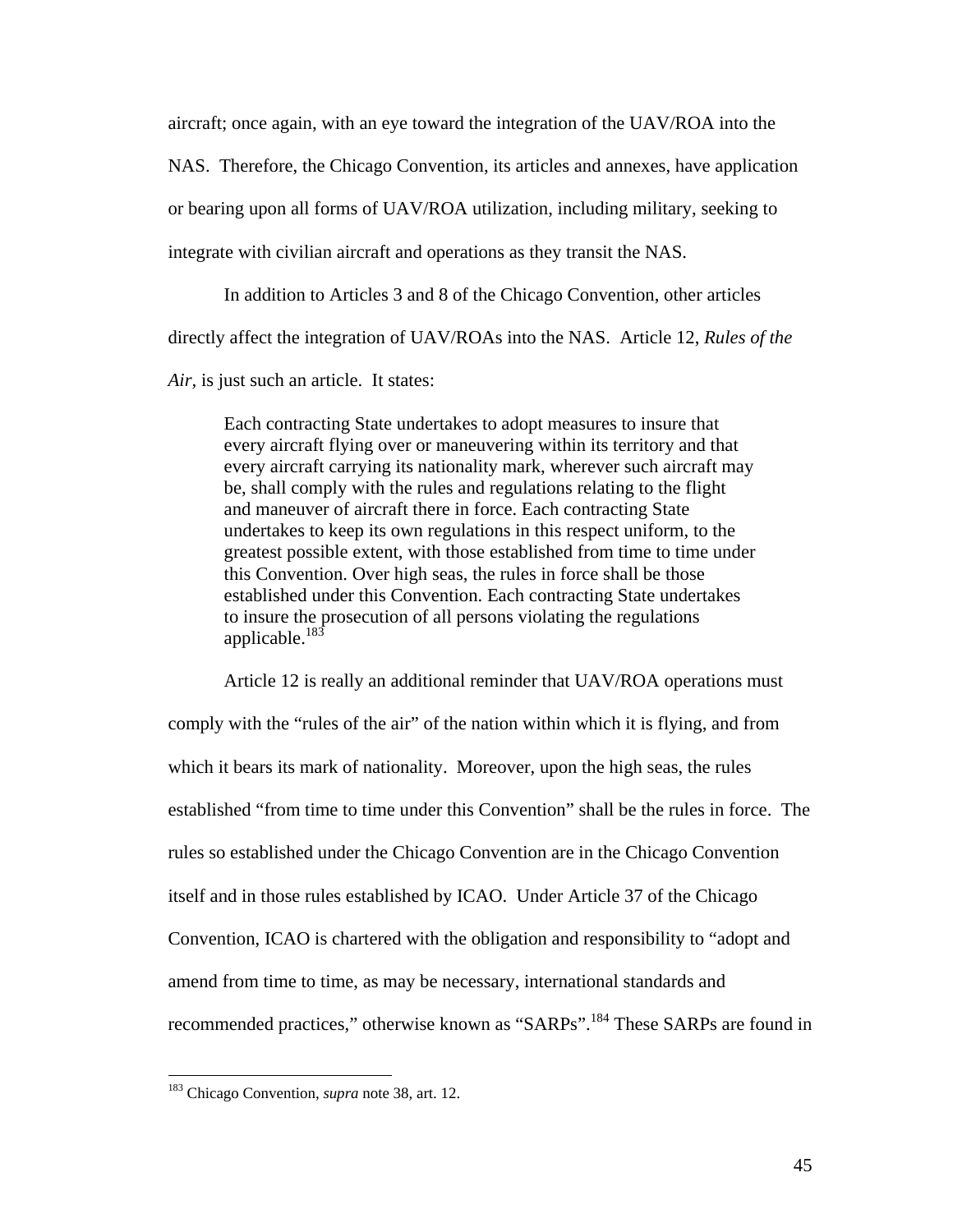the annexes to the Chicago Convention, for which there are currently 18.<sup>185</sup> Pertinent portions of these annexes will be addressed later.

 Additionally, Article 17, *Nationality of Aircraft,* and Article 20, *Display of Marks*, have application to UAV/ROAs, since they are indeed aircraft. Article 17 states that "aircraft have the nationality of the State in which they are registered."<sup>186</sup> Article 20 states: "Every aircraft engaged in international air navigation shall bear its appropriate nationality and registration marks."<sup>187</sup> Thus, UAV/ROAs must be registered in a state,<sup>188</sup>and UAV/ROAs that are involved in "international air navigation" must bear certain marks that indicate the nationality and such registration.

 Further, every aircraft so engaged in "international air navigation" must carry certain documents as described in Article 29. For UAV/ROA purposes, these documents would include the aircraft's certificate of registration, certificate of airworthiness, and possibly even copies of the licenses or some identifying information regarding the licenses of the UAV/ROA's operator(s).<sup>189</sup> With regards to the certificate of airworthiness, the Chicago Convention states that "every aircraft

<sup>187</sup> *Id*. at art 20.

 <sup>184</sup> *Id.* at art 37.

<sup>&</sup>lt;sup>185</sup> ICAO adopts such SARPs through the work of its Council, which is one of its permanent bodies, and is elected by the General Assembly, which is held at least every three years. (Chicago Convention Articles 50a and 54(l)). Pursuant to Article 54(l) of the Chicago Convention, the Council, "for convenience," designates the SARPs as annexes to this Convention. The Council adopts such annexes through a  $2/\overline{3}^{rds}$  vote, and become effective within three months after its submission unless a majority of Contracting States registered disapproval. Chicago Convention, Article 90(a).

<sup>186</sup> *Id.* at art 17.

<sup>&</sup>lt;sup>188</sup> Such registration can only take place in one State at a time, but may be transferred to another State. Chicago Convention, *supra* note 38, arts 19 and 83*bis*.

<sup>189</sup> *Id.* at art. 29.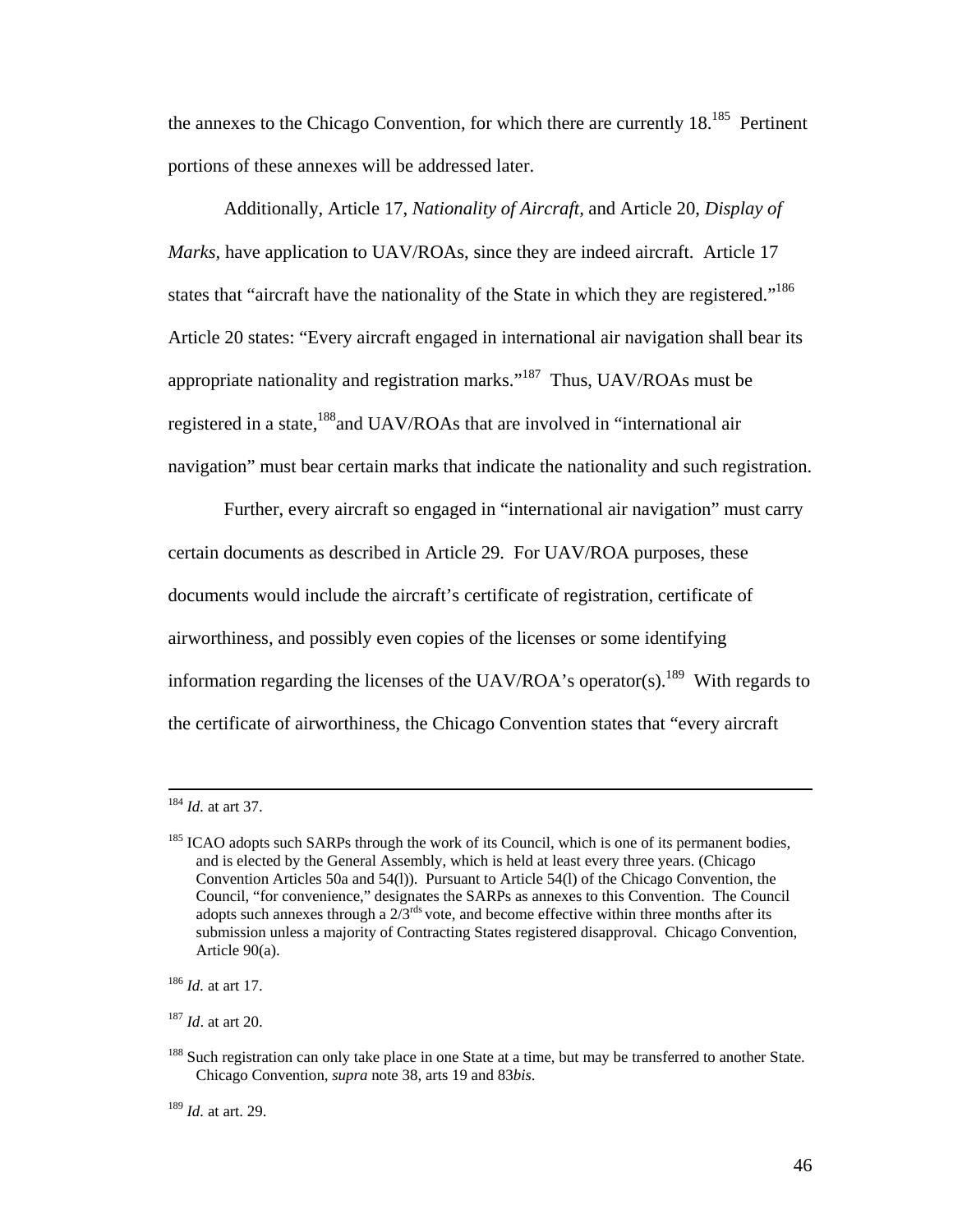engaged in international air navigation shall be provided with a certificate of airworthiness issued or rendered valid by the State in which it is registered."190

 Pilots of UAV/ROAs, even though remotely located, are nonetheless pilots of an aircraft, and therefore, covered under Article 32, *Licenses of Personnel*, which states that pilots of "every aircraft" and "other members of the operating crew" of such aircraft "engaged in international navigation" need to have "certificates of competency and licenses issued or rendered valid by the State in which the aircraft is registered".191 Thus, UAV/ROA pilots, operational engineers, and technicians will need to be licensed by the State of Registry or have such license recognized as valid under Article 33, *Recognition of Certificates and Licenses*.

 Finally, there is an operational limitation put forth in the Chicago Convention that has import to UAV/ROA reconnaissance and surveillance activities. Article 36, *Photographic Apparatus,* states that, "Each contracting State may prohibit or regulate the use of photographic apparatus in aircraft over its territory." The underlying principle upon which Article 36 is written is namely, state sovereignty over airspace.<sup>192</sup>

<sup>190</sup> *Id.* at art. 31.

<sup>191</sup> *Id*. at art. 32.

 $192$  Contrast with the right to take aerial photographs over the high seas. It is generally recognized in International Law through treaties and State practice that over-flight and accompanying electronic surveillance in all varieties are available for use by State aircraft over the high seas and within declared economic zones. However, territorial waters, those up to 12 nautical miles form the coast, are considered part of the State's territory including sovereignty rights over the air. *See generally* George K. Walker, *Information Warfare and Neutrality*, 33 Vand. J. Transnat'l L. 1079, 1167, 1190-1 (2000); Kay Hailbronner, *Freedom of the Air and the Convention on the Law of the Sea*, 77 A.J.I.L. 490, 503-10 (1983).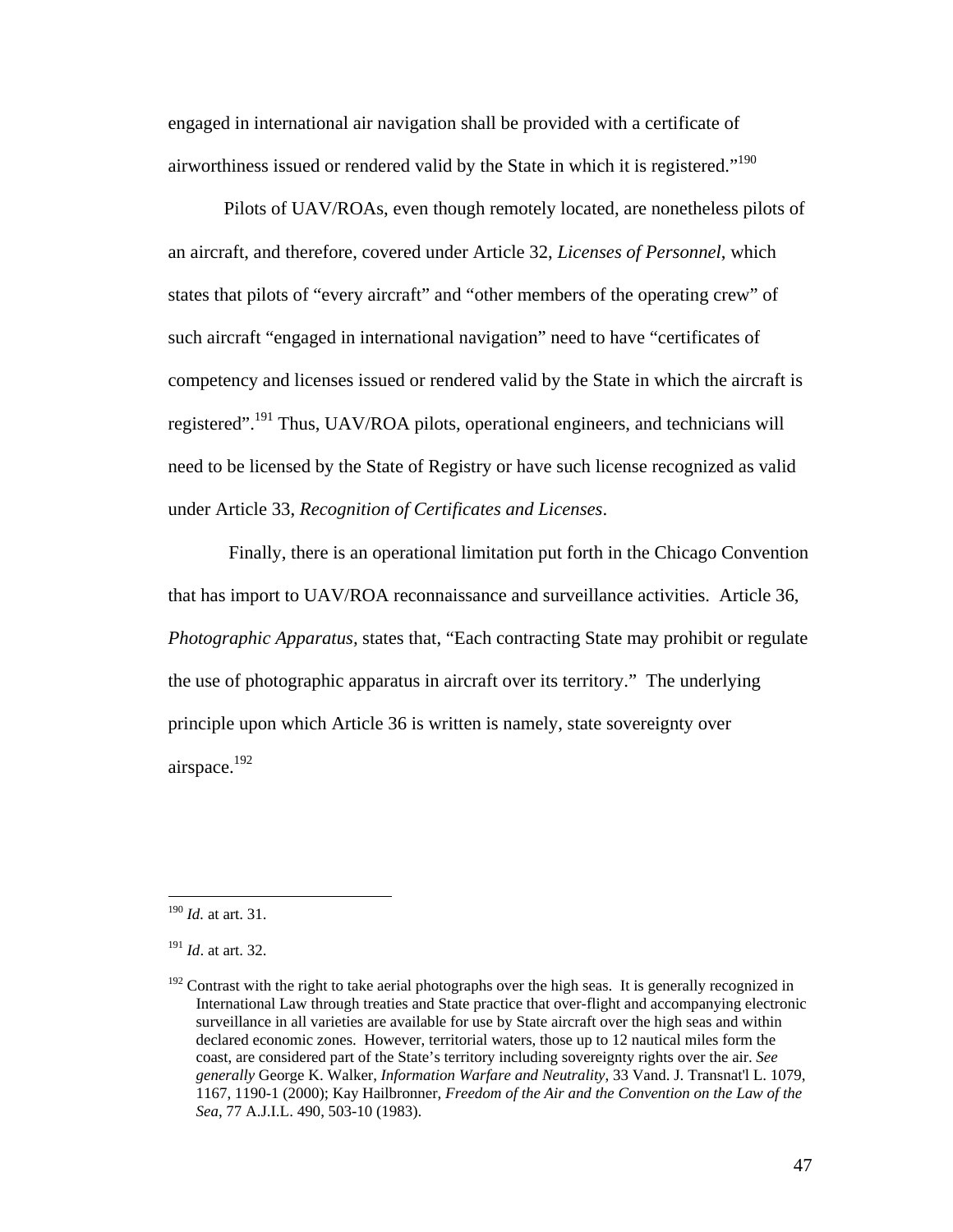#### **2. Certain Applicable Provisions of the Annexes to the Chicago Convention**

 As briefly discussed above, ICAO has the obligation to promulgate international standards and recommended practices, which it has done through the adoption of annexes to the Chicago Convention. While the purpose of the Chicago Convention and the SARPs are to promote safe international aviation,<sup>193</sup>these provisions and standards permeate deep into local, national rules and regulations.<sup>194</sup> For example, while Contracting States have full freedom to draft rules and regulations of air navigation within their jurisdiction regarding standards for issuing certificates and licenses to personnel, registering aircraft, and issuing certificates of airworthiness to aircraft, if such rules, standards, processes, and regulations do not at least meet required minimums as set by the Chicago Convention and ICAO adopted SARPs, other Contracting States do not have to recognize such certificates and licenses, and can thereby limit transit of such aircraft and/or personnel into its airspace.<sup>195</sup> However, the enabling power of this non-recognition principle is in its converse recognition mandate that if Contracting States adhere to at least the minimum standards put forth by the Chicago Convention and ICAO SARPs, other Contracting

<sup>&</sup>lt;sup>193</sup> The Preamble to the Chicago Convention states:

WHEREAS the future development of international civil aviation can greatly help to create and preserve friendship and understanding among the nations and peoples of the world, yet its abuse can become a threat to the general security; and WHEREAS it is desirable to avoid friction and to promote that cooperation between nations and peoples upon which the peace of the world depends; THEREFORE, the undersigned governments having agreed on certain principles and arrangements in order that international civil aviation may be developed in a safe and orderly manner and that international air transport services may be established on the basis of equality of opportunity and operated soundly and economically; Have accordingly concluded this Convention to that end.

<sup>194</sup> *See generally* Paul Stephen Dempsey, *Compliance & Enforcement in International Law: Achieving Global Uniformity in Aviation Safety*, 30 N.C.J. Int'l L. & Com. Reg. 1, 20-2 (2004).

<sup>195</sup> Chicago Convention, *supra* note 38, art. 33.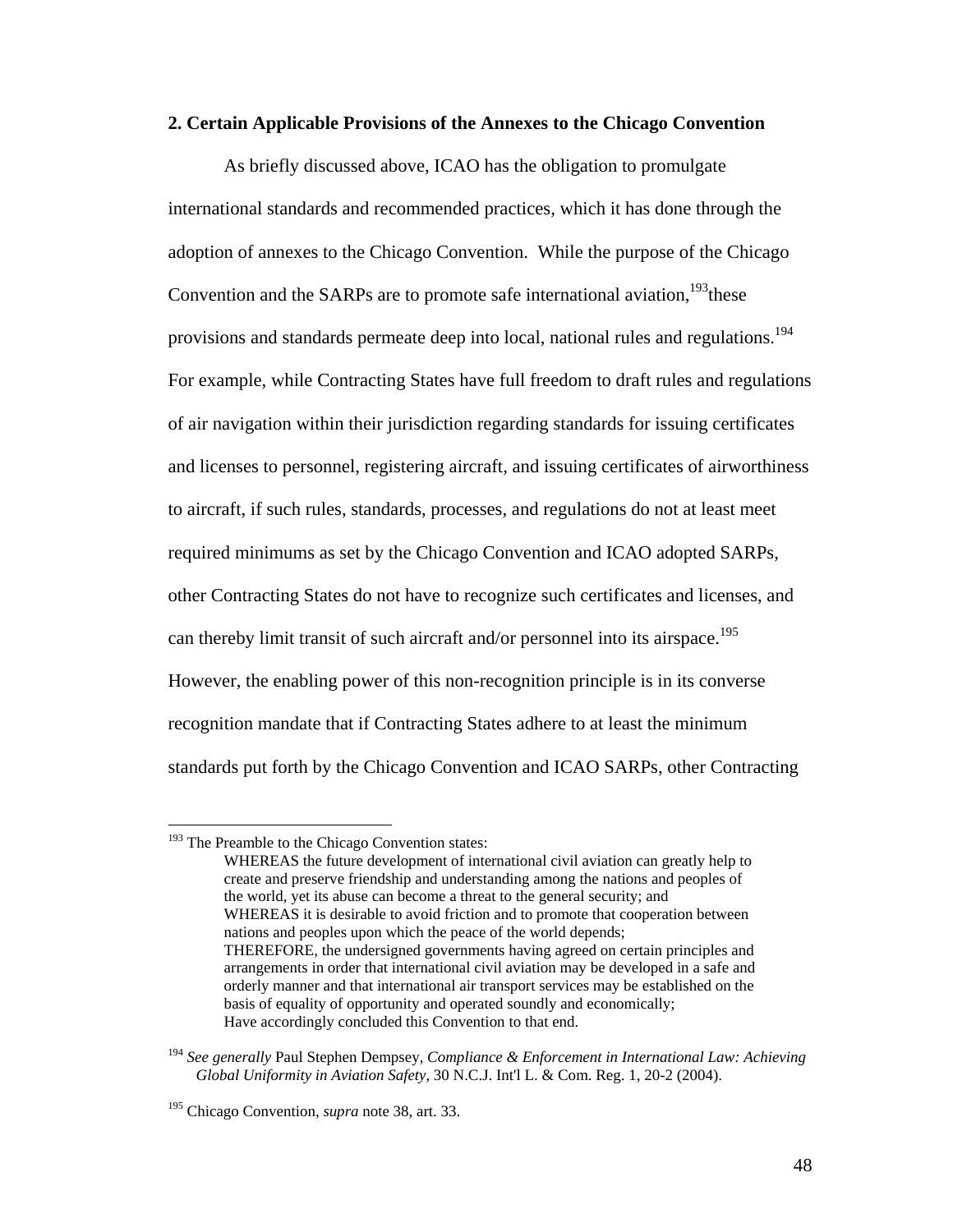States must render such certificates and licenses valid.<sup>196</sup> Thus, even for domestic, national operation of UAV/ROAs, the SARPs will have direct application regarding certification and licensing of personnel and issuing certificates of airworthiness to UAV/ROAs.

 The annexes cover a wide variety of topics related to the safe and efficient movement of international civil aviation.<sup>197</sup> For the purposes of this work, I will focus on four general areas that will be necessary for full UAV/ROA integration: (1) Rules of the air, to include safety issues surrounding the interface with other aircraft and ATM; (2) Security; (3) Certificates of airworthiness; and (4) Personnel Licensing.

### **2a. Rules of the Air and Safe Interface with Other Aircraft and ATM**

 Rules of the air and air traffic services are addressed in Annex 2 and Annex 11 of the Chicago Convention. At this time it is appropriate to discuss a little more regarding the applicability of the SAPRs generally, and specifically regarding Annex 2. As noted, Contracting States have the right to draft rules different than the SARPs; however, they must file with ICAO any such differences.<sup>198</sup> These differences are then noted in supplements to the annex concerned. Further, the SARPs are written in a way that it is clear as to what is a required standard, and what is a recommended

 $\overline{a}$ <sup>196</sup> *Id*.

<sup>197</sup> As previously noted there are 18 Annexes: Annex 1, *Personnel Licensing* ; Annex 2, *Rules of the Air*; Annex 3, *Meteorological Service for International Air Navigation*; Annex 4, *Aeronautical Charts*; Annex 5, *Unites of Measurement to be Used in Air and Ground Operations*; Annex 6, *Operation of Aircraft*; Annex 7, *Aircraft Nationality and Registration Marks*; Annex 8, *Airworthiness of Aircraft*; Annex 9, *Facilitation*; Annex 10, *Aeronautical Telecommunications*; Annex 11, *Air Traffic Services*; Annex 12, *Search and Rescue*; Annex 13, *Aircraft Accident and Incident Investigation*; Annex 14, *Aerodromes*; Annex 15, *Aeronautical Information Services*; Annex 16, *Environmental Protection*; Annex 17, *Security; Safeguarding International Civil Aviation Against Acts of Unlawful Interference*; Annex 18, *The Safe Transport of Dangerous Goods by Air*.

<sup>198</sup> Chicago Convention, *supra* note 38, *at art. 38.* A review of the filed differences reveals that most deal with differences in terminology, or involve more stringent practices.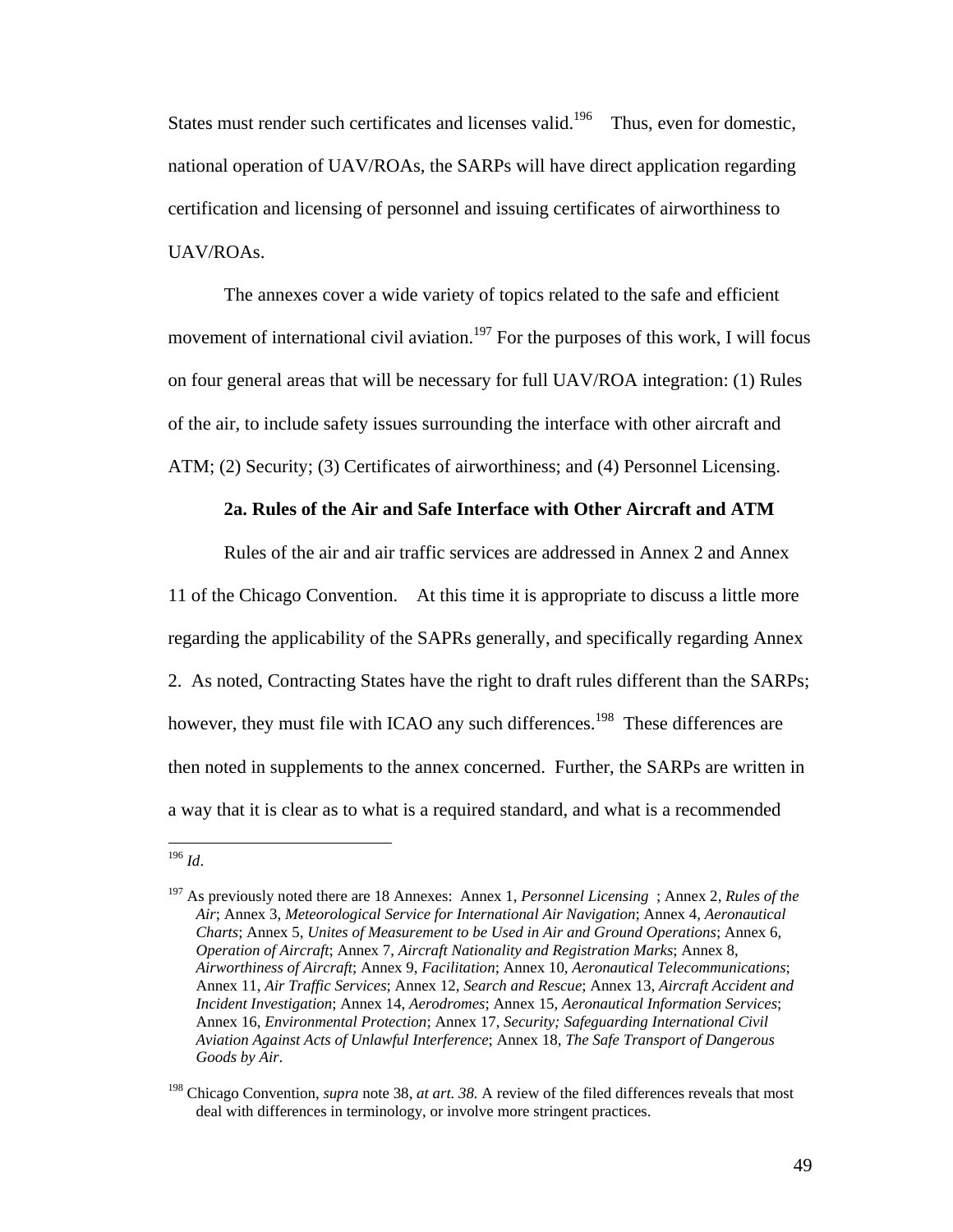practice.<sup>199</sup> Note, however, that Annex 2 does not have any recommended practices, but are all required standards. Additionally, as Annex 2 addresses rules of the air, it is derived from Article 12 of the Chicago Convention, which reiterates a state's sovereignty to instill its governing rules for movement through its airspace.<sup>200</sup> Nevertheless, Article 12 also states that Contracting States have obligated themselves "to keep its own regulations in these respects uniform, to the greatest possible extent, with those established from time to time under this Convention".<sup>201</sup> Thus, Contracting States are under obligation to adhere "to the greatest possible extent" to Annex 2.

 Annex 2 addresses the concept of pilot in command, which is defined as "the pilot designated by the operator, or in the case of general aviation, the owner, as being in command and charged with the safe conduct of a flight."<sup>202</sup> Placed upon the pilot in command is the responsibility to ensure that the flight of the aircraft adheres to the applicable rules of the air, unless deviation is absolutely necessitated by the interests of safety.203 With a UAV/ROA, the pilot in command is remotely located, and therefore, must avail him or herself solely of data inputs from the aircraft to determine flight and surroundings necessary to ensure that the rules of the air are followed. While on-board-pilots also read instruments during flight, visual observation by the UAV/ROA pilot is solely transmitted by video link; placing the pilot in command of a UAV/ROA in a unique, and arguably a more difficult position.

<sup>&</sup>lt;sup>199</sup> A review of the annexes will reveal that recommended practices are annotated in italics and marked by the heading "Recommendation".

<sup>200</sup> Chicago Convention, *supra* note 38, art. 12.

<sup>201</sup> *Id*.

<sup>202</sup> Chicago Convention, *supra* note 38, Annex 2, *Rules of the Air,* (9th ed. 2001) at § 1.1.

<sup>203</sup> *Id.* at § 2.3.1.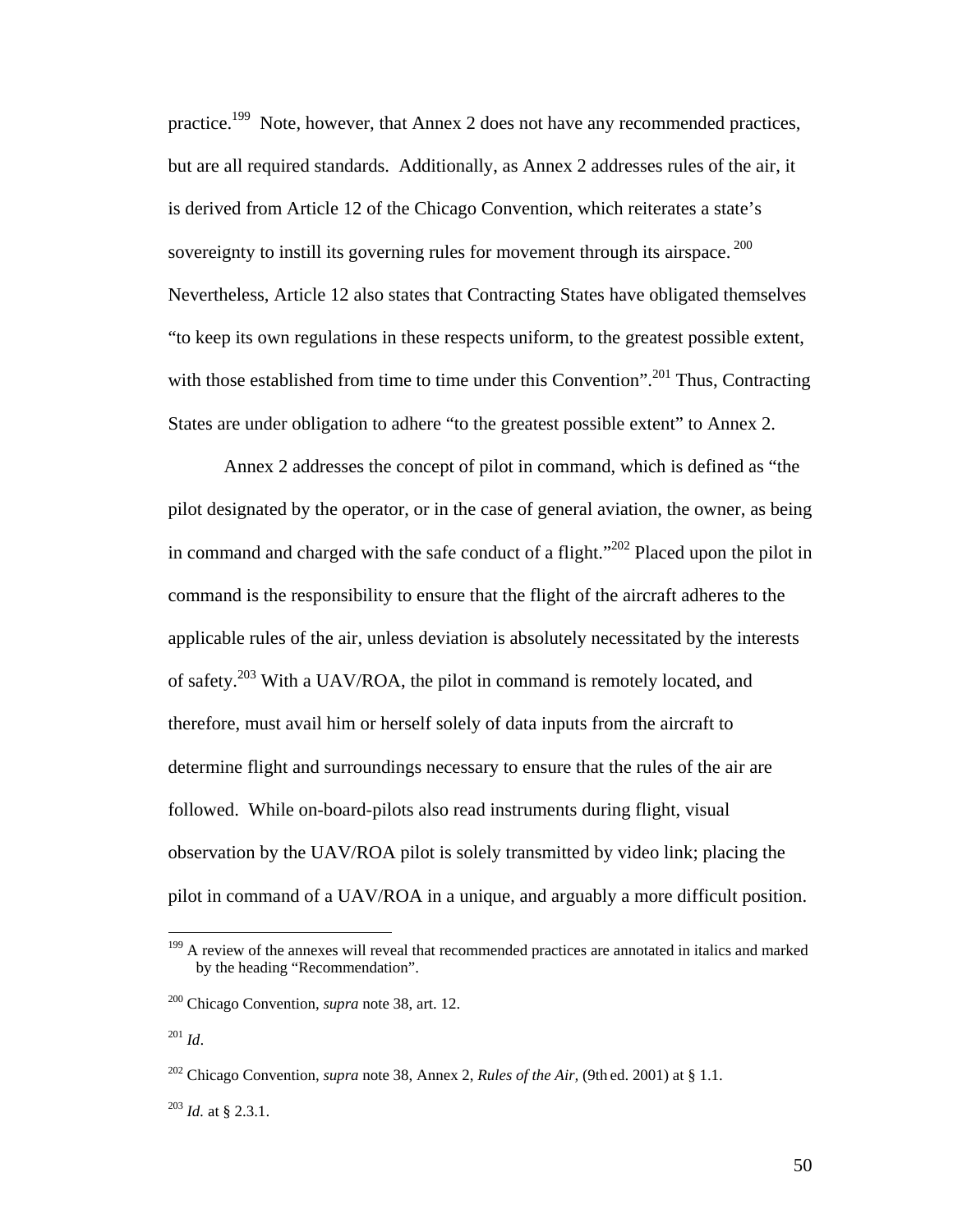Other rules of the air that would be applicable to UAV/ROAs include not operating the UAV/ROA in a negligent or reckless manner.<sup>204</sup> UAV/ROA pilots would have to follow the prescribed domestic rules regarding flying over "congested areas of cities, towns or settlements or over an open-air assembly of persons".<sup>205</sup> UAV/ROAs operations would need to adhere to local rules regarding spraying or dropping objects or substances,  $206$  towing other aircraft or objects, flights within restricted or prohibited areas, and performing acrobatic maneuvers.<sup>207</sup>

 One of the biggest technological obstacles for UAV/ROA integration is the ability to "see and avoid" collisions with other aircraft.<sup>208</sup> Annex 2 provides that an "aircraft shall not be operated in such proximity to other aircraft as to create a collision hazard."209 An introductory note to section 3.2 of Annex 2 states, "It is

<sup>204</sup> *Id*. at § 3.1.1.

<sup>205</sup> *Id*. at § 3.1.2.

<sup>&</sup>lt;sup>206</sup> *Id.* at 3.1.4. As noted above, UAV/ROAs used for military purposes may have different rules. This is the case in times of conflict where the international law of the law of war, or otherwise known as the law of armed conflict ("LOAC"), would apply to the dropping of objects or substances by military UAV/ROAs. Although a detailed discussion of LOAC is beyond the scope of this thesis, a brief outline is appropriate. LOAC is derived from two main sources: customary international law and treaty law. The treaties regulating the use of force were concluded at conferences held at The Hague, The Netherlands and Geneva, Switzerland. LOAC sets boundaries on the use of force during armed conflicts through application of several principles: (1) Necessity**:** only that degree of force required to defeat the enemy is permitted. In addition, attacks must be limited to military objectives whose "nature, purpose, or use make an effective contribution to military action and whose total or partial destruction, capture, or neutralization at the time offers a definite military advantage"; (2) Distinction or Discrimination: requires distinguishing military objectives from protected civilian objects such as places of worship and schools, hospitals, and dwellings; (3) Proportionality: requires that military action not cause collateral damage which is excessive in light of the expected military advantage; (4) Humanity: prohibits the use of any kind or degree of force that causes unnecessary suffering; and (5) Chivalry: requires war to be waged in accordance with widely accepted formalities. *See generally* James C. Duncan, *Employing Non-lethal Weapons*, 45 Naval L. Rev. 1 at 43 (1998)*;* Ingrid Detter, The Law of War, 2nd Ed. 158 (2000); Joint Publication 1-02, *supra* note 43.

<sup>207</sup> Chicago Convention, Annex 2, *supra* note 202, at §§ 3.1.2, 3.1.4, 3.1.7, 3.1.10.

<sup>208</sup> *Id*. at 3.2. *See also* JAA, *supra* note 14, at 52-3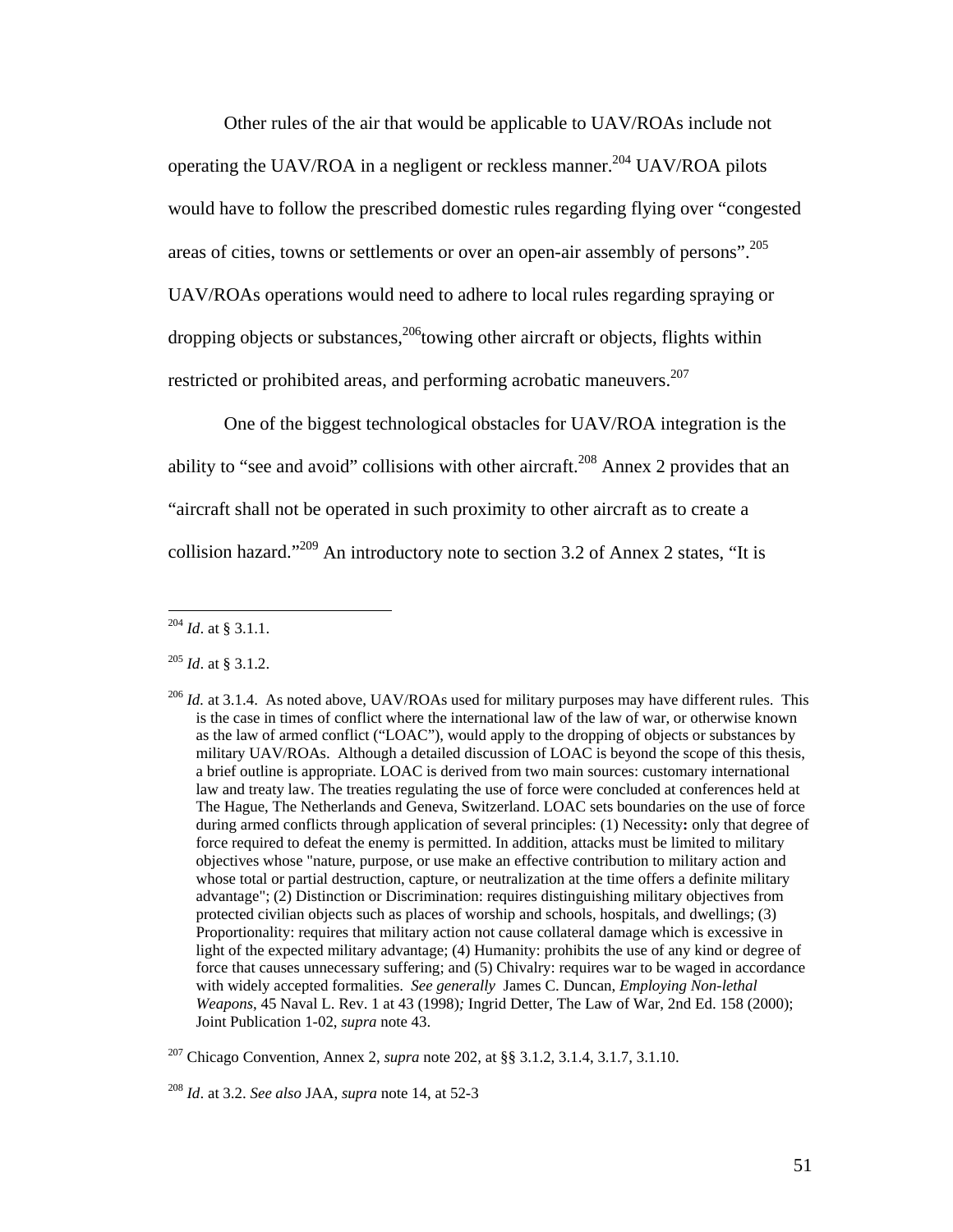important that vigilance for the purpose of detecting potential collisions be not relaxed on board an aircraft in flight, regardless of the type of flight or the class of airspace in which the aircraft is operating, and while operating on the movement area of an [airport]."210 The technological hurdle for UAV/ROAs is simply that the aircraft's computers and/or the remotely located pilot must "see," or maybe better put, "detect," other aircraft relying solely on electronic sensors. Generally, in aviation direct visual reference is the last resort used in avoiding potential collisions with other aircraft, obstacles, and the surface.<sup>211</sup> New technologies must be developed to provide accurate and timely input to the aircraft and pilot to ensure the UAV/ROA can correctly maneuver and avoid other aircraft traveling through the NAS.

 UAV/ROAs integrated with other aircraft will have to follow a number of rules surrounding the principle of avoiding a collision, both while in the air and on the ground in shared runways or airports.<sup>212</sup> These rules are based in terms of "rights of way" and required evasive maneuvering, which, once again, will require a remotely located pilot in command to electronically obtain data necessary to honor rights of way and take required evasive maneuvering.<sup>213</sup> There are right of way rules for aircraft operations in the vicinity of an airport, to include taking-off,  $^{214}$ landing,  $^{215}$ 

 <sup>209</sup> Chicago Convention, Annex 2, *supra* note 202, at § 3.2.1.

<sup>210</sup> *Id*. at § 3.2.

<sup>211</sup> *See* JAA, *supra* note 14, at 52.

<sup>212</sup> Chicago Convention, Annex 2, *supra* note 202, at § 3.2.

<sup>213</sup> *Id*. at 3.2.2.

<sup>214</sup> *Id*. at 3.2.2.6.

<sup>215</sup> *Id*. at 3.2.2.5.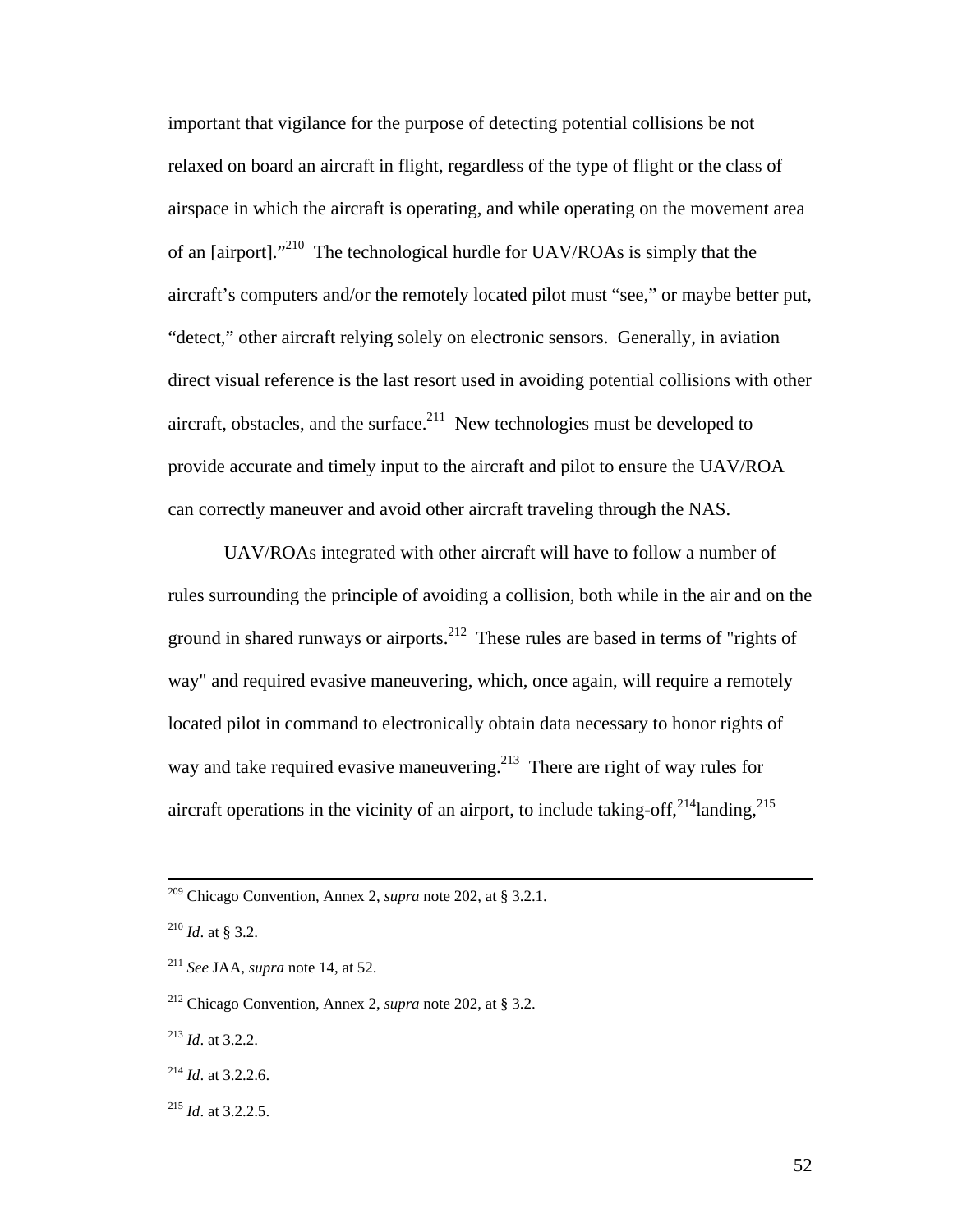emergency landing,<sup>216</sup>movement on the ground and taxing,<sup>217</sup> and for operations on the water.<sup>218</sup> A UAV/ROA will be obligated to avoid passing over, under or in front of the other aircraft, unless it passes well clear and takes into account the effect of aircraft wake turbulence.<sup>219</sup>

 UAV/ROAs will need to display from sunset to sunrise "anti-collision lights intended to attract attention to the Aircraft" and "navigation lights intended to indicate the relative path of the aircraft to an observer".<sup>220</sup> Further, other lights can not be displayed if they are likely to be mistaken for such navigational lights.<sup>221</sup> This may be difficult for certain UAV/ROAs, such as mini or micro UAV/ROAs, as extra battery packs might increase the weight and cost of the aircraft.

 Pilots in command are also required to respond to signals given by air traffic control ("ATC") or airport personnel, or by other aircraft.<sup>222</sup> These signals include those necessary for traffic control on the ground and in the air for taxing, take-off, and landing at airports.<sup>223</sup> Further, there are signals given by other aircraft, such as intercepting military aircraft.<sup>224</sup> The observation and reaction to these signals will be

1

<sup>216</sup> *Id*. at 3.2.2.5.3.

<sup>217</sup> *Id*. at 3.2.2.7.

<sup>218</sup> *Id.* at 3.2.6.

<sup>219</sup> *Id*. at 3.2.2.1.

<sup>220</sup> *Id.* at 3.2.3.1.

 $^{221}Id.$ 

 $222$ *Id.* at 3.4, appendix 1.

<sup>223</sup> *Id*. at 3.4, appendix 1 §§ 4, 5.

<sup>224</sup> *Id.* at 3.4, appendix 1 § 2.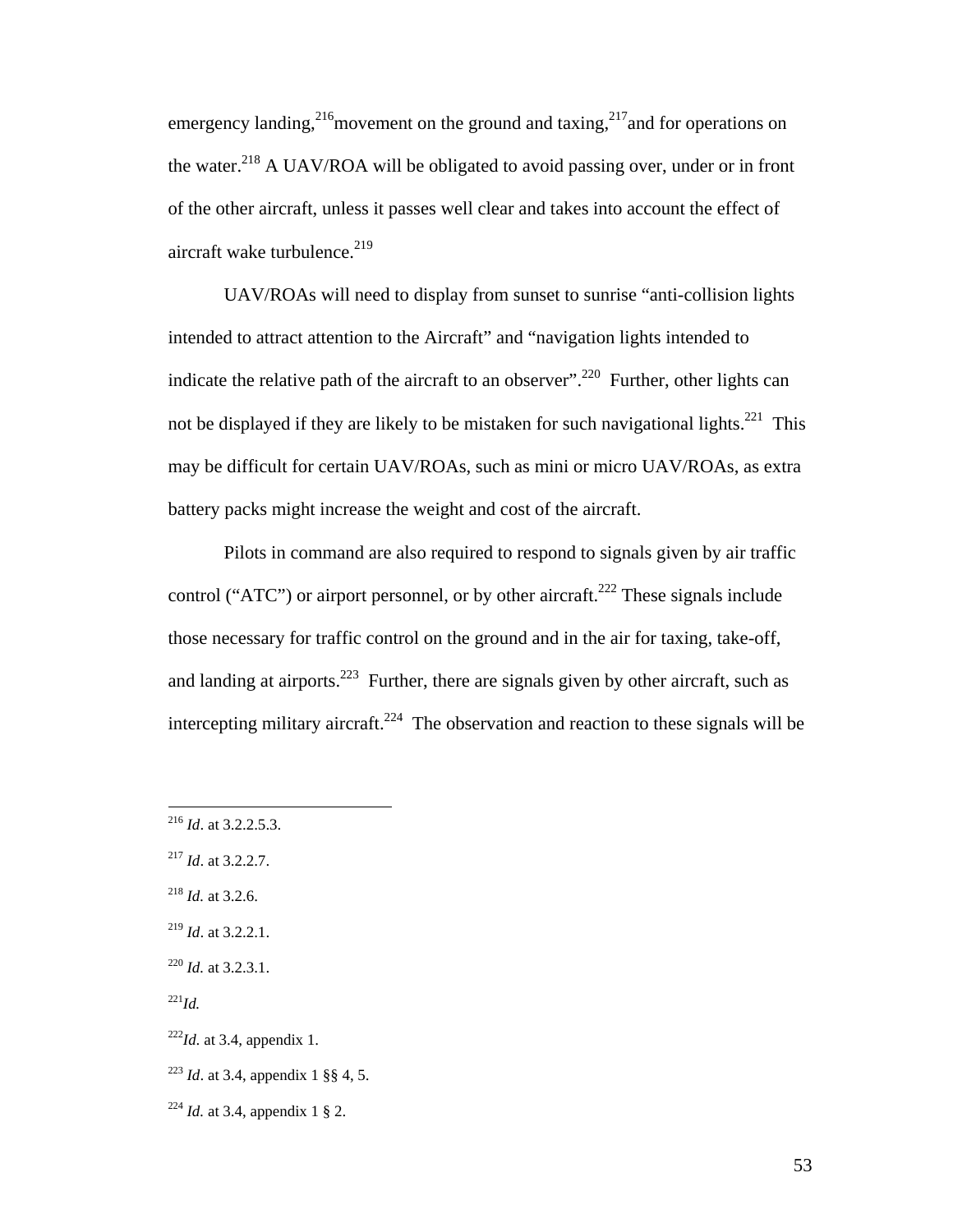difficult, yet not an insurmountable task for the UAV/ROA pilot in command.<sup>225</sup> Moreover, not only are there signals from the ATC, but the pilot in command of the UAV/ROA must communicate with the ATC to requests clearances and respond to queries from the ATC, intercepting aircraft, or other government officials or agents. $^{226}$ 

 There is also a requirement that the pilot in command be able to provide notice to the ATC of any unlawful interference.<sup>227</sup> For a UAV/ROA, unlawful interference would occur at the point of control by the pilot, either at his or her location or remotely by a pirated signal. Nevertheless, it would be just as imperative in a UAV/ROA flight as any other flight that notice of any "hijacking" or command and control failure be sent to the ATC or other local authorities.

 Finally, with regards to visual flight rules ("VFR") and instrument flight rules ("IFR") as listed in Annex 2, only those flights under direct visual control of the operator will operate VFR, and therefore, most UAV/ROAs will operate IFR. However, the real visual challenge will be in adhering to the above enumerated rules of the air surrounding collision avoidance and signals via an electronic interface medium.<sup>228</sup>

<sup>&</sup>lt;sup>225</sup> Note the successful flight of the Global Hawk in 2001 from the United States to Australia in which remotely located pilots interfaced with air traffic controllers at both ends of the flight. *See* Morris, *supra* 35.

<sup>226</sup> Chicago Convention, Annex 2, *supra* note 202, at § 3.6.

<sup>227</sup> *Id*. at § 3.8.

<sup>228</sup> *Id.* at chapters 4, 5.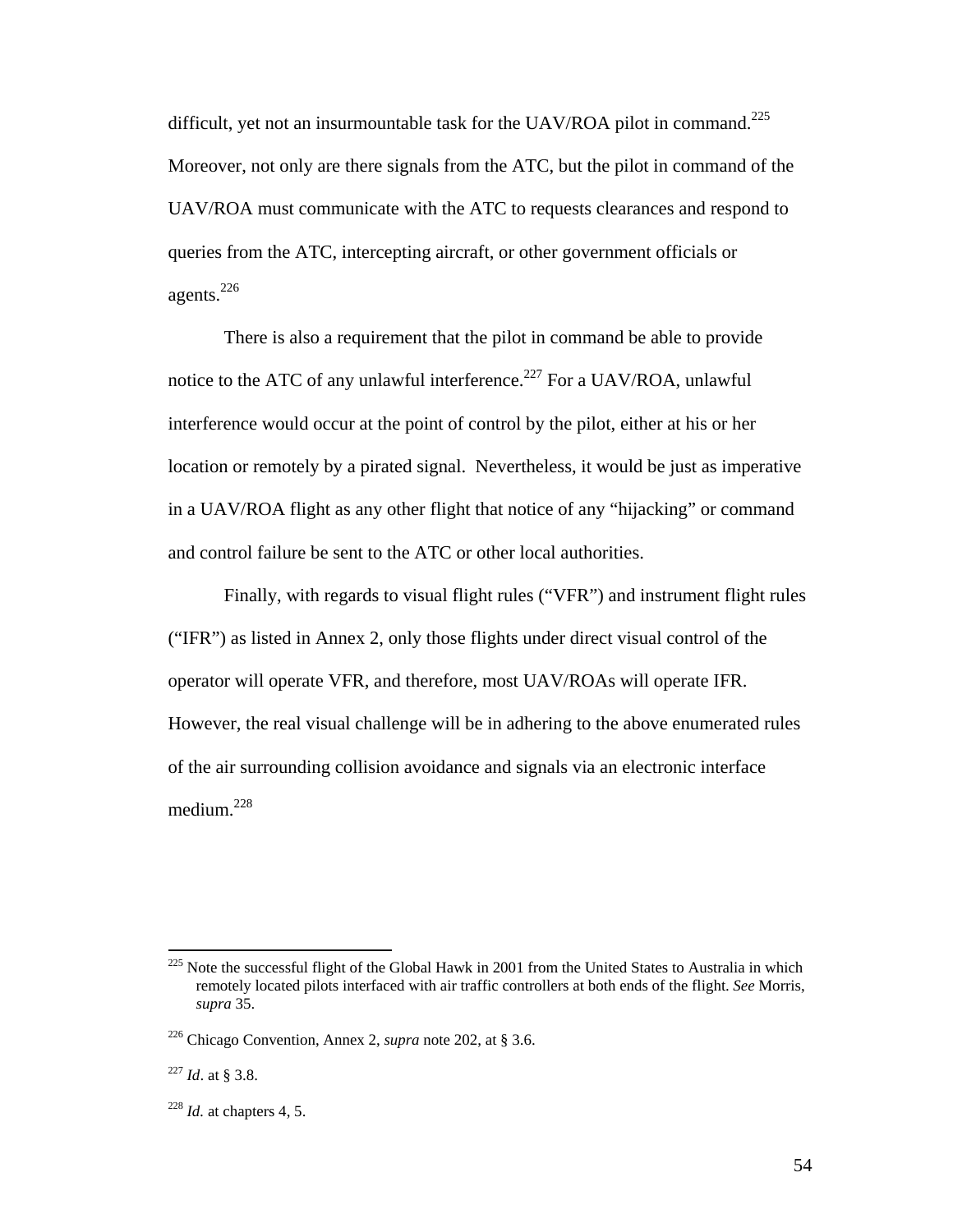#### **2b. Security Against Acts of Unlawful Interference**

 Annex 17, entitled *Security-Safeguarding International Civil Aviation Against Acts of Unlawful Interference*, deals with aviation security rules. These rules are not designed for the unique security issues presented by UAV/ROA operations; however, the underlying objectives can clearly be applied to UAV/ROA flights. The objectives of Annex 17 are: 1) "Each Contracting State shall have as its primary objective the safety of passengers, crew, ground personnel and the general public in all matters related to safeguarding against acts of unlawful interference with civil aviation;" 2) "Each Contracting State shall establish an organization and develop and implement regulations, practices and procedures to safeguard civil aviation against acts of unlawful interference taking into account the safety, regularity and efficiency of flights;" and 3) "Each Contracting State shall ensure that principles governing measures designed to safeguard against acts of unlawful interference with international civil aviation are applied to domestic operations to the extent practicable."229 The import to UAV/ROA flights is that while such "governing measures" may not exist, Contracting States must develop regulations and corresponding criteria to provide the needed level of security to safeguard UAV/ROA flights against unlawful interference. Further, as noted above, the Chicago Convention and annexes are designed to deal with international civil aviation; however, in a shrinking globe, particularly for UAV/ROAs that can operate for 24 hours or longer at a time, national or domestic rules should be uniform.<sup>230</sup>

<sup>229</sup> Chicago Convention, *supra* note 38, Annex 17, *Security; Safeguarding International Civil Aviation Against Acts of Unlawful Interference,* (7th ed. 2002) at §§ 2.1.1-2.1.3.

<sup>230</sup> *See generally* NASA Certification Roadmap, *supra* note 16, at 49.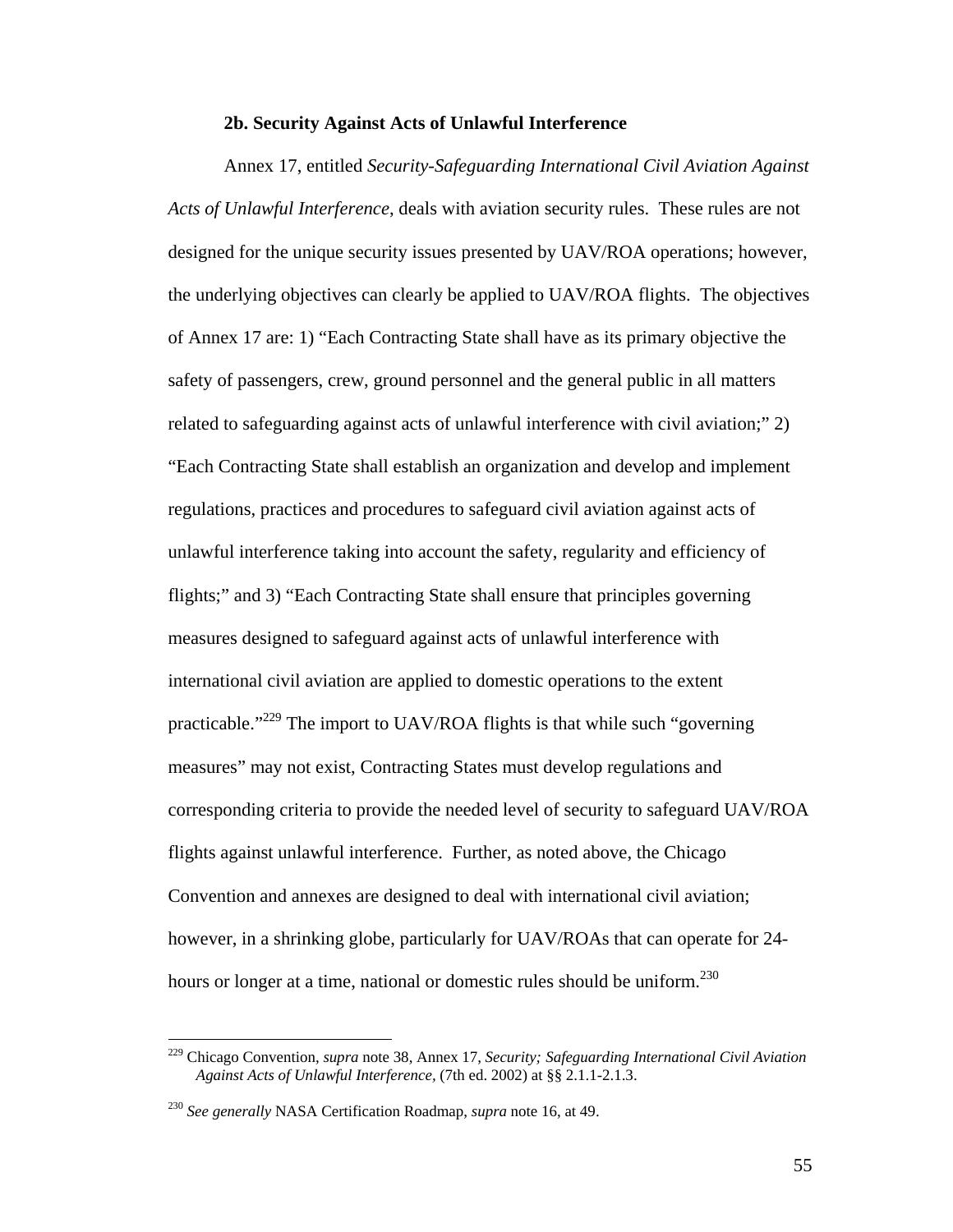Unlawful interference is not defined in the annexes, but assuredly pertains to any unlawful actions that improperly modify, change, or alter the planned flight or operations of the aircraft; thereby, endangering persons and/or property. For UAV/ROA purposes that means the remotely located crew, as well as third-party persons and property on the ground.

 UAV/ROA operations with remotely located pilot(s) relying solely on electronic data to control and monitor flight all flowing through a communication link to relay input to and from the pilot(s), coupled with other inputs coming to the UAV/ROA itself during flight, such as GPS signals, produces a security environment much different than the passenger and crew centric issues of pilot-on-board flight. Security for UAV/ROAs focuses almost exclusively on the safety of third parties; although intrinsic is the safety of the remotely located pilot(s). While many of the rules of the air discussed in the previous section can be directly applied to UAV/ROA operations with slight modifications or with new technology developed and applied to UAV/ROAs, security rules are not so directly applicable. Therefore, safeguarding against unlawful interference of UAV/ROAs will require an initial and very active participation by national aviation authorities, such as the FAA and the Department of Homeland Security's ("DHS") Transportation Security Administration ("TSA").<sup>231</sup>

1

 $^{231}$  Regarding the responsibility of Contracting State to develop a national aviation security program, Annex 17 states:

Each Contracting State shall establish and implement a written national civil aviation security programme to safeguard civil aviation operations against acts of unlawful interference, through regulations, practices and procedures which take into account the safety, regularity and efficiency of flights….Each Contracting State shall establish an organization and develop and implement regulations, practices and procedures, which together provide the security necessary for the operation of aircraft in normal operating conditions and capable of responding rapidly to meet any increased security threat. Chicago Convention, Annex 17, *supra* note 229, at §§ 3.1.1, 3.1.3.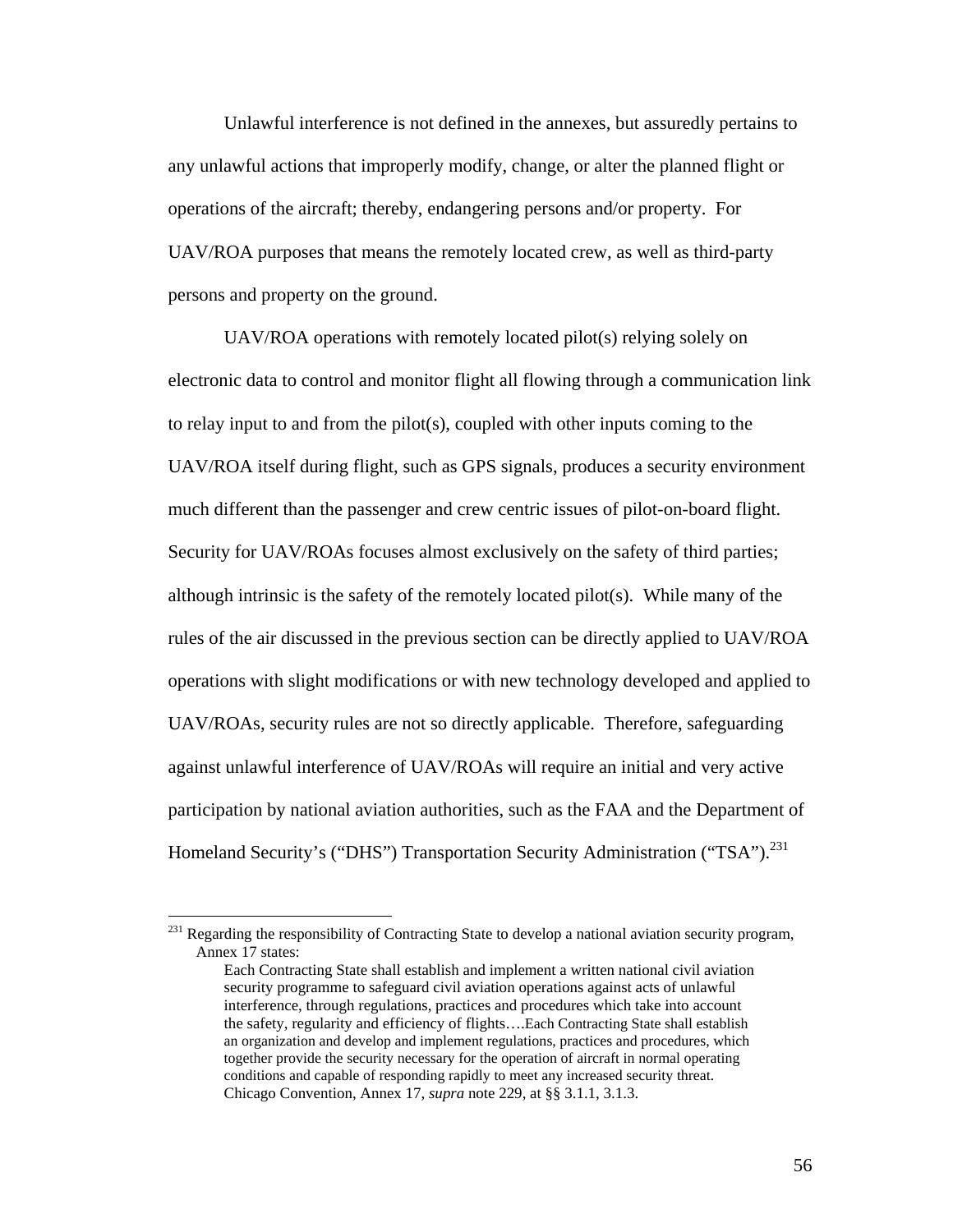Annex 17 requires Contracting States to ensure that aircraft operators establish and implement written security programs to meet national requirements.<sup>232</sup> Therefore, UAV/ROA operators may have to establish such programs. Additionally, Contracting States must ensure that personnel who implement its security plan are properly selected, trained, and certified,<sup>233</sup>which may require additional training in UAV/ROA specific issues.

 In addition, Annex 17 requires Contracting States to take action to prevent weapons, explosives, or other dangerous devices that might be used to commit an act of unlawful interference from being brought onto the aircraft.<sup>234</sup> For UAV/ROA operations, this would not entail passenger screening, but cargo, if applicable, and the body of the UAV/ROA; we all recall the terrorist attack of September 11, 2001.<sup>235</sup> This is related to the requirement to establish security-restricted areas to ensure the integrity of the UAV/ROA and its flight.<sup>236</sup> These security areas would have to include not only where the UAV/ROA is hangered and/or operated, but also the location of corresponding operation centers.

 Moreover, there is a requirement that operators "take adequate measures to ensure that during flight unauthorized persons are prevented from entering the flight crew compartment."237 While for UAV/ROAs the "flight crew compartment" is not

1

<sup>232</sup> Chicago Convention, Annex 17, *supra* note 229, at § 3.3.1.

<sup>233</sup> *Id.* at §§ 3.4.1-3.4.3.

<sup>234</sup> *Id.* at § 4.1. *See also* discussion regarding LOAC, *supra* note 206.

<sup>235</sup> *See also* DeGarmo, *supra* note 32, at 2-29, 3-2.

<sup>236</sup> Chicago Convention, Annex 17, *supra* note 229, at § 4.7.

<sup>237</sup> *Id.* at § 4.2.3*.*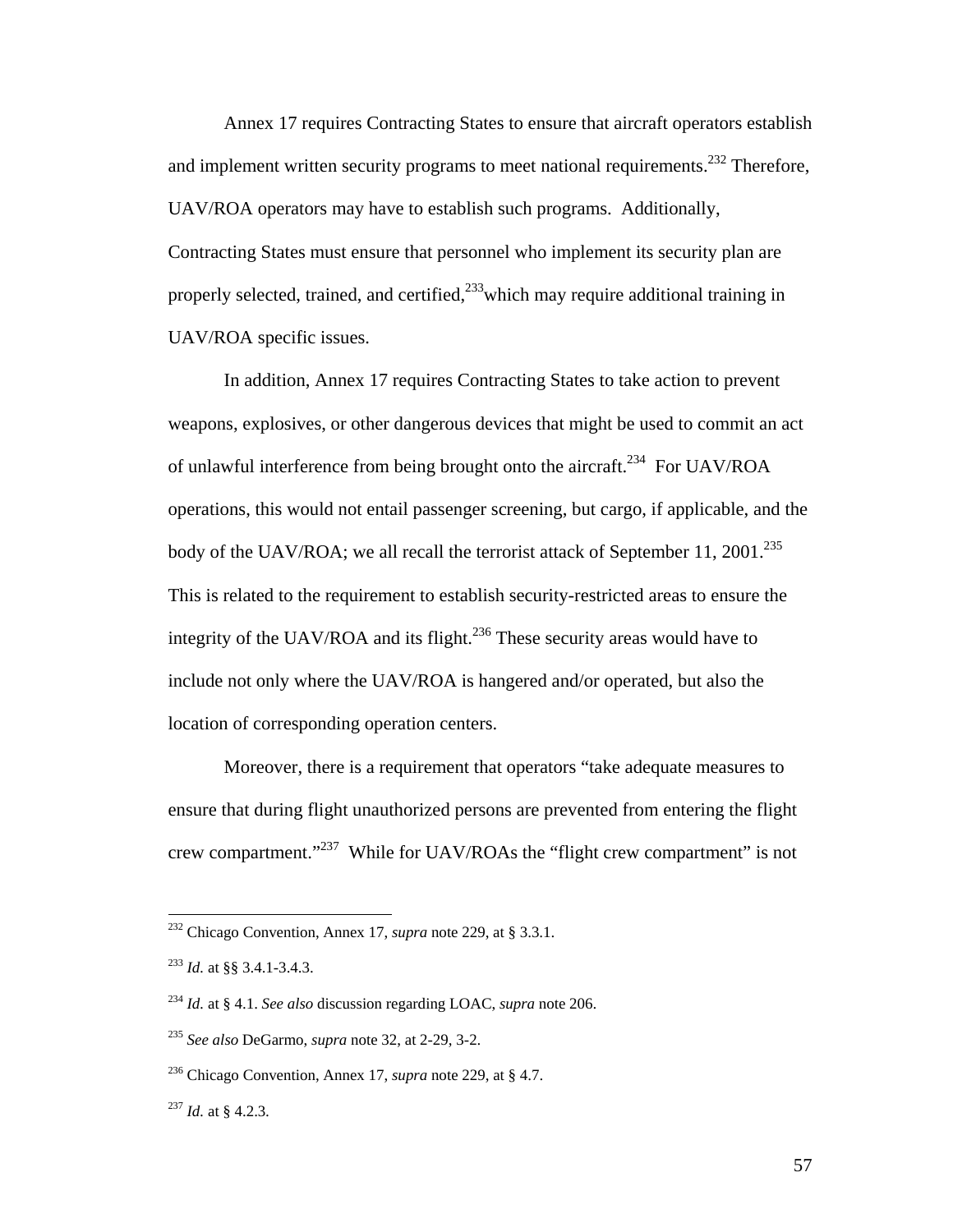co-located on the aircraft, there will be an operations center in one or multiple locations that must be secured from unauthorized intrusions.<sup>238</sup> Additionally, with a UAV/ROA there is the risk of cyber or radio communication intrusion into the control of the aircraft. While yet to be drafted, the reach of security would have to entail requirements to ensure data link security. This may very well have to be undertaken by the nations of the ITU.<sup>239</sup>

## **2c. Certificates of Airworthiness**

 Particulars regarding certificates of airworthiness for aircraft as required under Article 31 of the Chicago Convention are addressed in Annex 8, *Airworthiness of Aircraft*. As noted above, under Article 38 of the Chicago Convention, Contracting States may opt out of the ICAO minimum standards for certificates of airworthiness, as well as certificates and licenses for personnel; however, by so doing, certificates and licenses issued by that state need not be recognized by other Contracting States.<sup>240</sup> Therefore, the required provisions of Annex 8 are the necessary minimum standards for international aviation. Further, as with Annex 2, there are no recommended practices, only standards. $^{241}$  This is one area, however, where Contracting States generally allow military aircraft to be certified as airworthy by the corresponding military authorities, the United States included.<sup>242</sup>

<sup>&</sup>lt;sup>238</sup> The 2001 trans-pacific flight of the Global Hawk for example had pilots operating in the United States and Australia with the U.S. based pilot relinquishing control to the Australian based pilot one and a half hours after take-off. Morris, *supra* note 35.

<sup>239</sup> *See* discussion of the ITU, *supra* note 22.

<sup>240</sup> Chicago Convention, *supra* note 38, arts. 33, 38.

<sup>241</sup> Chicago Convention, *supra* note 38, Annex 8, *Airworthiness of Aircraft,* (9th ed. 2001) at (x).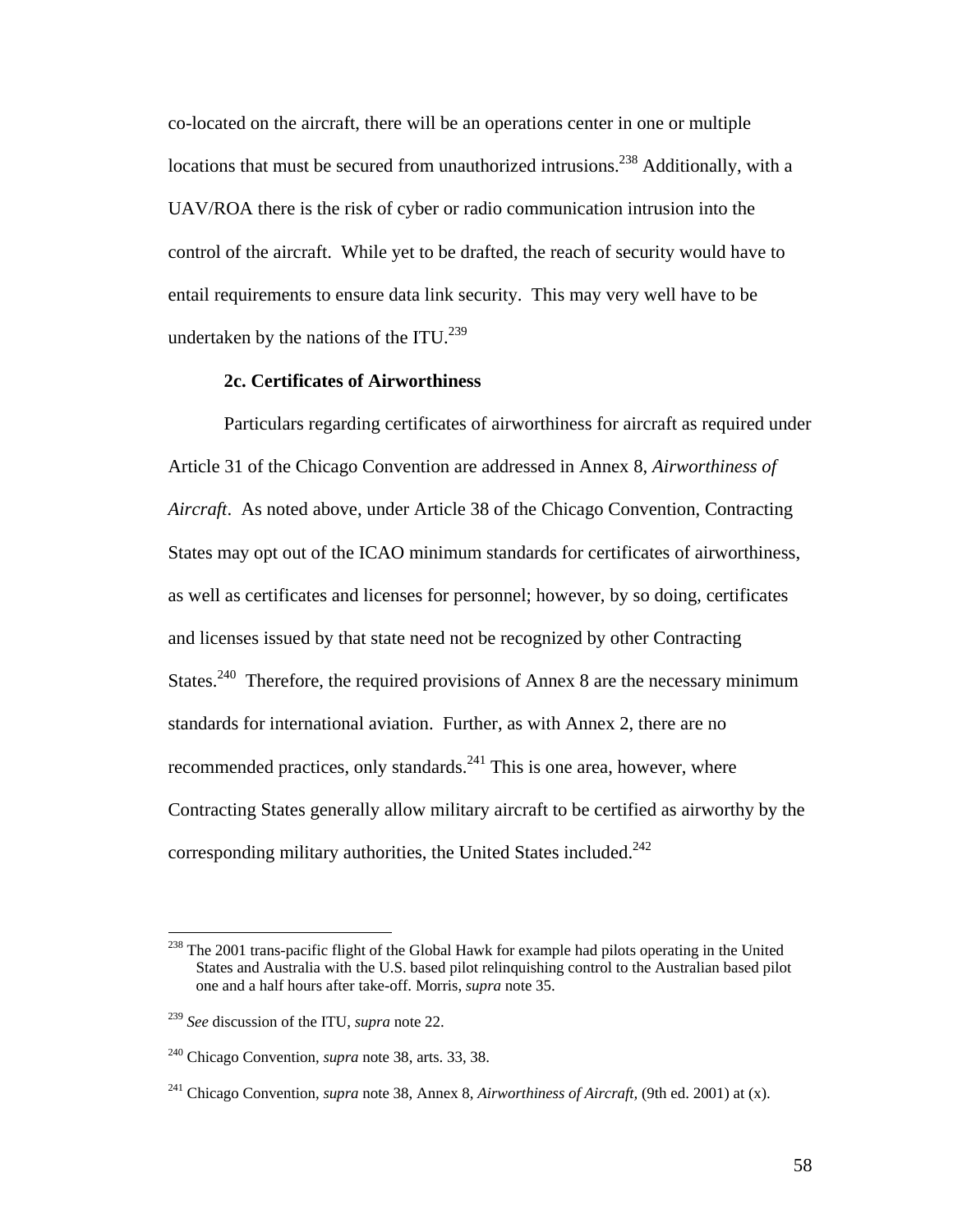In order for a certificate of airworthiness to be issued, the Contracting State must approve the aircraft on "the basis of satisfactory evidence that the aircraft complies with the appropriate airworthiness requirements".<sup>243</sup> The state in which the aircraft is registered, or "State of Registration," will issue a certificate of airworthiness if it is satisfied that an aircraft is "fit to fly" on the "basis of satisfactory evidence" regarding its design, construction, workmanship, materials, and equipment, and that the aircraft's flying qualities are considered necessary for airworthiness.<sup>244</sup> With regards to the design of the aircraft, there is a process of approval that requires the issuance of a type certificate.<sup>245</sup>

 The Type certification process is primarily for serial production of aircraft, which would be the case for many UAV/ROA manufacturers producing commercially viable platforms.<sup>246</sup> The approval of the design requires review of "drawings, specifications, reports and documentary evidence as are necessary to define the design of the aircraft and to show compliance with the design aspects of the appropriate airworthiness requirements. $1247$  Additionally, the state where the UAV/ROA is manufactured, or "State of Manufacture," must develop processes to "ensure that each aircraft, including parts manufactured by sub-contractors, conforms

 <sup>242</sup> *See* Office of the Secretary of Defense ("OSD"), *Airspace Integration Plan for Unmanned Aviation*, 15 (Nov. 2004).

<sup>243</sup> Chicago Convention, Annex 8, *supra* note 241, at § 3.2.

<sup>&</sup>lt;sup>244</sup> JAA, *Supra* note 14, Enclosure 3, at 3.

<sup>245</sup> Chicago Convention, Annex 8, *supra* note 241, at § 1.3.

 $^{246}$  *Id.* at § 1.1.

<sup>247</sup> *Id*. at § 1.3.1.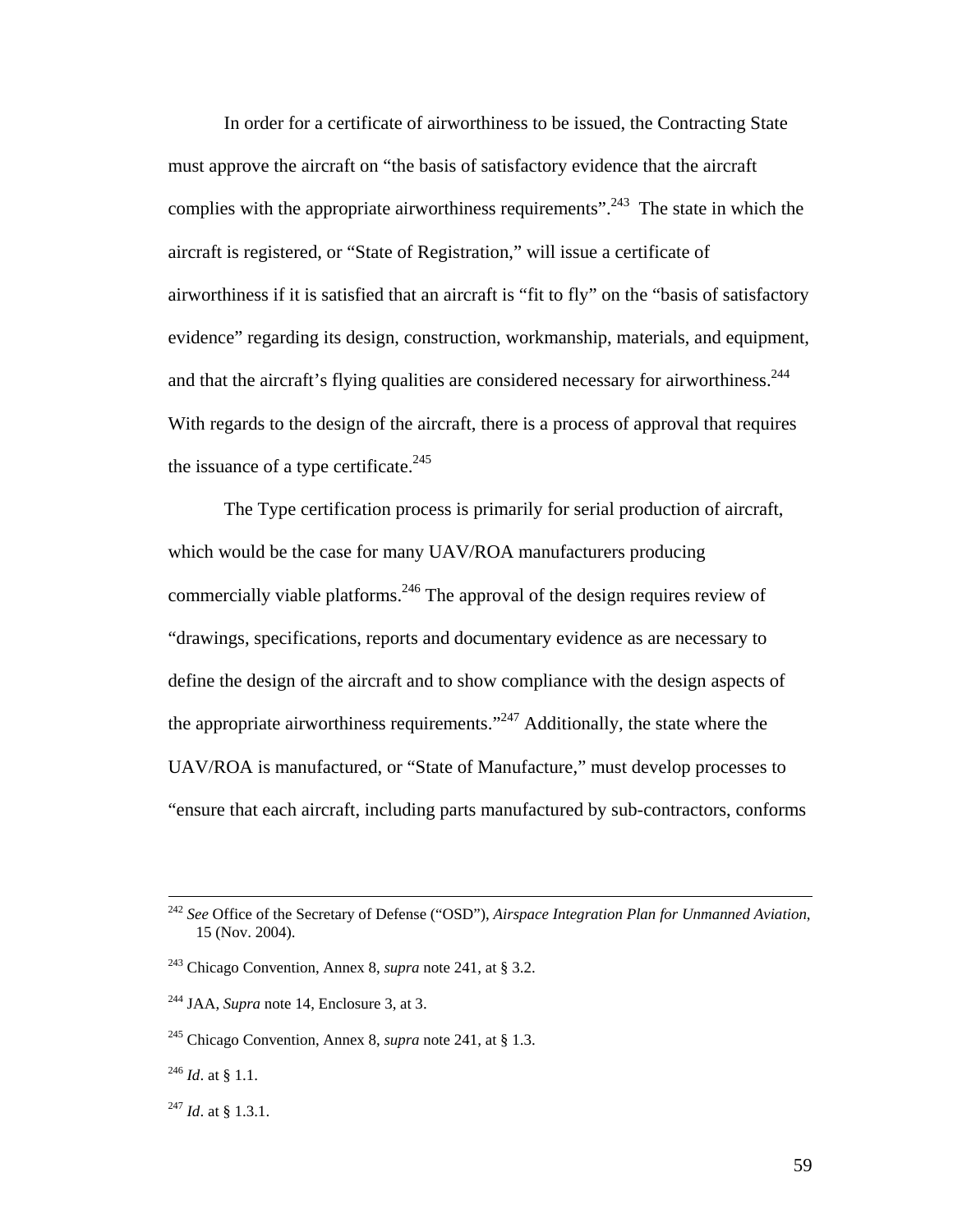to the approved design".<sup>248</sup> The production process must include a quality assurance system,<sup>249</sup> and a records system to ensure that the "identification of the aircraft and of the parts with their approved design and production can be established".<sup>250</sup>

 Further, a UAV/ROA's State of Registry will be required to determine procedures and standards to "ensure the continued airworthiness of the aircraft during its service life."251 These requirements must address the maintenance necessary to achieve continued airworthiness, but also the airworthiness of the aircraft after modification, repair or replacement of a part.<sup>252</sup> Continuing airworthiness of the aircraft can be determined by the State of Registry through such actions as periodical inspections at certain, specified intervals based on date of manufacture and the type of service of the aircraft.<sup>253</sup> Because the State of Registry is not always the state where the aircraft was designed or manufactured, the State of Registry must notify the State of Design, if different,<sup>254</sup> and the State of Design must provide the State of Registry with information necessary to formulate requirements for continued airworthiness and safe operations of the aircraft.<sup>255</sup> Interestingly, and quite appropriately, this information must be provided by the State of Design upon request from any

<sup>248</sup> *Id*. at § 2.2.1.

<sup>249</sup> *Id*. at § 2.2.3.

<sup>250</sup> *Id*. at § 2.2.4.

<sup>251</sup> *Id.* at § 4.2.1.

<sup>252</sup> *Id*. *See also* Chicago Convention, *supra* note 38, Annex 6, *Operation of Aircraft,* (8th ed. 2002).

<sup>253</sup> Chicago Convention, Annex 8, *supra* note 241, at § 3.2.3.

<sup>254</sup> *Id*. at § 4.3.1.

<sup>255</sup> *Id*. at § 4.3.2.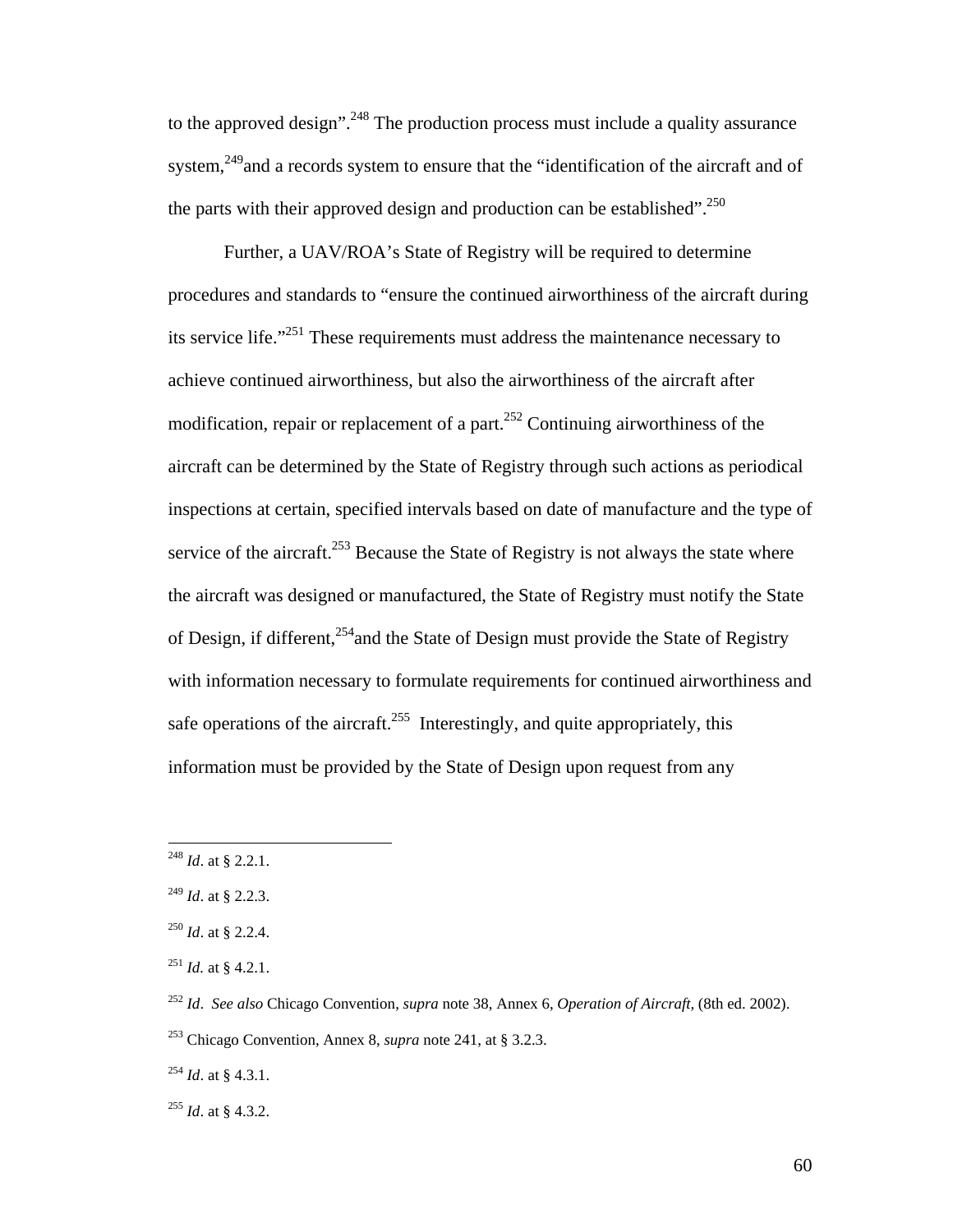Contracting State.<sup>256</sup> Accordingly, the UAV/ROA will need to be certified as airworthy, and manufactures will need to obtain type certificates prior to commercial production and sale. Additionally, Contracting States will need to review maintenance and performance standards to ensure continued airworthiness of UAV/ROAs.

 Unlike pilot-on-board aircraft, the aircraft that makes up the UAV/ROA is only one part of the "system" that operates the aircraft. The pilot in command is remotely located, and communications between the aircraft and pilot are routed through communication links. All of these separately located infrastructural parts affect and control the operations of the UAV/ROA just as is done with co-located control elements for pilot-on-board aircraft. Regarding this issue, officials from the United Kingdom have stated:

Where any function of a UAV System is essential to, or can prejudice, continued safe flight and landing of the UAV, that function, and the equipment performing that function, (including equipment remote from the UAV), shall be considered as part of the aircraft for the purposes of the validity of the certificate of airworthiness of the UAV and, as such will have to comply with the applicable airworthiness requirements.257

1 <sup>256</sup> *Id*.

257 JAA, s*upra* note 14, Enclosure 3, at 4. The task force commissioned by the Joint Aviation Authorities ("JAA") of the European Union and the European Organization for the Safety of Air Navigation (EUROCONTROL) viewed the UAV/ROA system as follows: *UAV* System comprises individual UAV System elements consisting of the flight vehicle (*UAV*), the "*Control Station*" and any other UAV System Elements necessary to enable flight, such as a "Communication link" and "*Launch and Recovery Element*". There may be multiple UAVs, Control Stations, or Launch and Recovery Elements within a UAV System. ("Flight" is defined as also including taxiing, takeoff and recovery/landing).

JAA, *supra* note 14, at 11.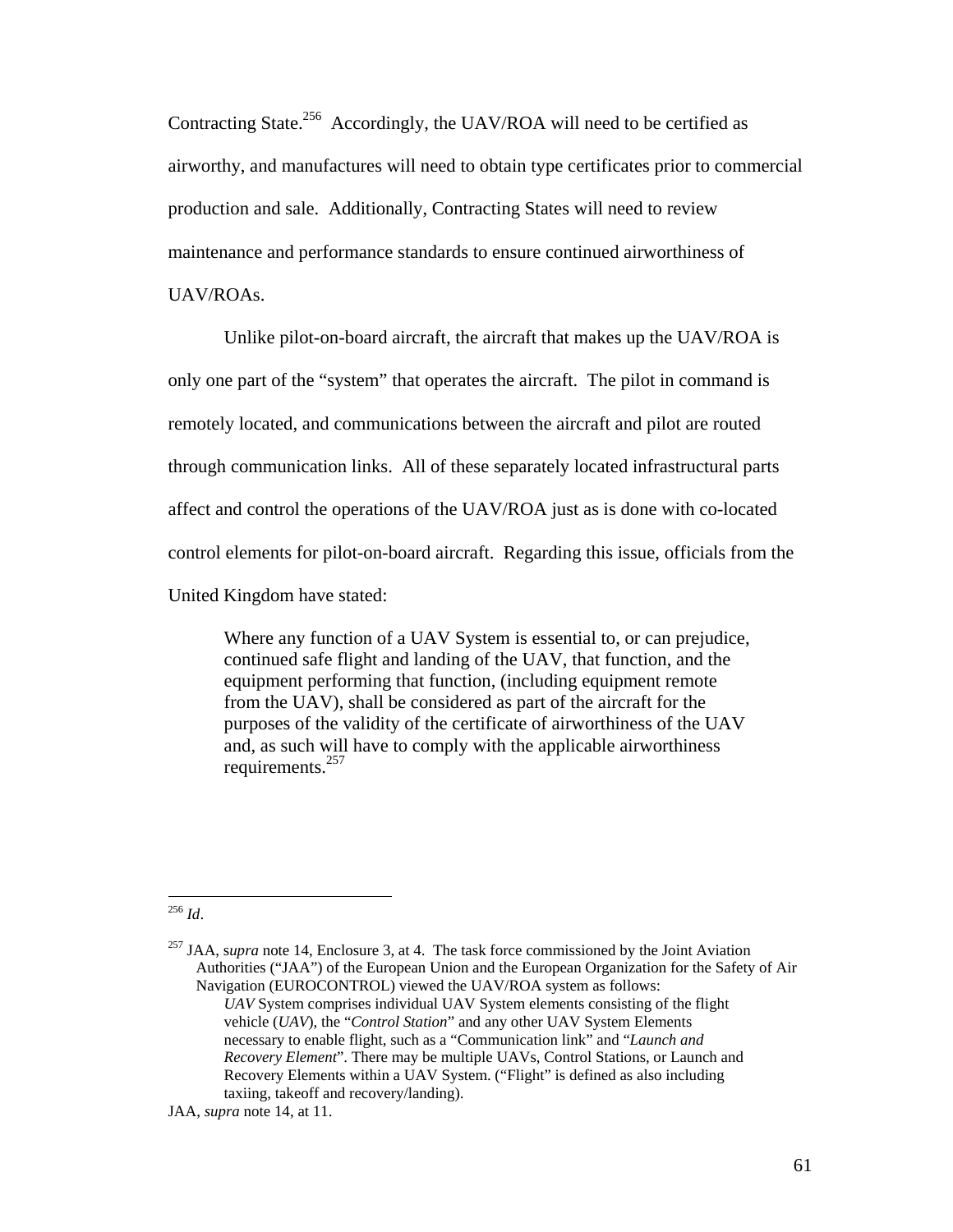While the issue is somewhat debated, $258$ <sup>it</sup> seems dictated by safety that the UAV/ROA for certification processes should be viewed as a system, which includes the infrastructure that facilitates pilot control, communication, take-off, and recovery. As such, the airworthiness and type certificate would need to include "evidence" from not just the aircraft, but also the separately located command and control elements of the UAV/ROA.

#### **2d. Certifying and Licensing Personnel**

 As with certificates of airworthiness, the rules found in Annex 1, *Personnel Licensing*, form the minimum standard for international aviation. Annex 1 requires that the pilot in command or co-pilot of an airplane or helicopter be licensed.<sup>259</sup> As noted above, ICAO defines airplane as: "A power-driven heavier-than-air aircraft, deriving its lift in flight chiefly from aerodynamic reactions on surfaces which remain fixed under given conditions of flight."<sup>260</sup> A helicopter is defined as: "A heavier-thanair aircraft supported in flight chiefly by the reactions of the air on one or more power-driven rotors on substantially vertical axes."<sup>261</sup> A UAV/ROA, as defined above, fits these definitions. Thus, unless ICAO and the FAA develop different standards for UAV/ROA pilots, they will have to be licensed as pilots of pilot-onboard aircraft. Note that as with certificates of airworthiness, Contracting States have allowed militaries to license their own pilots. $262$ 

1

<sup>258</sup> DeGarmo, *supra* note 32, at 2-47-51.

<sup>259</sup> Chicago Convention, *supra* note 38, Annex 1, *Personnel Licensing,* (9th ed. 2001), at § 2.1.1.1. <sup>260</sup> *Id*. at § 1.1.

 $^{261}$  *Id.* 

<sup>262</sup> OSD, *supra* note 242, at 16.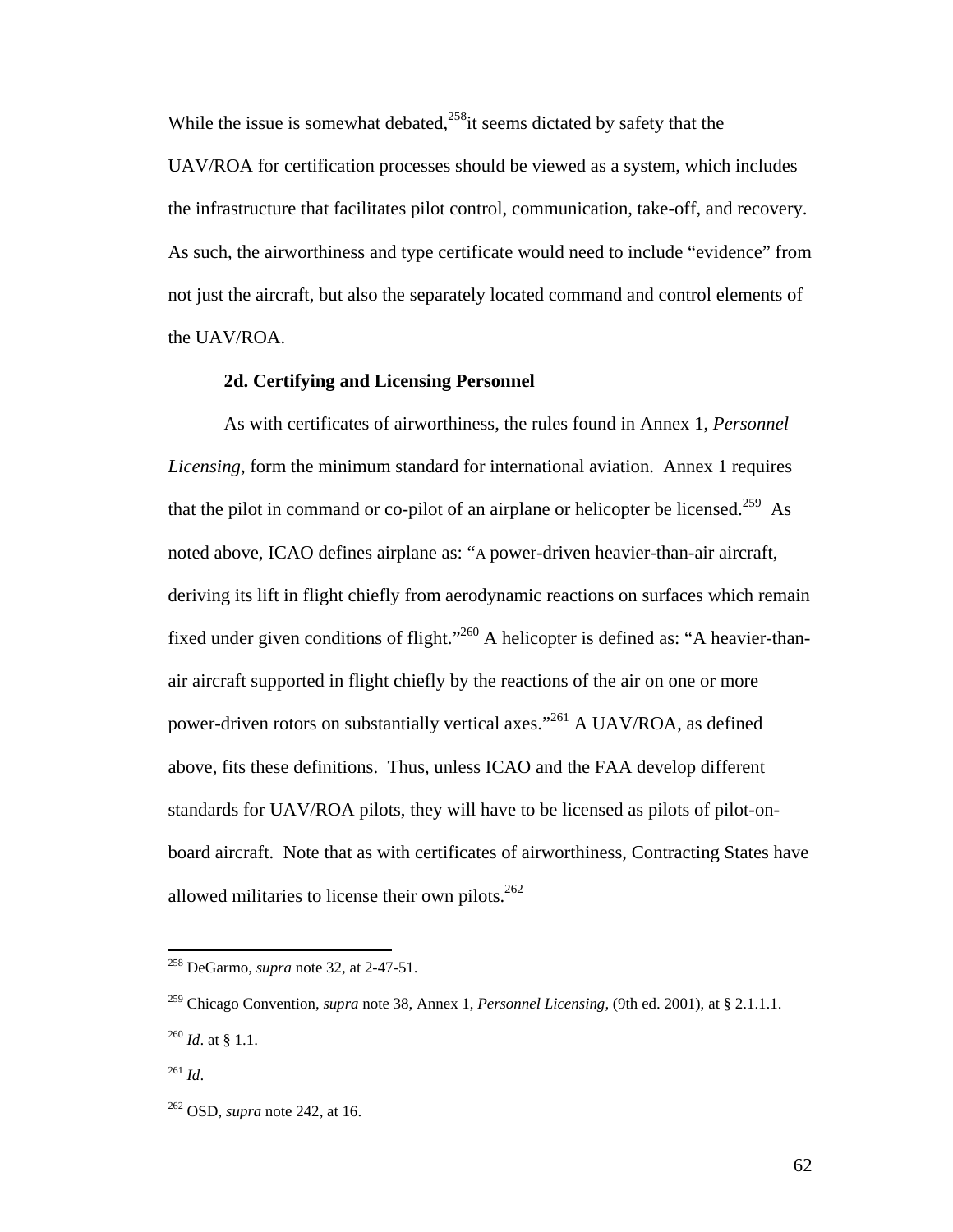Annex 1 distinguishes requirements for a pilot's license based on distinctions of the type of aircraft, e.g., single engine, multiple-engine, land or sea, and the purpose of flight, e.g., private, commercial, transport.<sup>263</sup> License requirements include acquired skill, knowledge, experience, age, and instruction.<sup>264</sup> The requirements are more stringent for transport, or airline pilots, than for commercial or private pilots. Further, pilots are required to have a medical fitness examination, which takes into account the demanding environment of operating an aircraft in flight.<sup>265</sup> However, UAV/ROA pilots generally do not operate in an airborne environment. Nevertheless, unless changed, such medical examinations might be required of UAV/ROA pilots.

Additionally, flight crew members will also have to be licensed.<sup>266</sup> A flight crew member is defined as "a licensed crew member charged with duties essential to the operation of an aircraft during a flight duty period,"<sup>267</sup>which specifically includes the flight navigator and flight engineer.<sup>268</sup> As with pilots of UAV/ROAs the "flight" crew" will be remotely located, and may be remotely located from the pilot as well as the aircraft. Moreover, certain other personnel besides pilots and flight crew members also must be licensed. These personnel include maintenance personnel such as technicians, engineers, and mechanics.<sup>269</sup>

<sup>263</sup> Chicago Convention, Annex 1, *supra* note 259241, at §§ 2.1-2.22.

<sup>264</sup> *Id*. at §§ 2.1-2.18.

<sup>265</sup> *See* JAA, *supra* note 14, at 58. *See also* Chicago Convention, Annex 1, *supra* note 259241, at § 6.

<sup>266</sup> Chicago Convention, Annex 1, *supra* note 259241, at § 1.2.1.

<sup>267</sup> *Id*. at § 1.1.

<sup>268</sup> *Id*. at §1.2.

<sup>269</sup> *Id*. at § 4.2.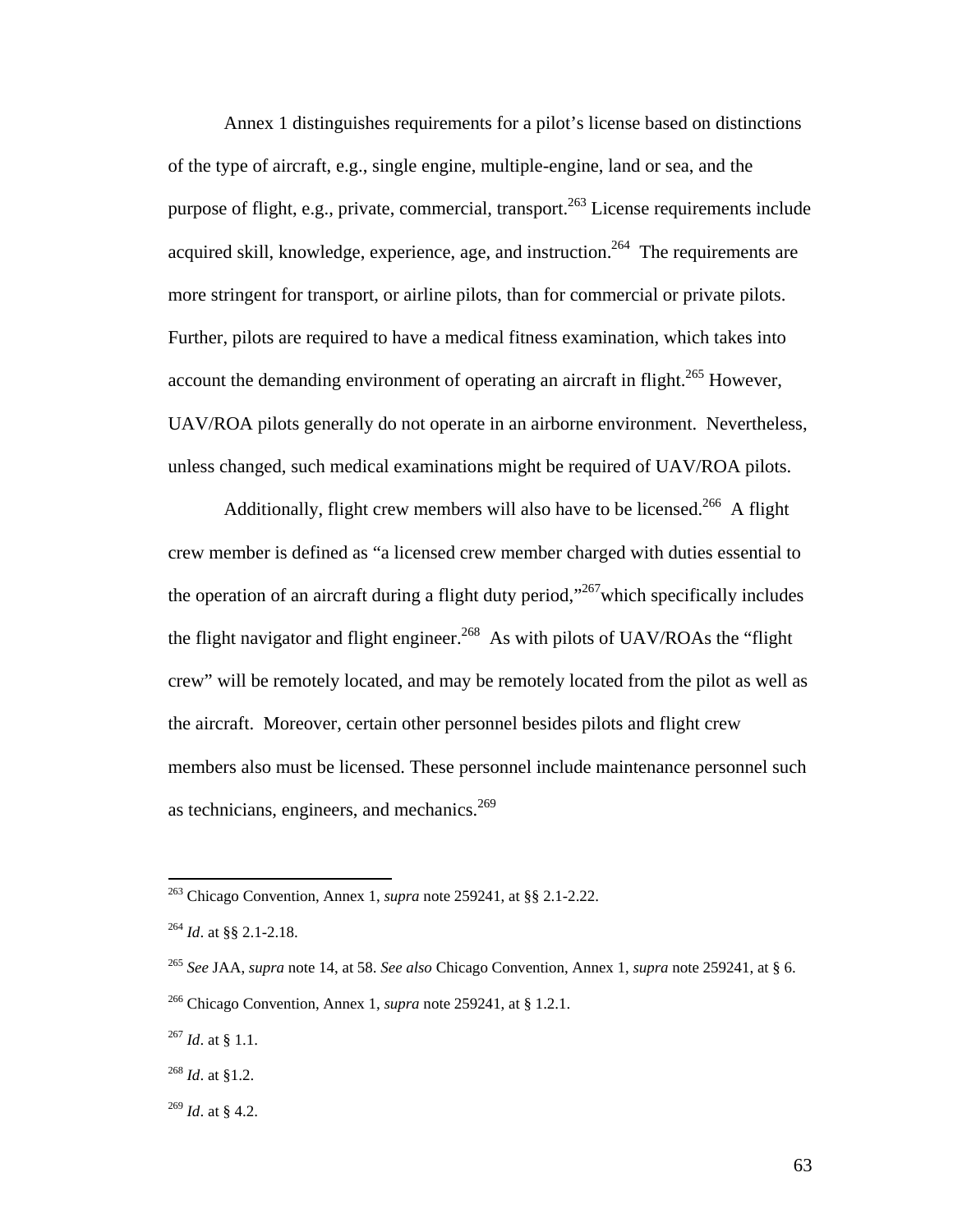## **B. APPLICABLE UNITED STATES AVIATION RULES: FARS AND FAA ORDER 7610.4**

## **1. Federal Aviation Regulations**

 For all aviation activities in the United States, activities by personnel licensed or certified by the United States, and for aircraft registered in the United States, the governing regulations are promulgated by the FAA in the Federal Aviation Regulations ("FARs"), which make up parts 1 through 199 of Title 14 of the Code of Federal Regulations ("CFR"), $^{270}$  and the TSA in Title 49 parts 1500 through 1699 of the CFR.<sup>271</sup> As would be expected, the FAA promulgated FARs are built upon the basic requirements found in the Chicago Convention and ICAO SARPs. They provide the national implementing requirements for registration,  $272$  airworthiness certification,<sup>273</sup>licensing of personnel,<sup>274</sup> and rules of the air.<sup>275</sup>

 While the FAA has issued the above-referenced FAA Order 7610.4, which outlines a process through which a UAV/ROA operator may obtain permission to fly, the FARs do not specifically list, classify, define, refer, or address UAV/ROAs in anyway. FAA Order 7610.4 will be further explored later; however, it refers in a general fashion to requirements found in the FAR. As with the Chicago Convention

<sup>&</sup>lt;sup>270</sup> Federal Aviation Regulations, 14 C.F.R.  $\S$ § 1.1-198.17 (2005).

<sup>&</sup>lt;sup>271</sup> Transportation Security Regulations, 49 C.F.R.  $\S$  1500.01 – 1572.45 (2005).

<sup>272 14</sup> C.F.R. §§ 45.1-49.63.

<sup>273</sup> *Id*. at §§ 21.1-43.17.

<sup>274</sup> *Id*. at §§ 61.1-67.451.

<sup>275</sup> *Id*. at §§ 71.1-105.49.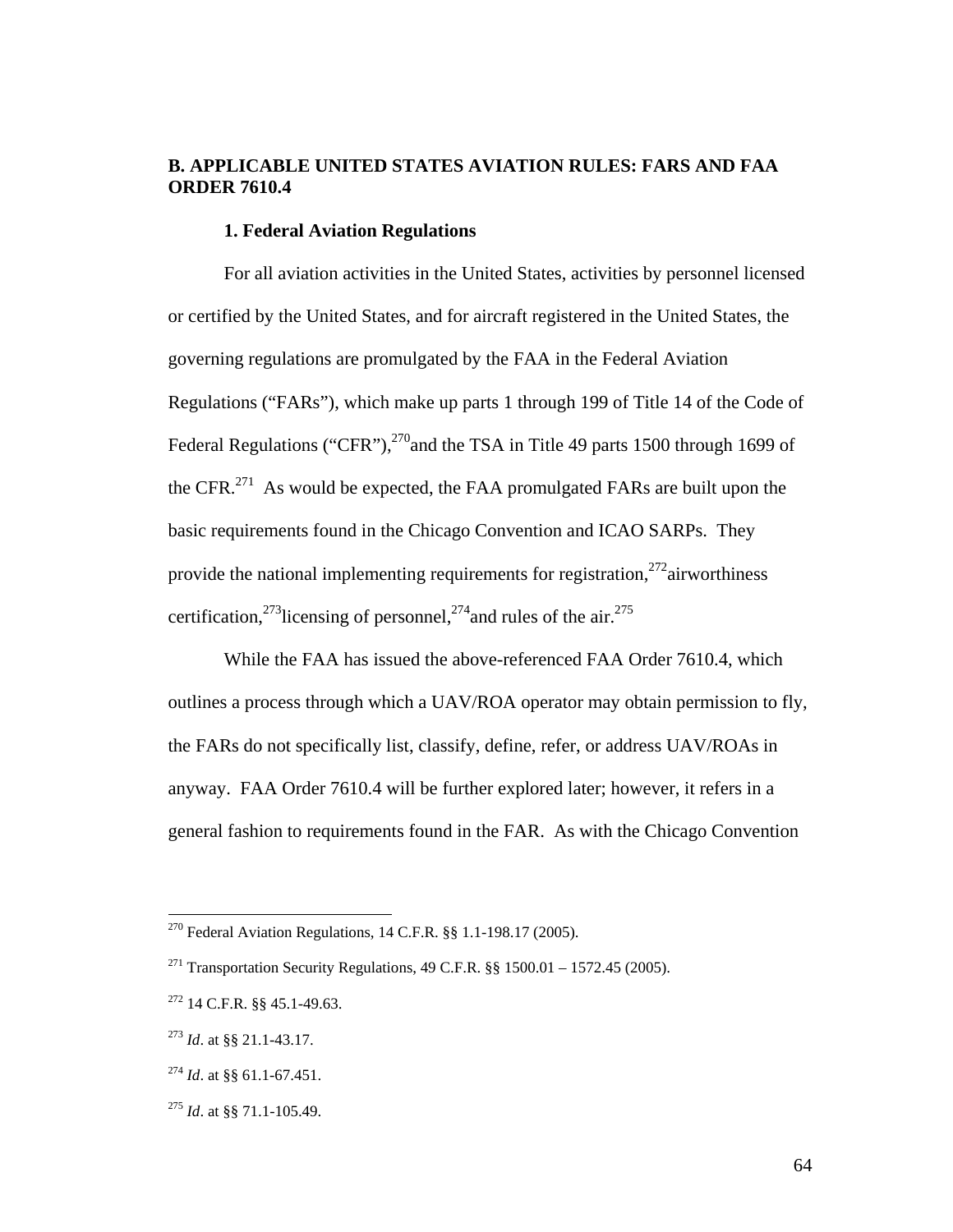and the ICAO promulgated SARPs, most of the FARs can be applied to UAV/ROA operations since they fit the definition of aircraft.

 The FAA defines aircraft very broadly as "a device that is used or intended to be used for flight in the air".<sup>276</sup>Airplane is defined as "an engine-driven fixed-wing aircraft heavier than air, that is supported in flight by the dynamic reaction of the air against its wings."277 UAV/ROAs clearly fit these definitions. Therefore, FAR provisions dealing with rules of the air, security, licensing of personnel and airworthiness have direct application on UAV/ROA integration. Since the basis of the FARs come from the SARPs, it is not worthwhile to painstakingly dissect each provision; however, a basic overview of certain provisions pertaining to UAV/ROA operations is worthwhile.

### **1a. FAR Rules of the Air**

 The rules of the air are mainly found in Section 91 of Title 14 of the CFR, and are applicable for all aircraft operating within United States airspace; with many rules reaching out to include operations conducted from between 3 to 12 nautical miles  $(5.56 \text{ to } 22.22 \text{ kilometers})$  from its coast.<sup>278</sup> Some rules, such as those rules covering maintenance and ownership, are applicable for all aircraft registered in the United States regardless of where they are operating.<sup>279</sup> As in the SARPs, the rules of the air found in Section 91 are designed to ensure safe transit through the airspace of the

 $^{277}$ *Id.* 

<sup>276</sup> *Id.* at § 1.1.

<sup>278</sup> *Id*. at §§ 91.1, 91.101, 91.701, 91.801.

<sup>279</sup> *Id* at §§ 91.401, 91.501, 91.601, 91.1001.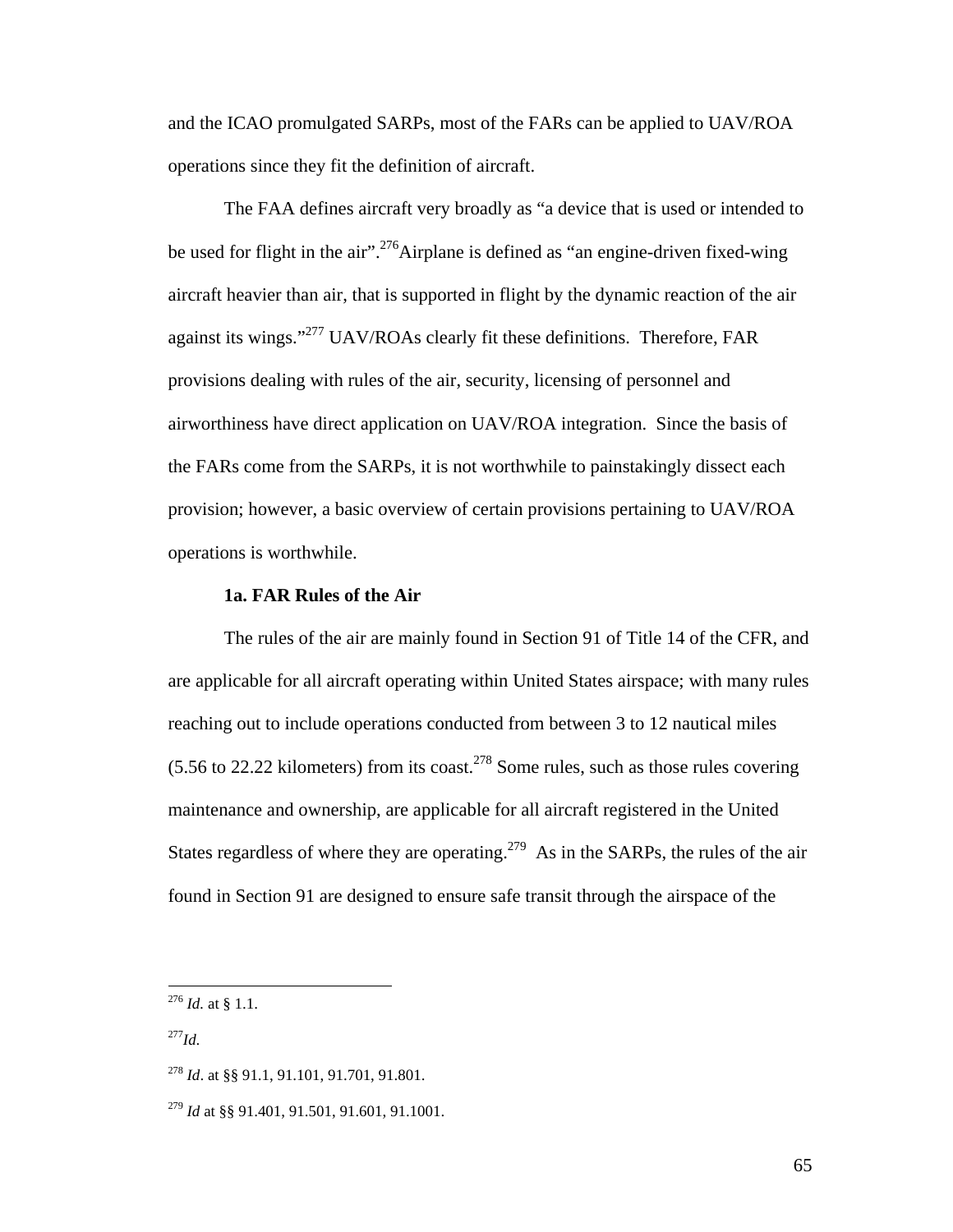United States, and are premised in terms of rights of way, such as "No person may operate an aircraft so close to another aircraft as to create a collision hazard".<sup>280</sup>

 As addressed above, the Achilles' heal, if you will, of UAV/ROA operations is the technological driven obstacle to "see and avoid" or "sense and avoid". This requirement to see and avoid is stated in the FAR in these terms:

When weather conditions permit, regardless of whether an operation is conducted under instrument flight rules or visual flight rules, vigilance shall be maintained by each person operating an aircraft so as to see and avoid other aircraft. When a rule of this section gives another aircraft the right-of-way, the pilot shall give way to that aircraft and may not pass over, under, or ahead of it unless well clear.<sup>281</sup>

 UAV/ROA technology has yet to derive or establish standards or methods to achieve this very broad requirement to see or sense other aircraft in order to insure a safe operating distance. As outlined above, this is mainly due to the fact that the UAV/ROA pilot and/or aircraft computers must rely upon electronic input from sensors to base evasive maneuvers. Interestingly, many of the solutions currently being tested rely on autonomous reaction by the  $UAV/ROA<sup>282</sup>$  However, the issue goes further as it is also difficult for pilots of other aircraft to detect and identify UAV/ROAs, which are usually much smaller and move slower than manned aircraft.

 Like most countries, the United States organizes airspace by a system of classes, based upon the altitude and the type of aircraft that must pass through that part of the airspace.<sup>283</sup> In general, airspace Classes B, C, and D relate to airspace

 $^{280}$  *Id.* at § 91.111(a).

 $^{281}$  *Id.* at 91.113(b).

<sup>282</sup> *See generally* OSD, *supra* note 242, at 19-27.

<sup>&</sup>lt;sup>283</sup> 14 C.F.R. §§ 91.126 - 91.135. A summary of U.S. airspace classes: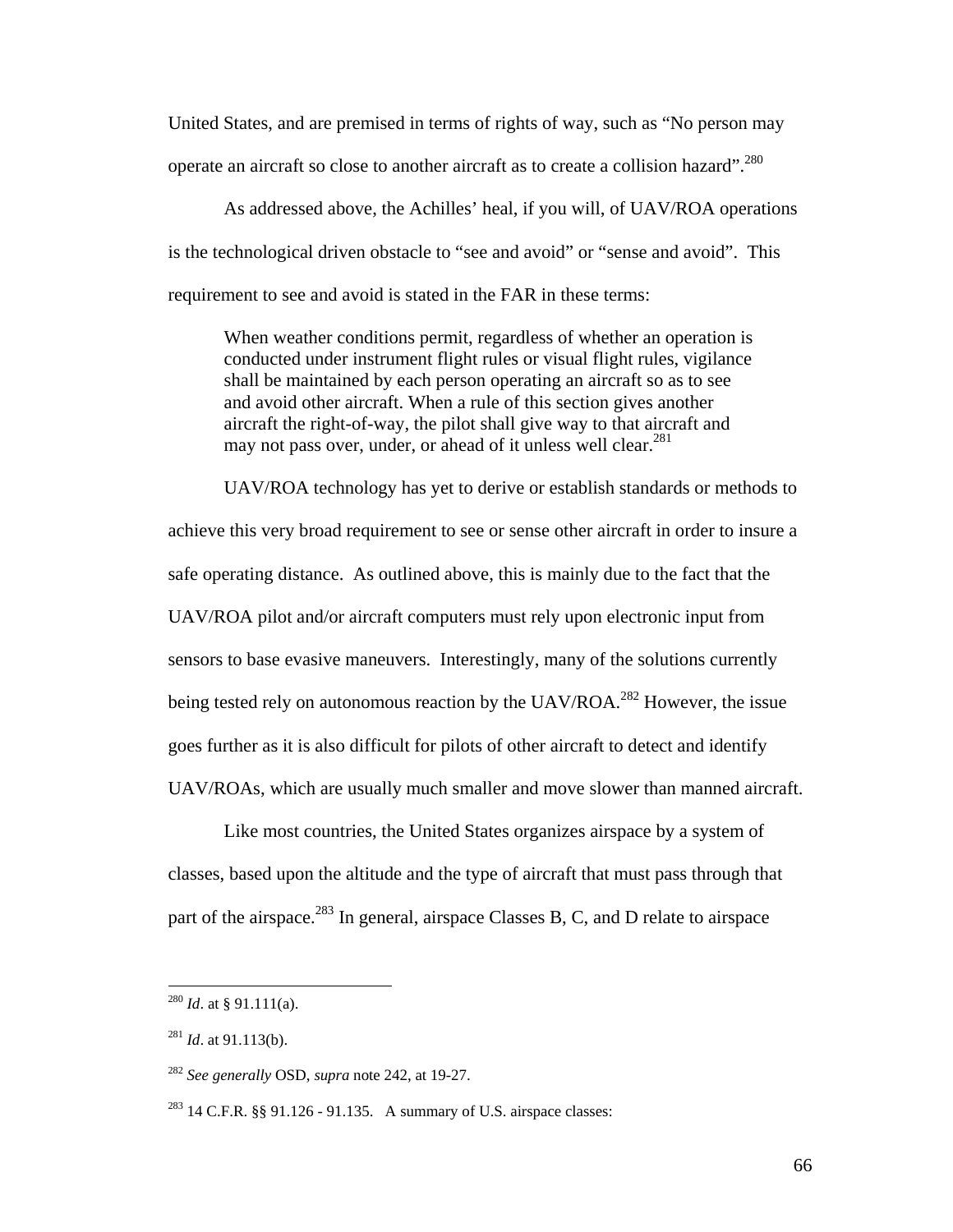surrounding airports where there is an increased potential for mid-air collisions. Airspace Classes A, E, and G are related to altitude, and the flight operations performed at such corresponding altitudes; with Class A, which is between 18,000 feet or 5,486.4 meters from sea level, usually listed as Mean Sea Level ("MSL"), to 60,000 feet or 18,288 meters MSL, being the most heavily traveled as it is used by cruising or transiting commercial traffic.<sup>284</sup> The ATC provides separation services to all flights in airspace Classes A, B, and C, and to some flights in Classes D and  $E^{285}$ The ATC does not provide separation services in airspace Class  $G<sup>286</sup>$  Nevertheless, as noted above, regardless of the class of airspace, or whether ATC provides separation services, pilots are required to "see and avoid" other aircraft, weather permitting.

 <sup>•</sup> Class A airspace exists from Flight Level (FL) 180, which is 18,000 feet (5,486.4 meters) from sea level (Mean Sea Level (MSL)) to FL600 (60,000 feet (18,288 meters) MSL). Flights within Class A airspace must be flying under IFR and under the control of the ATC.

<sup>•</sup> Class B airspace surrounds major airports (generally up to 10,000 feet (3,048 meters) MSL) to reduce mid-air collision potential, and requires the ATC control of IFR and VFR flights.

<sup>•</sup> Class C airspace surrounds busy airports (generally up to 4,000 feet (1219.20 meters) Above Ground Level (AGL)) that does not need Class B airspace protection, and requires flights to establish and maintain two-way communications with the ATC, and the ATC provides radar separation service.

<sup>•</sup> Class D airspace surrounds airports (generally up to 2,500 feet (762 meters) AGL) that have an operating control tower, and requires establishing and maintaining communications with the ATC, but VFR flights do not receive separation service.

<sup>•</sup> Class E airspace is like the background of controlled airspace as it includes all other airspace in which IFR and VFR flights are allowed, and it while it can extend to the surface, it generally begins at 1200 feet (365.76 meters) AGL, or 14,500 (4419.60 meters) MSL, and extends upward until it meets a higher class of airspace (A-D). It also includes airspace above Class A or FL600. • Class G airspace is also called uncontrolled airspace because the ATC does not control the aircraft in it. It can extend to 14,499 feet (4419.3 meters) MSL, but generally exists below 1200 feet (365.76 meters) AGL, and below Class E airspace.

ΟSD, *supra* note 242, at 5.

<sup>284 14</sup> C.F.R. §§ 71.31, 71.41, 71.51, 71.61. *See also* FAA Order 7400.2E, Part 4.

<sup>285 14</sup> C.F.R. §§ 71.31, 71.41, 71.51, 71.61.

<sup>286</sup> *Id*.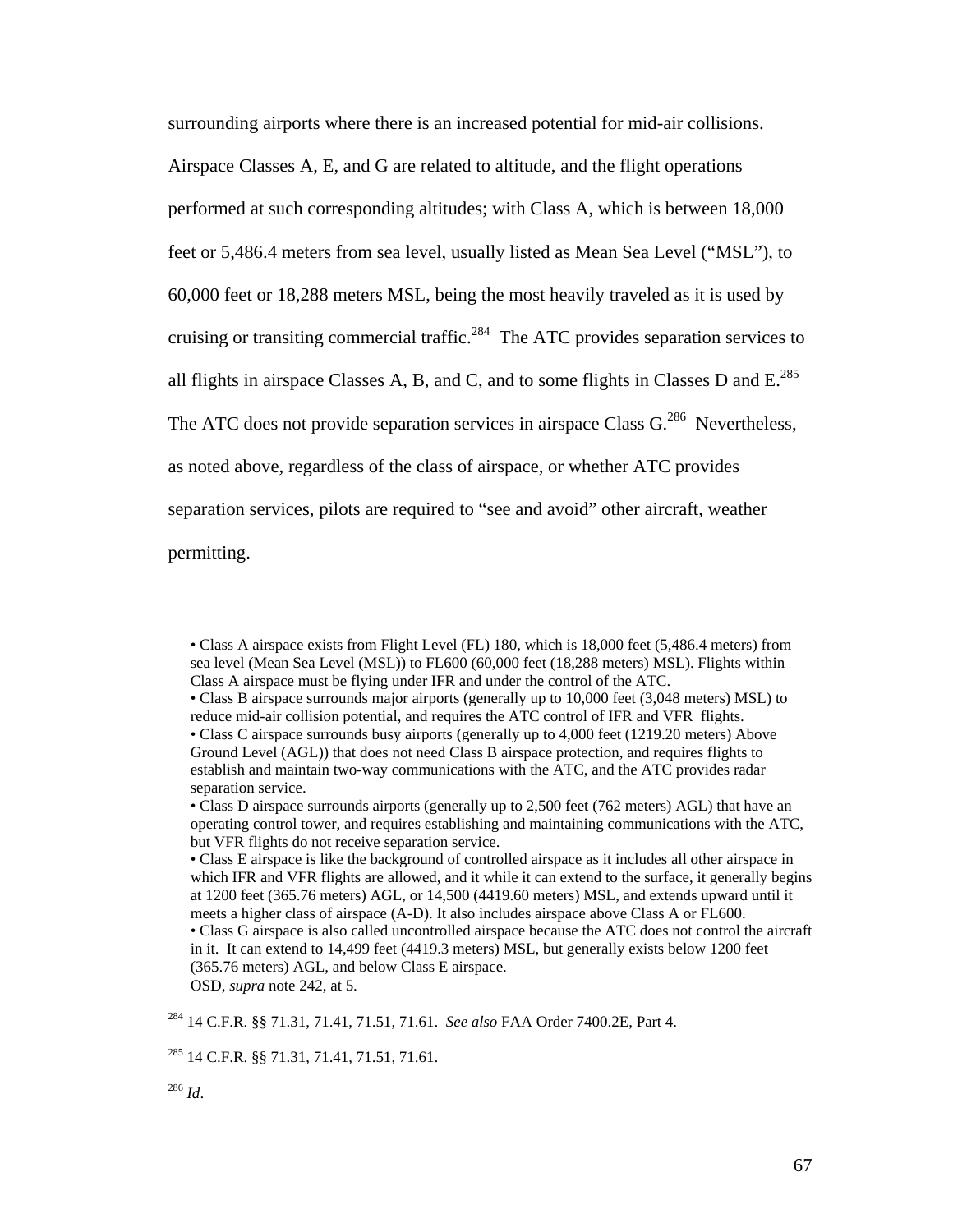UAV/ROAs operating in Classes A, B, C and D airspace will need to be equipped with a two-way radio for communicating with the ATC, and the pilot will need to maintain two-way communications with the ATC at all times while in Classes A, B, and  $C^{287}$  In Class D, two-way communication is required during take-off and afterwards if controlled by a tower; otherwise, as soon as practicable after take-off.<sup>288</sup> Moreover, the UAV/ROA operating in Classes A, B, and C will have to be equipped with authorized transponder equipment to allow the ATC to locate and identify the aircraft.<sup>289</sup> All of this communication equipment, transponders, and even see and avoid equipment adds weight and cost to the UAV/ROA, which while it improves safety, also directly impacts its utility. Nevertheless, if UAV/ROAs are to increase functionality through effective ingress, transit, and regress of Classes A, B, or C airspace, such equipment will be necessary and will actually add to its utility.

 Due to the wide variety of UAV/ROA utilities, operations will undoubtedly scale the alphabet of airspace classes. Nevertheless, it is the traffic in Classes A, B, and C that form basic problem for "see and avoid" technology, as most aviation traffic occurs in these classes of airspace; however, some UAV/ROAs will never need to enter or transit through these areas. Due to the characteristics of the UAV/ROA and its utility for accomplishing missions involving the 3-Ds, dull, dirty, and dangerous, many local flights will occur in Class G, know as uncontrolled airspace, and Class E. Class G airspace is usually below 1200 feet or 365.76 meters, and Class E airspace is that which is away from tower-controlled airports, above Class G, and

 $\overline{a}$ 

68

 $^{287}$  14 C.F.R. §§91.130(c), 91.131(c), 91.135(b).

<sup>288</sup> *Id*. at § 91.129(c).

<sup>289</sup> *Id.* at §§ 91.135(c), 91.215.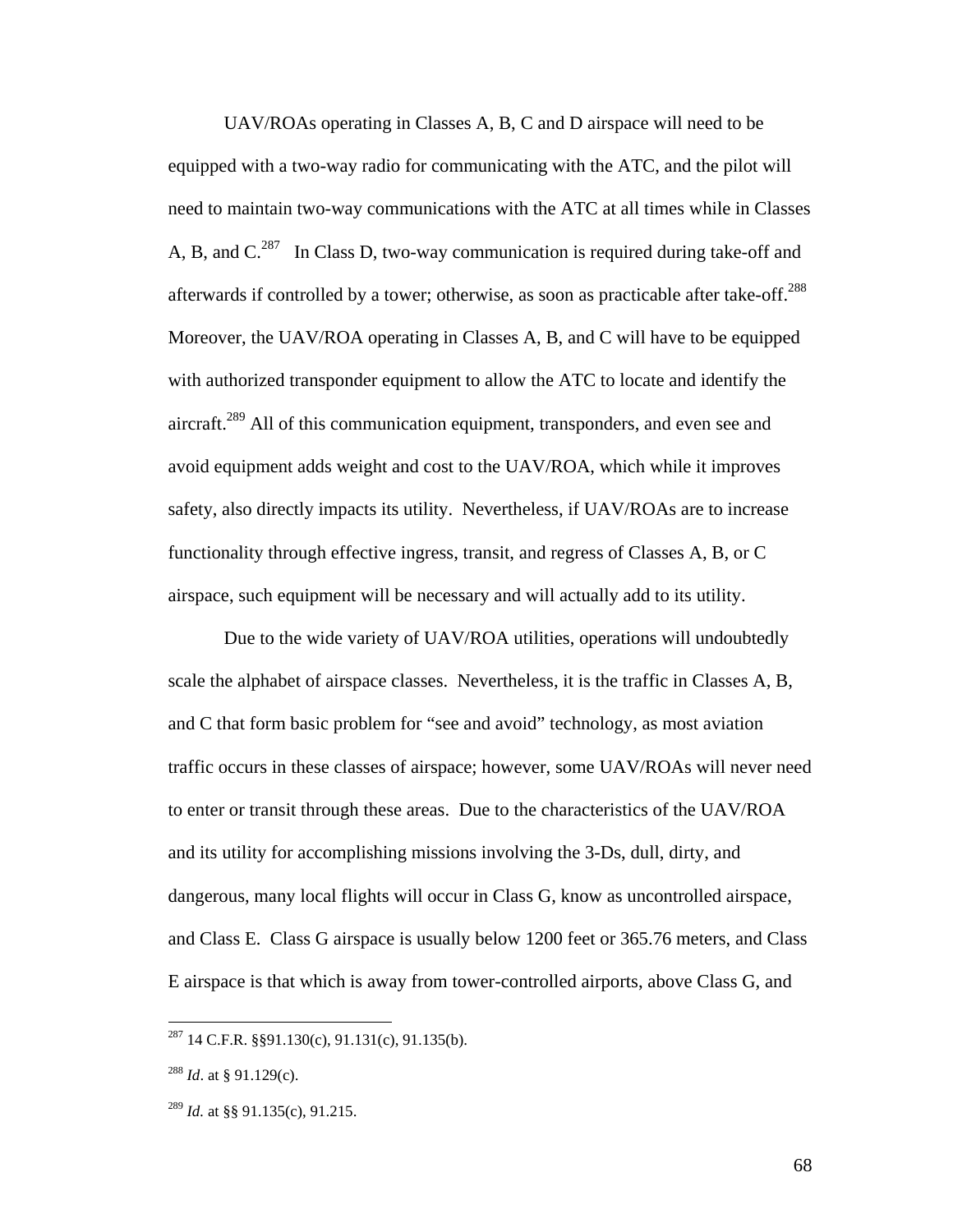below and above Class A. In these areas, the airspace is generally not crowded. UAV/ROAs operating in Class G and certain parts of Classes D and E airspace will have very little integration, if at all, with other aircraft in that airspace, and therefore, should not be required to have the same level of equipment as those that operate in the other classes of airspace.<sup>290</sup> This issue will be touched on again in the next chapter.

 Section 91 of Title 14 also deals with the responsibility of pilots and other crewmembers. Under the FARs, the UAV/ROA pilot in command will be responsible to determine if the aircraft is "in a condition for safe flight," which includes mechanical, electrical, and structural airworthiness.<sup>291</sup> Further, UAV/ROA pilots and crewmembers, will not be able to operate or perform duties while under the influence of drugs or alcohol. These rules limit alcohol consumption to no more than eight hours before flight.<sup>292</sup> Moreover, such rules do not limit drug use to only illegal drugs, but "any drug that affects the person's faculties in any way contrary to safety."<sup>293</sup> Additionally, UAV/ROA pilots and all crewmembers will be subject to blood alcohol tests at the request of law enforcement officials.<sup>294</sup>

 In addition to the regulations found in Title 14 of the CFR, the FAA also publishes orders, advisory circulars,  $295$  notices to pilots (airman), which are more

1

<sup>290</sup> *Id*. at §§ 91.126, 91.127.

<sup>291</sup> *Id* at § 91.7.

<sup>292</sup> *Id*. at § 91.17.

<sup>293</sup> *Id*.

<sup>294</sup> *Id*. at § 91.17(c).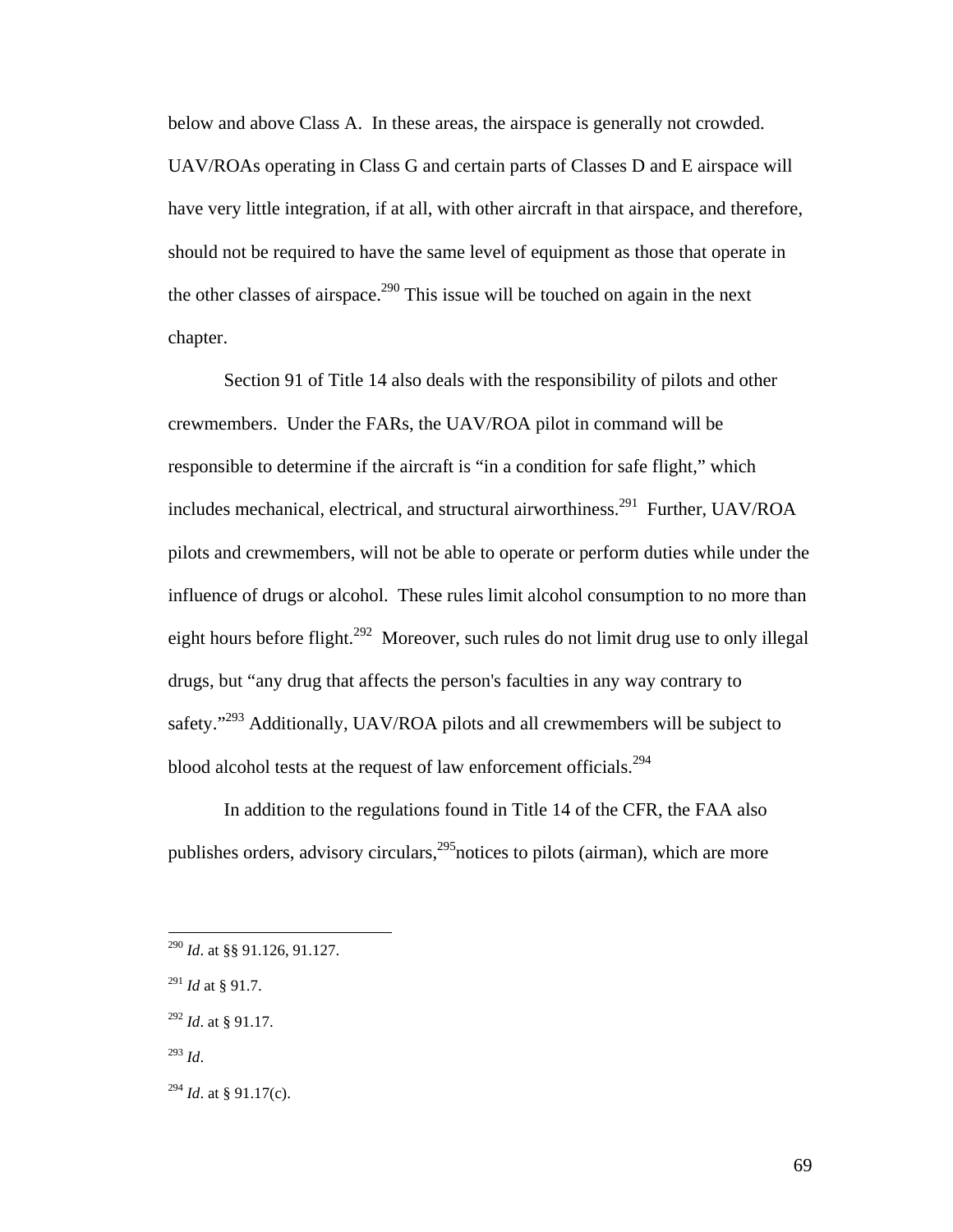commonly known as "NOTAMs,"<sup>296</sup>and temporary flight restrictions ("TFRs").<sup>297</sup> Through the use of advisory circulars and NOTAMs, the FAA is able to fill the gaps within the regulations with advisory guidance that does not have to go through the long process required for promulgating regulations. Further, through the NOTAMS and TFRs, the FAA can provide more up-to-date information such as changes to restricted airspace rules and local or national weather advisories. UAV/ROA operators will obviously need to be aware of and follow applicable publications.

Of particular note for micro or mini UAV/ROAs is advisory circular, AC 91-

57, *Model Aircraft Operating Standards*. 298 While UAV/ROAs are not specifically

addressed in AC 91-57, upon FAA approval small, hand or bungee launched

UAV/ROAs that operate blow 400 feet (121.92 meters) would be able to avail

themselves of the eased rules in place for remote control, model aircraft.<sup>299</sup> For

 <sup>295</sup> Federal Aviation Administration, *Advisory Circulars*, *at* http://www.airweb.faa.gov/Regulatory\_and\_Guidance\_Library/rgAdvisoryCircular.nsf/MainFram e?OpenFrameSet&CFID=2656772&CFTOKEN=99716569 (last visited Jun. 2, 2005).

<sup>296</sup> Federal Aviation Administration, *FAA Order 7930.2J, Notices to Airmen* (2005). The FAA has created a website, available at https://pilotweb.nas.faa.gov/distribution/atcscc.html, called PilotWeb, wherein pilots can find NOTAMs and other pilot specific information and links.

<sup>297</sup> Federal Aviation Administration, *Temporary Flight Restrictions Notices*, *at* http://tfr.faa.gov/tfr/list.jsp (last visited Jun. 3, 2005).

 $298$  The complete text of AC 91-57 operating standards is a follows:

a. Select an operating site that is of sufficient distance from populated areas. The selected site should be away from noise sensitive areas such as parks, schools, hospitals, churches, etc.

b. Do not operate model aircraft in the presence of spectators until the aircraft is successfully flight tested and proven airworthy.

c. Do not fly model aircraft higher than 400 feet above the surface. When flying aircraft within 3 miles of an airport, notify the airport operator, or when an air traffic facility is located at the airport, notify the control tower, or flight service station. d. Give right-of-way to, and avoid flying in the proximity of, full-scale aircraft. Use observers to help if possible.

e. Do not hesitate to ask for assistance from any air traffic control tower or flight service station concerning compliance with these standards.

<sup>299</sup> *See generally*, OSD, *supra* note 242, at 11, 48.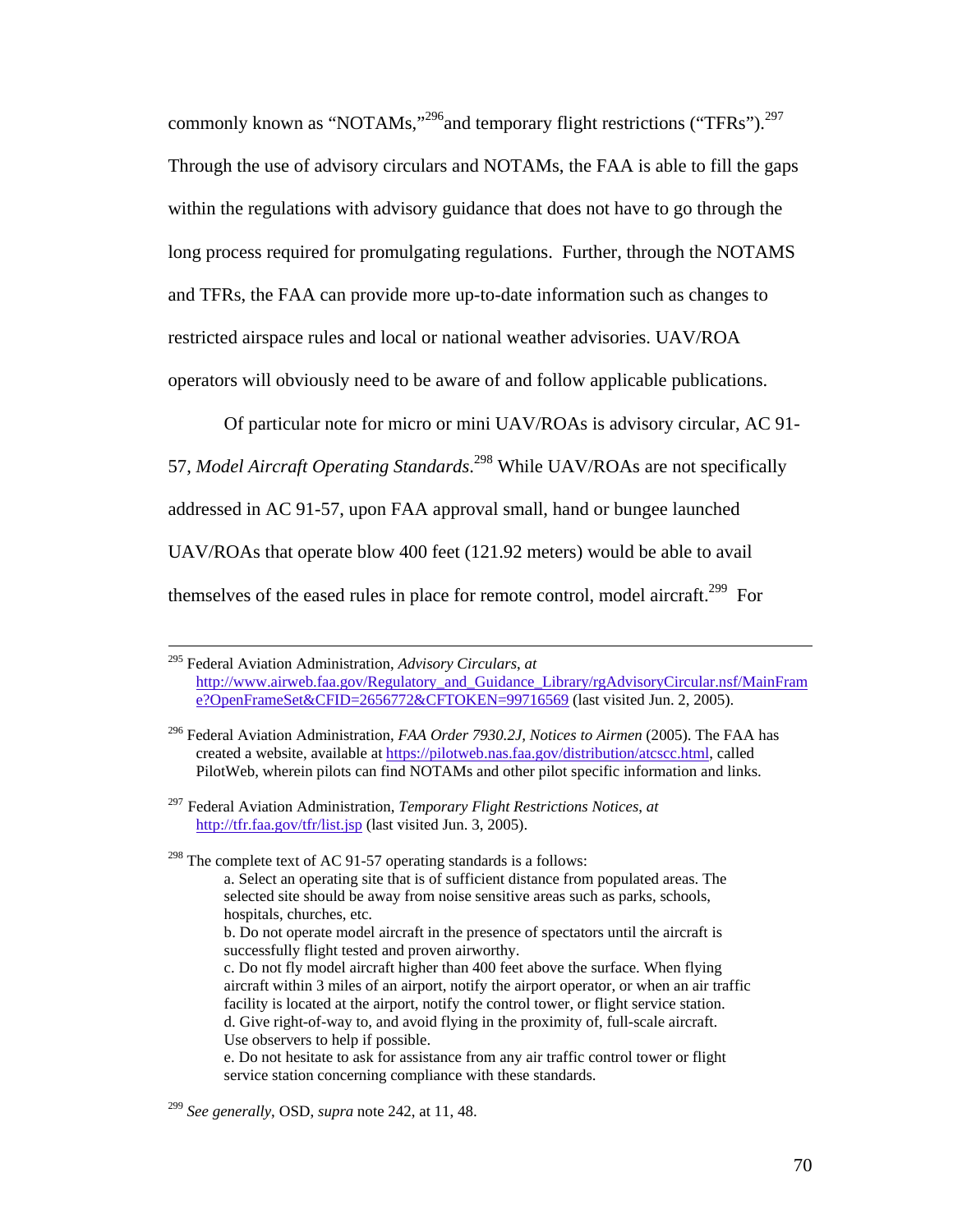example, local, state, and Federal agencies like the DHS, the California Highway Patrol, or the Environmental Protection Agency ("EPA") could use the smaller mini UAV/ROAs like the Pointer<sup>300</sup> for boarder or port patrols, traffic management, or even environmental sensing or studies.<sup>301</sup> By using the same rules provided for model aircraft in AC 91-57, such agencies could use this new technology with little additional cost for certificates of airworthiness, see-and-avoid equipment, and twoway communication radios.

#### **1b. Security Regulations**

 Within the United States, rules regarding civil aviation security are promulgated by the TSA. The TSA was created after the attack of September 11, 2001, to regulate security measures in all forms of commercial transportation on land, air, and sea, and is now part of the DHS. $^{302}$  While it is conceivable that a UAV/ROA could be used as a flying bomb as that is what they were originally developed for in the early half of the last century, the TSA is primarily focused on passenger and cargo commercial aviation by airlines or by charter, and the airports serviced thereby.<sup>303</sup> Of course, to the extent UAV/ROAs are able to function as cargo carriers and eventually passenger carriers, all such rules then in existence would be applicable. However, because UAV/ROAs can now be operated or pirated as flying bombs or missiles, it

1

<sup>&</sup>lt;sup>300</sup> Pointer is a mini UAV/ROA built by AeroVironment, a California based technology company, and used by U.S. Special Forces for reconnaissance missions. Aerovironment, *AV Pointer*, *at*  http://www.aerovironment.com/area-aircraft/prod-serv/pointer.html (last visited Jun. 3, 2005).

<sup>301</sup> *See also* Michael A. Dornheim and Michael A. Taverna, *War on Terrorism Boosts Deployment of Mini-UAVs*, Aviation Week's Next Century of Flight, *at* http://www.aviationnow.com/content/ncof/ncf\_n80.htm (last visited Jun. 3, 2005).

<sup>302</sup> *See generally* Paul Stephen Dempsey, *Aviation Security: The Role of Law in the War Against Terrorism*, 41 Colum. J. Transnat'l L. 649 at 714.

<sup>303</sup> *See generally* 49 C.F.R. §§ 1545-1548.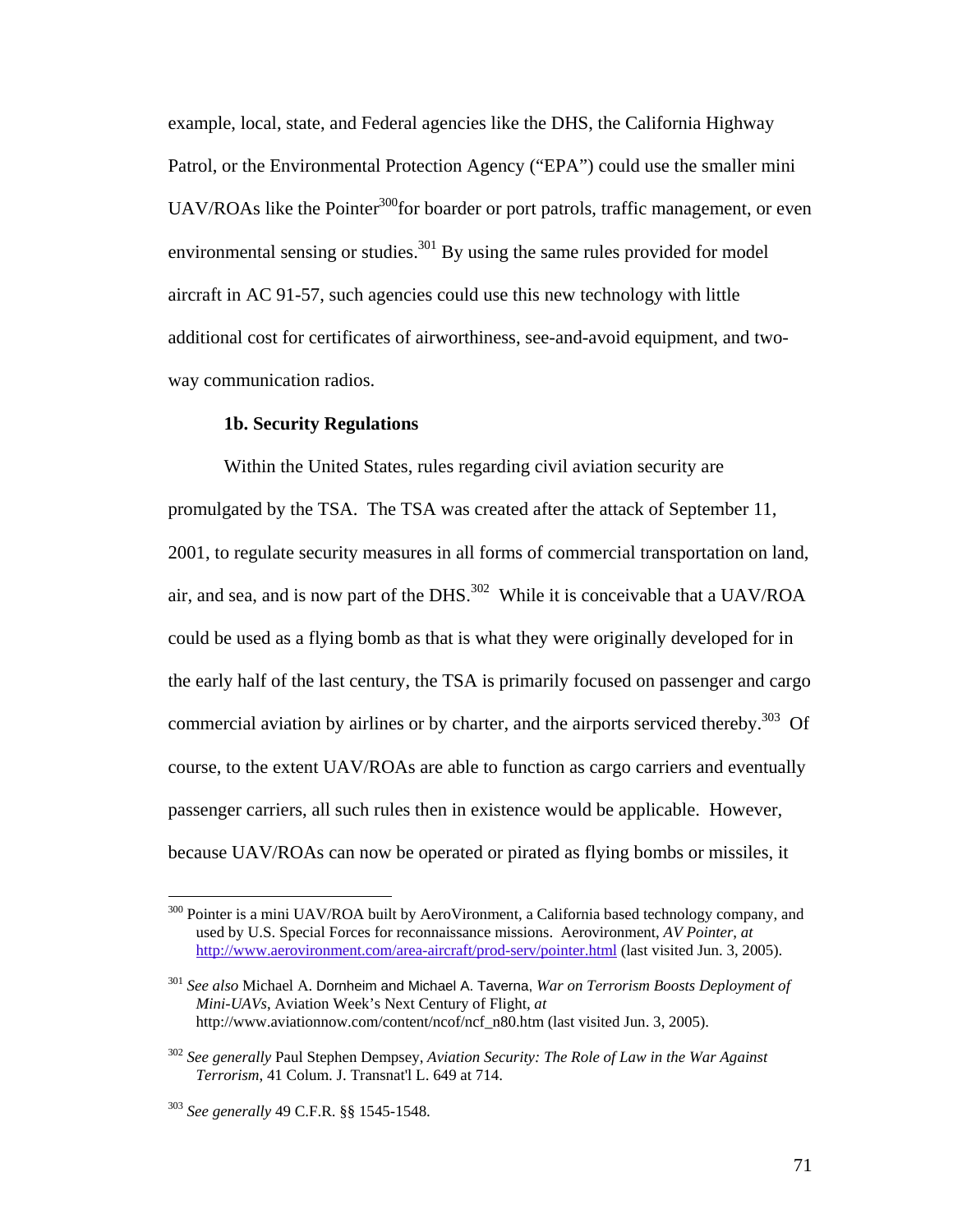would seem that the TSA would enforce its jurisdiction over such aircraft, at least bigger versions like the Global Hawk or Predator.

 Under Title 49, UAV/ROA operators may be required to establish a security program and allow TSA inspectors to review their plans and corresponding execution.<sup>304</sup> Part of that program will require UAV/ROA operators to control access to the aircraft under an exclusive area agreement, and perform security inspections prior to operations.<sup>305</sup> Further, UAV/ROA operators may have to establish contingency plans in case of a threat of or actually pirated aircraft.<sup>306</sup>

 Piracy of a UAV/ROA is a unique problem. As highlighted above, UAV/ROA are controlled or at least monitored from one or more locations. Therefore, not only is there the concern over piracy of control signals, but also unauthorized control over the operations center(s). Therefore, it would only make sense that for some remotely operated UAV/ROAs, the established security plan would require security of the control center(s). Security of these control center(s) may be required to mirror requirements found in the FARs for pilot-on-board cockpits, which limit entry to only certain authorized personnel.<sup>307</sup>

 In the event of a credible threat of tampering or piracy, UAV/ROA operators will need to perform inspections of the aircraft and operation center(s).<sup>308</sup> Such threats will need to be communicated to local authorities, airport, if any, and ATC

<sup>304</sup> *Id*. at § 1550.3.

<sup>305</sup> *Id*. at § 1544.225

<sup>306</sup> *Id.* at §1544.301.

<sup>307 14</sup> C.F.R. § 121.547.

<sup>308</sup> *Id*. at § 1544.303.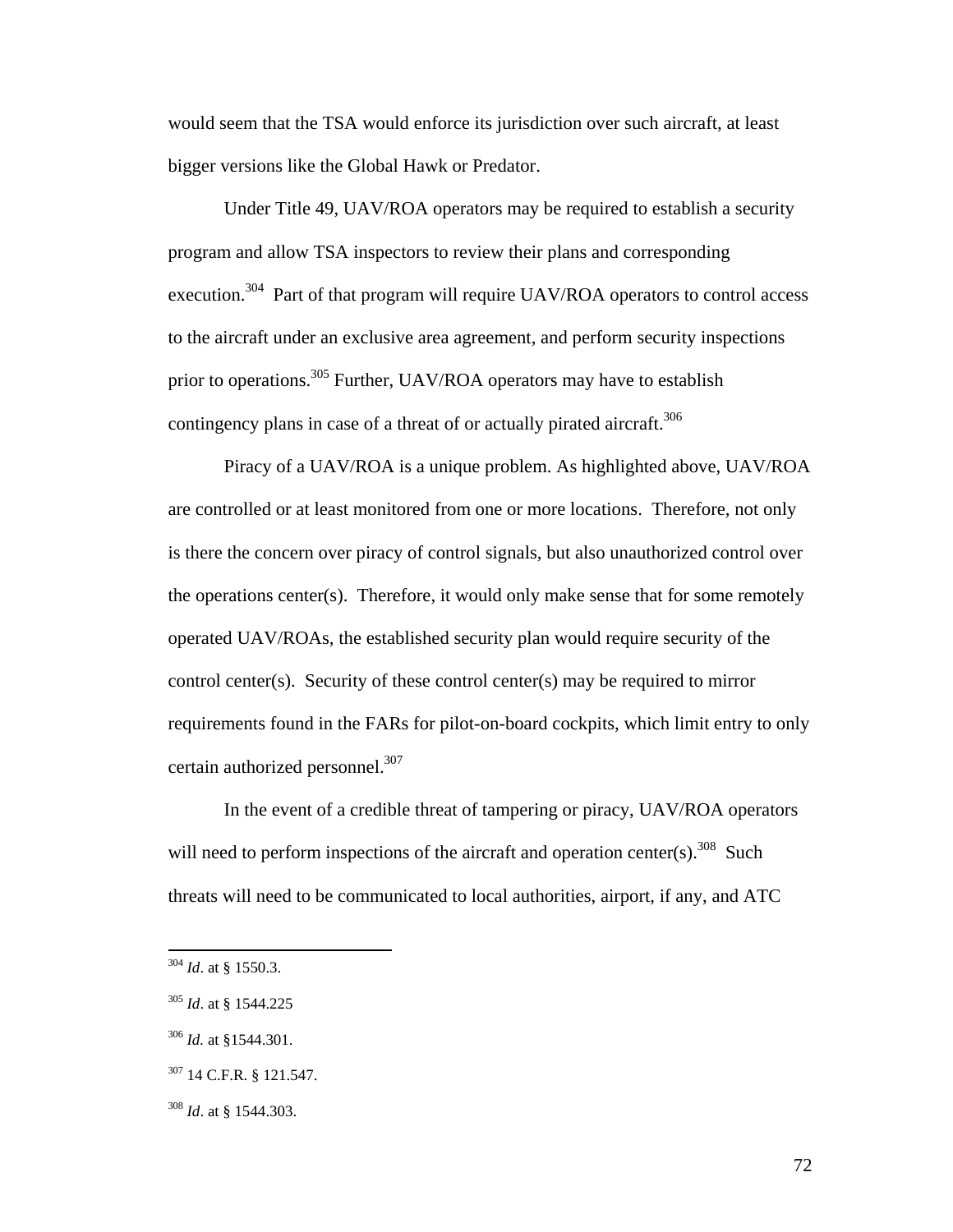regardless of whether such threats are received while the aircraft is on the ground or airborne.<sup>309</sup> Information regarding threats may also come from the TSA through information circulars and security directives.<sup>310</sup>

 Additionally, within the FARs there is the requirement that any aircraft entering United States airspace, transiting internally for distances greater than 10 nautical miles from its point of take-off, or entering sensitive airspace, such as around Washington D.C., be able to be located and identified by way of a transponder and communicate through two-way equipment with ATC and other governmental authorities.311 Therefore, UAV/ROAs falling within these parameters will also need identification and communication equipment. However, as discussed above, this equipment is similar to those required for any aircraft operating in Classes A, B, and C airspace.

 If there is ever a loss of two-way communication between aircraft and the ATC or other authorities, the FAR includes procedures to handle the aircraft under such circumstances. $312$  Under these rules, if the aircraft is flying VFR, the pilot should land as soon as practicable. However, if flying IFR, which is where many UAV/ROAs would fit, the pilot should fly the route assigned during the last communication with the ATC, the route which the pilot expected to receive from the ATC, or the filed flight plan at an altitude that is the highest of the ATC's last

 $\overline{a}$ <sup>309</sup> *Id*.

<sup>310</sup> *Id*. at § 1544.305.

<sup>311 14</sup> C.F.R. §§ 99.1, 99.3. This part of the Air Defense Identification Zone (ADIZ) procedures. ADIZ means an area of airspace over land or water in which the ready identification, location, and control of all aircraft (except for Department of Defense and law enforcement aircraft) is required in the interest of national security.

<sup>312 14</sup> C.F.R. § 91.185.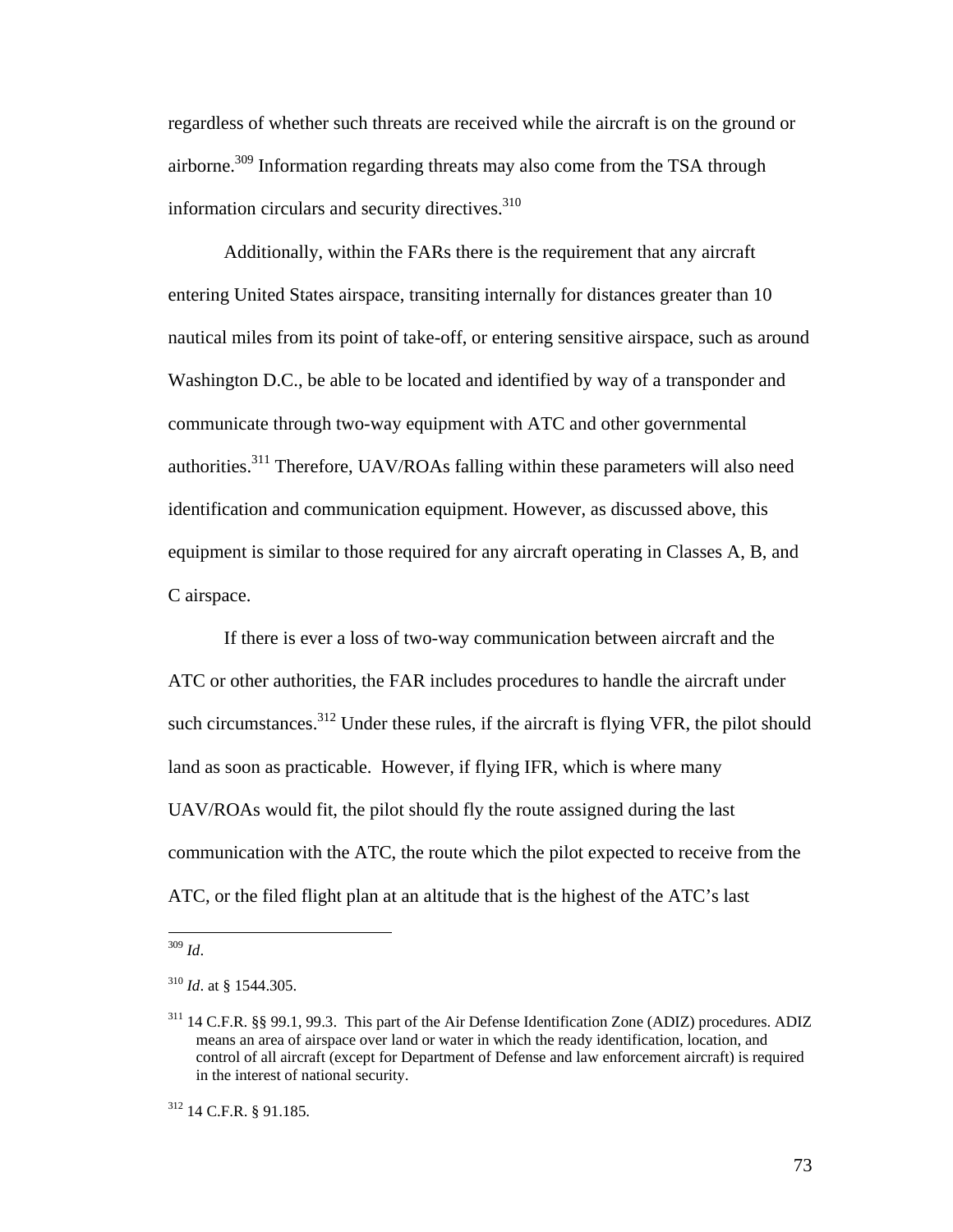clearance, minimum altitude for IFR operations, or the level the pilot would expect the ATC to advise.<sup>313</sup> While UAV/ROA pilots required to maintain two-way communications would have to follow these rules, the situation is also similar to the problem of lost-link communications between the UAV/ROA and control center(s).  $314$ By programming the UAV/ROA to autonomously following the rules proscribed for lost two-way communications with the ATC, the predictability of UAV/ROA operations would be similar to pilot-on-board aircraft in the event of a lost signal between pilot and aircraft.<sup>315</sup> This issue will be addressed further in the next chapter.

## **1c. Licensing of Pilots and Other Aircrew under the FARs**

 As directed in the ICAO SARPs, pilots must be certified to fly the type of aircraft for the operations intended to fly. $316$  These certificates are broken up into rules for student pilots, $317$  recreational pilots, $318$  private pilots—which includes balloon pilots,  $319$ commercial pilots,  $320$ airline transport pilots,  $321$  and sport pilots.  $322$  Each type of pilot is required to possess differing levels of information, skill, and experience.

<sup>313</sup> *Id*.

<sup>314</sup> *See generally* OSD, *supra* note 242, at 31.

<sup>315</sup> *See generally id.*

<sup>316 14</sup> C.F.R. § 61.3. As previously noted, the United States Armed Forces licenses their own pilots. However, the DoD and FAA have signed a memorandum of agreement whereby the FAA will accept military rated pilots into the NAS as long as they meet or exceed civil training standards. OSD, *supra* note 242, at 16.

 $317$  14 C.F.R. §§ 61.81 – 61.95.

 $318$  *Id.* at §§ 61.96 – 61.101.

 $319$  *Id.* at §§ 61.102 – 61.120.

 $320$  *Id.* at §§ 61.120 – 61.141.

 $321$  *Id* at §§ 61.151 – 61.171.

 $322$  *Id.* at §§ 61.301 – 61.329.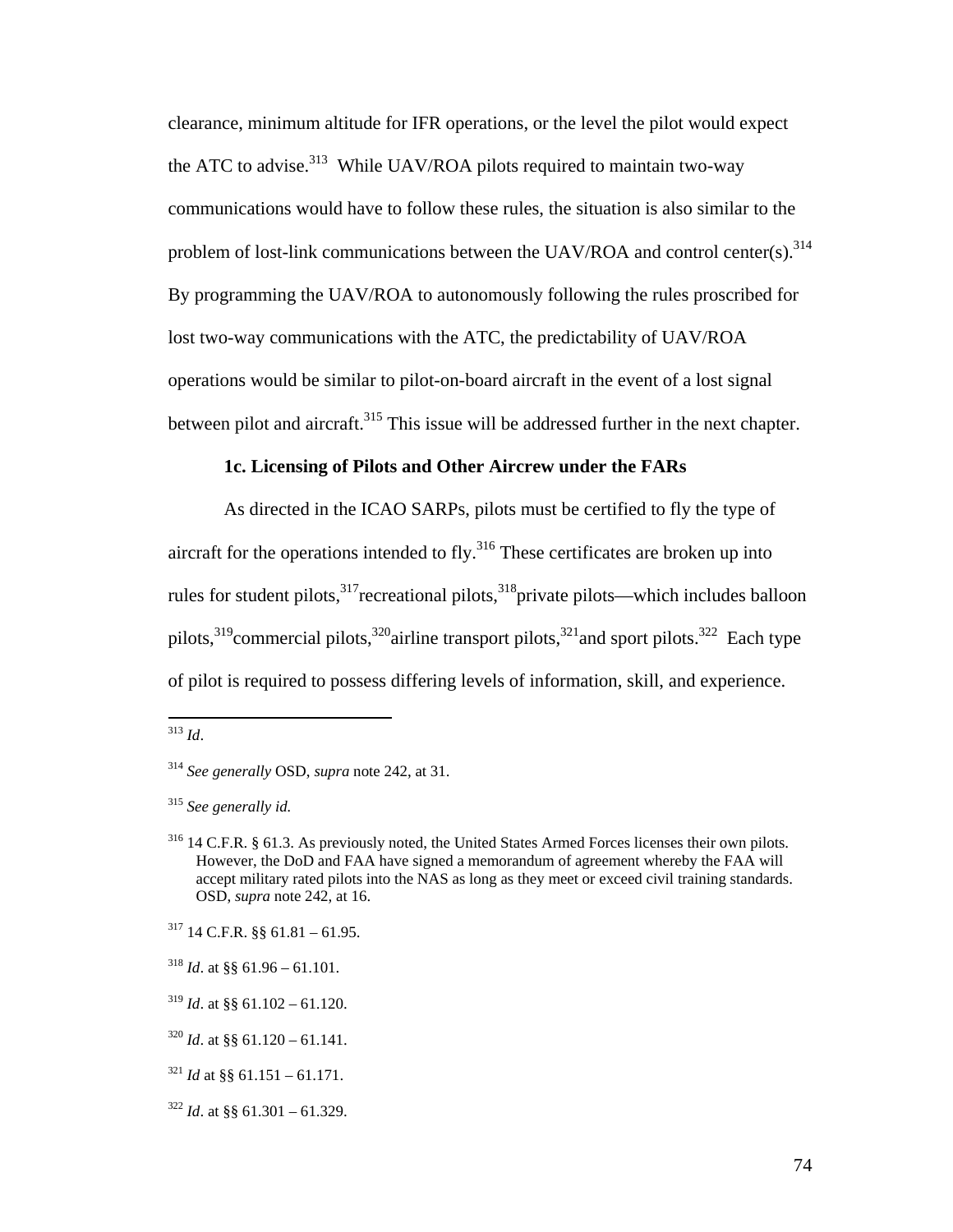Further, pilots must have a medical certificate.<sup>323</sup> Medical certificates are organized into three different classes as well, depending on the safety risk associated with each type of license; obviously larger aircraft pilots require more stringent medical certification.324 The requirements are substantially lessened for pilots of gliders, balloons or light-sport aircraft.<sup>325</sup>

 Aircrew members other than pilots are also required to be certified under FAR provisions. There are separate certificates required of flight engineers<sup>326</sup> and flight navigators.<sup>327</sup> Non-aircrew members involved in aircraft operations such as mechanics<sup>328</sup> and repairman<sup>329</sup> must also be certified under the FAR. As is the case with pilots, there are no standards for UAV/ROA airmen, engineers, technicians, mechanics, or repairman, and therefore, testable knowledge and skill will need to be formulated by the FAA for worthwhile certification of UAV/ROA aircrew.

 Finally, under the FARs, applications for licenses and certificates for pilot and other operational personnel may be denied for a period of up to a year after any state or Federal conviction for illegally using, growing, processing, manufacturing, selling, possessing, transporting, or importing narcotic drugs, marihuana, depressants or stimulants.<sup>330</sup> Further, current licenses and certified personnel may have their

- $327$  *Id.* at §§ 63.51 63.61.
- $328$  *Id.* at §§ 65.71 65.95.
- $329$  *Id.* at §§ 65.101 65.107.

<sup>323</sup> *Id*. at § 61.23.

 $324$  *Id.* at §§ 67.1 – 67.415.

<sup>325</sup> *Id*. at § 61.239(c).

 $326$  *Id.* at §§ 63.31 – 63.43.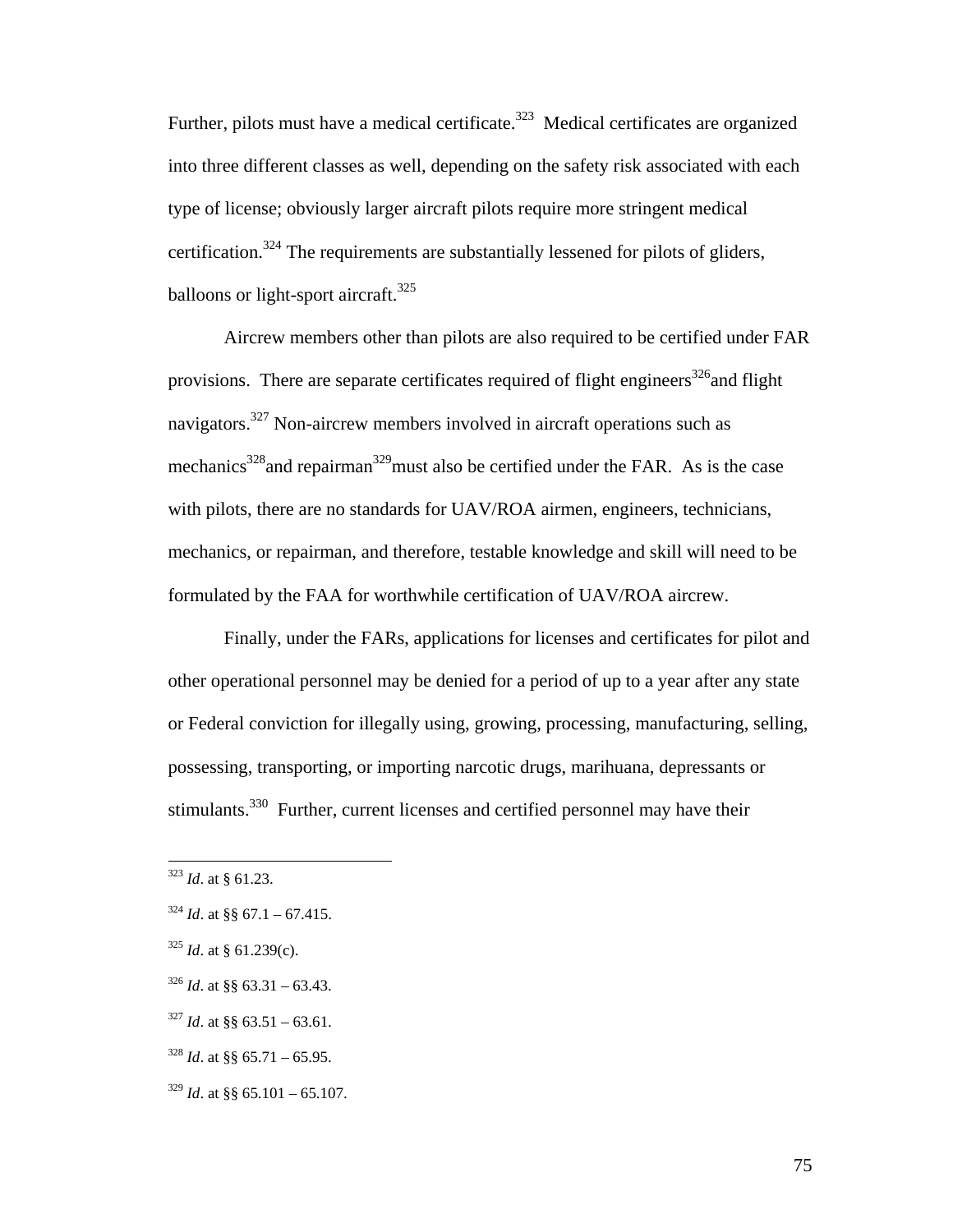certificates suspended or revoked for such a conviction.<sup>331</sup> These provisions would more than likely apply to associated UAV/ROA operational personnel.

## **1d. FAR Certificate of Airworthiness**

 Although the FARs are built upon the Chicago Convention and SARPs, they are generally stricter than the basic minimums found in those documents.<sup>332</sup> One example in the area of airworthiness certificates that could impact civilian manufactures of UAV/ROAs is the requirement for serial manufacturers to obtain a production certificate in addition to type and airworthiness certificates.<sup>333</sup> While the type certificate looks at the design, the production certificate focuses on the manufacturing quality control system approval, and is separate and distinct under the FAA system.<sup>334</sup> This distinction and separation between the type design approval process and the quality control system approval process is unique to the United States.<sup>335</sup>

 A production certificate would require UAV/ROA manufacturers to be certified based on "examination of the supporting data and after inspection of the organization and production facilities" that the manufacturer has a quality control system to ensure that each part used in manufacturing the UAV/ROA meets the

333 14 C.F.R. §§ 21.131-21.165.

334 NASA Certification Roadmap, *supra* note 16, at 17.

<sup>335</sup> *See id*.

 <sup>330</sup> *Id*. at §§ 61.15, 63.12, 65.12.

<sup>331</sup> *Id*.

<sup>&</sup>lt;sup>332</sup> As noted above, FAA regulations do not require military aircraft to be certified airworthy by the FAA. Instead, these aircraft are certified through the DoD and branch of service internal airworthiness certification/flight release processes.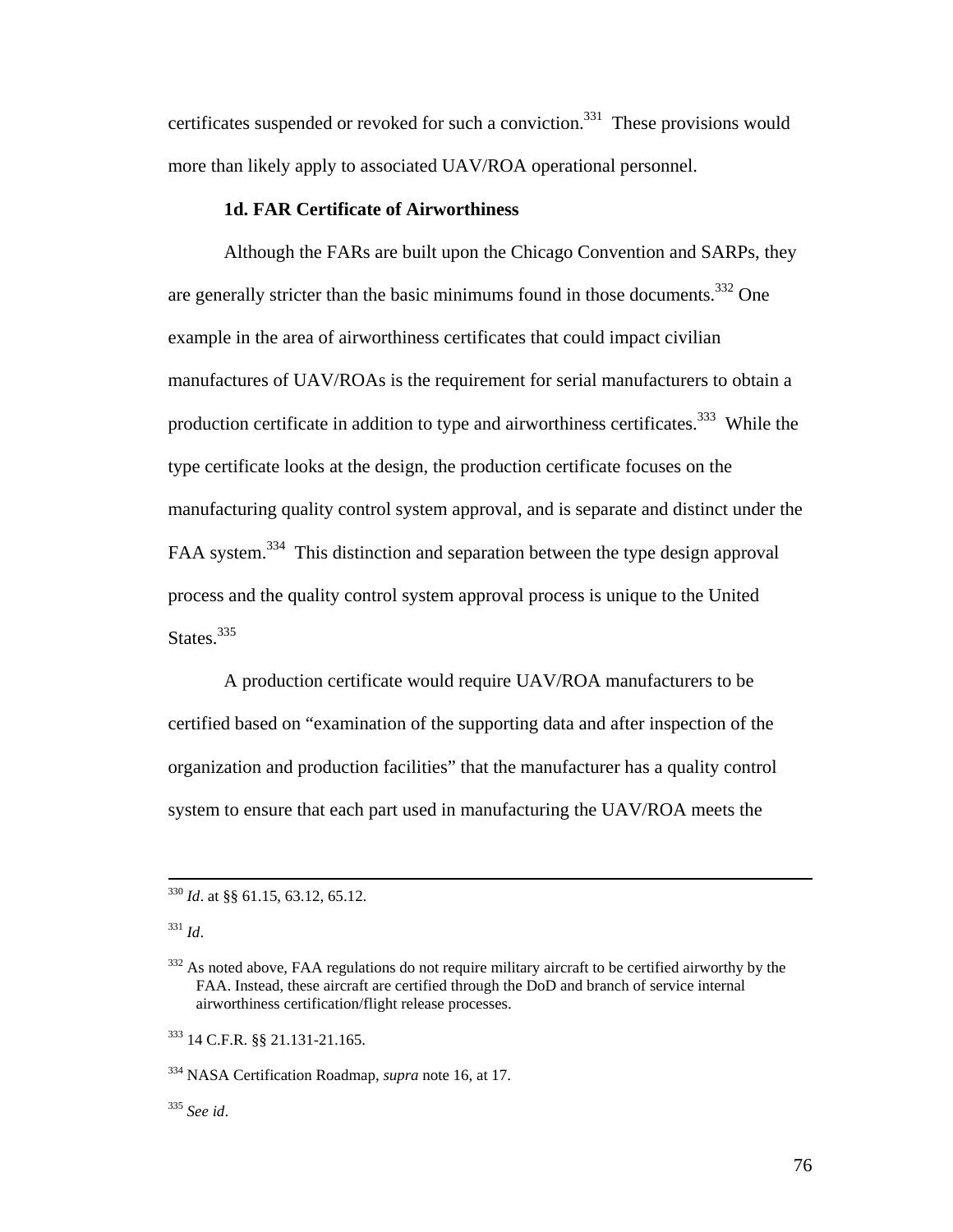specifications of the type certificate.<sup>336</sup> For UAV/ROA manufacturers that build piloton-board aircraft or parts, such as Boeing or Northrop Grumman, this will not be difficult as that part of their operations is already certified. However, for those that specialize in UAV/ROA aircraft production only, this could increase the cost of production, or at least slow down the process of instituting new UAV/ROA technology in mass produced aircraft as the certification process can take years to complete; and hence, potentially affecting the utility and technical advancement of UAV/ROAs.<sup>337</sup> Nevertheless, over time technological advances will be able to be incorporated into commercially produced UAV/ROAs, and while it will take time, just as with pilot-on-board aircraft, regulatory installed precautions will equate into safely integrated skies, as well as increased public acceptance.

 While the FARS, like the ICAO SARPs, do not directly address UAV/ROAs and its rules are only incorporated by analogy to include UAV/ROAs as aircraft, as previously noted, the FAA has made an initial attempt to address the integration of UAV/ROAs through a Certificate of Authorization or "COA" process under FAA Order 7610.4, *Special Military Operations*, Chapter 12, section 9.<sup>338</sup>

### **2. FAA Order 7610.4,** *Special Military Operations***, and the COA**

In 1999, DoD recognized the need to develop a process to allow its UAV/ROAs, to operate in the NAS, and working with the FAA established an initial step that was incorporated into FAA Order 7610.4.<sup>339</sup> Under the current order,

<sup>336 14</sup> C.F.R. §§ 21.135, 21.139, 21.143

<sup>337</sup> *See generally* DeGarmo, *supra* 32, at 2-48.

<sup>338</sup> *See* FAA Order, *supra* note 167.

<sup>339</sup> DeGarmo, *supra* note 32, at 1-5.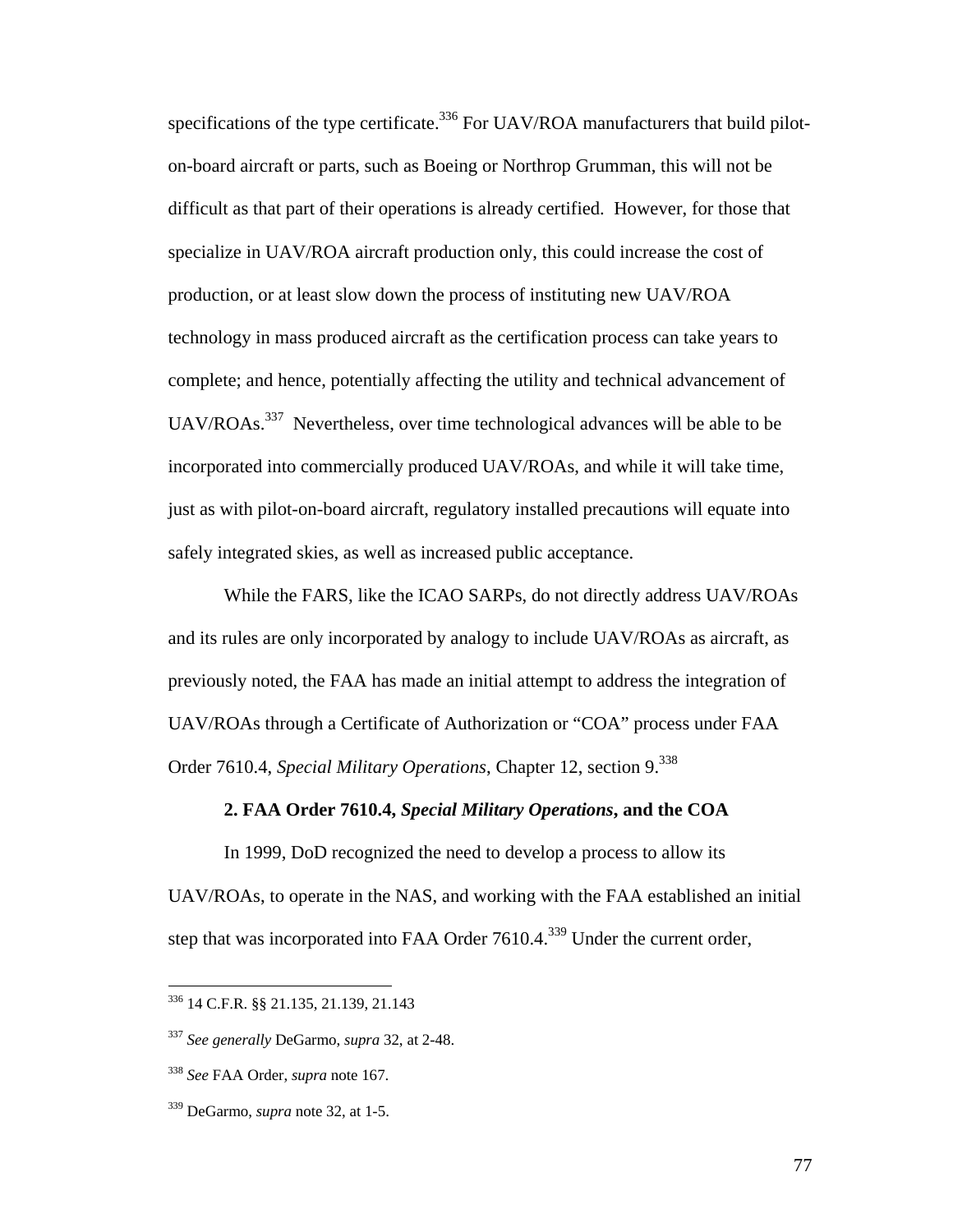7610.4K, the general principle for UAV/ROAs flights is that they "should normally be conducted" in restricted areas or warning areas.<sup>340</sup> If a UAV/ROA operator wants to fly outside restricted areas or warning areas, they must obtain a  $COA$ <sup>341</sup>

 The process to obtain a COA, however, can be cumbersome in that it can take two months to obtain the authorization from the FAA, and a COA must be obtained from each FAA region the UAV/ROA seeks to operate outside of restricted or warning areas;  $342$  there are nine regions.  $343$  There is a provision for "real-time, short" notice, contingency operations," which may reduce the required 60-day lead time to the "absolute minimum necessary to safely accomplish the mission".<sup>344</sup> COAs are valid for no longer than one year, but the entity seeking the COA may seek renewal or revalidation.<sup>345</sup> As part of the COA, the FAA authorizes the time and route of the UAV/ROA flight to avoid risks to other aircraft and persons on the ground.<sup>346</sup>

 With the development of the Global Hawk, the USAF realized the utility of less controlled movement in the NAS, and in the fall of 2003 joined forces with the

- 341 FAA Order, *supra* note 167, at § 12-9-1.
- <sup>342</sup> *See* DeGarmo, *supra* note 32, at 1-5.

<sup>&</sup>lt;sup>340</sup> FAA Order, *supra* note 167, at § 12-9-1. The FAA defines warning areas as: [A]irspace of defined dimensions, extending from 3 nautical miles outward from the coast of the United States, that contains activity that may be hazardous to nonparticipating aircraft. The purpose of such warning areas is to warn nonparticipating pilots of the potential danger. A warning area may be located over domestic or international waters or both. 14 C.F.R. § 1.1.

<sup>&</sup>lt;sup>343</sup> The FAA breaks out the United States into nine regions as follows: Alaskan Region (AAL), Central Region (ACE), Eastern Region (AEA), Great Lakes Region (AGL), New England Region (ANE), Northwest Mountain Region, Southern Region (ASO), Southwest Region (ASW), and the Western-Pacific Region (AWP). FAA, *at* http://www.faa.gov/about/media/hq-org.pdf (last visited Jun. 4, 2005).

<sup>344</sup> FAA Order, *supra* note 167, at § 12-9-2.

<sup>345</sup> *Id. at § 12-9-2(b).* 

<sup>346</sup> DeGarmo, *supra* note 32, at 1-5.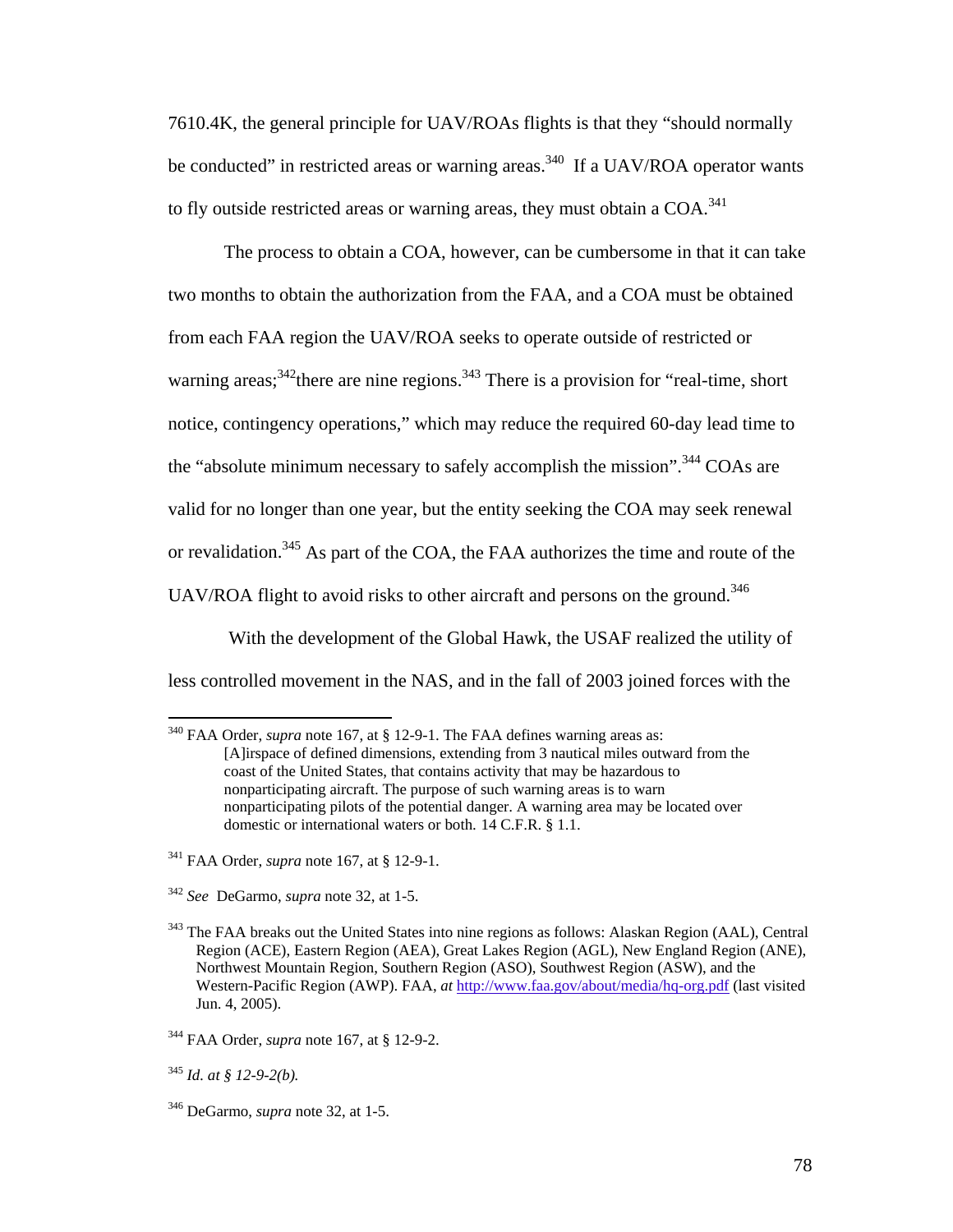FAA to establish a National COA ("NCOA") for the Global Hawk.<sup>347</sup> This NCOA process has shortened the approval time for national Global Hawk operations to five days.348 However, this NCOA only applies in domestic operations that involve take off and landing in restricted areas.<sup>349</sup>

 The COA process has allowed the FAA to maintain a certain amount of control over UAV/ROA flights in unrestricted airspace, as the COA requirements attempt to incorporate certain necessary elements of the FARs. The COA application must include a detailed description of the intended flight including the airspace classification; the physical characteristics of the UAV/ROA; how it will be piloted; what sort of traffic avoidance measures will be used as an equivalent to "see and avoid;" how it will communicate with pilot and ATC; the route; termination procedures if it must abort or communication is lost; and an airworthiness statement from the entity requesting the  $COA$ <sup>350</sup>

 With regards to the safety issue of "see and avoid," the FAA requires that the UAV/ROA have a method that "provides an equivalent level of safety, comparable to see-and-avoid requirements for manned aircraft".<sup>351</sup> The FAA suggests acceptable methods such as "radar observation, forward or side looking cameras, electronic

<sup>347</sup> *See generally id*.

<sup>348</sup> Defense Science Board, *supra* note 8, at 38.

<sup>349</sup> *Id*.

<sup>350</sup> FAA Order, *supra* note 167, at § 12-9-2(a).

<sup>351</sup>*Id*.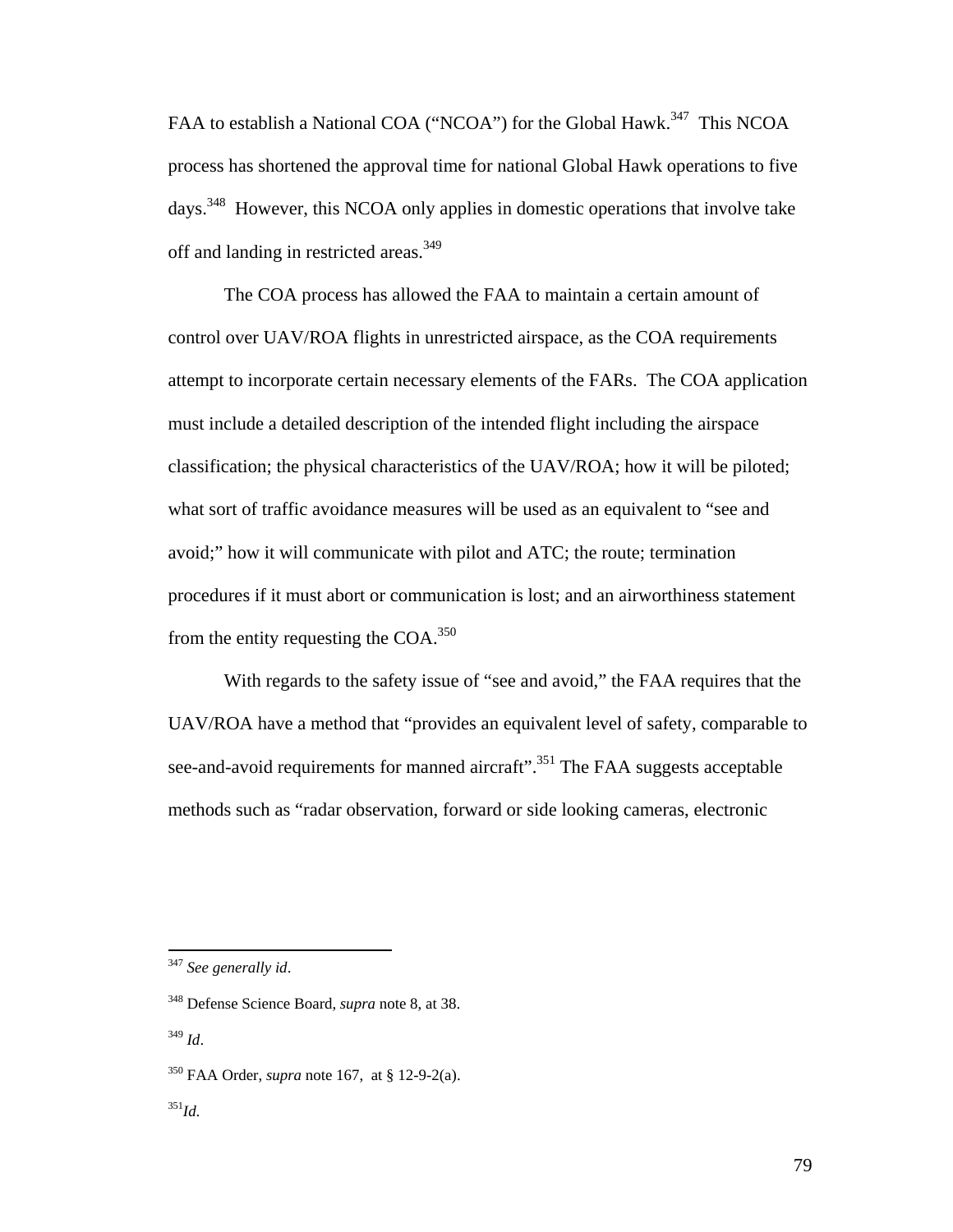detection systems, visual observation from one or more ground sites, monitored by patrol or chase aircraft, or a combination thereof."<sup>352</sup>

 Additionally, the FAA requires that UAV/ROAs seeking COAs be equipped with standard aircraft anti-collision lights, and they must operate during the entire flight.<sup>353</sup> Such UAV/ROAs must also be equipped with an altitude encoding transponder as specified by the  $FAR$ <sup>354</sup>. This transponder must operate on the code assigned by the ATC, and unless otherwise authorized, the pilot in command must be able to reset the code during flight; however, if the transponder fails, the ATC has the sole discretion to cancel the flight. $355$  As for communication with ATC facilities, instantaneous two-way radio communication with the pilot in command is required.356 Nevertheless, "for limited range, short duration flights," a request may be made for an alternate means to communicate; with the understanding that "compliance with all ATC clearances is mandatory".<sup>357</sup>

 While FAA Order 7610.4K is a stepping stone and represents the first stages of a regulatory regime to allow UAV/ROA flights outside of restricted and warning areas, it is clearly incomplete. The biggest short coming is that it is not "file and fly;" it generally requires 60-days lead time. This is due primarily from the lack of a certificate procedure to allow for certification of aircraft, as well as licensing

1

<sup>352</sup> *Id*.

<sup>353</sup> *Id*. at §12-9-2(c).

<sup>354</sup> *Id*. at § 12-9-2(d).

<sup>355</sup>*Id*.

<sup>356</sup> *Id*. at § 12-9-2(e).

<sup>357</sup> *Id*.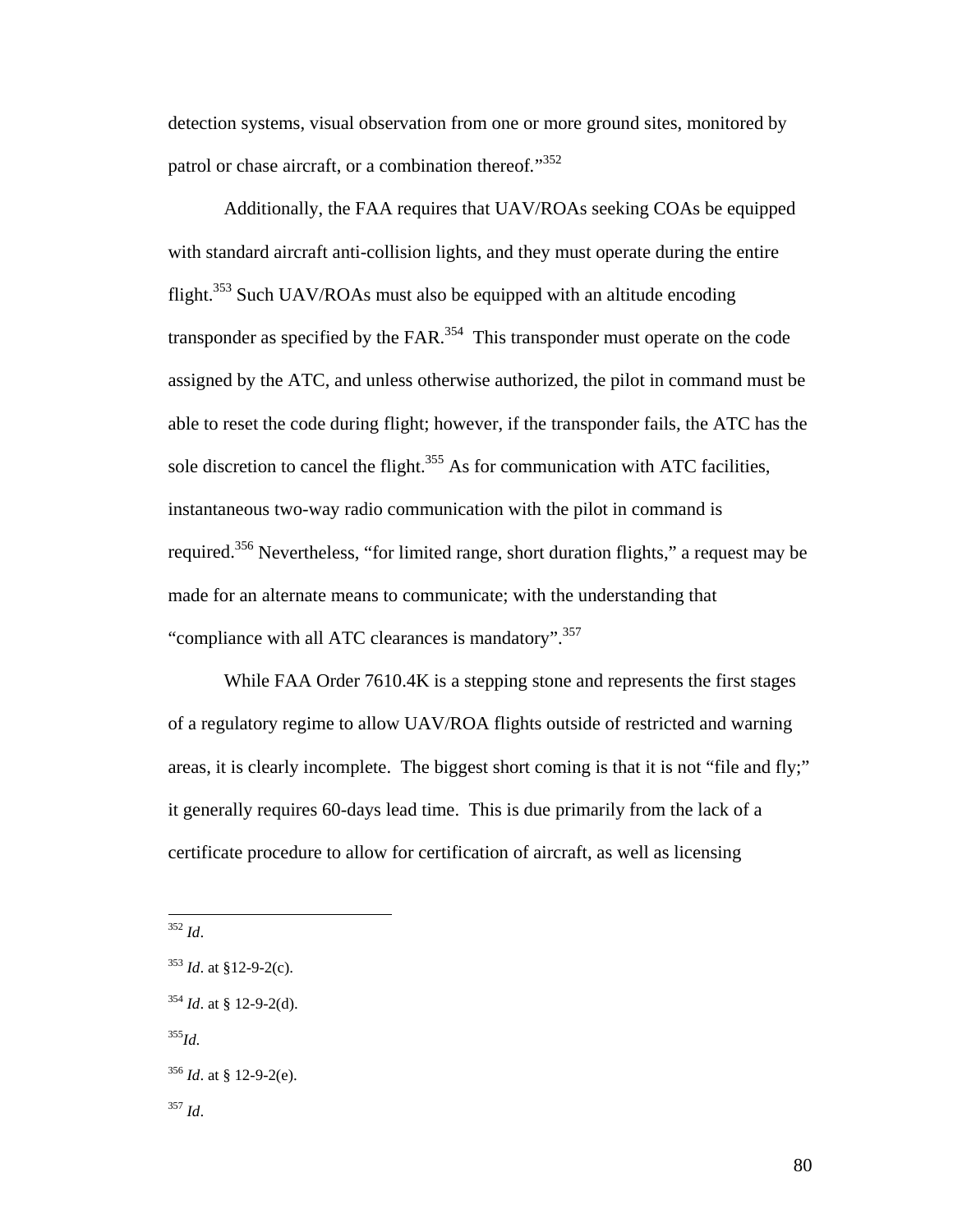standards for pilot and crew.<sup>358</sup> Further, it applies directly only to military operations involving UAV/ROAs; civilian UAV/ROA flights are not specifically addressed. While there have been civilian COAs issued by the  $FAA$ ,  $359$  Order 7610.4 is specifically designed for military movement of UAVs, particularly since there are no procedures to certify civilian UAV/ROAs for airworthiness.<sup>360</sup> Additionally, it does not address some of the basic rules of the air necessary for ATC interface and the full utilization of civilian airports. Finally, it makes no allowances for UAV/ROA aircraft that need only fly in unrestricted and uncontrolled airspace, such as Class G airspace.

## **C. UAV/ROA DOMESTIC LAWS OF AUSTRALIA, JAPAN, AND THE UNITED KINGDOM**

 A few countries have attempted to address the issue of UAV/ROA certification and integration into their NAS by formulating regulations and guidance that go a step beyond what is found in FAA Order 7610.4. The lead countries in this effort are Australia, Japan, and the United Kingdom. While their work is based on differing needs regarding UAV/ROA integration, their efforts are worthwhile to review as the FAA addresses UAV/ROA integration.

#### **1. Australia**

1

 The Civil Aviation Safety Authority (CASA) in Australia has promulgated Civil Aviation Safety Regulations (CASR) Part 101, *Unmanned Aircraft and Rocket Operations*, 361 and CASA Advisory Circular AC-101-1(0), *Unmanned Aerial Vehicle* 

<sup>358</sup> *See* Defense Science Board, *supra* note 8, at 40.

<sup>359</sup> NASA Certification Roadmap, *supra* note 16, at 1. (The NASA EARST HALE UAV Certification and Regulation Roadmap notes that the FAA has issued five civilian COAs.) 360 *See id*. at 10.

<sup>361</sup> Civil Aviation Safety Regulations (Austl.), *CASR 1998 Part 101—Unmanned Aircraft and Rocket Operations* (2004).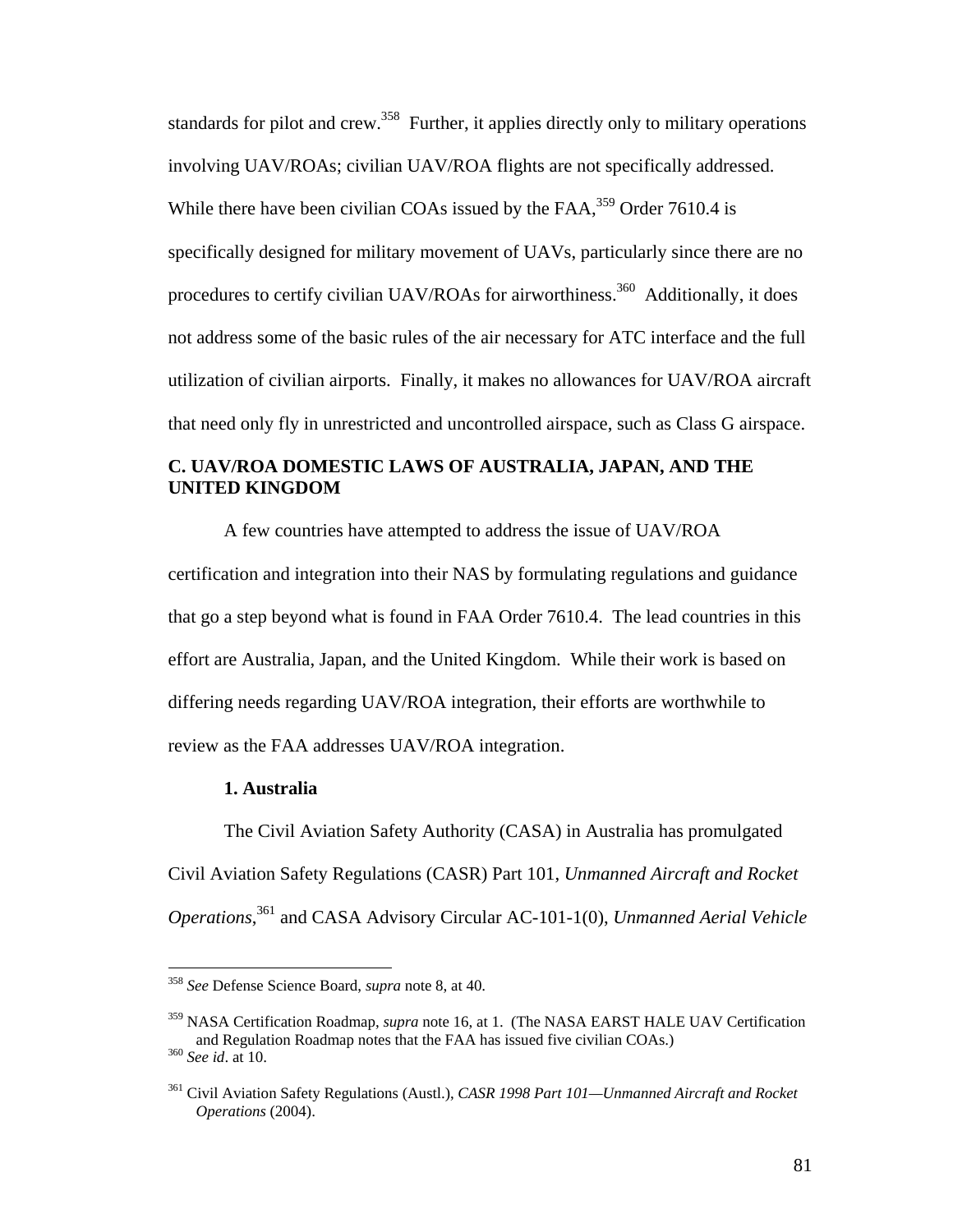*(UAV) Operations, Design Specifications, Maintenance and Training of Human Resources362*in their effort to provide guidance in the operation and manufacturing of UAV/ROAs, as well as the means whereby UAV/ROAs may safely and legally operate.

 Operations of commercial UAV/ROAs are based on a Certificate of Operations ("OC").<sup>363</sup> The concept of obtaining an OC allows operators to obtain certificates to operate without meeting the standards associated with the Australian Air Operator Certificate (AOC) required for pilot-on-board aircraft.<sup>364</sup> The CASA has the authority to issue an OC if it is satisfied the UAV/ROA operator or person applying for the certificate can safely conduct UAV/ROA operations by meeting the minimum requirements for the OC, as well as any other requirements the CASA feels necessary based on the type and location of the intended operations.<sup>365</sup>

 While the Australian OC concept has its advantages over the current FAA Order 7610.4 system it still is not "file and fly," and may require up to 90 days to processes the initial request, with renewals done in 30 days.<sup>366</sup> In order to obtain an OC, a UAV/ROA operator should give the CASA access to the organization and the aircraft, and ensure the CASA also has access to associated maintenance companies or organizations to ascertain continued compliance with regulations and, where

<sup>362</sup> Civil Aviation Safety Authority (Austl.), *Advisory Circular—AC 101-1(0): Unmanned Aerial Vehicle (UAV) Operations, Design Specification, Maintenance and Training of Human Resources* (2002).

<sup>363</sup> *Id.* at § 12.2.2.

<sup>364</sup> OSD, *supra* note 242, at 40.

<sup>365</sup> AC 101-1(0), *supra* note 362 at § 12.2.2.

<sup>366</sup> *Id*. at §§ 11.3, 11.5.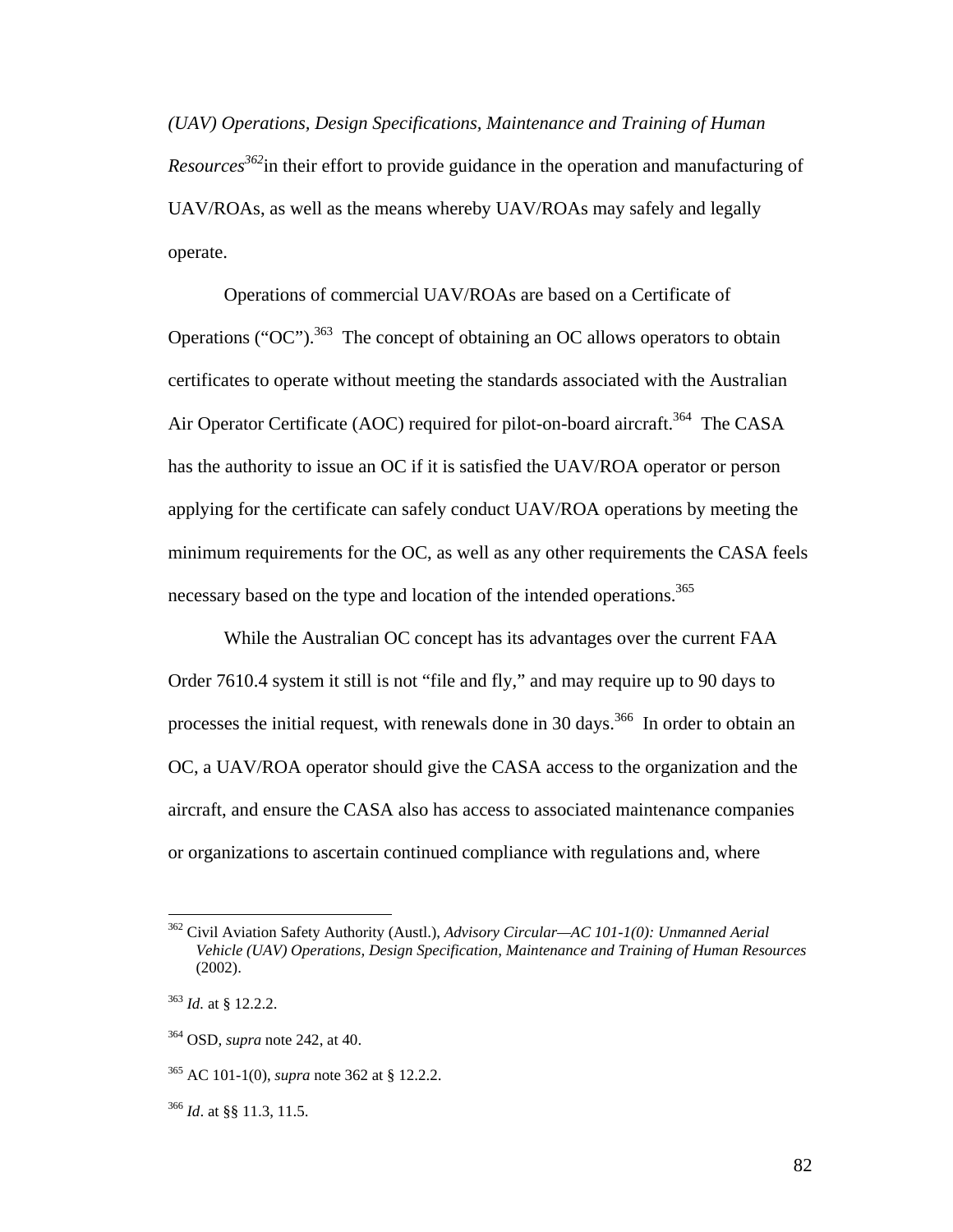appropriate, continued airworthiness of the UAV/ROA.<sup>367</sup> Further, the UAV/ROA operator must have a management organization capable of exercising control and supervision over any flight conducted under an  $OC^{368}$ 

 Operations conducted under an OC must follow CASA guidelines, which are based on AC-101-1(0). In formulating such guidance, the CASA recognized the complexity of the UAV/ROA system as a multi-located composite; AC-101-1(0) provides:

The UAV comprises not just the aircraft, it also consists of the UAV ground control system, communications/datalink system, the maintenance system and the operating personnel. Thus, when considering requests for UAV operating approval, the regulator will assess the UAV system as a whole.<sup>369</sup>

 Along with the concept of a UAV/ROA system, AC-101-1(0) also allows for the autonomous operations of UAV/ROAs in situations where the UAV/ROA's "performance and designated ATC communication circuits are continuously monitored" by the UAV/ROA operations aircrew, and the UAV/ROA system and pilot have the ability to take immediate control of the aircraft.<sup>370</sup>

 The general operating principle for UAV/ROA operations in controlled airspace over Australia is simple; it is that a UAV/ROA must be able to fully adhere to all requirements, including equipment and ATC regulations, placed upon pilot-onboard aircraft operating in the same class of airspace.<sup>371</sup> This translates into placing

<sup>367</sup> AC 101-1(0), *supra* note 362 at Annex 3 § 2.4.

<sup>368</sup> *Id*. at § 2.6.

<sup>369</sup> AC 101-1(0), *supra* note 362, at § 4.2.

<sup>370</sup> *Id*. at § 5.2.2.

 $^{371}$  *Id.* at § 5.1.1.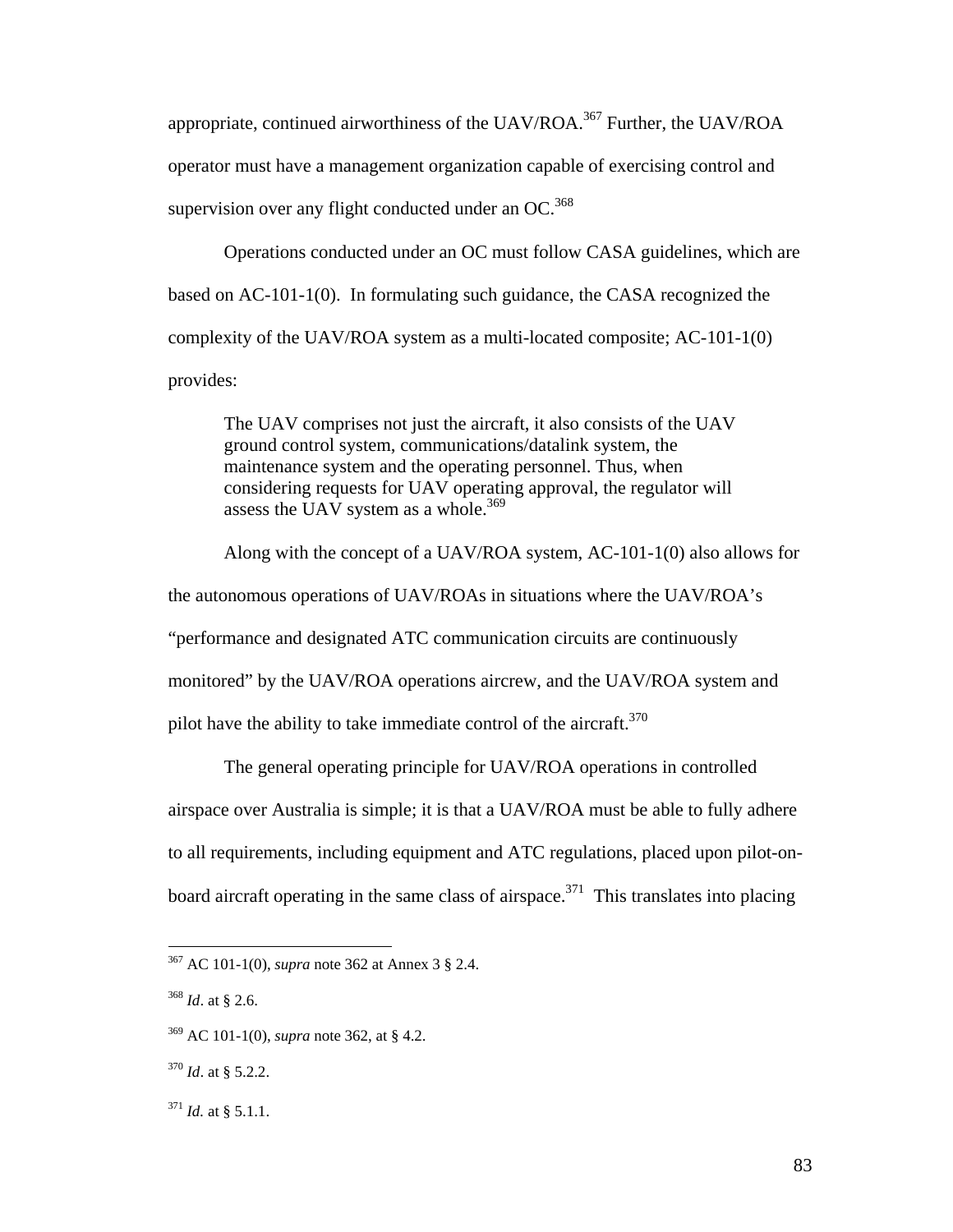the ball in the court of the manufacturers to produce UAV/ROAs that can safely function seamlessly and with transparency as any other aircraft in that class of airspace.

 For flights in airspace shared with pilot-on-board aircraft above 400 feet, or 121.92 meters, Above Ground Level (AGL), the UAV/ROA operator must provide a flight plan pursuant to normal IFR procedures indicating that there is no pilot on board and the specific details of the flight. $372$  With regards to collision avoidance, the CASA may (note, that it is not required to) require large UAV/ROAs to be "equipped with an SSR transponder, a collision avoidance system or forward looking television as appropriate for the type of operation."373 Large UAV/ROAs are defined as generally aircraft over 100 kilograms or 220.46 lbs.<sup>374</sup>

 As for operations of small UAV/ROAs in unpopulated areas not around airports that operate at 400 feet or 121.92 meters AGL or below, the operator, or pilot, is solely responsible for the safety of the flight in that the aircraft remains clear of power lines, structures, and other low level air traffic.<sup>375</sup> Small UAV/ROAs are defined as an aircraft larger than 100 grams (0.2 lbs) and generally smaller than 100 kilograms (220.4 lbs).<sup>376</sup> While the operator or pilot of a small UAV/ROA is responsible for its operations since no ATC is present to provide guidance and

<sup>372</sup> *Id*. at § 5.6.1.

<sup>373</sup> *Id.* at § 5.7.2.

<sup>374</sup> CASR, *supra* note 361, at § 101.240.

<sup>375</sup> AC 101-1(0), *supra* note 362 at § 7.1.1.

<sup>376</sup> CASR, *supra* note 361, at § 101.240.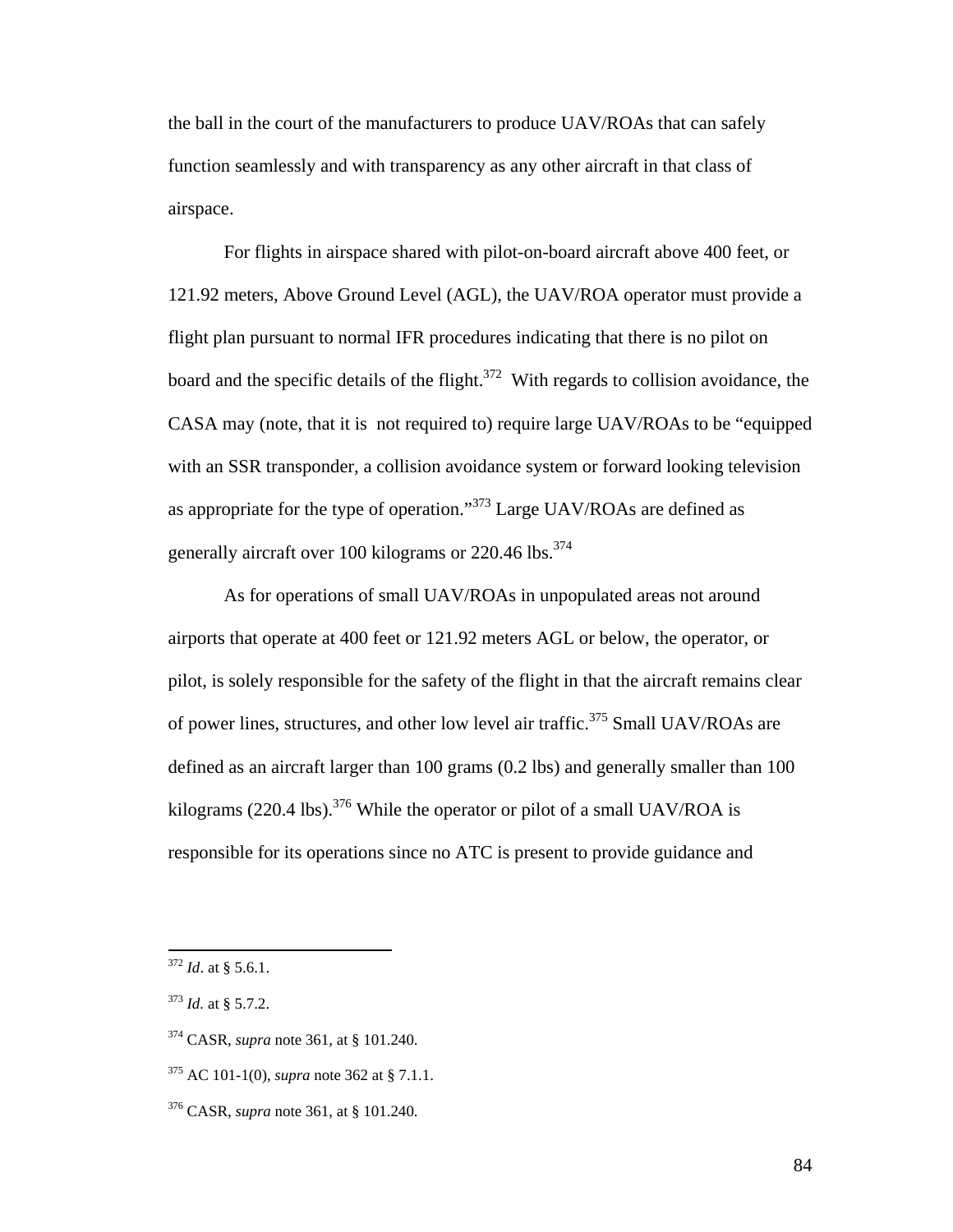instruction, such operations are still subject to CASA approval and imposed flight rules.377

 AC-101-1(0) also addresses procedures to be taken in the event of an emergency emanating from the loss of control over a UAV/ROA, or loss of radio contact with the ATC. The filed flight plan should detail the procedures the UAV/ROA will follow in such a circumstance.<sup>378</sup> Nevertheless, the CASA recommends that if the UAV/ROA pilot loses control, the UAV/ROA should autonomously transit to a pre-designated recovery area where it will either be recovered or perform a flight termination action.<sup>379</sup> In the event of a loss link situation, whatever the cause, the ATC should be briefed,  $380$  and if autonomous actions are taken by the UAV/ROA, the ATC will treat it as an emergency aircraft.<sup>381</sup> Similar to FAR requirements for loss of radio contact from the ATC and pilot-on-board aircraft, under AC-101-1(0), if the UAV/ROA pilot and the ATC lose contact, the pilot should attempt to establish alternate means of communications, such as a telephone, and the UAV/ROA should be flown "in accordance with last acknowledged instruction or should be commanded to orbit in its current position".<sup>382</sup>

1

 $380$  *Id.* at § 5.10.2.

<sup>382</sup> *Id*. at § 5.10.4.

<sup>377</sup> AC 101-1(0), *supra* note 362, at § 7.1.2.

<sup>378</sup> *Id.* at § 5.10.

<sup>379</sup> *Id*. at § 5.10.1.

<sup>381</sup> *Id*. at § 5.10.3.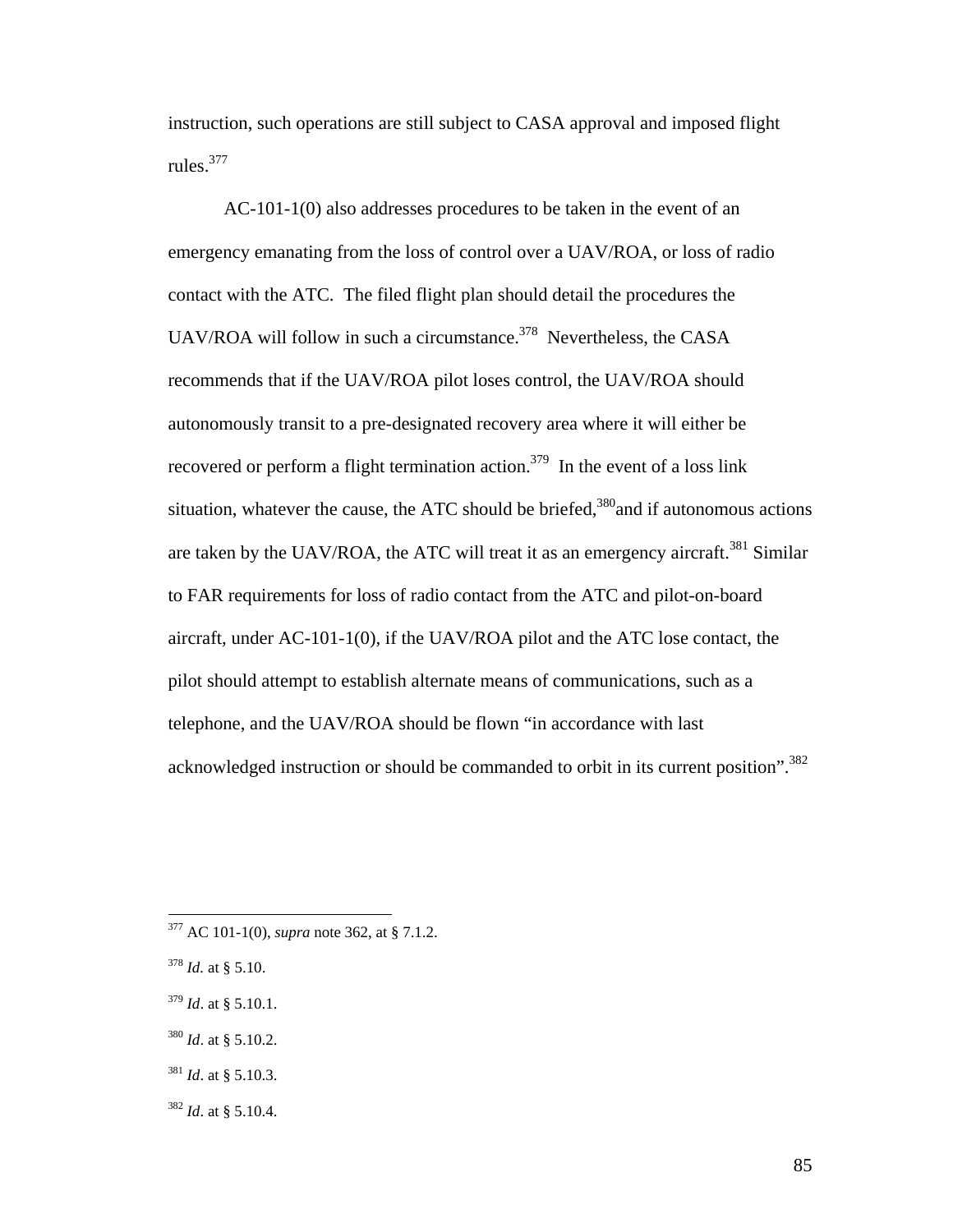However, if communications with ATC can not be re-established, the UAV/ROA flight should be aborted.<sup>383</sup>

 Under AC-101-1(0), interfacing with the ATC should be conducted in similar fashion as other pilot-on-board flights. For example, when in radar controlled airspace, the UAV/ROA should have a transponder with the ability of the pilot to change the code upon the request of the  $ATC$ ,<sup>384</sup>and the UAV/ROA pilot should make all required position and flight reports to the appropriate  $ATC$ <sup>385</sup> Moreover, when communicating with the ATC, the UAV/ROA call sign should always indicate that it is a UAV/ROA by stating "UNMANNED".<sup>386</sup>

 While certificates of airworthiness are obtained under the "Experimental or the Restricted" category, Part 21 of the Australian Civil Aviation Regulations ("CAR") 1998,  $387$  AC-101-1(0) does address certain aspects of the design of the UAV/ROA that the manufacturer and operator must consider when obtaining a certificate of airworthiness. As noted above, under AC-101-1(0), the UAV/ROA system comprises both airborne and ground based equipment, and this system should be designed so as to minimize the chance of component failure that would prevent a safe UAV/ROA flight and recovery.<sup>388</sup> However, the design criteria listed in AC-101-1(0) are given in only broad, general terms, with no specific technology

<sup>383</sup> *Id*.

<sup>384</sup> *Id*. at § 5.13.1.

<sup>385</sup> *Id*. at § 5.13.4.

<sup>386</sup> *Id*. at § 5.13.6.

<sup>387</sup> Civil Aviation Safety Regulations (Austl.), *CASR 1998 Part 21— Certification and Airworthiness Requirements for Aircraft and Parts* (2005).

<sup>388</sup> AC 101-1(0), *supra* note 362, at § 8.1.1.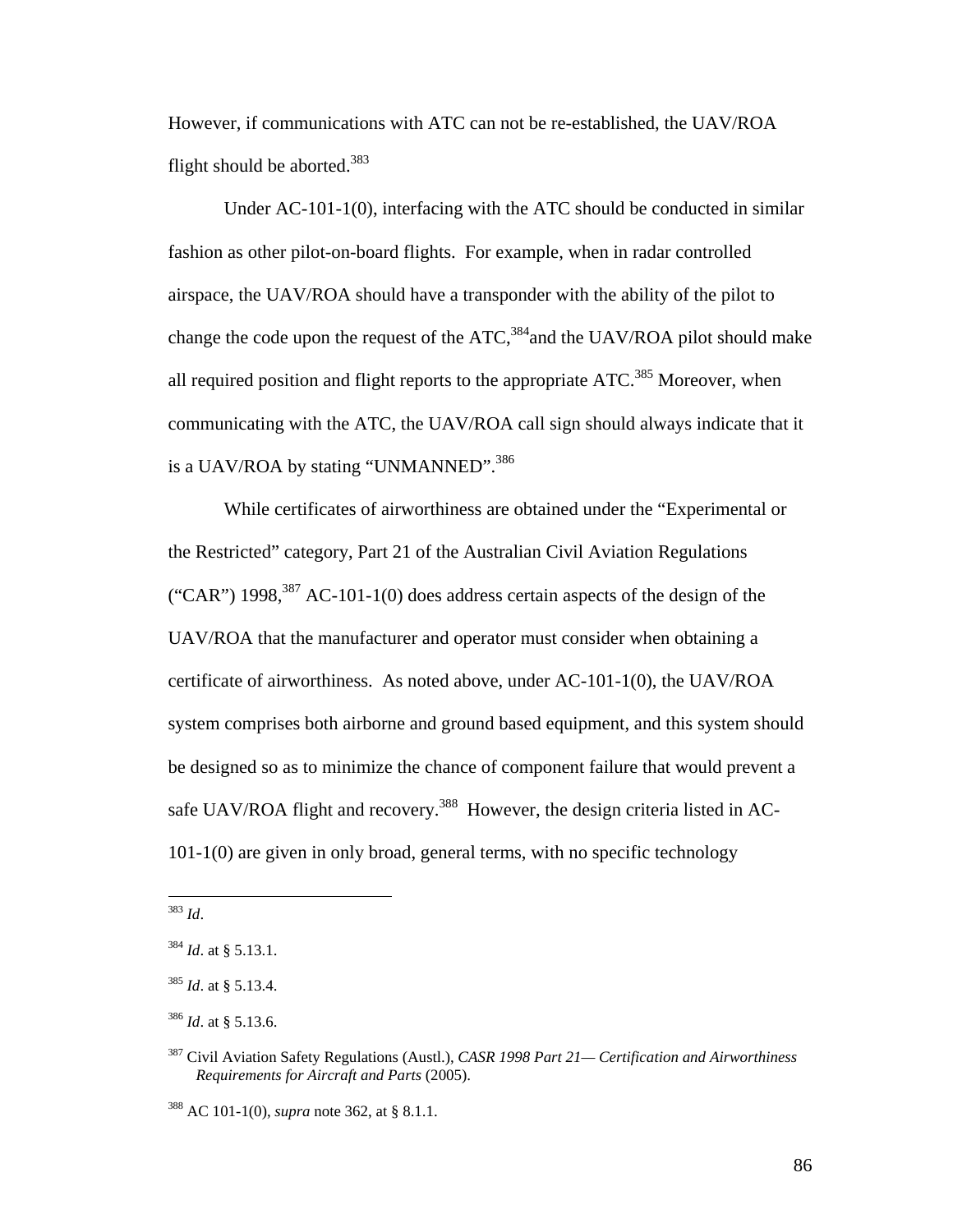prescribed. This is clearly indicated by the following guidance to consult with the CASA through the process:

Because of the wide range of airborne vehicles and ground stations which potentially form part of a UAV system and the wide diversity of possible operations, some design criteria may apply to all UAV systems and some may be unique to a type or class of UAV. Thus, the potential developer of a UAV system is encouraged to consult with CASA prior to commencement of a project.<sup>389</sup>

 Finally, with regards to certification of the UAV/ROA pilot, which the CASA calls controllers, CASR 1998 Part 101 requires that the controller have obtained a radio operator's certificate of proficiency, passed an aviation license theory examination, passed an instrument rating theory examination, completed a UAV/ROA operations course conducted by the UAV/ROA manufacturer for the type of UAV/ROA to be operated, and have at least five hours experience operating the UAV/ROA outside controlled airspace.<sup>390</sup> Interestingly, however, while the CASA requires UAV/ROA pilots to have many of the same skills required of pilot-on-board aircraft, it recognizes that the medical requirements for UAV/ROA pilots do not need to be as stringent as pilot-on-board aircrew since the operating environment is much different.<sup>391</sup> Nevertheless, CASA requires that UAV/ROA aircrew "abstain from stimulants, drugs or alcohol in the same manner as the driver of a motor vehicle;" note, however, that it does not state "in the same manner as a pilot of manned aircraft".  $392$ 

<sup>389</sup>*Id*.

<sup>390</sup> CASR, *supra* note 361, at § 101.295.

<sup>391</sup> AC-101-1(0), *supra* note 362, at 11.3.1.

<sup>392</sup> *Id*.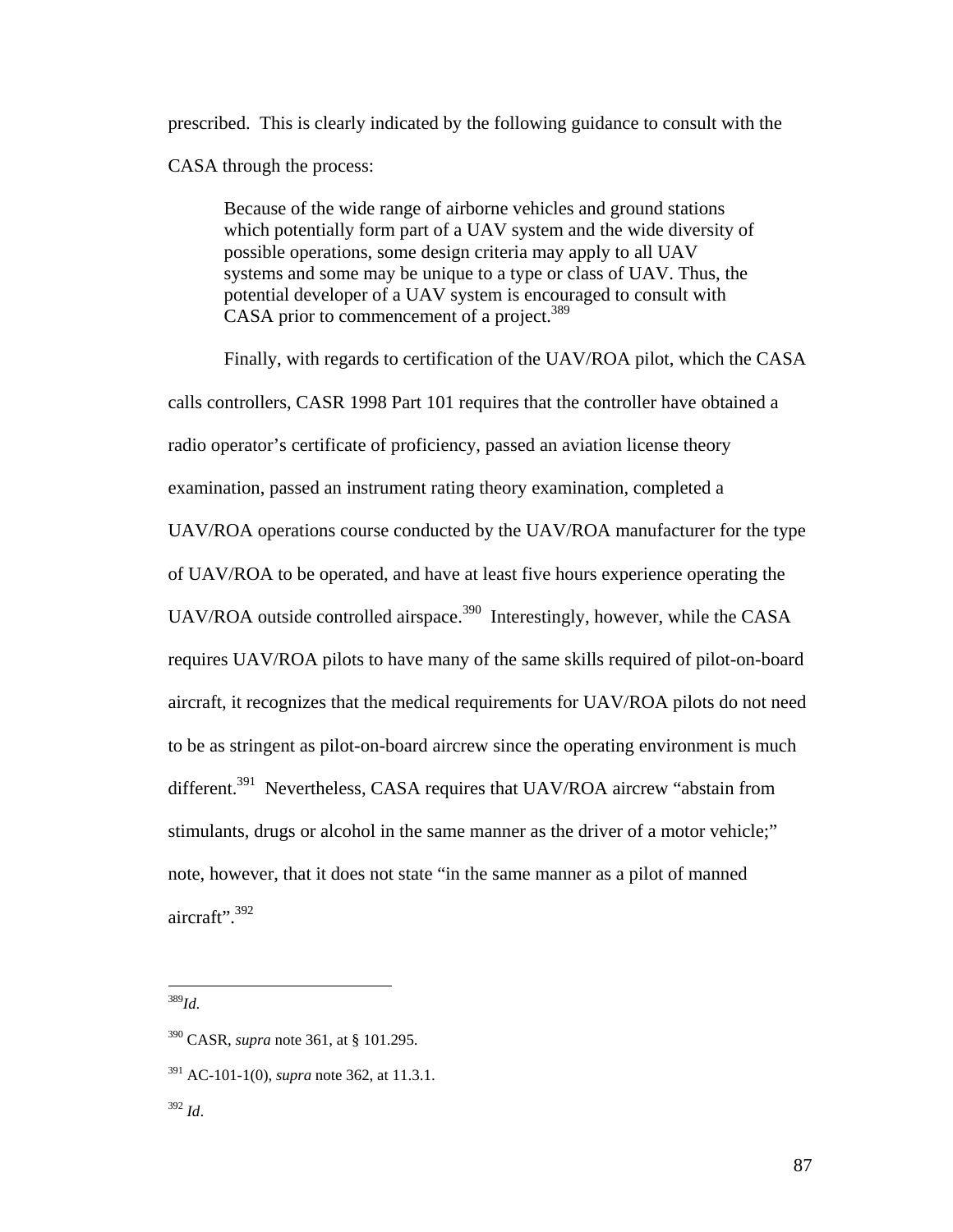#### **2. Japan**

 As previously discussed, Japan represents the most commercially successful adaptation of UAV/ROAs anywhere in the world with their widespread use of rotary UAV/ROAs for agriculture applications. The Japanese Ministry of Agriculture, Forest, and Fisheries ("MAFF"), along with its affiliated association, the Japanese Agriculture Aviation Association ("JAAA"), originally promoted the concept of rotary UAV/ROAs in agriculture.<sup>393</sup> As part of this promotion of UAV/ROA research, development, and use, the JAAA established safety standards for UAV/ROAs in the areas of flight performance, airframes, and inspection and maintenance.<sup>394</sup> Through these standards, the JAAA has been able to enforce safe operations of these rotary UAV/ROAs, not just in agriculture, but also for observation and environmental compliance.<sup>395</sup> Additionally, the JAAA has developed a system that requires operators to receive mandated training and certification specifically designed for rotary UAV/ROA operations, as well as a system to register all the aircraft as well as users or customers.<sup>396</sup>

 As well as this JAAA regulatory construct meets the current needs within Japan, and has fostered wide spread commercial application of this technology, it is, nevertheless, not designed to provide for full integration in all classes of airspace.<sup>397</sup>

<sup>393</sup> OSD, *supra* note 242, at 41.

<sup>394</sup> B. Enderle, *Commercial Applications of UAV's in Japanese Agriculture*, American Institute of Aeronautics and Astronautics *at* http://www.aiaa.org/content.cfm?pageid=406&gTable=Paper&gID=2802 (last visited Jun. 8, 2005).

<sup>395</sup> *Id*.

<sup>396</sup> OSD, *supra* note 242, at 41.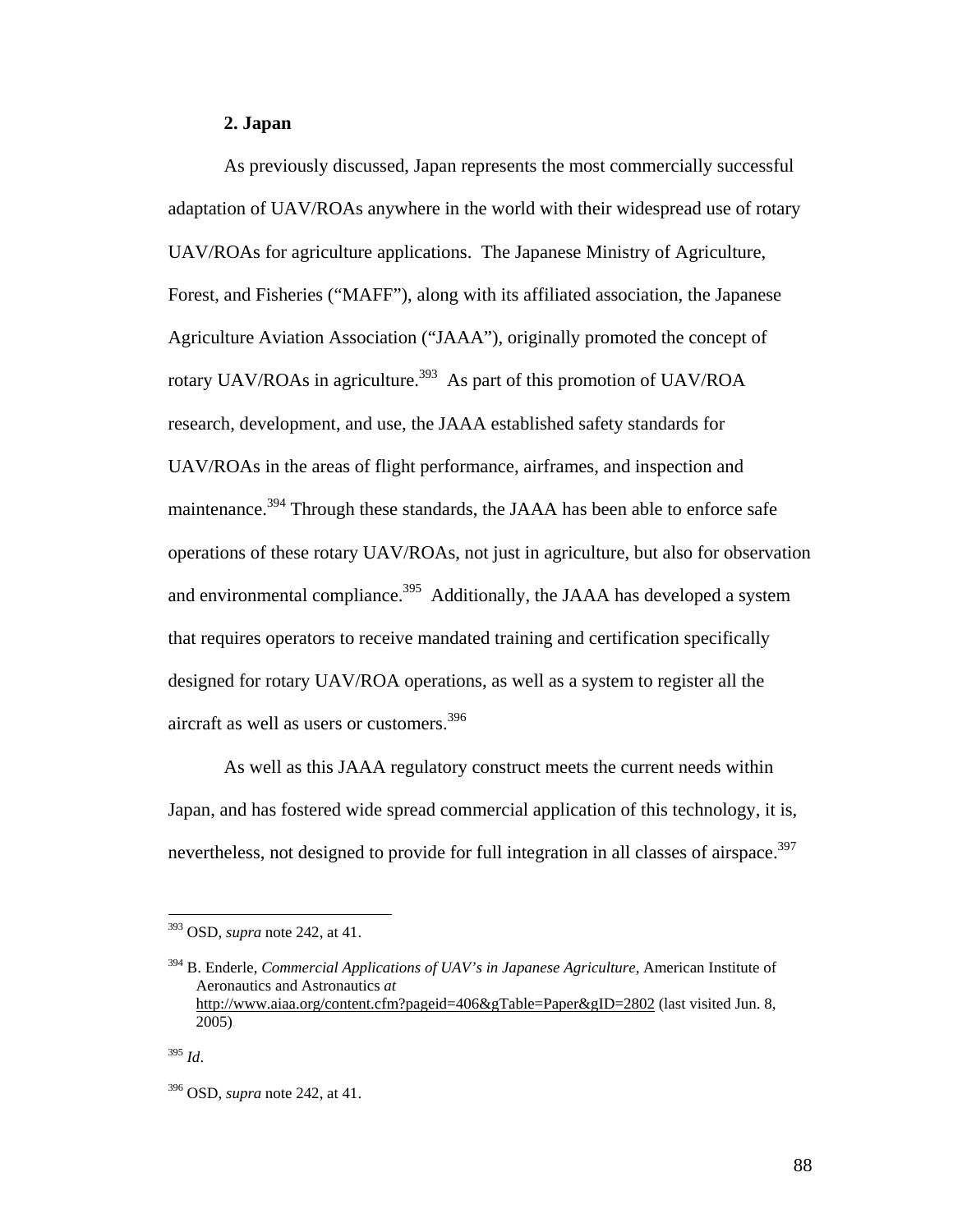The JAAA safety standards and certification/registration system is basically to operate rotary UAV/ROAs in uncontrolled airspace, spraying on a field and moving on to the next field or base of operations, with most flights, if not all, probably below 400 feet (121.92 meters) AGL.<sup>398</sup>

#### **3. United Kingdom**

 The United Kingdom ("UK") Civil Airspace Authority ("CAA") regulatory framework was initially developed in 2002 as a response to pressure from the British UAV/ROA community,<sup>399</sup> and outlined in the CAA document entitled "CAP 722--Unmanned Aerial Vehicle Operations in UK Airspace – Guidance" ("CAP 722").<sup>400</sup> The introductory paragraph of CAP 722 provides a good summary of the philosophy of the requirements within:

It is CAA policy that UAVs operating in the UK must meet the same or better safety and operational standards as manned aircraft. Thus UAV operations must be as safe as manned aircraft insofar as they must not present or create a hazard to persons or property in the air or on the ground greater than that attributable to the operations of manned aircraft of equivalent class or category.

Thus, similar to the Australian regulations, UAV/ROAs operating in the UK

had to conform to operational standards similar to those for pilot-on-board aircraft.

However, as the above quoted paragraph indicates, the power was within the CAA to

establish safety and operational standards beyond those required for such pilot-on-

board aircraft. Nevertheless, while these rules were a good head start, the industry

<sup>398</sup> *See generally id.*

<sup>399</sup> *See* OSD, *supra* note 242, at 41.

400 CAP 722, *supra* note 31.

 <sup>397</sup> *See generally* Tim Mahon, *Fit to Fly in Civil Airspace*, in 2003 Yearbook 162-68, at 166 (UVS International, Blyenburgh & Co.).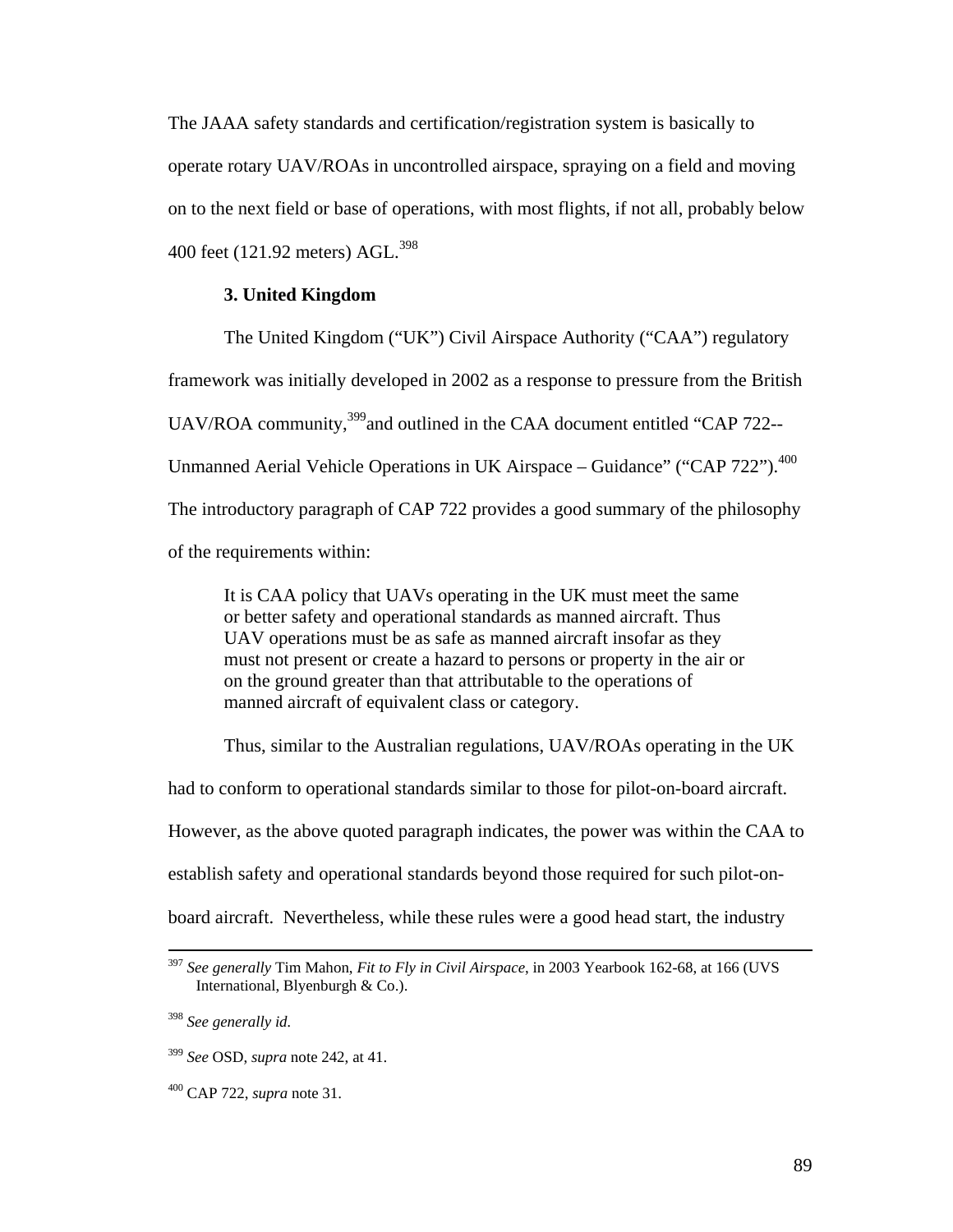was unable to take advantage of the regulations as technology, particularly "see and avoid" had not yet risen to the level required under the regulations.<sup>401</sup> You have probably noted that I wrote this paragraph in past tense, or in other words, indicating an effect that no longer applies.

 In fact, CAP 722 is no longer applicable to most UAV/ROAs in the UK. The newly created European Aviation Safety Agency (EASA) retains the authority to regulate larger or non-experimental UAV/ROAs for nations of the European Union ("EU"), under which the United Kingdom is a member state.<sup>402</sup> Under EU law, EU Member States' policies and procedures would only apply to UAV/ROAs specifically designed or modified for research, experimental or scientific purposes, built in small numbers, UAV/ROAs used by local or national authorities, such as police or similar services, or smaller UAV/ROAs with a mass of no more than 150 kilograms (330.7 lbs).403 The EASA has yet to establish a regulatory framework for the UAV/ROAs over which they have jurisdiction.

 However, in May of 2004, a task force commissioned by the Joint Aviation Authorities of Europe ("JAA") and the European Organization for the Safety of Air Navigation ("EUROCONTROL") to look into the integration of UAV/ROAs in the European NAS issued a final report ("Task Force Final Report"), which report is referred to and referenced at times throughout this thesis.<sup>404</sup> While the Task Force

<sup>401</sup> D.R. Haddon and C.J. Whittaker, *UK-CAA Policy for Light UAV Systems*, UK Civil Aviation Authority 1 (2004).

<sup>402</sup> Regulation (EC) No 1592/2002 (2002) *at* http://www.easa.eu.int/doc/Regulation/BR1592\_2002.pdf (last visited Jun. 7, 2005). *See also id*. at 2.

<sup>403</sup> UK-CAA Policy, *supra* note 401, at 2.

<sup>404</sup> JAA, *supra* note 14.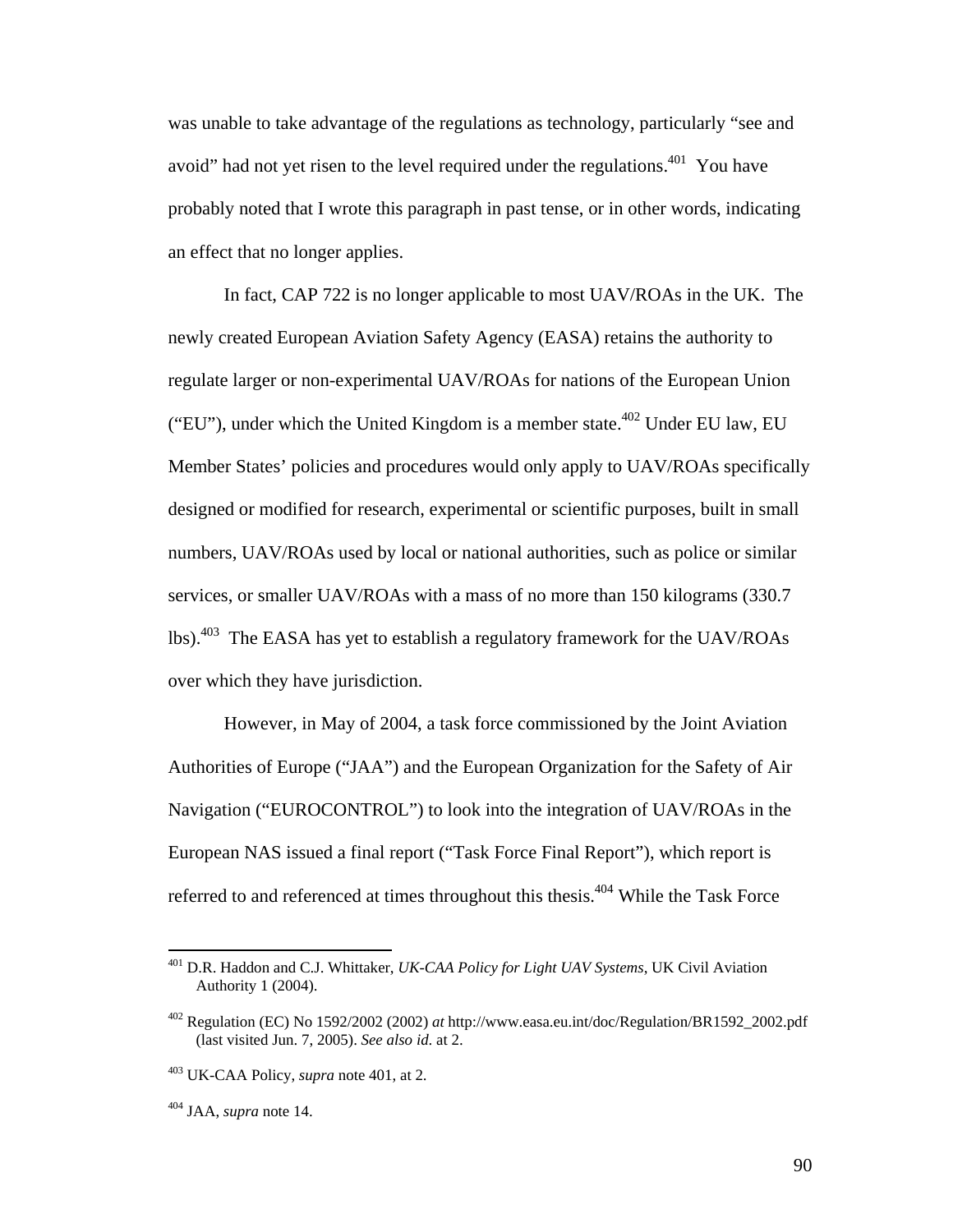Final Report has yet to be fully incorporated into an EASA regulation (as just noted, all aeronautical regulatory, certification, and licensing duties for EU member states has now been turned over to the  $EASA$ <sup>405</sup> part of the report included a recommended regulation for light UAV/ROAs. $406$ 

 The Task Force Final Report defined light UAV/ROAs as "those with a maximum take-off mass below 150kg [330.7 lbs], and a maximum speed not exceeding 70kts [knots], that are operated within 500 metres [1640.42 feet] of the UAV-pilot and not more than 400 ft [121.92 meters] above ground level,<sup> $1,407$ </sup> and "has an impact kinetic energy that does not exceed 95KJ <sup>408</sup>when assessed against both a high speed and free-fall impact scenario."<sup>409</sup> The Task Force Final Report's definitional use of mass and speed to determine the kinetic energy derived there from goes beyond the simple weight classification used by Australia. The concept is designed to address the risk of the UAV/ROA to third parties on the ground; the more

<sup>407</sup> *Id*. at 1.

<sup>405</sup> Joint Aviation Authorities, *Future of JAA*, *at* http://www.jaa.nl/future\_of\_jaa/future\_of\_jaa.html (last visited Jun. 8, 2005).

<sup>406</sup> JAA, *supra* note 14, at annex 1.

 $408$  A kilojoule (abbreviation: kJ) is a unit of energy equal to 1000 joules. Joule (symbol J, also called newton meter, watt second, or coulomb volt) is the International System of Units for energy and work. The unit is pronounced to rhyme with "tool," and is named in honor of the physicist James Prescott Joule (1818-1889). One joule is the work required to exert a <u>force</u> of one newton for a distance of one meter. Another way of visualizing the joule is the work required to lift a mass of about 102 grams (0.22 lbs), about the size of a small apple, for one meter under the Earth's gravity. One joule is also the work done to produce power of one watt for one second, such as when somebody takes one second to lift a small apple one meter under the Earth's gravity. Approximately one kJ of work is done when 100 kilograms (220 lbs) is lifted one meter on Earth's surface. Wikipedia, *Joule*, *at* http://en.wikipedia.org/wiki/Joule (last visited Jun. 7, 2005).

<sup>409</sup> JAA, *supra* note 14, annex 1 at 4. Free fall "kinetic energy resulting at impact from a free fall from a height of 400ft."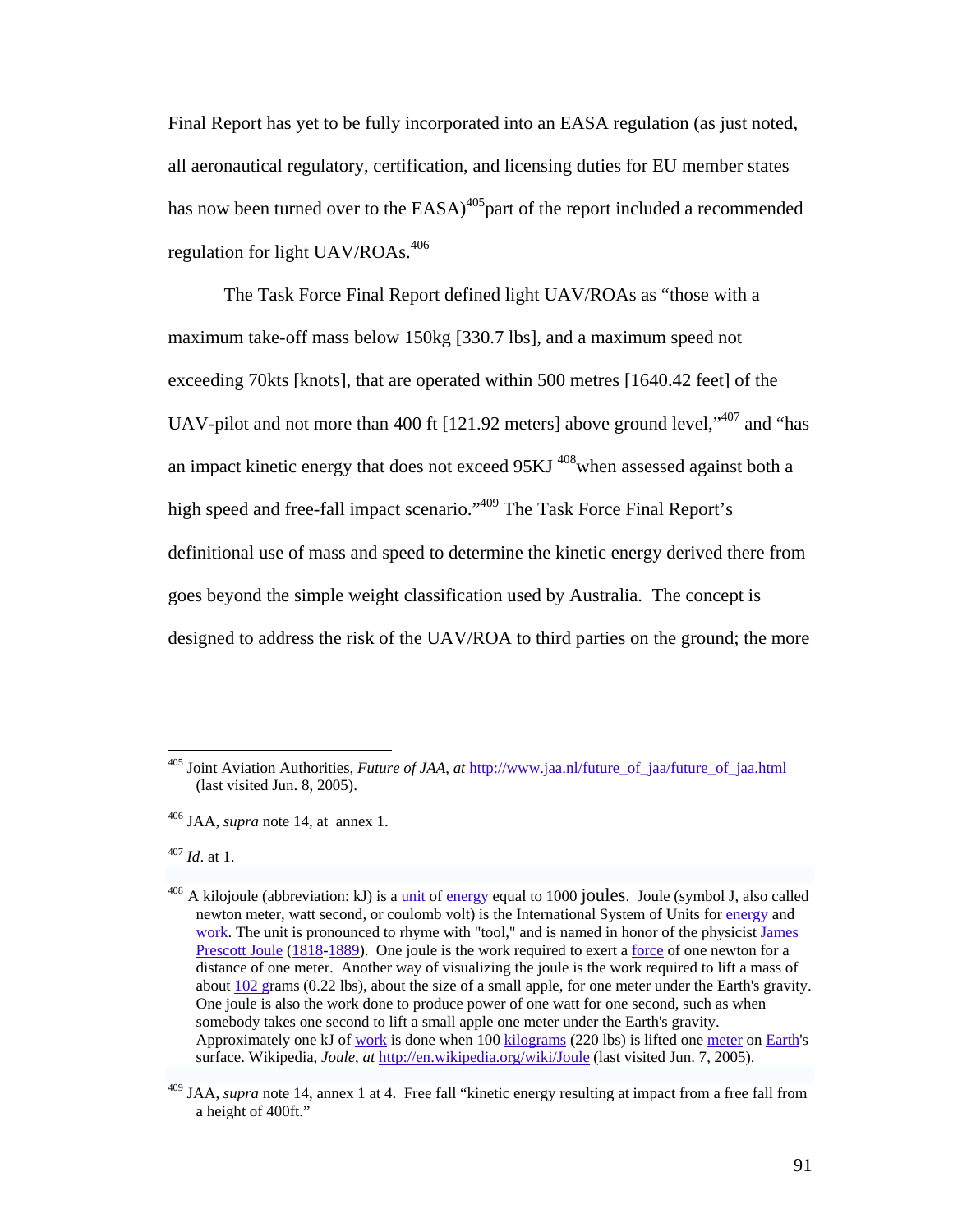kinetic energy that could be produced by a crashing UAV/ROA, the greater the risk to persons on the ground from impact.<sup>410</sup>

 This proposed regulation of light UAV/ROAs was taken in part from a policy formulated by the UK, UK-CAA Policy for Light UAV Systems ("CAA Light UAV/ROA Policy"), and which does now govern light UAV/ROA operations within the UK.<sup>411</sup> Therefore, while CAP 722 is not longer applicable and EASA has yet to issue governing regulations to replace it, the CAA Light UAV/ROA Policy currently allows light UAV/ROAs to operate in the UK under a regulatory certification and licensing regime.

 The CAA Light UAV/ROA Policy uses the same classification for light UAV/ROAs listed in the Task Force Final Report. The concepts underlying the policy are simple; namely:

As model aircraft operations have been conducted in an adequately safe manner for many years with no airworthiness requirements in place for those below 20kg mass, and LMA [Large Model Association] oversight for heavier aircraft, the CAA has concluded that UAV Systems that are "equivalent" to existing model aircraft and have no greater capability, may be allowed to operate without obtaining airworthiness certification, subject to the UAV System complying with similar limitations and conditions to those applied to model aircraft.<sup>412</sup>

This is similar to the allowance under Australian regulations for light aircraft; the difference being the definitional inclusion under the CAA Light UAV/ROA Policy of kinetic parameters to form the subject matter scope of the policy.

<sup>410</sup> UK-CAA Policy, *supra* note 401, at 2.

<sup>&</sup>lt;sup>411</sup> *Id.* The policy is dated May 28, 2004.

<sup>412</sup> *Id*. at 3,4.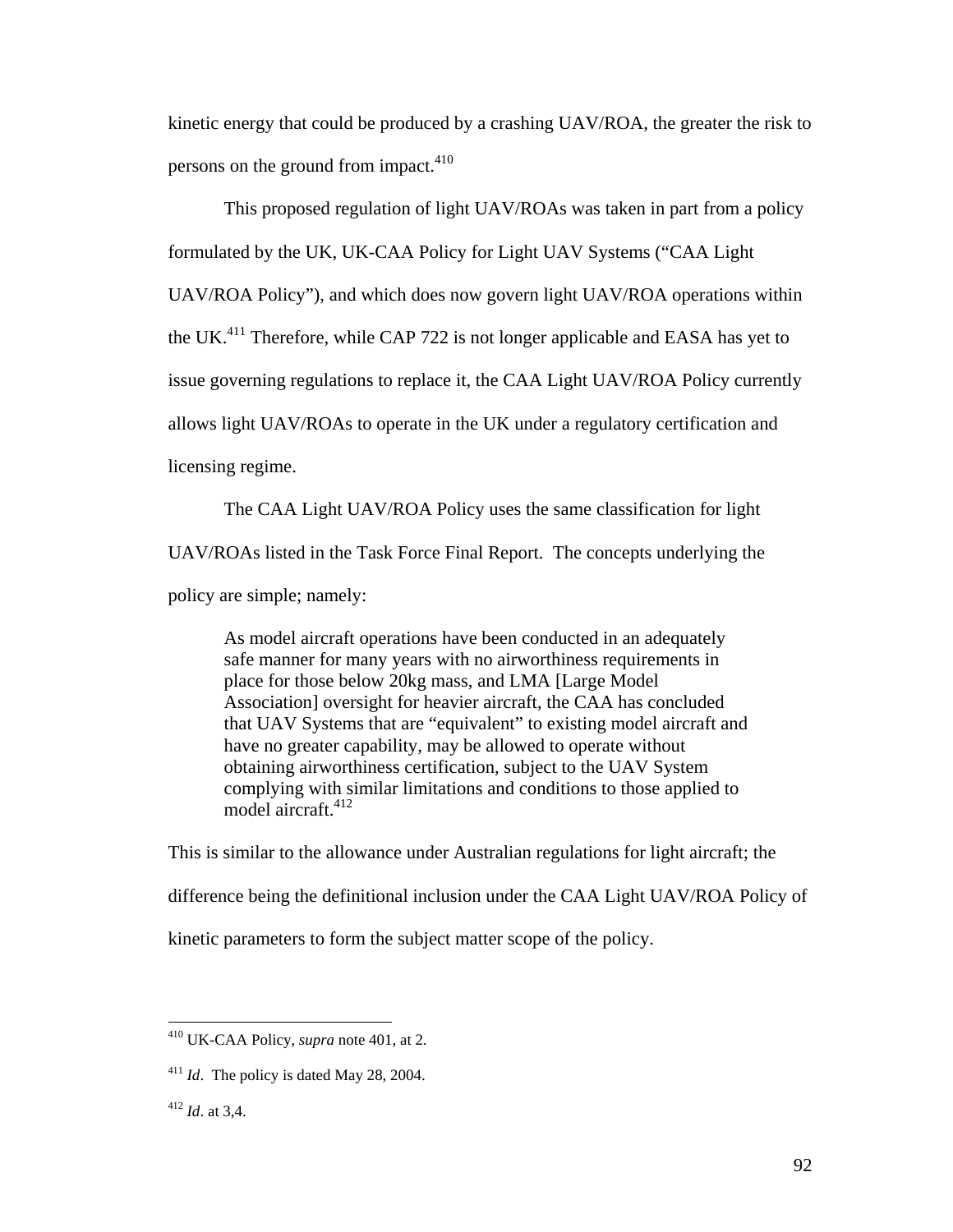While CAP 722 is no longer in effect, certain issues addressed therein bare

mentioning as the FAA addresses the issue of integration. In CAP 722, the CAA

grouped UAV/ROAs into five different classes based on the type of airspace to be

flown:

Group 1. Those intended to be flown in permanent or temporarily segregated airspace (normally a Danger Area) over an unpopulated surface (normally the sea following "clear range" procedure).

Group 2. Those intended to be flown in permanent or temporarily segregated airspace (normally a Danger Area) over a surface that may be permanently or temporarily inhabited by humans.

Group 3. Those intended to be flown outside Controlled Airspace (Class F & G) in the United Kingdom Flight Information Region (UK FIR).

Group 4. Those intended to be flown inside Controlled Airspace (Class A-E) in the United Kingdom Flight Information Region and United Kingdom Upper Information Region (UK FIR and UK UIR).

Group 5. Those intended to be flown in all airspace classifications.<sup>413</sup>

This classification system does not use weight and kinetic energy equations as

discussed in the Task Force Final Report; granted, however, the CAA does now use

kinetic energy in defining a light UAV/ROA. Nevertheless, initially in determining

the governing rules for operations and certification of aircraft and pilots, the CAA

grouped UAV/ROAs into classes based on the airspace to be used.

CAP 722 also made a distinction between the UAV/ROA pilot and the

UAV/ROA commander; the latter did not have to be the actual person in control of the aircraft, but could be either co-located with the pilot or monitoring flight from a separate location.<sup>414</sup> Nevertheless, the UAV/ROA commander was tasked with the

<sup>413</sup> CAP 722, *supra* note 31, Chapter 1 § 3.1.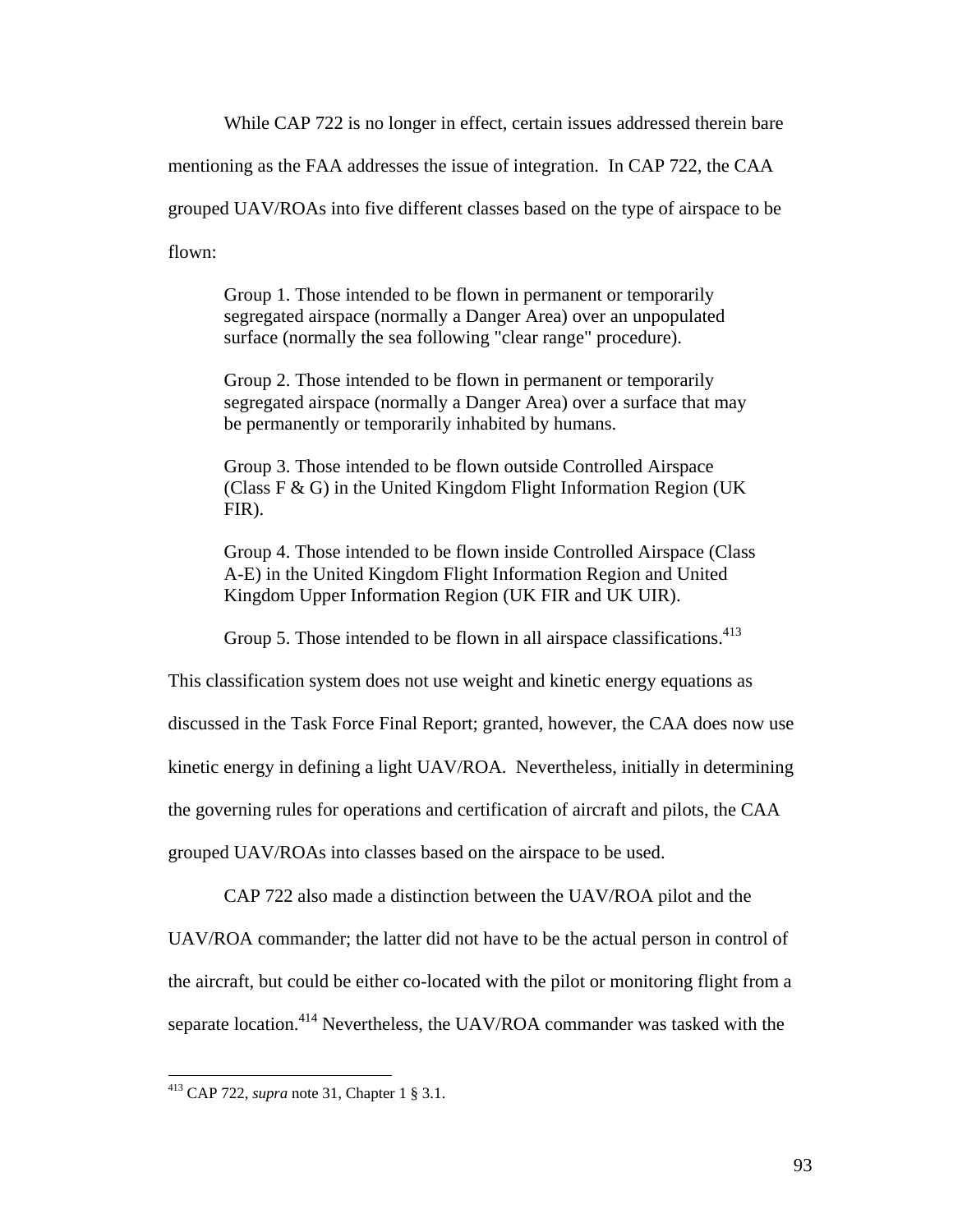overall responsibility that the operations followed the applicable rules of the air for the class of airspace flown, and the overall safety of the vehicle in flight.<sup>415</sup> Accordingly, the commander had to be licensed and appropriately rated according to airspace classification, meteorological conditions, and flight rules since he or she assumed the same operational and safety responsibilities as those of the captain or pilot in command of pilot-on-board aircraft in performing a similar mission in similar airspace.<sup>416</sup> Thus, CAP 722 required UAV/ROA commanders to be rated pilots; however, the UAV/ROA pilot, if separate from the commander, only had to meet the "training, qualifications, proficiency and currency requirements stated in the approved Flight Operations Manual" instituted by the UAV/ROA operating organization.417 CAP 722 also allowed the UAV/ROA commander to simultaneously assume responsibilities for more than one UAV/ROA at a time upon the condition that directing more than one UAV/ROA pilot could be done safely.<sup>418</sup>

 As noted, CAP 722 was built on the regulatory philosophy that UAV/ROAs had to meet the same or better safety and operational standards as pilot-on-board aircraft. Therefore, to obtain airworthiness certificates the design requirements were derived from existing codes of requirements applied to pilot-on-board aircraft, and issued following acceptable demonstration of compliance with the applicable

- <sup>415</sup> *Id*.
- <sup>416</sup> *Id*.
- <sup>417</sup> *Id*.
- <sup>418</sup> *Id*.

 <sup>414</sup> *Id*. at Chapter 9 § 3.1.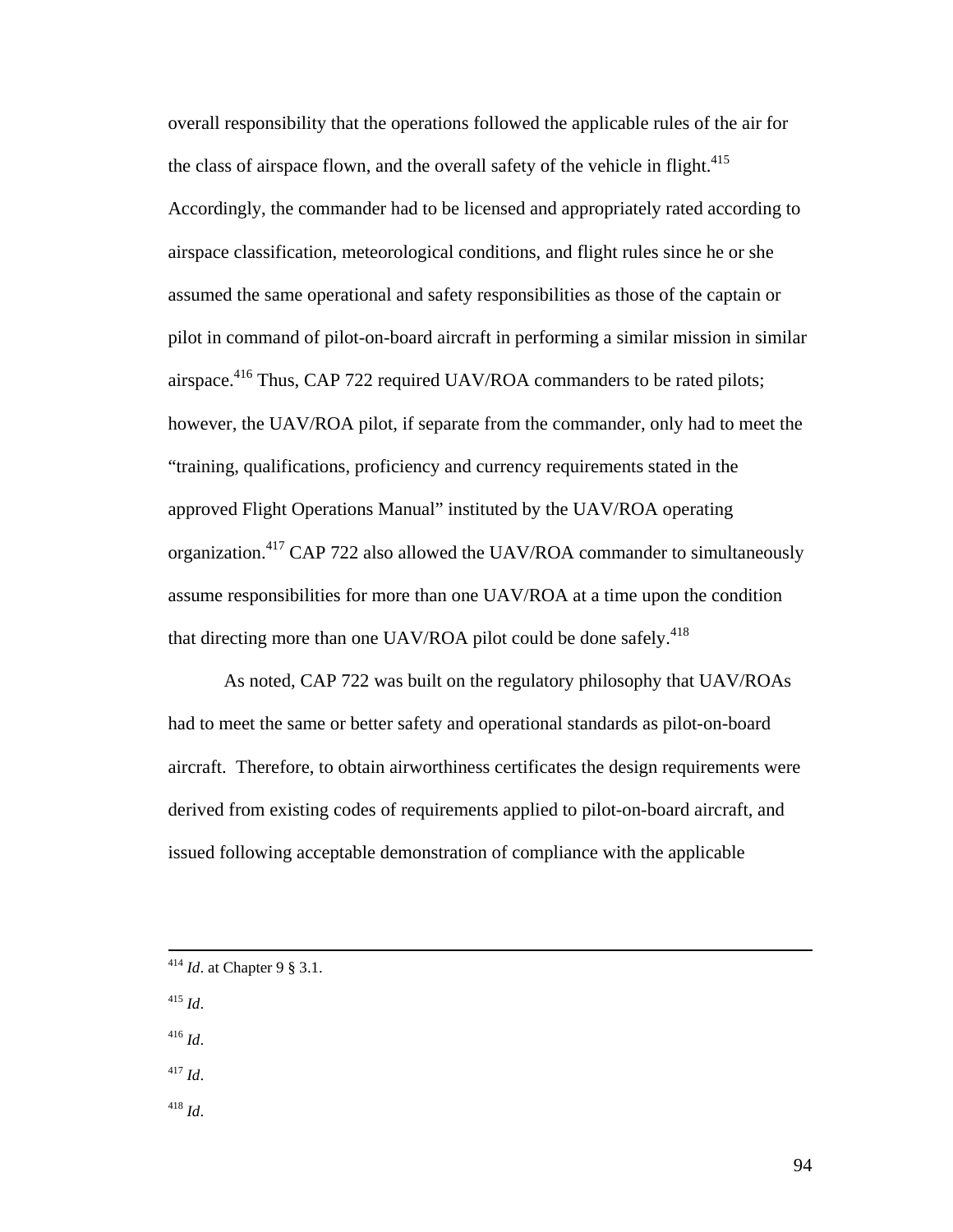requirements.419 Further, as part of the determination for certification, like the Australian rules, CAP 722 recognized that the UAV/ROA operates as a system and considered any equipment essential to or which could affect the safe operation and landing of the aircraft as part of the UAV/ROA and would have to comply with applicable airworthiness requirements.<sup>420</sup> However, the lack of recognized airworthiness standards in the UAV/ROA industry and the technology hurdle of "see and avoid" hindered application of the CAP 722 certification process. $421$ 

# **IV. FUTURE REGULATORY CONSTRUCT**

While it is clear that there is work to be done by regulators, after reviewing the current regulatory regime, both for pilot-on-board flight and those specifically drafted for UAV/ROAs, I contend that a majority of the regulatory effort necessary to create UAV/ROA specific regulations will be applying that which is already in place for other aircraft. This argument will be further explored below; nevertheless, even if new rules were created to make UAV/ROA integration possible, is it not more of a matter of technology forming designs and utilities that allow UAV/ROA integration, than it is formulating and promulgating words to make it so. Indeed, the Chicago Convention, ICAO SARPs, and FAA FARs did not solely make international and domestic commercial aviation the safest mode of transportation;<sup>422</sup>it took technology to build safe airplanes. Clearly, the Chicago Convention was not necessary or would

<sup>419</sup> *Id*. at Chapter 4 § 3.2.

<sup>420</sup> *Id*.

<sup>421</sup>*See* OSD, *supra* note 242, at 42.

<sup>422</sup> *See* Michael J. AuBuchon, *Choosing How Safe is Enough: Increased Antiterrorists Federal Activity and Its Effect on the General Public and the Airport/Airline Industry*, 64 J. Air L. & Com. 891, 910 (1999).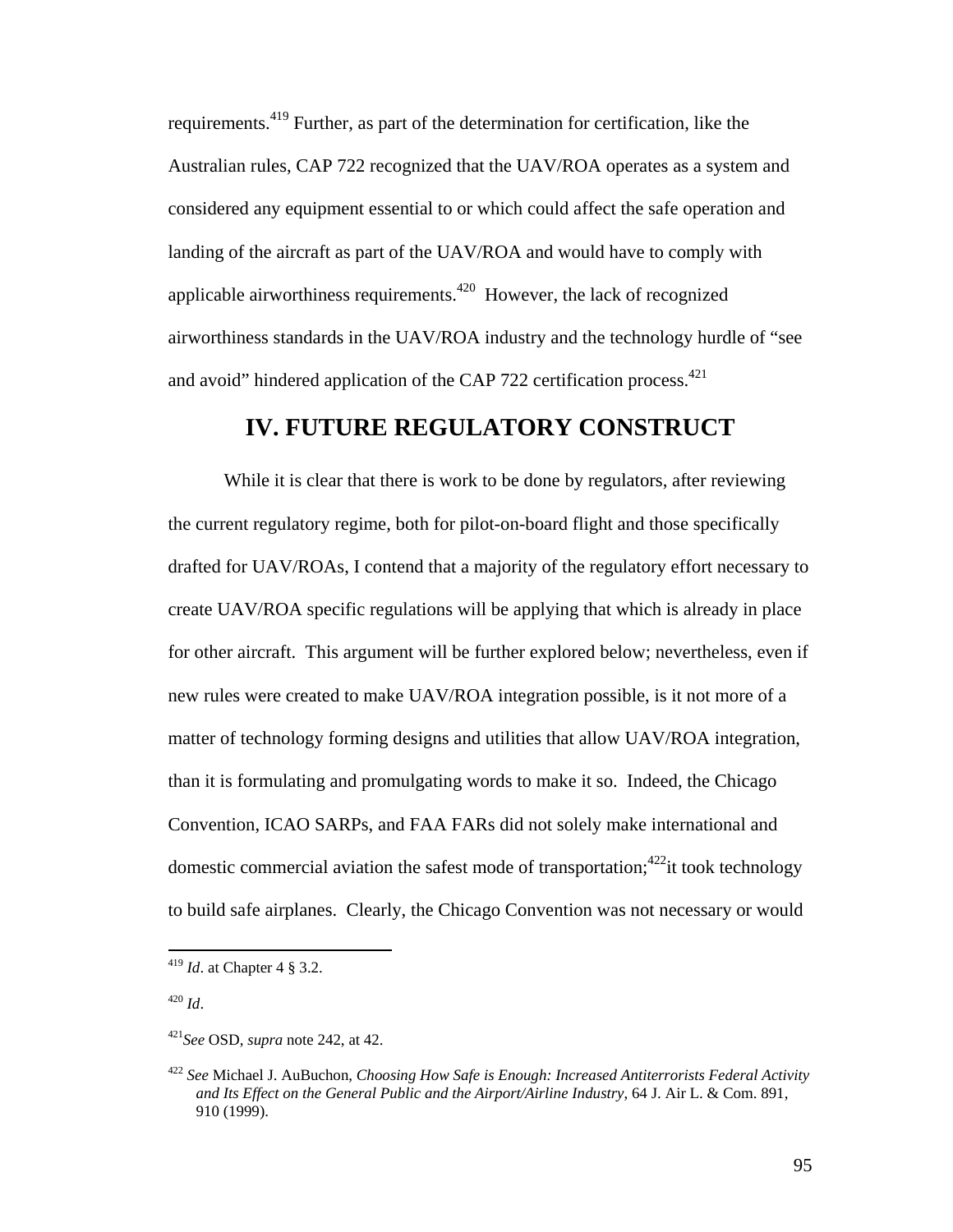not have had any real facilitative effect in 1919, after World War I. It took advancements in aviation technology before governing words could provide lift to safe flight. As has been the case in the UK and Australia, regulators bleeding ink does not automatically and safely integrate UAV/ROAs into controlled airspace.

 Therefore, while reviewing the unfinished business of regulators is the focus of this final substantive chapter, most of the work left to fully integrate UAV/ROAs is unfinished business behind the chalk board, computers, and labs of inventors, engineers, and scientists rather than behind the desks of the FAA. Nevertheless, the type of examination necessary to give that subject due justice is beyond the scope of this thesis and the educational training of this researcher. Thus, I will leave a more indepth study of the technical barriers surrounding such issues as "see and avoid" and "lost data links" to other, perhaps more qualified, authors and researchers.

 Be that as it may, this final chapter will provide a general overview of the remaining regulatory issues the FAA, or any other national aviation authority, should address in establishing a framework of rules that would allow integrated flight of manned and unmanned flying machines. I will do this by addressing the areas of operations/rules of the air, to include security, and the certification of aircraft and aircrew; while also providing suggested direction to focus efforts or take specific actions.

#### **A. UAV/ROA OPERATIONS/RULES OF THE AIR**

#### **1. New or Existing rules**

 The initial question that must be addressed is the form UAV/ROA operational regulations should take. There are two methods that can be used to resolve the issue:

96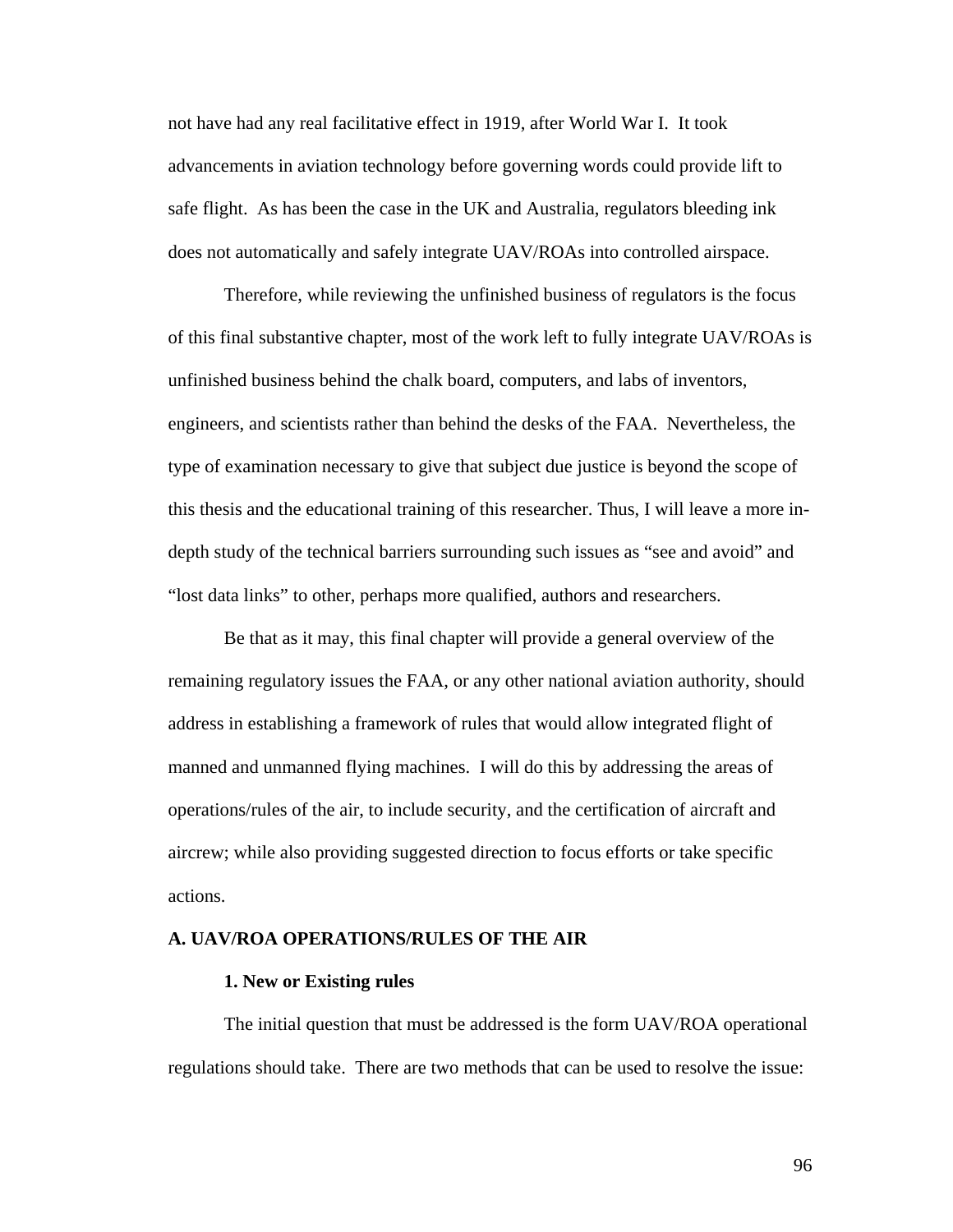1) create separate regulations, such as a new section in the FARs, like the sections addressing balloons, kites, unmanned rockets,<sup>423</sup> and ultralight aircraft<sup>424</sup>or 2) amend the existing sections of the FARs found in CFR Title 14, Part 91, *General Operating and Flight Rules,* to cover the unique operational environment of UAV/ROAs.<sup>425</sup> The NASA ERAST project to look at the development and integration of HALE UAV/ROAs reviewed the rules found in FAR Part 91, and concluded that most of the current regulatory criteria found in this section of the FARs are already applicable or specifically do not apply.<sup>426</sup> Their conclusion, therefore, was that the most "effective and timely method" to resolve this issue would be to use Part 91 as the basis for UAV/ROA operating rules, and amend where needed. $427$ 

 The painstaking, while not exhaustive, review of existing international and domestic rules that could apply to UAV/ROA operations found in the previous chapter, hopefully supports this conclusion. Nevertheless, not all UAV/ROA aircraft should be required to follow the same flight rules as such aircraft will not need to fly in controlled airspace. However, that is simply built into the system as operational environments are segregated into classes of airspace. As already divided and classified in ICAO SARPs and FARs, UAV/ROAs that only operate in Class G airspace will have differing requirements from those that operate in Class A. Thus,

<sup>426</sup> *Id*.

 $\overline{a}$ 

<sup>427</sup> *Id*.

 $423$  14 C.F.R. §§ 101.1 – 101.39.

 $424$  14 C.F.R. §§ 103.1 – 103.23.

<sup>425</sup> *See* NASA Certification Roadmap, *supra* note 16, at 101.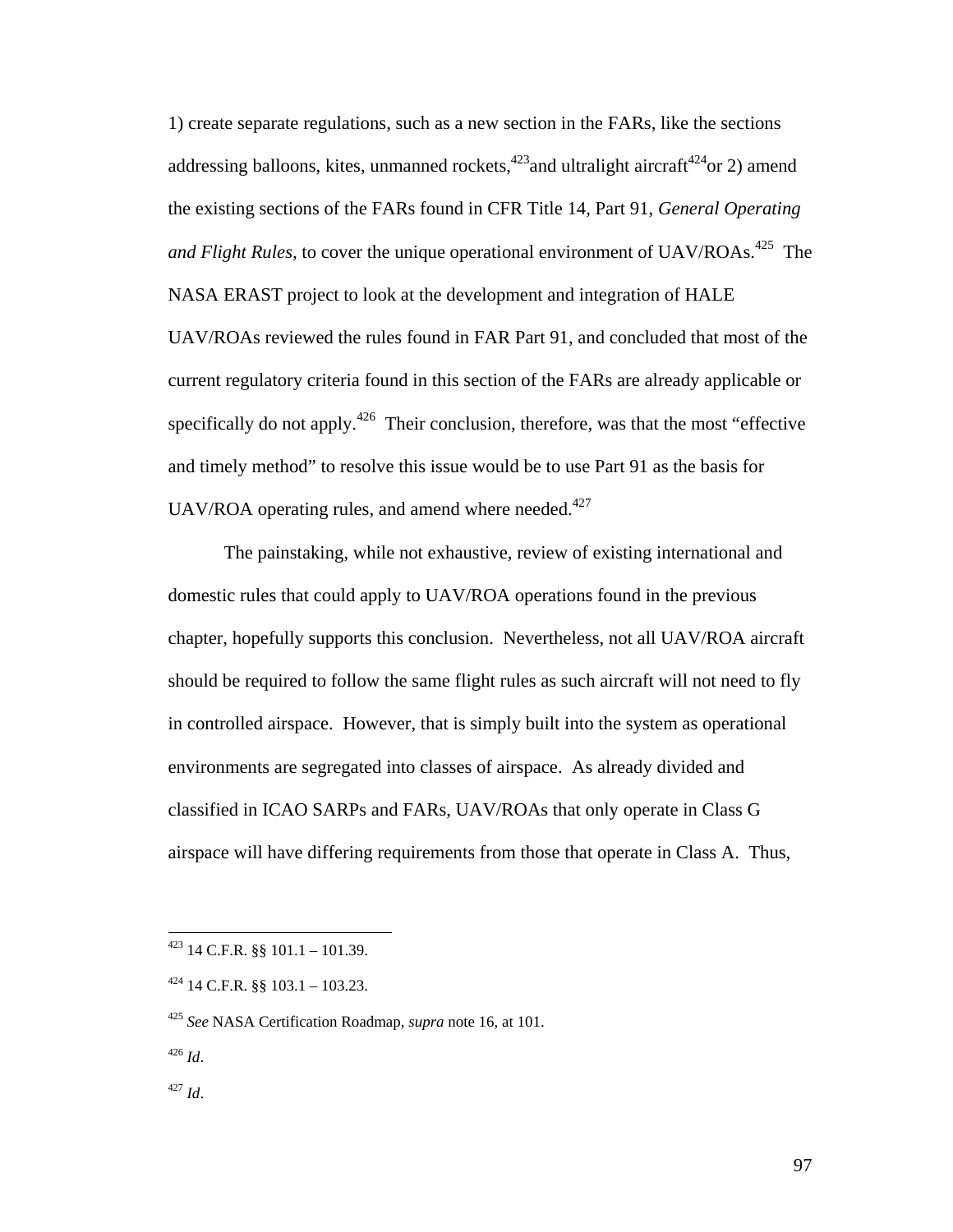by treating the UAV/ROA similar to pilot-on board aircraft, most of the operating regulatory structure is already in place.

 This approach is also advocated by a number of governmental agencies, and public and private organizations looking into this issue, which, almost without exception, agree that using existing aviation regulations form the best building block for UAV/ROA integration. 428 Therefore, I will use the premise in this final chapter that the most effective way to create regulations for UAV/ROA integration is to incorporate to the greatest extent possible existing aviation regulations.

#### **2. Classification of UAV/ROA**

1

 The first issue that must be addressed by the FAA in incorporating existing operational rules of the air to UAV/ROA flight is the classification of aircraft, which cover such a wide and varied operational spectrum. The issue can be viewed a little differently by determining which rules should apply to a particular type or class of UAV/ROA. A classification scheme is important for UAV/ROA development to give operational parameters to system designers and manufacturers as targets to aim for in accessing an intended operational environment. There are a number of different classification schemes for UAV/ROAs currently advocated.

 As mentioned earlier in this work, there exists a classification based on operating altitudes and endurance, which classification I have used throughout this work, and which are fairly universally used.<sup>429</sup> This sort of classification includes

<sup>428</sup> OSD, *supra* note 242, at 2, 3, 33; JAA, *supra* note 14, at 19, 25, 38, 47; CAP 722, *supra* note 31, at Chapter 3 § 3.2, Chapter 13 § 3.1, Chapter 27 §§ 3.2, 5. *See also* DeGarmo, *supra* note 32, at 3-1.

<sup>429</sup> *See* NASA Concept of Operations, *supra* note 45, 1-3; UAV Categorisation, *supra* note 53, at 155; DeGarmo, *supra* note 242, at 40.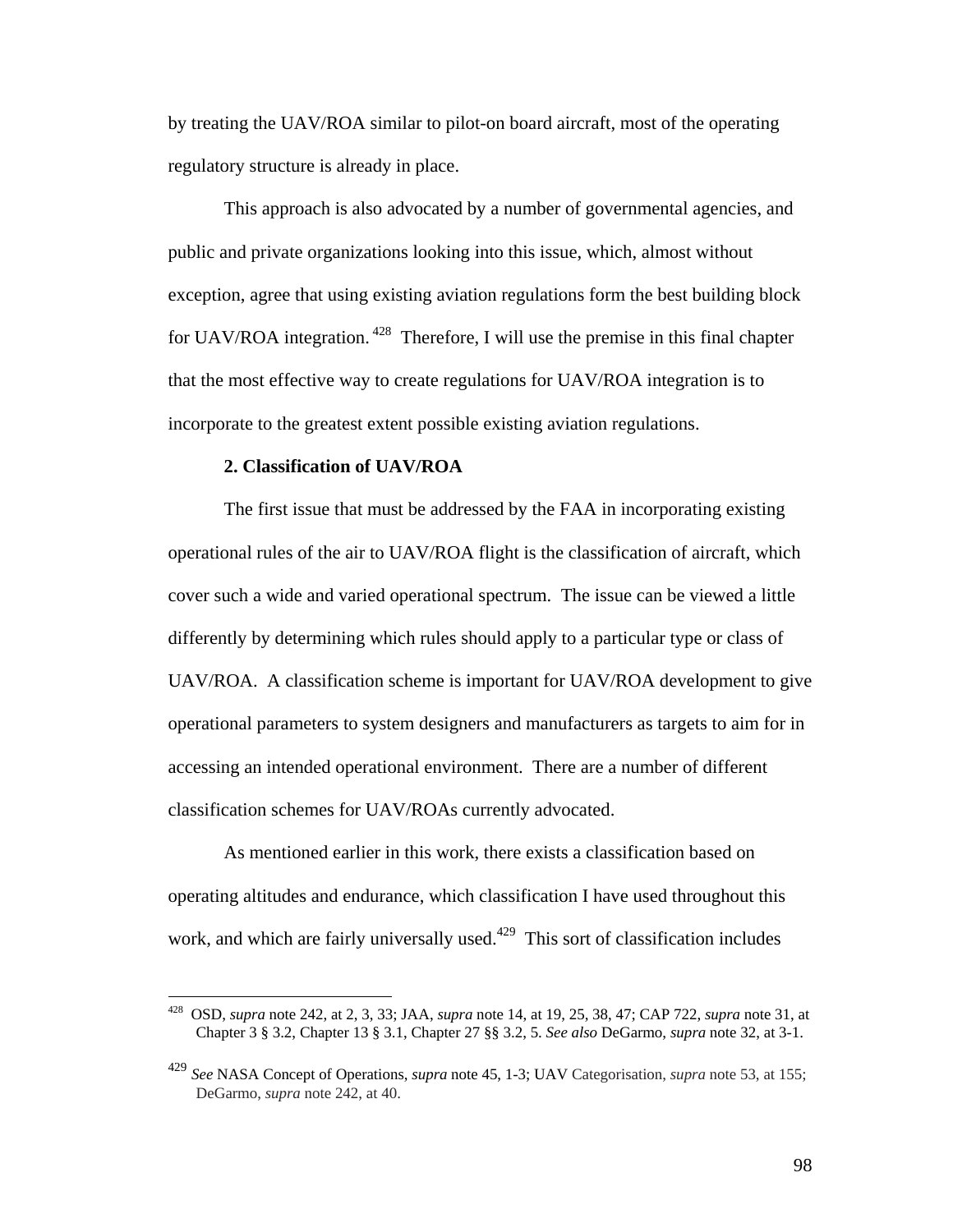high altitude, long endurance, HALE, UAV/ROAs, and medium altitude, long endurance, MALE UAV/ROAs. Militaries also classify UAV/ROAs based on operational characteristics, such as the previous explored unmanned combat aerial vehicle, UCAV, the vertical takeoff and landing UAV/ROA, VUAV, <sup>430</sup> or the operational mission, such as the tactical UAV/ROA,  $TUAV^{431}$ 

 Some schemes focus on weight such as the above discussed Australian regulations. Others include weight in a formula for kinetic energy as in the Task Force Final Report or the above explored CAA Light UAV/ROA Policy. The advantage of this concept is that it takes into account the actual risk to third parties from a crash. Still others have advocated an even more complicated system using a combination of the classes of airspace needed for operations and the ability of the UAV/ROA to stay in that airspace, coupled with a kinetic energy concept.<sup>432</sup>

 However, if the most effective way to pave the airfield for UAV/ROA integration is by adapting, to the greatest extent possible, current aviation regulations, I contend that UAV/ROAs should be classified through a system that easily fits into and can incorporate those existing rules. This could be done with a system that uses the different categories of airspace already in place in the aviation regulatory construct, and apply it to UAV/ROAs. In essence, that is what was done in the

<sup>430</sup> United States Coast Guard, *VTOL (Vertical Takeoff and Landing) Unmanned Aerial Vehicle (UAV)*, *at* http://www.uscg.mil/deepwater/system/vuav.htm (last visited Jun. 10, 2005.

<sup>431</sup> Susan Redwine, Sgt USA, *Division Fields First TUAV Platoon*, Fort Drum Blizzard Online (Jun. 5, 2005) *at* http://www.drum.army.mil/sites/news/blizzard/blizzard\_online/news.asp?id=7 (last visited Jun. 10, 2005).

<sup>432</sup> *See* DeGarmo, *supra* note 32, at 40.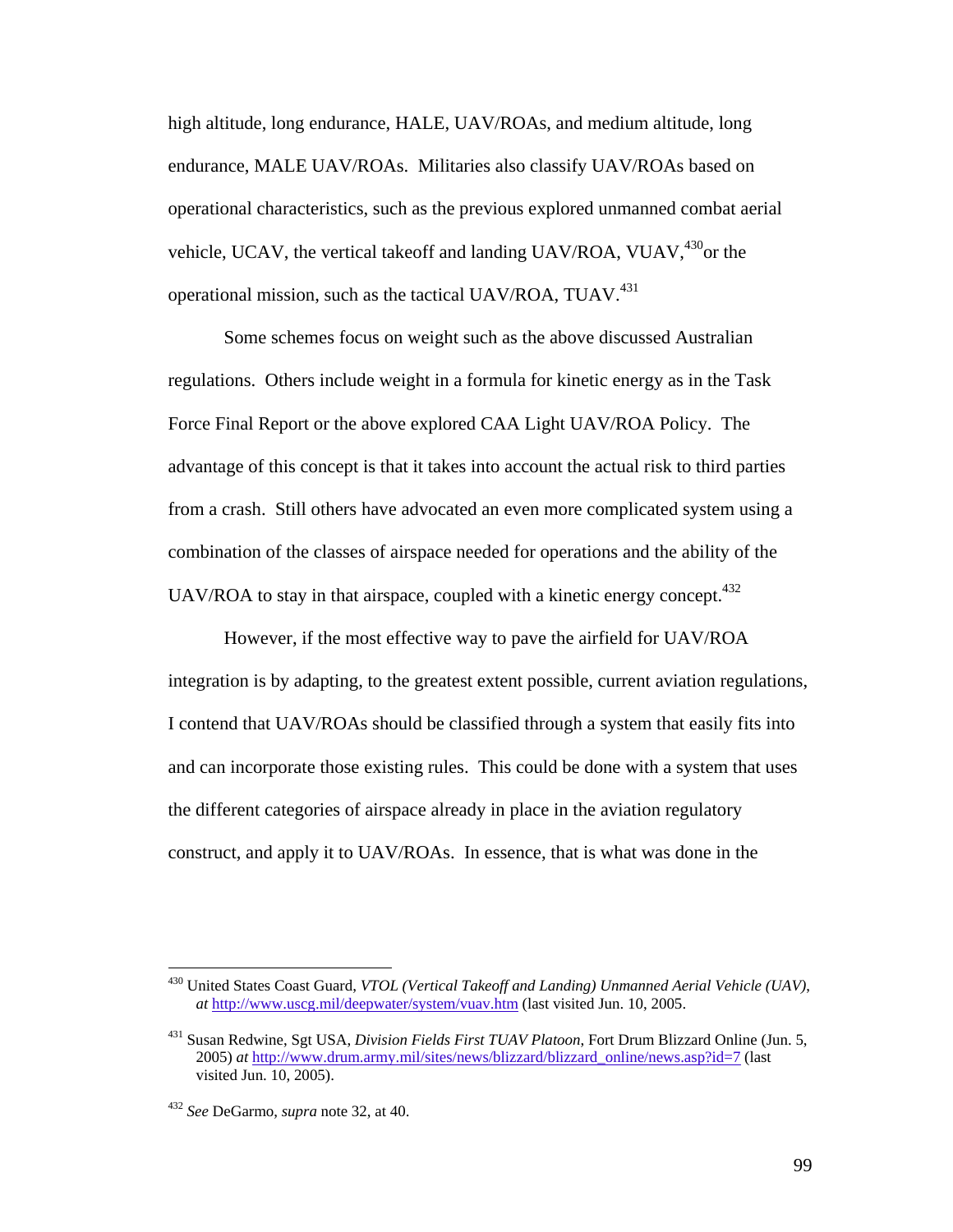classification grouping in CAP 722, discussed above. Under CAP 722, the UK made five groupings based on the type of airspace the UAV/ROA would fly.<sup>433</sup>

 This sort of method was also proposed by the United States' Office of The Secretary of Defense (OSD) in its 2004 report entitled *Airspace Integration Plan for Unmanned Aviation* ("OSD Plan").<sup>434</sup> In the OSD Plan, the OSD looked at the FAA's current scheme of regulating aircraft based on classifications of "class," "category," and "type."<sup>435</sup> They determined that by adapting the existing FAA regulatory classification scheme, they could easily group UAV/ROAs into categories upon which specific requirements would apply. <sup>436</sup> Through this exercise, the following categorization was developed:

*Cat I –* an ROA similar to a Radio-Controlled (RC) model aircraft.

*Cat II –* an ROA that does not fully comply with airspace equipage requirements and is not used similarly to RC model aircraft.

*Cat III –* an ROA that complies with applicable parts of 14 CFR Part 91<sup>437</sup>

 The following table taken from the OSD Plan further explains how this simple three-tier categorization scheme allows the adaptation of existing FARs into the UAV/ROA world:

<sup>433</sup> CAP 722, *supra* note 31, at Chapter 1 § 3.1.

<sup>434</sup> OSD, *supra* note 242, at 11-14.

<sup>435</sup> *Id*. at 12.

<sup>436</sup> *Id*. at 12-14.

<sup>437</sup> *Id*. at 3.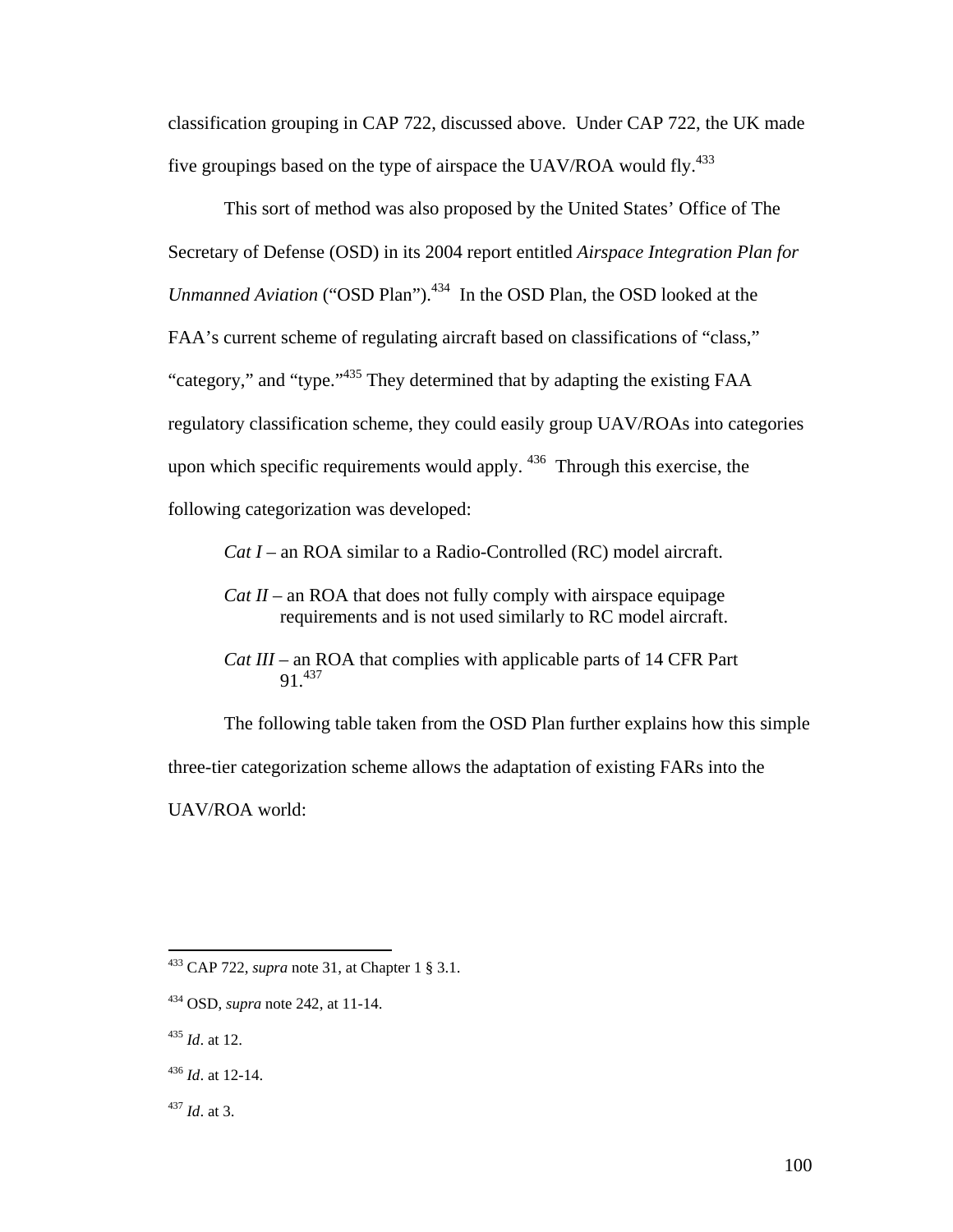

Only "Part 91 aircraft" are certified airworthy and require licensed pilots

### **Figure 4-1: UAV/ROA Divisions Based on FAA Definitions**

- 1. The regime that operates under Visual Flight Rules (VFR) and Instrument Flight Rules (IFR) according to well-established regulations and procedures, as closely as possible to a manned aircraft.
- 2. The regime where Visual Meteorological Conditions (VMC) operations in the absence of ATC are similar to Restricted Category Aircraft operations.
- 3. The regime where VFR line-of-sight operations in uncontrolled airspace resemble model aircraft operations. 438

Thus, by categorizing UAV/ROAs in this manner, an existing and already

applied and understood system of aviation regulations, are, for the most part, able to

be laid at the feet of manufacturers and operators to guide UAV/ROA operations. It

provides not only for application of operational rules of the air, but also application of

existing rules for aircrew and pilot licensing and certification requirements.

This categorization system also applies easily to airspace classifications.

Since Cat I are those UAV/ROAs that operate in visual line of sight similar to model

aircraft, their operating parameters will be in the uncontrolled airspace of class G. Cat

II will be limited due to operating constraints that do not allow full adherence to the

<sup>438</sup> *Id*. at 14.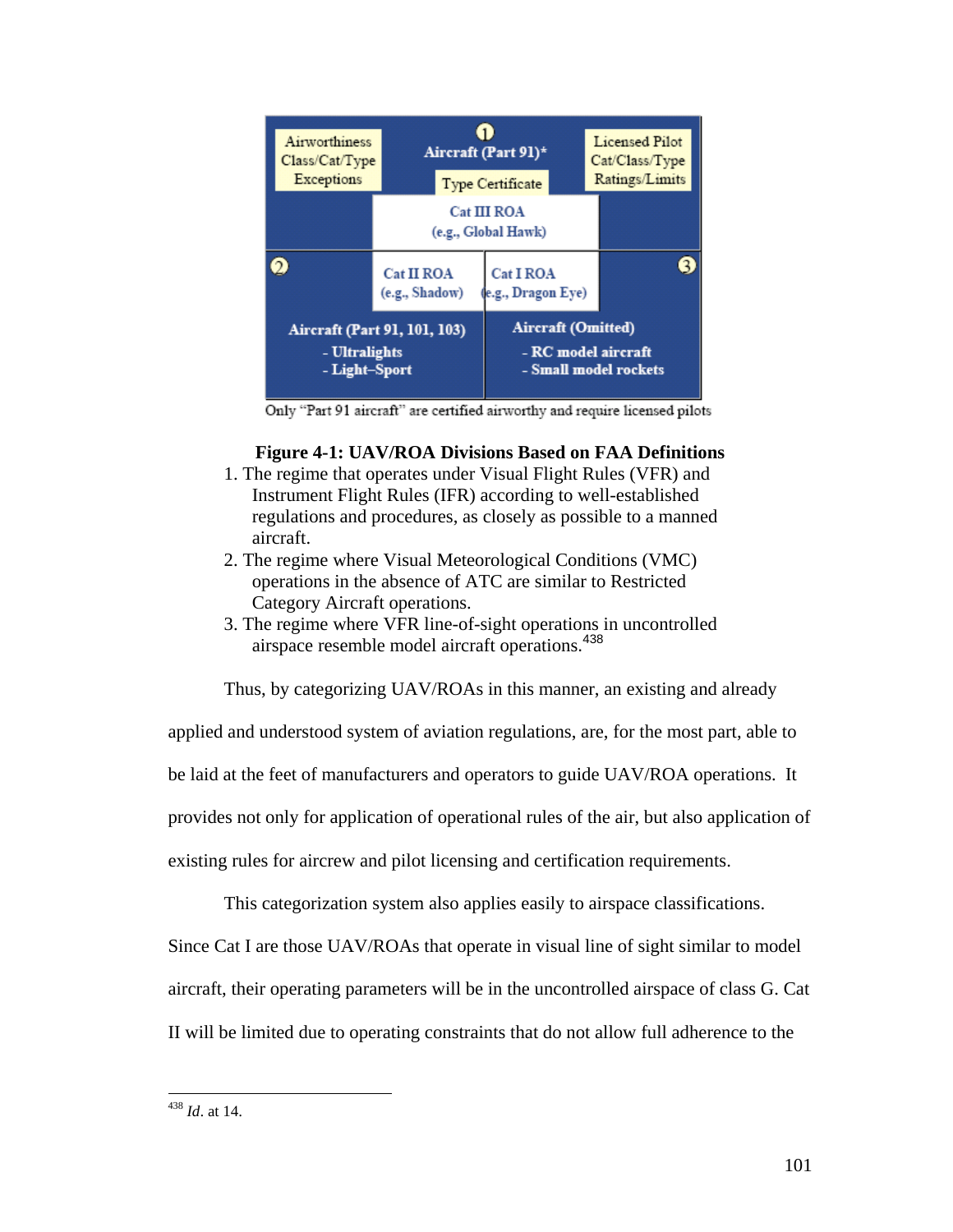FARs, such as equipment limitations, but also the need to fly out of the sight of an operator, and therefore, would not be allowed to fly in class A, B or C airspace. Finally, Cat III are those UAV/ROAs that comply with all applicable FARs, and would have access to all classes of airspace. The alignment of existing regulations and airspace accessible by each of these three categories is clearly displayed in this table taken from the OSD Plan:

|                       |          | Certified Aircraft /<br>Cat III $ROA^{20}$  | Non-Standard<br>Aircraft /<br>Cat II ROA | RC Model Aircraft /<br>Cat I ROA |
|-----------------------|----------|---------------------------------------------|------------------------------------------|----------------------------------|
| <b>FAA Regulation</b> |          | 14 CFR 91                                   | 14 CFR 91, 101, and<br>103               | None (AC 91-57)                  |
| Airspace Usage        |          | All                                         | Class E, G, &<br>non-joint-use Class D   | Class G<br>(<1200 ft AGL)        |
| Airspeed Limit, KIAS  |          | None                                        | NTE 250 (proposed)                       | 100 (proposed)                   |
| <b>Example Types</b>  | Manned   | Airliners<br>Light-Sport                    |                                          | None                             |
|                       | Unmanned | Predator, Global<br>Pioneer, Shadow<br>Hawk |                                          | Dragon Eye, Raven                |



 $\overline{a}$ 

# <sup>439</sup> **Figure 4-2 Alignment of UAV/ROA Categories with FAA Regulations**

 It could be argued that this overly simplistic categorization system does not adequately address the threat to air and ground-based third parties since it does not account for the mass and operating speed of the UAV/ROA. For example, in theory a Cat II UAV/ROA could be as large as any Cat III aircraft, but since it is designed to fly in limited airspace, it would not be equipped with some safety related equipment,

<sup>439</sup> *Id*. at 48. The terms within Figure 4-2 are further defined below.

<sup>•</sup> ROA – Cat III: capable of flying throughout all categories of airspace and conforms to Part 91, etc. (i.e., all the things a regulated manned aircraft must do including the ability to "sense-and-avoid"). Airworthiness and operator certification are required. ROA are generally built for beyond line-ofsight operations. Examples: Global Hawk, Predator

<sup>•</sup> ROA – Cat II: non-standard aircraft that perform special purpose operations. Operators must provide evidence of airworthiness and operator qualification. Cat II ROA may perform routine operations within a specific set of restrictions. Examples: Pioneer, Shadow

<sup>•</sup> ROA – Cat I: analogous to RC models as covered in AC 91-57. Operators must provide evidence of airworthiness and operator qualification. Small UAVs are generally limited to visual line-of-sight operations. Examples: Pointer, Dragon Eye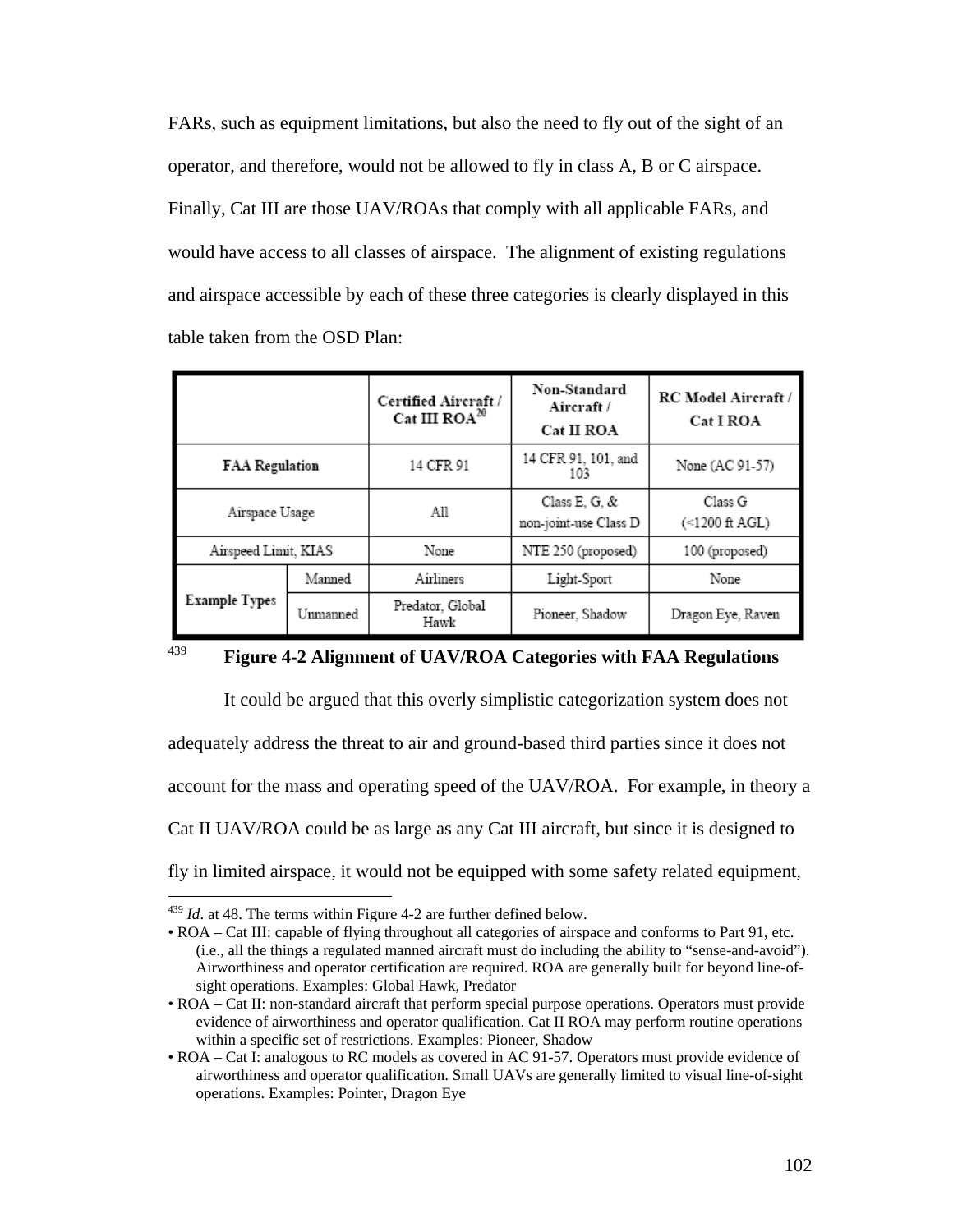such as transponders, radios, or even lights. Thus, while Cat II UAV/ROAs are only designed for operations in Class E, G and uncontrolled portions of D, if due to a pirated signal, lost link, or other malfunction, the aircraft diverges into more congested airspace or populated areas and crashes, obviously the risk to a third party increases as the kinetic energy inherent in the aircraft increases.

 Be that as it may, there are always security and safety risks associated with any type of UAV/ROA. Operating rules, such as limiting flight paths to sparsely populated areas in the air and on the ground, help reduce that risk just as do safety and security equipment. The advantage of the three category system proposed by the OSD is that it can be quickly implemented with proven, already used categories familiar with aviators. It does not require inventing new concepts that might impose unnecessary burdens upon the industry that could stifle growth and utility. Clearly an aircraft designed to provide a bird's eye view for border security or to monitor changing environmental conditions in unpopulated areas should be encouraged to be fielded quickly without burdening and, arguably, unnecessary requirements. Granted, even more complex categorizing systems that include kinetic testing would produce similar results in time, but the issue is based more on whether the industry should be burdened with complex and costly requirements based on unlikely risks. The real threat to third parties clearly lies in Cat III UAV/ROAs that are intended to be fully integrated, and accordingly would be required to adhere to all applicable FARs.

 I recommend that the FAA adopt the categorization system proposed by the OSD as it would allow for the adoption of existing rules upon UAV/ROA systems that wish to operate in certain segments of airspace without limiting access to those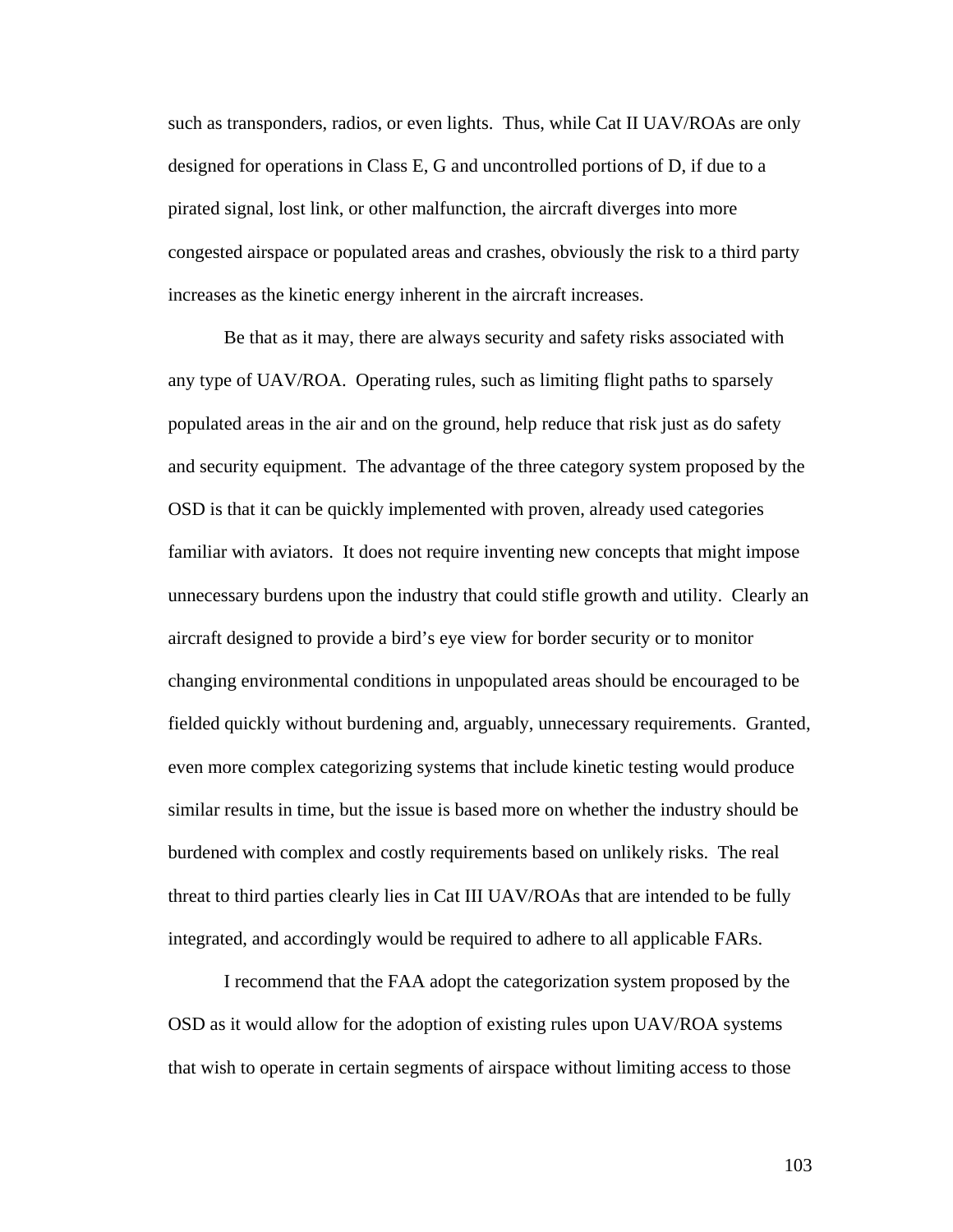UAV/ROAs that can now safely operate under those rules, such as Cat I UAV/ROAs. This system is simple and easy to understand, and does not require complex, possibly unnecessary, testing that takes recourses from both government and manufacturer.

#### **3. Cat III UAV/ROA Specific Considerations for the FARs**

 Cat III UAV/ROAs, or those that will fly in all classes of airspace, and more particularly, Class A, B and C airspace, will be required to adhere to all applicable operational rules found in the FARs. However, as noted, some rules don't apply and others need to be slightly changed to address the UAV/ROA operational range. Therefore, I will review portions of Part 91 of the FARs that need to be modified for UAV/ROA operations.

#### **3a. Multiple Operations, One Pilot in Command**

 As previously noted, the FARs and ICAO SARPs require the pilot in command to be responsible for the safe operations of the aircraft, and that its flight follows applicable rules of the air. However, as also previously discussed, at least one jurisdiction, the UK in CAP 722, contemplated and allowed the UAV/ROA commanding pilot to command, not necessarily personally operate, more than one UAV/ROA at a time on the stipulations that such could be done safely.<sup>440</sup> The scenario of having more than one pilot under the supervision of a commanding pilot is not without reason in a modern, technology driven UAV/ROA operations center. Granted, such a center would only be possible in operations sophisticated enough to have sufficient monitoring of the aircraft(s), communications with all ATCs, and flying environment, including all other local traffic; however, such operations are not beyond immediate future realization.

 $\overline{a}$ 

<sup>440</sup> CAP 722, *supra* note 31, Chapter 9 § 3.1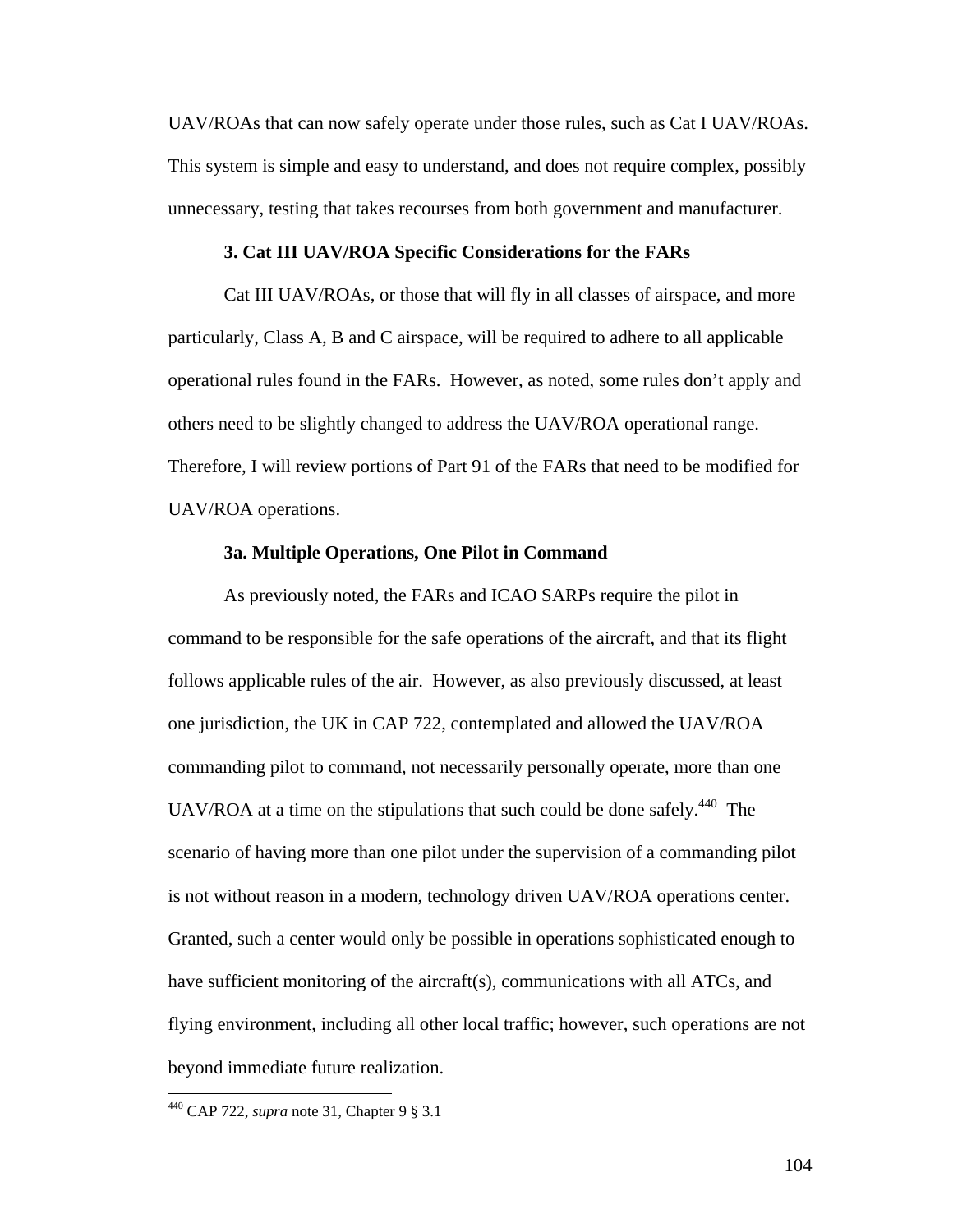Section 91.3, *Responsibility and Authority of the Pilot in Command,* of Title 14 of the CFR addresses the responsibility and authority of the pilot in command. I recommend that this section include a provision that allows the UAV/ROA pilot in command to perform his or her duties by direct control of the vehicle or through a pilot who is either co-located or monitored from an operations center. Further, that a UAV/ROA pilot in command may simultaneously assume the prescribed responsibilities for more than one UAV/ROA aircraft when such can be done through monitoring and oversight to a level of acceptable safety by overseeing and directing the activities of one or more UAV/ROA pilots.

#### **3b. Right of Way: See and Avoid**

 Right of way rules may not need to be drastically amended, but must account for the difficulty of operating in airspace with both UAV/ROAs and pilot-on-board aircraft. It is difficult not only for the UAV/ROA pilot, but also for the pilot sitting in the cockpit of the pilot-on-board aircraft and the ATC. While UAV/ROA pilots must be able to electronically observe other aircraft, those other pilots must also be able to observe them. UAV/ROAs are generally smaller than other aircraft, particularly commercial airliners; even Cat III UAV/ROAs will generally not be as large as piloton-board aircraft. Smaller profiles may make the UAV/ROA more difficult to "see and avoid". Therefore, Cat III UAV/ROAs will need to be able to electronically send a signal which is distinctly identifiable as coming from a UAV/ROA so as to provide notice to the ATC and other pilots to be on special look out for the smaller, usually slower aircraft.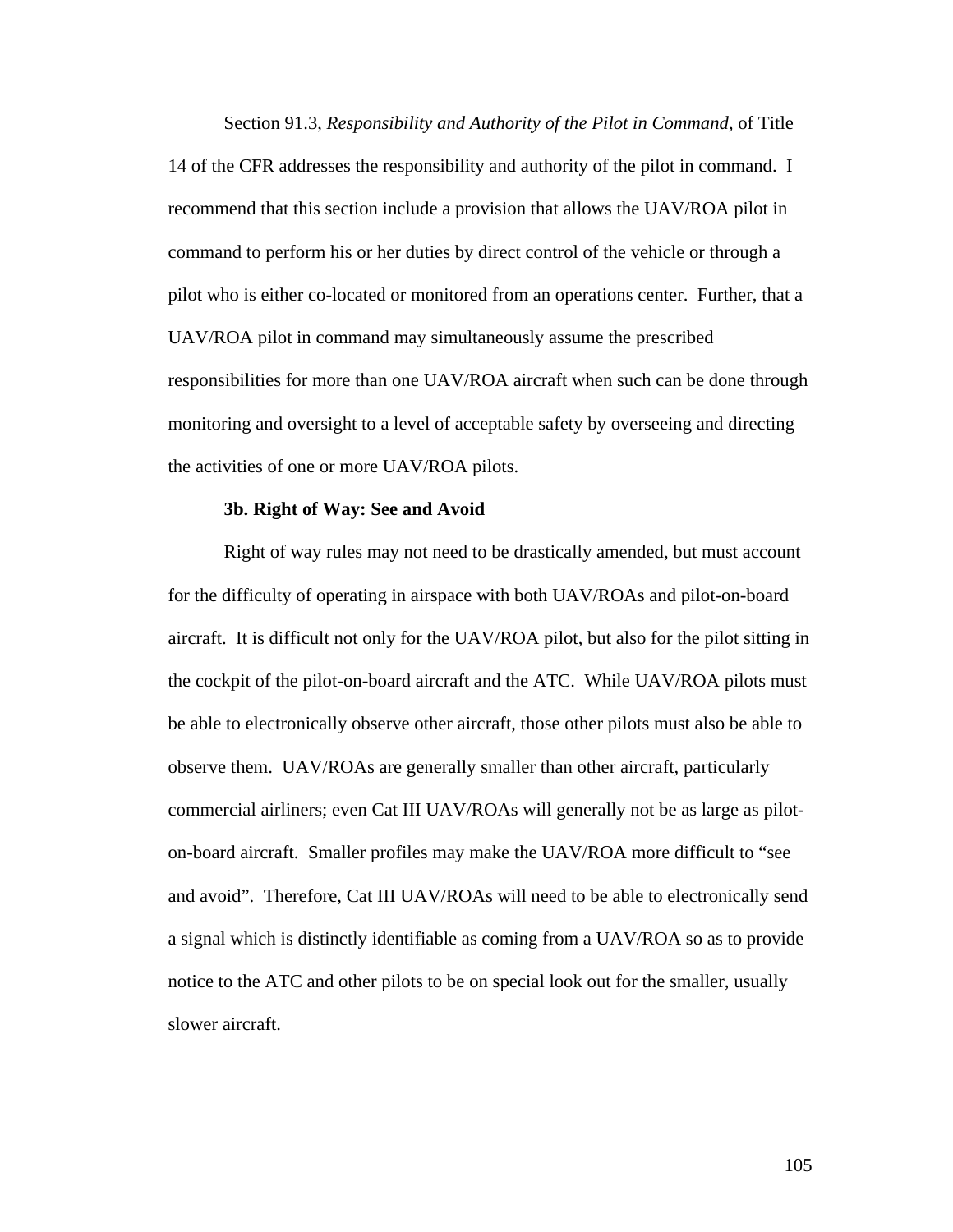While it would be ideal for UAV/ROAs to be totally transparent to the ATC in that the ATC would not have to make a distinction between pilot-on-board aircraft and  $UAV/ROAs<sub>441</sub> such may be too idealistic. While it is not unreasonable to require$ that the ATC be able to communicate with and instruct the UAV/ROA pilot in the same manner as pilots-on-board, the ATC may still have to provide greater separation or take different actions or precautions for UAV/ROA aircraft. This can only be done if the ATC knows that they are dealing with a UAV/ROA.

 Therefore, Cat III UAV/ROAs will need to be equipped with identifying technology to safely fly and communicate under IFR conditions, but moreover, they will need transponders and/or other technology to allow other aircraft and the ATC to immediately identify them as UAV/ROA aircraft. It should not be difficult for an industry standard to come forth to establish regulatory requirements. Such standards could easily take shape during the airworthiness certification process discussed in the next section. These new requirements could be placed into Subpart C, *Equipment, Instrument, and Certificate Requirements, of Section 91 of the FARs.*<sup>442</sup> Cat II aircraft will not be able to fly under IFR conditions. The use of airborne or ground based observers, or current forms of radar will be sufficient for see and avoid in Cat II UAV/ROAs operating in Class D, E, and G airspace. $443$ 

<sup>441</sup> *See generally* JAA, *supra* note 14, at 13.

 $442$  14 C.F.R. §§ 91.201 – 91.299.

<sup>443</sup> *See* NASA Certification Roadmap, *supra* note 16, at 103-4. *See also* Visual Flight Rules, 14 C.F.R. §§ 91.151 – 91.165.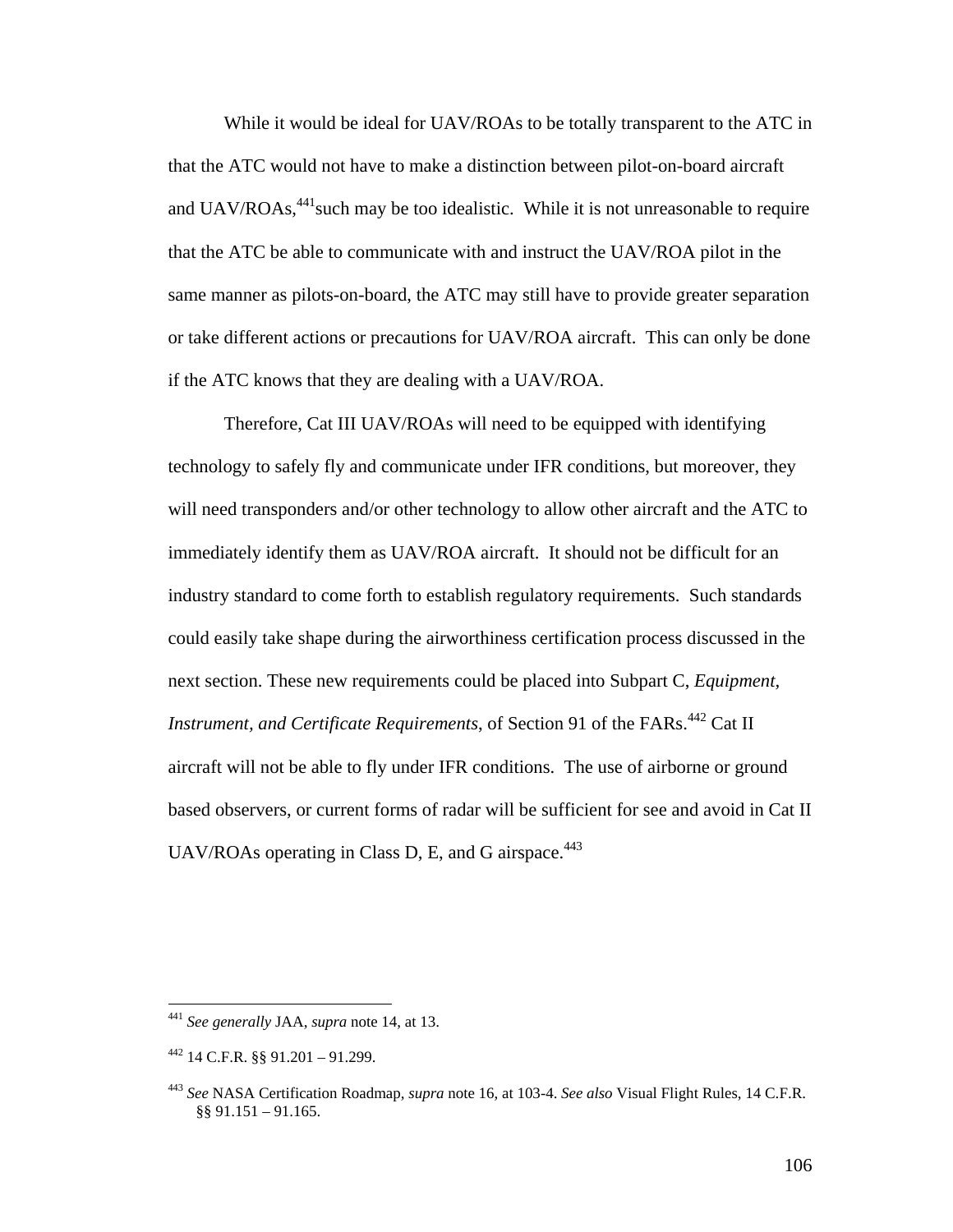#### **3c. Flight Termination Procedures**

 Flight termination due to a lost link, either from an equipment malfunction or jammed or pirated signal, is a security issue that clearly affects the safety of other aircraft and third parties on the ground. As required under Australian rules,  $444$ the flight plan filed for UAV/ROA operations should include procedures that will be followed in the event of required flight termination. The type of action taken should be left to the circumstances of the mission, size of the aircraft, and possibly cargo, to include internal equipment which might be classified or sensitive. I recommend, therefore, that options be given based on the above or other criteria. Obviously, the risk to third parties should be mitigated, to include environmental hazards from equipment or payload. The options should include autonomous actions after set periods of lost contact from the UAV/ROA control center, as well as allocated safe areas in the air and on the ground for recovery, implosion, or other forms of termination. For Cat III aircraft, Section 91.169, *IFR Flight Plan: Information Required*, of the FARs could be amended to provide this reporting requirement, as well as options and acceptable parameters for flight termination actions, which could be placed there or in Section 91.139, *Emergency Air Traffic Rules*. For Cat II flying VFR, similar requirements could also be included in to Section 91.153, *VFR Flight Plan: Information Required*.

 In the event of a lost link scenario, procedures could also include a period of time allowed to reestablish communication. As briefly touched on in the previous chapter, there are rules for pilot-on-board aircraft in situations where communications

<u>.</u>

<sup>444</sup> AC 101-1(0), *supra* note 362 at § 5.10.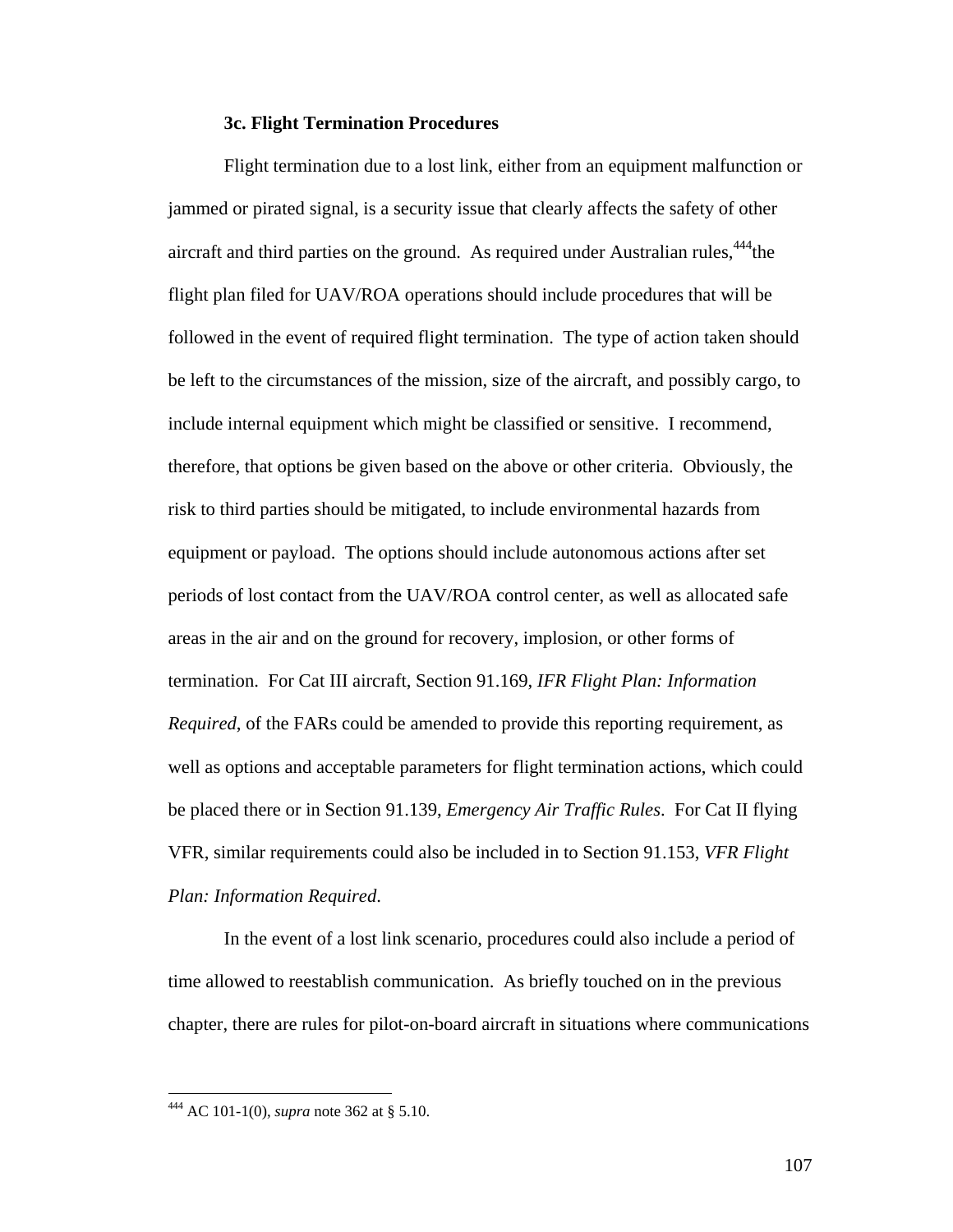between the ATC and pilot have ceased.<sup>445</sup> The same procedures could be autonomously programmed into the UAV/ROA to take effect upon a lost link with the control center.<sup>446</sup> However, care should be taken to allow these procedures to occur autonomously. Unlike pilot-on-board aircraft, a UAV/ROA that has lost manipulation from the control center must rely completely on computerized actions and reactions in flight, which would be dangerous in heavier traveled classes of airspace. Therefore, this option should only be used until communication and control is reestablished prior to entering into Class B or C airspace, or the more congested areas of Class A airspace, unless technology advances to allow safe autonomous transit through such airspaces.

 Integral to lost link security is the communicating frequency between the UAV/ROA operations center and the aircraft. While the technical parameters of the issue is beyond the scope of this thesis, there seems to be work that could be done by the ITU,<sup>447</sup>on an international scale, and the FAA and Federal Communications Commission ("FCC") within the United States. Dedicated frequencies and/or bandwidth requirements and noninterference rules could be placed in the FARs, possibly as part of Section 91.183, *IFR Radio Communications,* and/or 91.185, *IFR Operations: Two-way Radio Communications Failure*, to address the unique UAV/ROA environ.

<sup>445 14</sup> C.F.R. § 91.185.

<sup>446</sup> *See generally* OSD, *supra* note242, at 31.

<sup>447</sup> *See* JAA, *supra* note 14, at 49. *See also* note on ITU, *supra* note 22.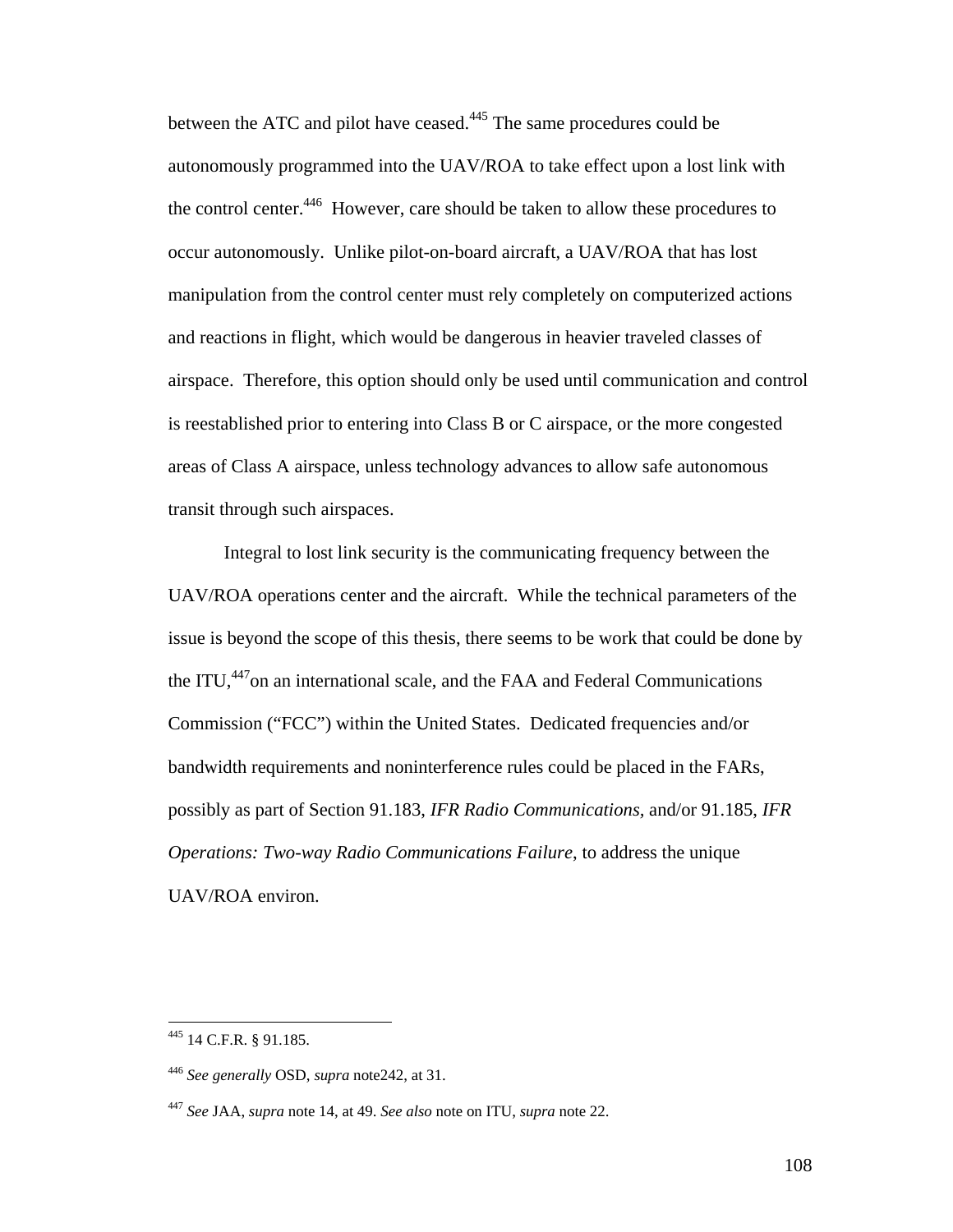#### **3d. Flight Operations Center and the UAV/ROA System**

 As noted in both Australian and UK rules, the UAV/ROA is more than just an aircraft, but includes remotely located pilots, technicians, communication links and personnel. Any changes to the FARs must account for the UAV/ROA as a system. Therefore, the definitional section, Section 1, of the FARs should discuss the UAV/ROA as a system that includes the aircraft, a ground or air based control center, communications/data link system, maintenance system, operating personnel, and any other equipment or personnel essential to or which could affect the safe operation and landing of the UAV/ROA.

 Further, while the UAV/ROA aircraft is only one piece of the system, other pieces of that system could change mid flight as it did when the Global Hawk flew from the United States to Australia.<sup>448</sup> In that situation and in future scenarios, control and/or responsibility of the aircraft may pass onto another control center, pilot, and/or pilot in command. This could happen not just internationally, but domestic within the United States as UAV/ROA operators could have regional control centers for transnational flights. In such situations, the identity of the UAV/ROA pilot and the UAV/ROA commander must be clear to the ATC, with proper communications maintained with the right party at all times during the UAV/ROA flight. There should be a requirement that any flight plan include detailed information regarding any change of operational control. This could be done by further amending the above-mentioned Part 91 sections that address required flight plan information.449

1

<sup>448</sup> *See* Morris, *supra* note 35.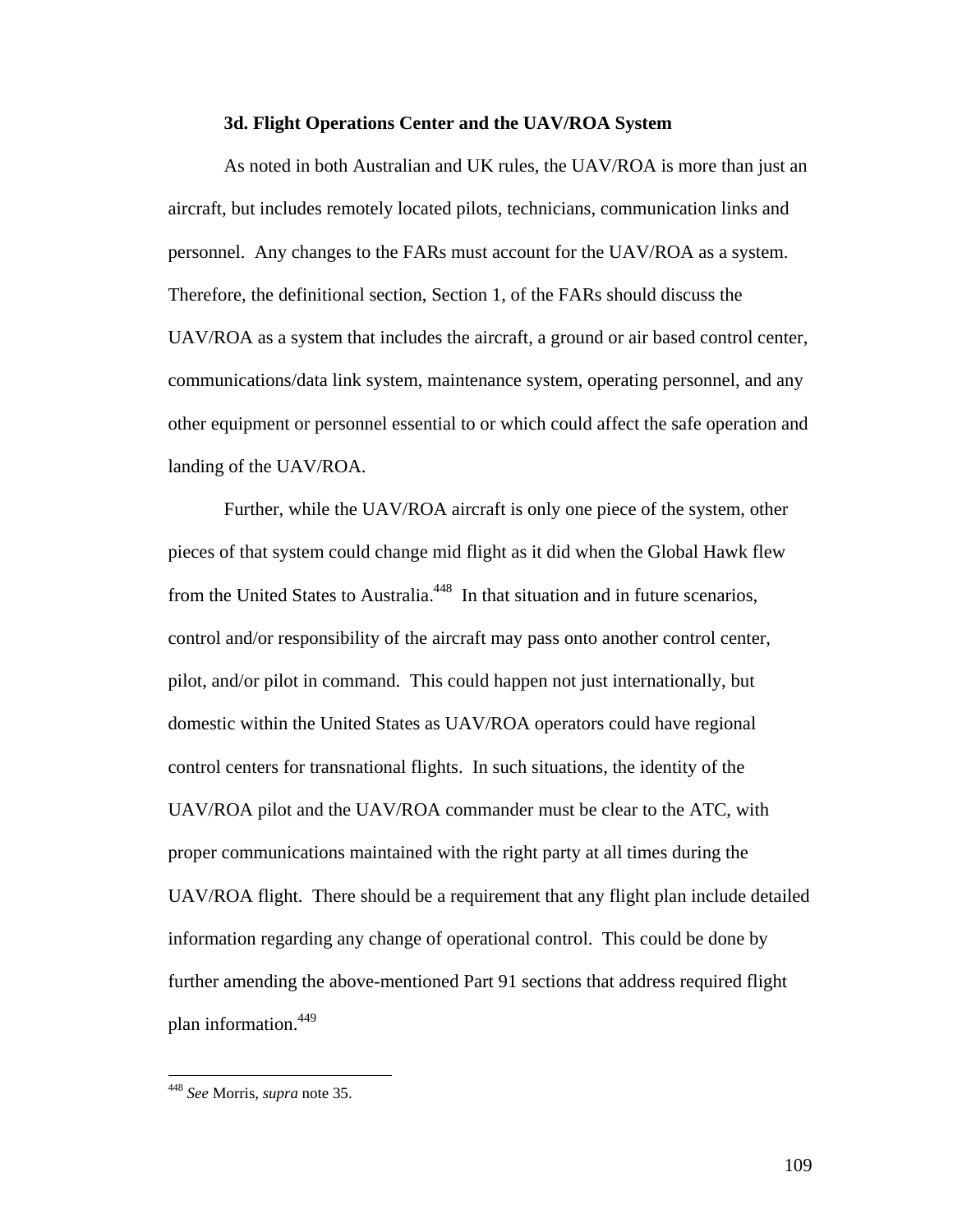#### **3e. Other Security Issues**

 Once the UAV/ROA is recognized as a system, security issues enlarge to encompass the whole UAV/ROA system. The principles of security and the integrity of the aircraft to ensure that it can not be used as a weapon or flying bomb, require that any controlled area include the whole system. This would include security from intruders into the control center and the communication link, both physically and electronically. This would require the TSA to amend those portions of Title 49 of the CFR that address security perimeters and controlled access areas.<sup>450</sup>

 As noted, there are FAA promulgated rules regarding securing the cockpit of pilot-on-board aircraft and controlling access to such areas to only authorized persons. 451 These rules should be expanded to include control centers of UAV/ROAs. However, since the security of passengers is not an issue and UAV/ROAs are generally smaller as compared with most pilot-on-board aircraft, my recommendation is that the rules for locked cockpit doors<sup>452</sup>be somewhat modified to allow access through security doors that grant entrance by card, combination, or other technology, similar to those already used in most businesses or corporations.

 Nevertheless, there should be increased thought given to the security of the communication link to include security of the hardware, software, and electronic signal. The security rules will need to be amended to place onus on the UAV/ROA operator to secure the location of equipment, to include fenced and controlled areas

 <sup>449 14</sup> C.F.R. §§ 91.153, 91.169.

 $^{450}$  49 C.F.R. §§ 1540.1 – 1540.117, 1544.1 – 1544.411, 1550.1 – 1550.7. 1562.1 – 1562.3.

<sup>451 14</sup> C.F.R. §§ 121.313; 121.547.

<sup>452</sup> *Id*. at § 121.313.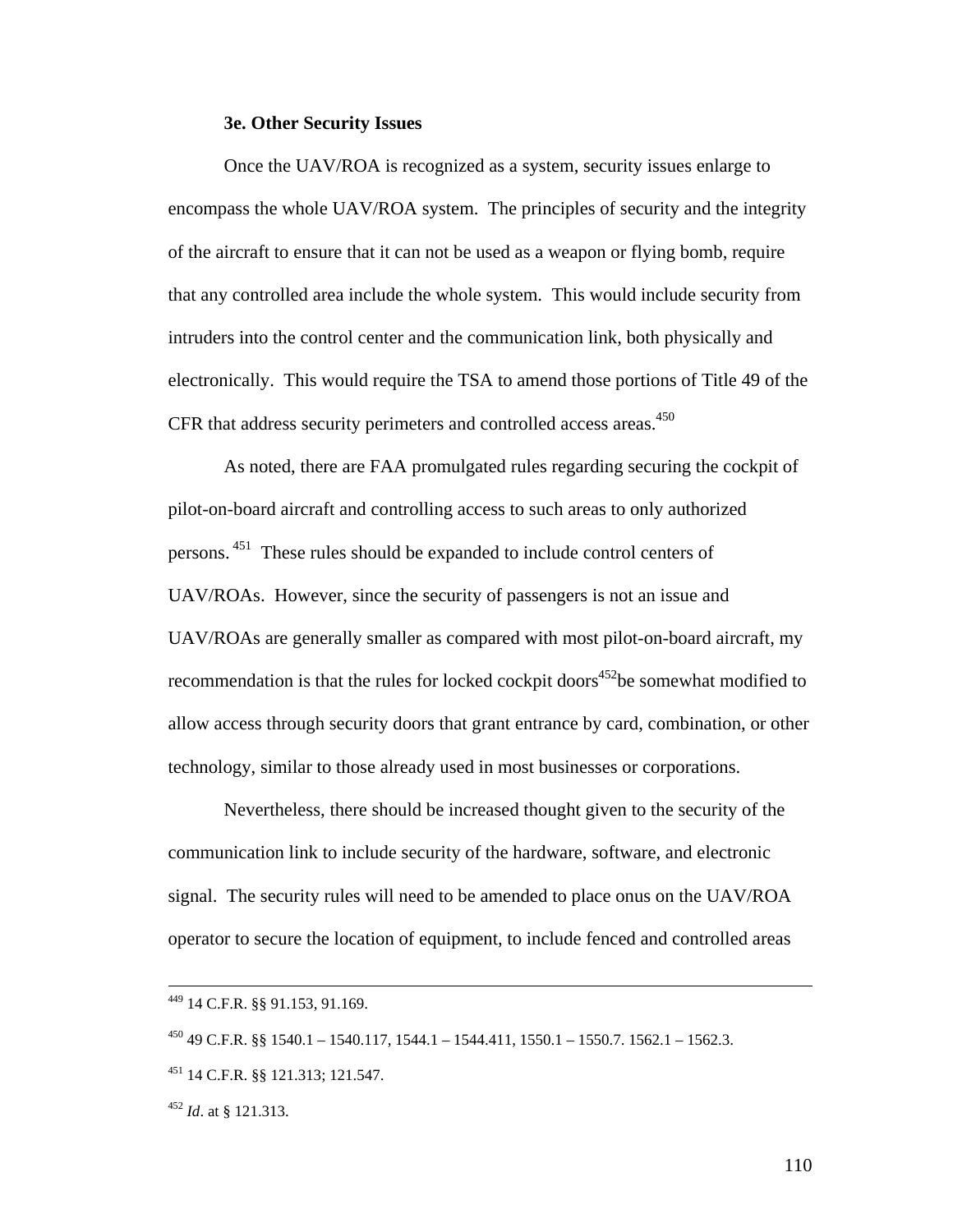around communication towers, and a secured signal using some sort of encryption or signal that is difficult to intercept. Finally, as part of the security system for the communications link between aircraft and control center, there needs to be a requirement for redundancy of systems, which is a common requirement imposed by the FAA upon aircraft manufacturers.<sup>453</sup> Once again, these are areas that technology must answer; however, it is important to establish regulatory requirements in these areas for manufacturers and operators to be given direction to expend recourses.

#### **B. Certification of Aircraft and Personnel**

#### **1. Airworthiness Certification**

 The certification of pilot-on-board aircraft is based on a system of applying specifically defined codes and requirements that have been established over decades of aircraft design. It is a universal underlying concept that the application of these codes of airworthiness, as far as is practicable, avoid any presumption of the missions or purposes or the aircraft;<sup>454</sup>however, exceptions are made in certain situations for special purpose aircraft such as in agriculture, which are then limited to how and where they may operate.<sup>455</sup> The problem that lies before regulators regarding UAV/ROA flight is the lack of industrial safety standards since there is not a long history of a certification process.<sup>456</sup>

<sup>&</sup>lt;sup>453</sup> Many times FAA Airworthiness Directives require specific aircraft manufactures to address systems that need redundancy to ensure safety, or airworthiness. FAA, *Airworthiness Directives*, *at* http://www.airweb.faa.gov/Regulatory\_and\_Guidance\_Library/rgAD.nsf/MainFrame?OpenFrame Set&CFID=1044425&CFTOKEN=71698324 (last visited Jun. 2, 2005).

<sup>454</sup> *See* JAA, *supra* note 14, at 18.

<sup>455</sup> *See* 14 C.F.R. § 21.25.

<sup>456</sup> *See generally* JAA, *supra* note 14, at 18-20.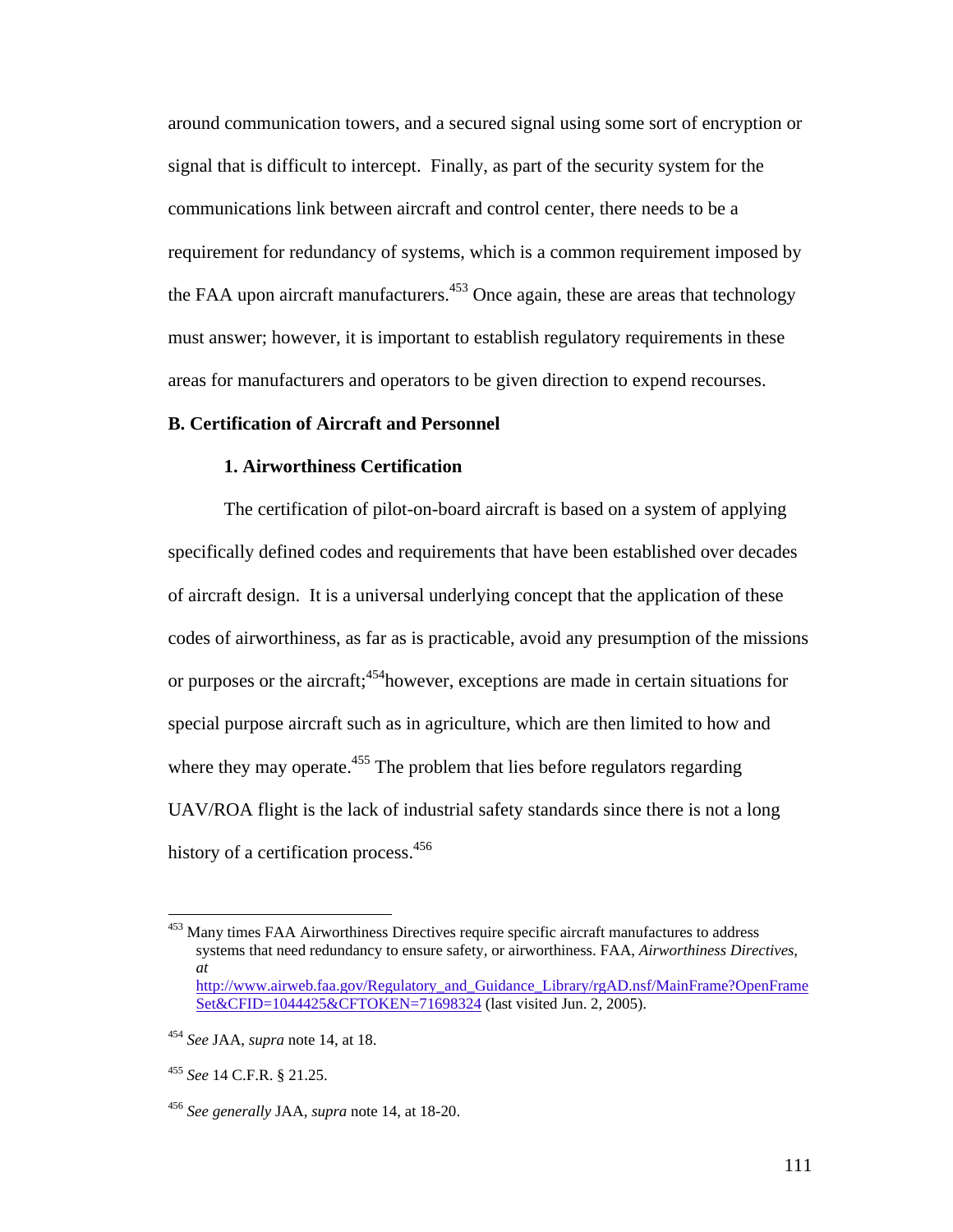Notwithstanding this problem, if UAV/ROAs are classified using the OSD system, as recommended above, the number of UAV/ROAs requiring a full certification process is reduced to some extent. Under this categorization system, only Cat III UAV/ROAs will require normal airworthiness certification. Cat I UAV/ROAs will follow rules for model aircraft found in AC 91-57, and Cat II UAV/ROAs will apply rules similar to ultralight aircraft found in Title 14, Part 103, *Ultralight Vehicles*, which are "not required to meet the airworthiness certification standards specified for aircraft or to have certificates of airworthiness".<sup>457</sup> As for the Cat III UAV/ROAs, which would more than likely be made up of HALE UAV/ROAs, the NASA ERAST project addressed the certification process for HALE UAV/ROAs, and proposed that a stair-step plan be used to formulate standards to obtain a regular airworthiness certificate, as well as type and production certificates along the way.458 Once the standard airworthiness certificate is obtained for a Cat III UAV/ROA, they will be able to operate and integrate into the NAS.

 This stair-step approach builds on the familiar FAA certification processes. The proposal is really just taking a Cat III UAV/ROA, in their case a HALE UAV/ROA, through the steps required for the development of almost any new aircraft system, which is at least a four year process. $459$  The first steps are to obtain registration for the aircraft and an experimental certificate.<sup>460</sup> While the experimental

 $457$  14 C.F.R. § 103.7.

<sup>458</sup> NASA Certification Roadmap, *supra* note 16, at 49.

<sup>459</sup> *See id*. at 50.

<sup>460</sup> *Id*. at 50-9.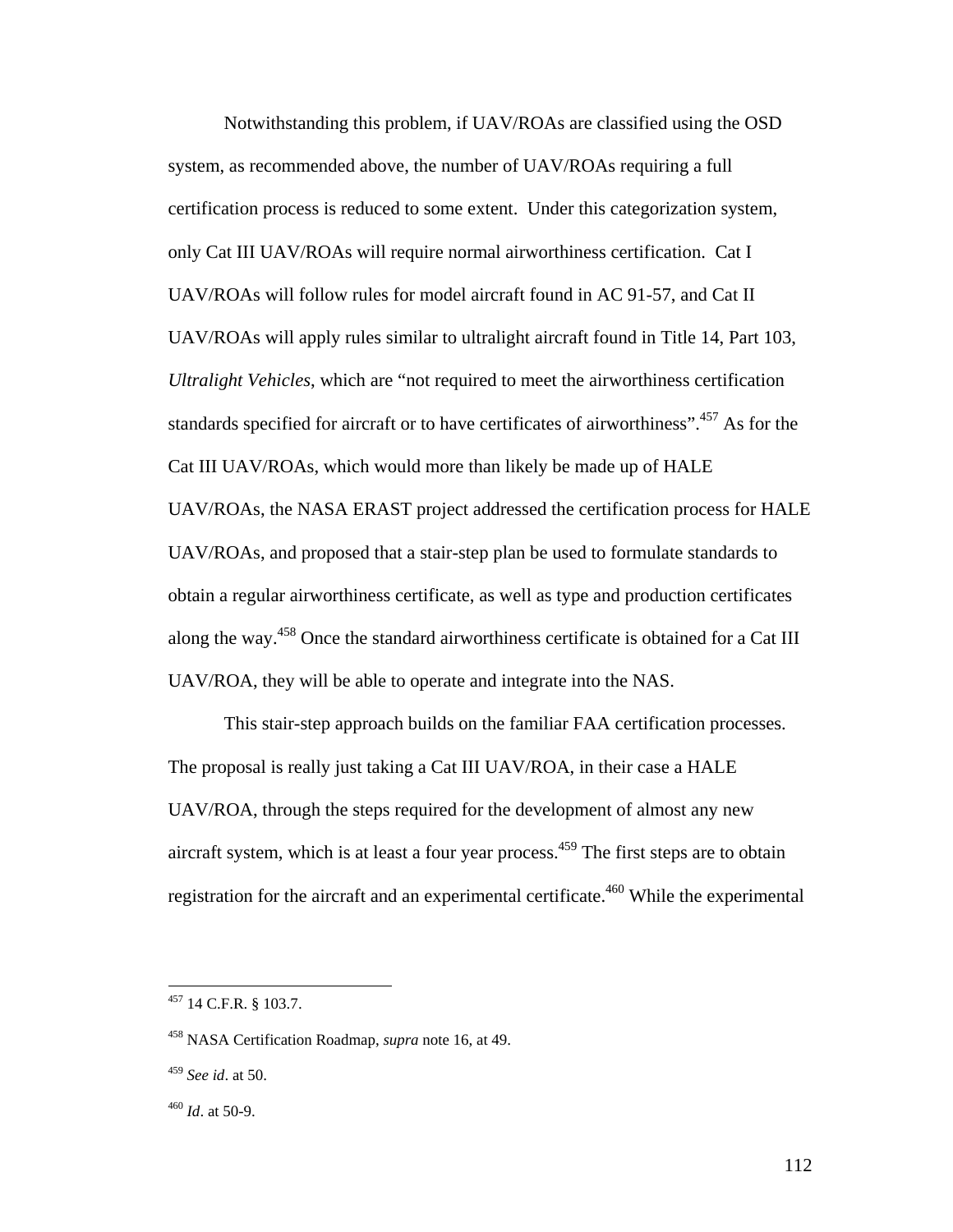certificate is not required to obtain the standard airworthiness certificate, it would develop data helpful in later stages of the proposed stair-step process.<sup>461</sup>

 Under Section 21.191, *Experimental Certificates*, of the FARs, a research and development aircraft is defined as one that tests new design concepts, aircraft equipment, operating techniques, or new uses.<sup>462</sup> A UAV/ROA would be eligible for an experimental certificate, and the applicant could conduct operations as a matter of research, to determine compliance with existing airworthiness standards for similar UAV/ROAs or pilot-on-board aircraft, or to determine if there is utility in further development.<sup>463</sup> The NASA ERAST project recommends this as an initial step as it would get individuals and offices of the FAA involved, and establish points of contact that might prove fruitful in later steps. $464$  Further, it would begin to introduce the concept that the UAV/ROA is more than just an aircraft, but a system of remotely located parts that must function together to bring about operational capabilities.

 The next step proposed is to seek a special class type certificate from the FAA, which step is the most detailed and time consuming, as it could take at least three years to receive the type certificate. $465$  The proposal envisions a two part process of first drafting proposals and making presentations to the FAA using criteria and standards that exist for pilot-on-board aircraft to the greatest extent possible, upon which the FAA would review the submitted project plans and draft an Issue Paper

<sup>461</sup> *Id*. at 53.

<sup>462 14</sup> C.F.R. § 21.191.

<sup>463</sup> *See id*.

<sup>464</sup> NASA Certification Roadmap, *supra* note 16, at 54.

<sup>465</sup> *Id*. at 59-65.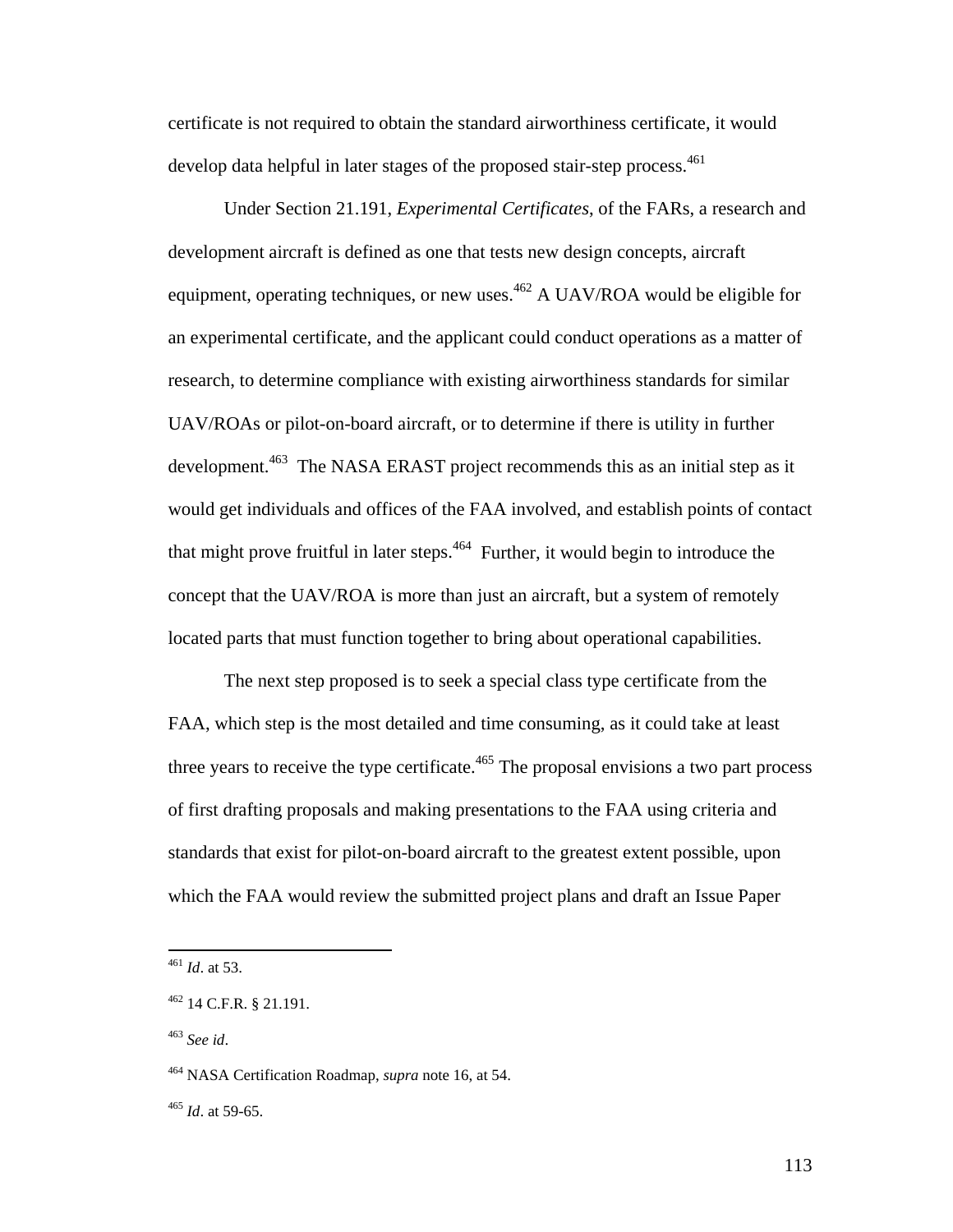("IP") that addresses the proposed type certification basis for the aircraft.<sup>466</sup> The end goal being that the FAA makes a determination that the UAV/ROA is sufficiently similar to existing pilot-on-board aircraft certificated under the provisions of FAR 21.17(b), *Designation of Applicable Regulations*. 467 This would allow the applicant, a UAV/ROA manufacturer, to take advantage of existing airworthiness standards for differing types of already certified aircraft.<sup>468</sup>

 However, unlike these already certified aircraft, the UAV/ROA operates as a system of remotely located parts. The concepts and submitted plans would have to clearly indicate how the UAV/ROA system is integrated and operates like the enclosed systems of pilot-on-board aircraft, and that the entire system must be considered as part of the certified aircraft.

 The second part of the processes in obtaining a type certificate would require the development of fully functioning systems for review, which would include technology necessary to meet existing FAR requirements. This process would also assist the FAA in the development of new certification requirements and appropriate advisory material under the FAA rule-making authority and process set forth in Part 11, *General Rulemaking Procedures*, of the FARs.<sup>469</sup>

<sup>466</sup> *Id*. at 60.

<sup>467</sup> *Id*. See *also*14 C.F.R. § 21.17(b)

<sup>468</sup>These airworthiness standards are found in Parts 23, *Airworthiness Standards: Normal, Utility, Acrobatic, and Commuter Category Airplanes*; 25, *Airworthiness Standards: Transport Category Airplanes*; 27, *Airworthiness Standards: Normal Category Rotorcraft*; 29, *Airworthiness Standards: Transport Rotorcraft*; 31, *Airworthiness Standards: Manned Free Balloons*; 33, *Airworthiness Standards: Aircraft Engines*; and 35, *Airworthiness Standards: Propellers*, of Title 14 of the CFR.

 $^{469}$  14 C.FR §§ 11.1 – 11.201.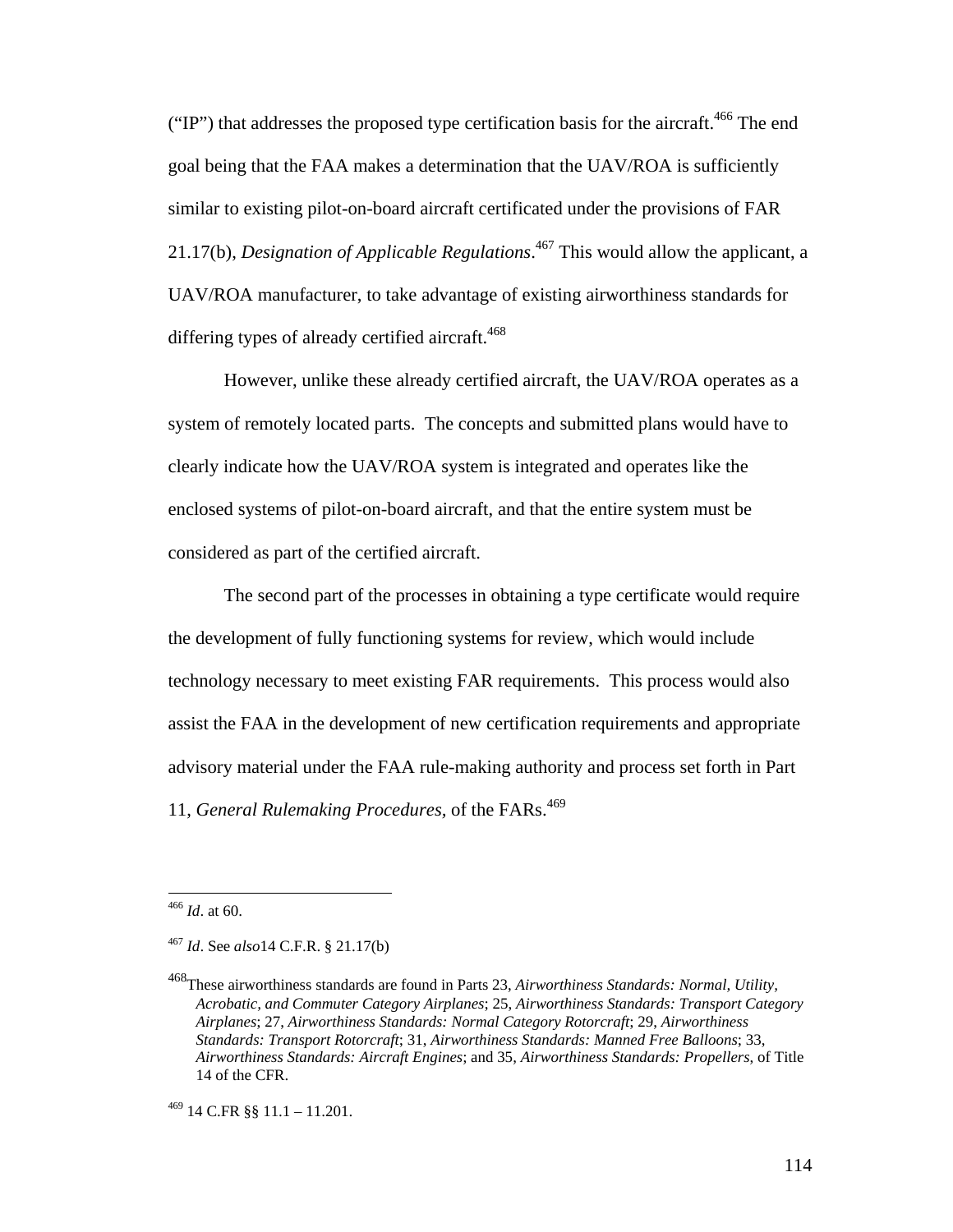The remaining steps deal with the actual production of the UAV/ROA pursuant to the type certificate and obtaining an airworthiness certificate. The NASA ERAST project proposes that when moving into production, such be done pursuant to Subpart F, *Production Under Type Certificate Only*, of Part 21, *Certification Procedures for Products and Parts*, of the FARs.<sup>470</sup> This would allow the production and further testing of the UAV/ROA without obtaining a production certificate; however, as previously mentioned, for commercially produced and sold UAV/ROAs, manufacturing pursuant to a production certificate will be required.<sup>471</sup>

 Next, the applicant would apply for an airworthiness certificate, which could be done by first obtaining a special certificate of airworthiness through a process created for special purpose operations under Sections 21.25, *Issue of Type Certificate: Restricted Category Aircraft,* and 21.185, *Provisional Amendments to Type Certificates*. 472 This process would allow quicker access to airspace to perform certain tasks, and thereby, a quicker window to obtain data and establish a safety record necessary in obtaining the standard airworthiness certificate. Special-purpose operations include limited access to airspace for agricultural uses such as spraying, dusting, and seeding, and livestock and predatory animal control; forestry and wildlife conservation; aerial surveying, to include photography, mapping, and oil and mineral exploration; patrolling of pipelines, power lines, and canals; weather control; aerial advertising in the forms of skywriting, banner towing, airborne signs and public

<sup>470</sup> NASA Certification Roadmap, *supra* note 16, at 66-72. *See also* 14 C.F.R. §§ 21.121 – 21.130.

<sup>471</sup> NASA Certification Roadmap, *supra* note 16, at 66-7. *See also* 14 C.F.R. §§ 21.131 – 21.165.

<sup>472</sup> NASA Certification Roadmap, *supra* note 16, at 73-7. *See also* 14 C.F.R. §§ 21.25, 21.185(b).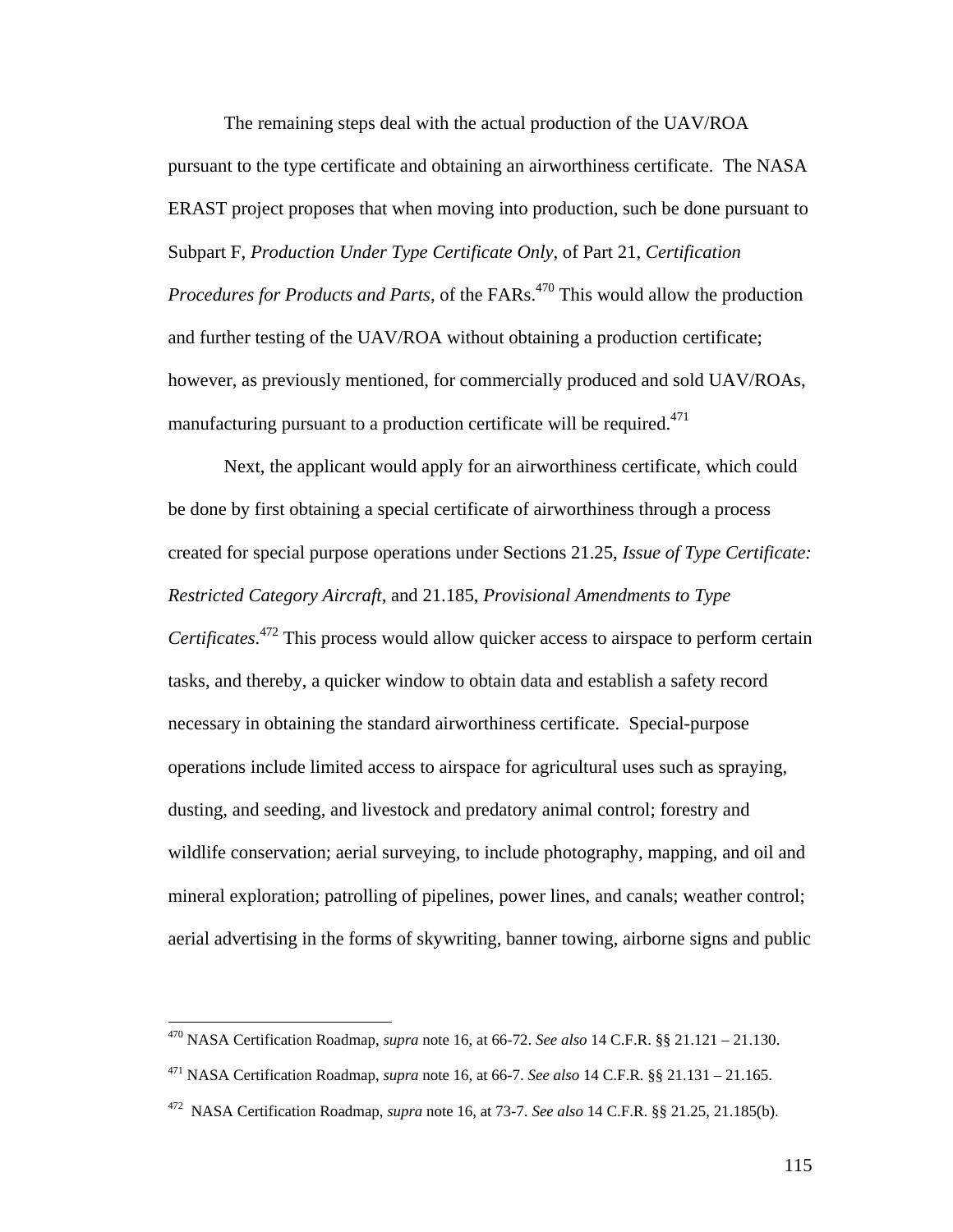address systems; and any other operation specified by the FAA.<sup>473</sup> With successful operations through a special certificate of airworthiness, the next step would be a full up airworthiness certificate, which would allow full integration into the NAS.<sup>474</sup>

 While this proposed stair-step process is offered by the NASA ERAST project for certification of HALE UAV/ROAs, it could be adopted for any Cat III. Through this process, the Cat III operator could obtain an airworthiness certification from the FAA through an already established system, which would then lead to an easier pathway to recognition internationally by other nations through the Chicago Convention.475 Granted, there is still needed work by ICAO to address UAV/ROA operations and certification; however, if UAV/ROA operators move forward under the existing system, as outlined above, other Contracting States will, in theory, be more comfortable in granting recognition of the UAV/ROA airworthiness certificate; thereby, increasing the operational parameters of the aircraft.

 While the UAV/ROA operates as a total system that would require certification of all the parts of that system, not just the aircraft, this process could still be adopted successfully. I recommend the above-outlined stair-step approach be used by UAV/ROA operators and manufacturers of Cat III UAV/ROAs as a way to work toward full integration. The recommended path does not require much in the way of a new regulatory construct for airworthiness certificates initially, and once again, the process places the burden on manufacturers to develop and field UAV/ROAs that can meet existing concepts for safe flight. However, as manufacturers begin the process,

1

 $473$  14 C.F.R. § 21.25(b).

<sup>474</sup> NASA Certification Roadmap, *supra* note 16, at 77-82.

<sup>475</sup> *See generally id*. at 90-100.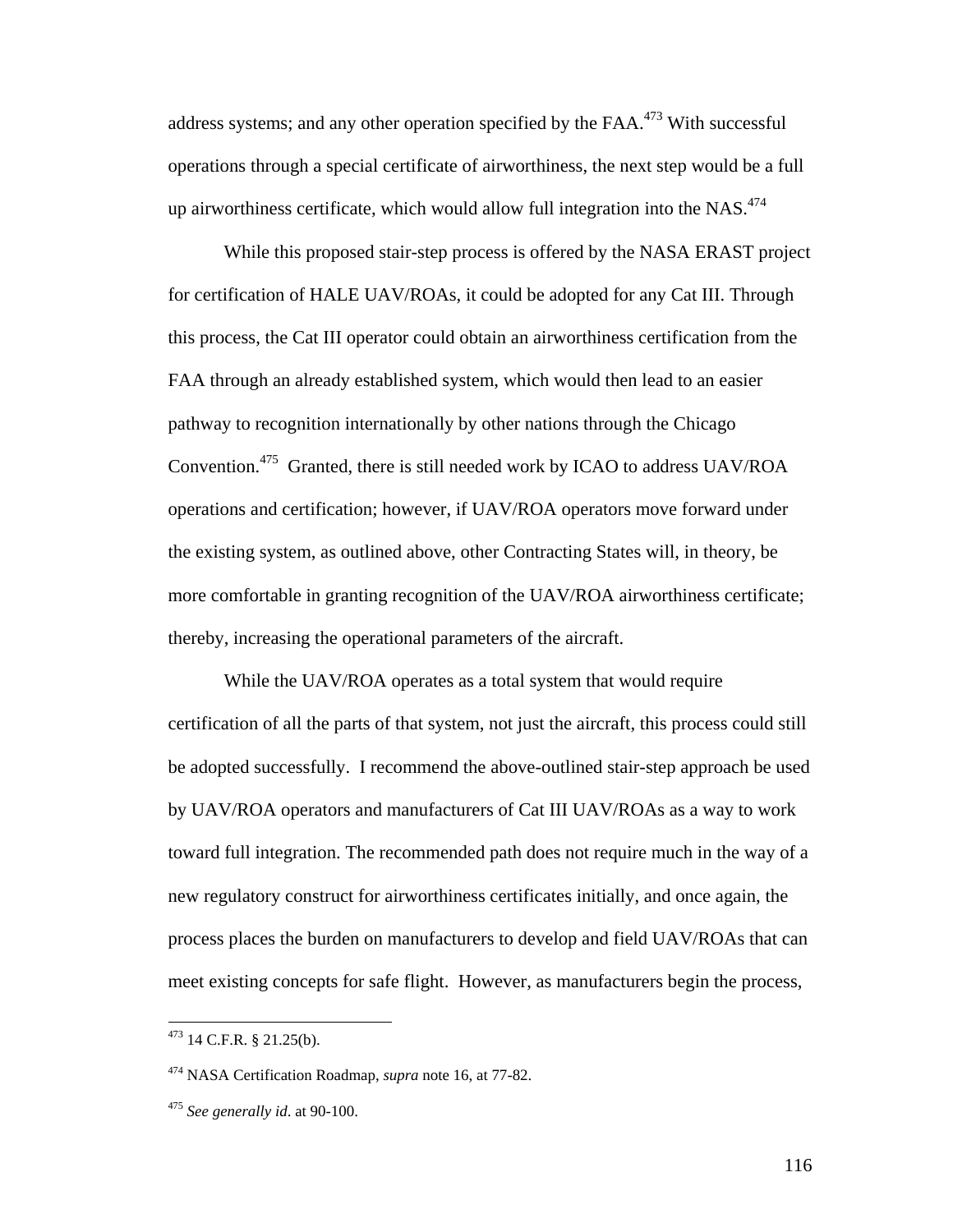the FAA will have an increased ability to establish standards and requirements, which in turn will speed up the process for next generation UAV/ROAs.

#### **2. Certification and Licensing of Personnel**

 As with the previously discussed areas, the use of existing rules is preferred to inventing new concepts for the UAV/ROA pilot. As such, the concept of a pilot in command is a universally accepted regulatory construct.<sup>476</sup> For Cat III UAV/ROAs, it would not be unreasonable to require the pilot in command to be qualified to the same degree as pilots of pilot-on-board aircraft. However, as was recognized by the UK in CAP 722, pilots, if different from the commanding pilot, could have lesser, maybe more technical requirements.<sup>477</sup> This would allow persons more familiar with the engineering and technical capabilities of the UAV/ROA system to have hands on control of the aircraft. Such personnel might be able to respond to technical or mechanical problems better than a rated pilot without such a background. Nevertheless, the flight would still be under the control of a pilot in command trained in air navigational rules, instruments, and maybe even experience as a pilot of piloton-board aircraft.

 The biggest issue, however, is the type of UAV/ROA specific education and flight experience necessary for the commanding pilot, as well as for all other certified airman such as flight engineers, mechanics, and technicians. That issue would need to be clearly addressed and established by the FAA. For Cat I and II pilots, since their operations will be in either uncontrolled airspace or greatly limited, they would not need to be licensed under the same requirements as Cat III pilots. The rules

<sup>476</sup> *See* 14 C.F.R. §§ 61.57 – 61.58.

<sup>477</sup> *See* CAP 722, *supra* note 31, Chapter 9 § 3.1.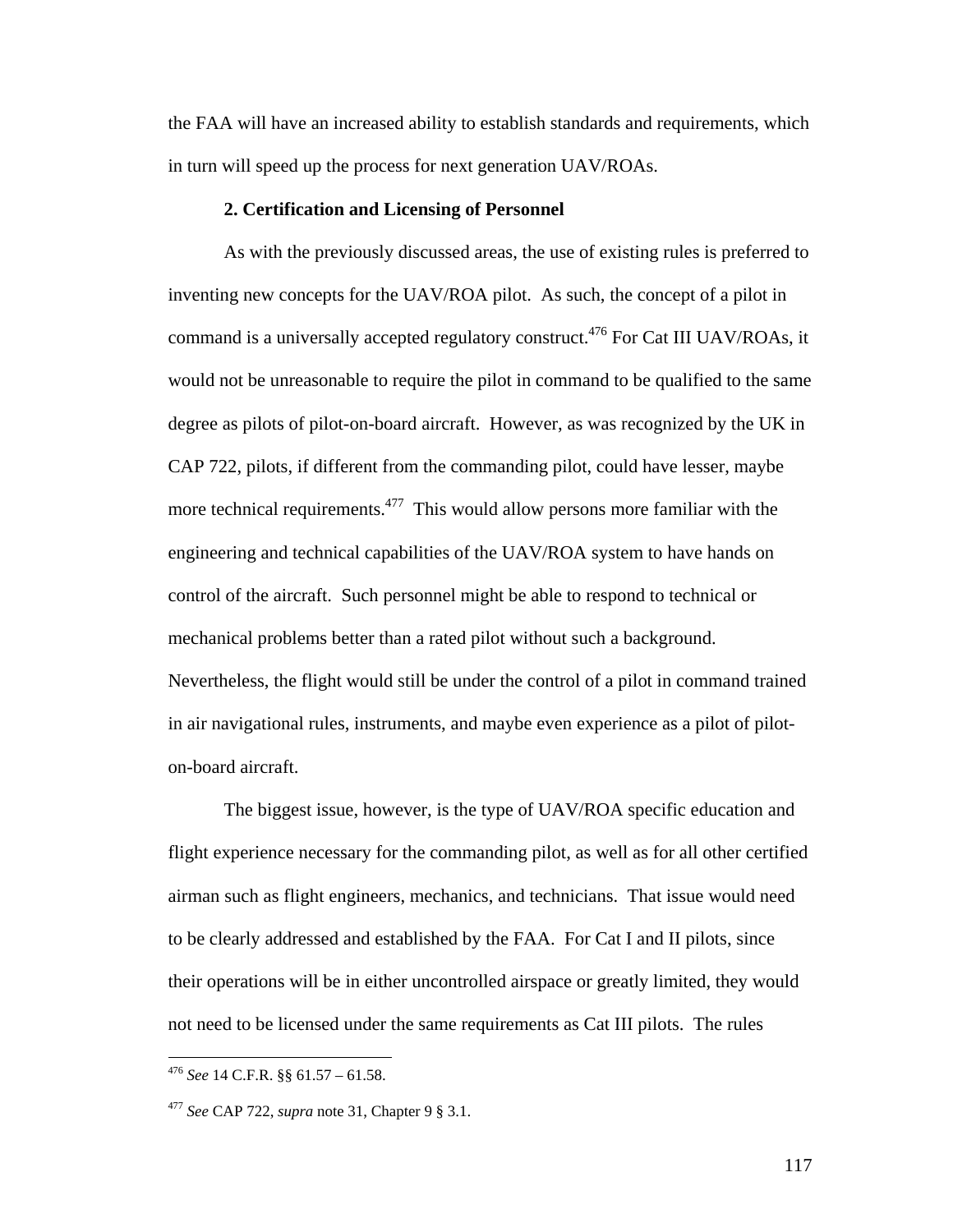currently applicable under AC 91-57 for Cat I and Part 103 of the FARs for Cat II could easily be adapted for such pilots.<sup>478</sup>

 Lastly, there is the issue of the medical certification of UAV/ROA personnel. While UAV/ROAs do fly in the air, generally their pilots do not. Therefore, it is argued that the physically demanding requirements of airborne flight are different for ground based UAV/ROA pilots, and in fact, more similar to ATC personnel.<sup>479</sup> There is merit in this argument as the interface between pilot and machine is electronically based, sitting behind a control panel on the ground. Therefore, ground based UAV/ROA pilots should not be required to receive higher than a second-class airman medical certificate, which is what is required for ATC personnel.<sup>480</sup> For those occasions that the UAV/ROA pilot is airborne, it would not be unreasonable to require the medical certification of such pilots to meet the level of pilot-on-board aircraft. It would also seem reasonable that all similarly applicable rules, such as maximum hours, <sup>481</sup>could be made applicable to UAV/ROA pilots.

 $478$  14 C.F.R. §§ 103.7.

<sup>479</sup> JAA, *supra* note 14, Enclosure 4, at 19.

<sup>480 14</sup> C.F.R. § 65.31(c). *See also* 14 C.F.R. §§ 67.201 – 67.215 for requirements for a second-class airman medical certificate.

<sup>481 14</sup> C.F.R. § 65.47.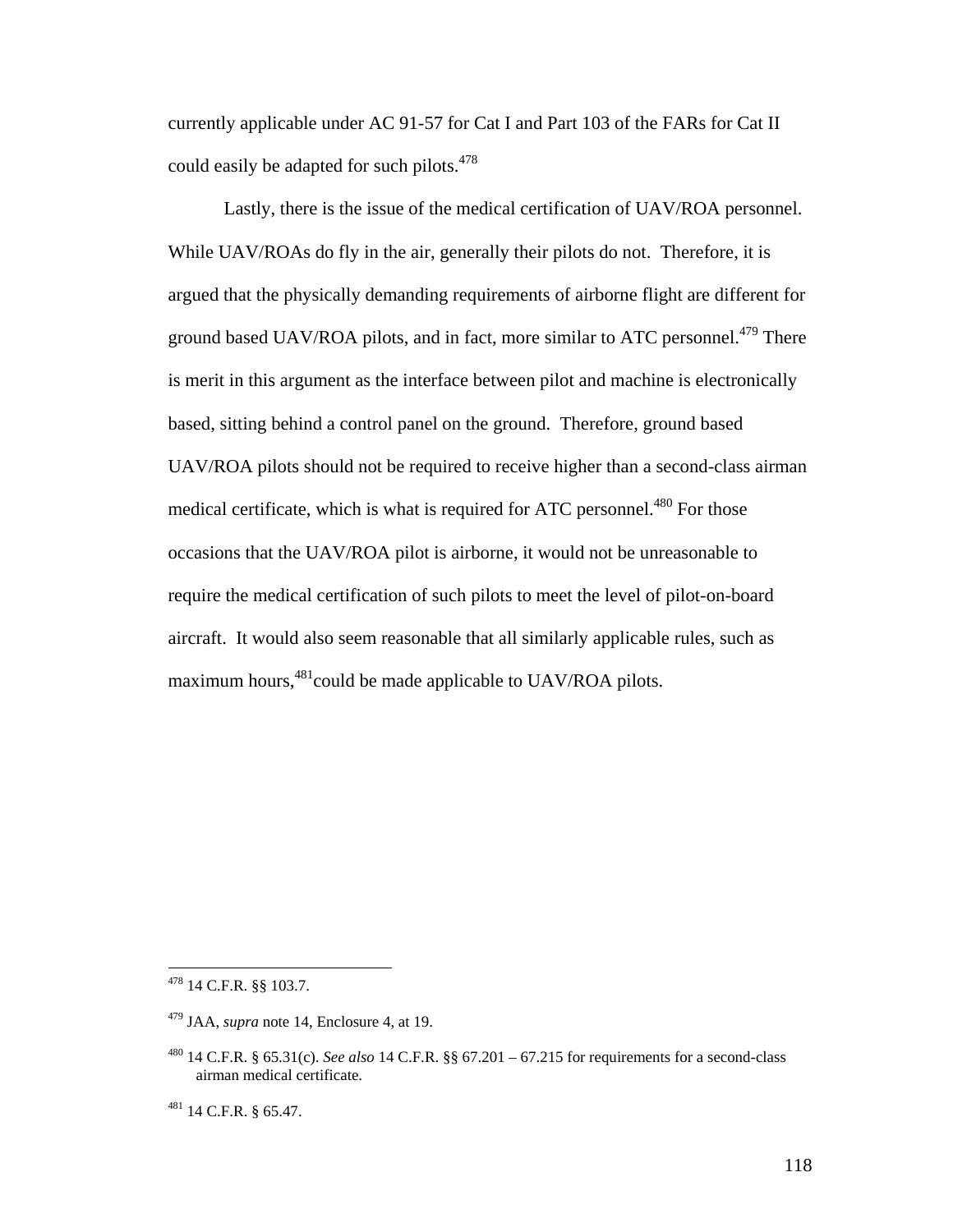## **C. SUMMARY OF FURTHER ACTIONS**

The following table represents a summary of the actions necessary to move

UAV/ROA towards file and fly integration into the NAS.

| Issue                                                              | Actor                                | Action                                                                                                                                                                                                           | Timing and Priority                                                                                                                                                                               |
|--------------------------------------------------------------------|--------------------------------------|------------------------------------------------------------------------------------------------------------------------------------------------------------------------------------------------------------------|---------------------------------------------------------------------------------------------------------------------------------------------------------------------------------------------------|
| Operational and<br><b>Security Regulations</b><br>and Flight Rules | FAA/TSA                              | Amend applicable<br><b>CFRs</b>                                                                                                                                                                                  | Hot-For Cat I, II, amend<br>as soon as possible to<br>allow operations<br>Medium-For Cat III,<br>amend as the first<br>UAV/ROAs begin the<br>process of seeking type<br>certificate               |
| Certificate of<br><b>Airworthiness</b>                             | Industry                             | Begin process to<br>obtain Type,<br>Production, and<br>Airworthiness<br>Certificates                                                                                                                             | Hot-For Cat III, industry<br>must continue to establish<br>standards and technology<br>to form equivalent levels<br>of safety by using current<br>regulatory system to<br>obtain type certificate |
| <b>International Aviation</b><br><b>Standards</b>                  | <b>ICAO</b>                          | Establish uniform<br>aviation rules<br>applicable to<br><b>UAV/ROA</b>                                                                                                                                           | Medium-International<br>flight of UAV/ROAs will<br>require uniform standards<br>and operating rules to<br>facilitate global<br>recognition of Contracting<br>States' UAV/ROA<br>certificates      |
| Equivalent Levels of<br>Safety                                     | Industry<br><b>ITU</b><br><b>FCC</b> | Develop and field<br>Cat III UAV/ROA<br>that meets safety<br>standards for<br>pilot-on-board<br>aircraft, as well as<br><b>UAV/ROA</b><br>specific<br>requirements,<br>such as<br>communication<br>link security | Hot-File and fly Cat III<br>operations require<br>certified UAV/ROAs that<br>meet equivalent levels of<br>safety                                                                                  |

**Figure 4-3: Table of Actions**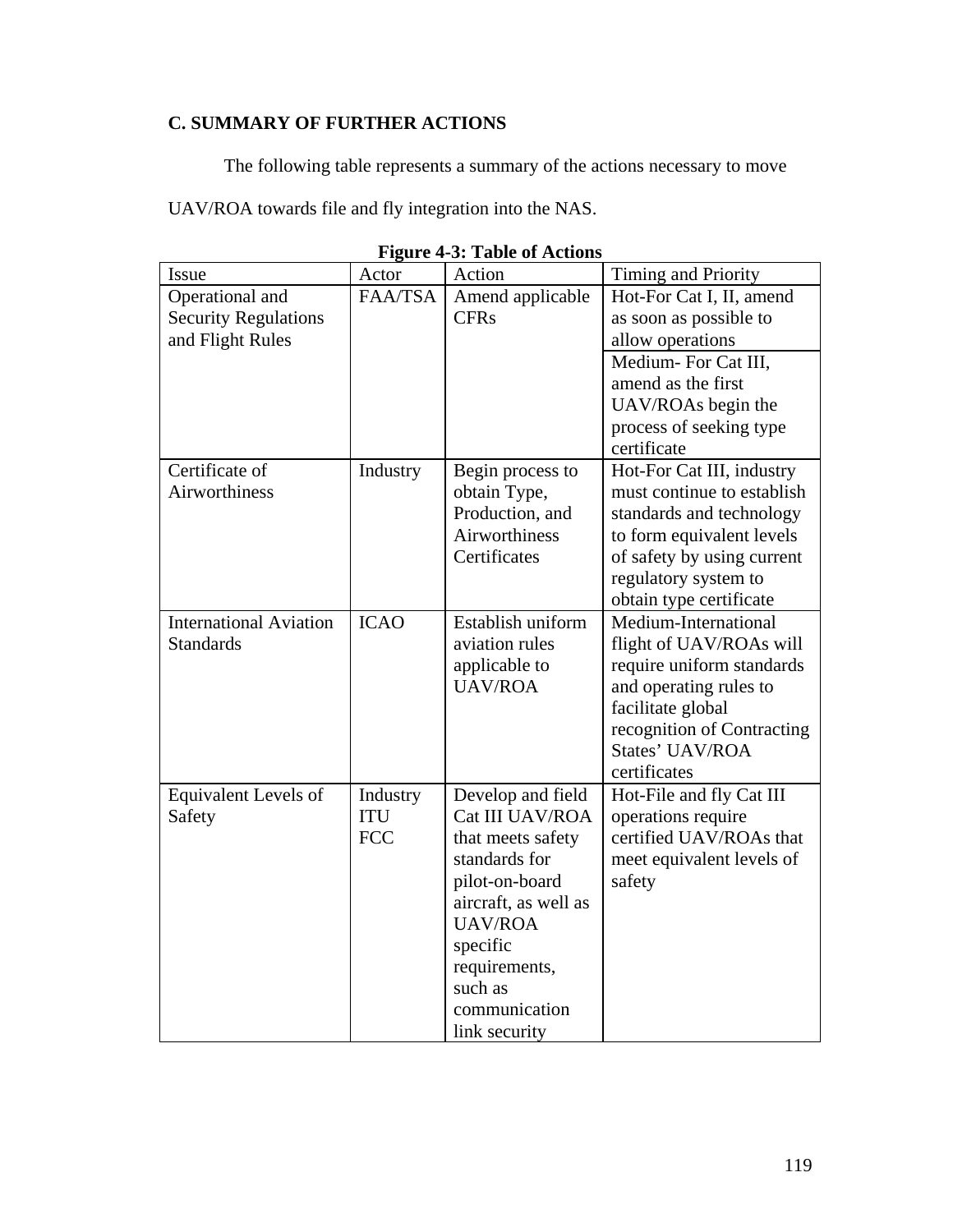# **V. CONCLUSION**

 While the UAV/ROA has had a slow flight into the NAS, part of that flight path has been hampered with technological obstacles that are part and parcel to the concept of remotely/autonomously operated aircraft. The early history of the UAV/ROA was focused on military uses that either did not require operations in controlled airspace, or in airspace more or less controlled by wartime conditions. Nevertheless, for UAV/ROAs to blossom into their full utility, they must operate in different environs. As one researcher and author put it:

Unlike the early years of aviation, UAVs do not operate in empty skies. Rather they must contend with a mature civil aviation system one filled with aircraft, controlled and monitored by complex systems, dominated by large commercial markets, saturated by interest groups, and governed by a voluminous regulatory structure. $482$ 

 The regulatory structure that governs the NAS is primarily focused on the safe and efficient transit of aircraft. This system is designed to allow for the operation of aircraft in differing levels of complexity and congestion. The integration of the UAV/ROA can take advantage of this complex system already in place, and, in fact, thrive under its rules.

 While the history of the UAV/ROA has focused on military uses, and the short-term future will be dominated by military uses, pilot-on-board aircraft had a similar starting pace. In fact, it can be argued that both civilian and military aircraft development has benefited from advances in each other's genre; so will it be with military and civilian UAV/ROA development. As commercially viable UAV/ROAs are developed, certified, and flown into the NAS, militaries will not only benefit from

<u>.</u>

<sup>482</sup> DeGarmo, *supra* note 32, at 1-1.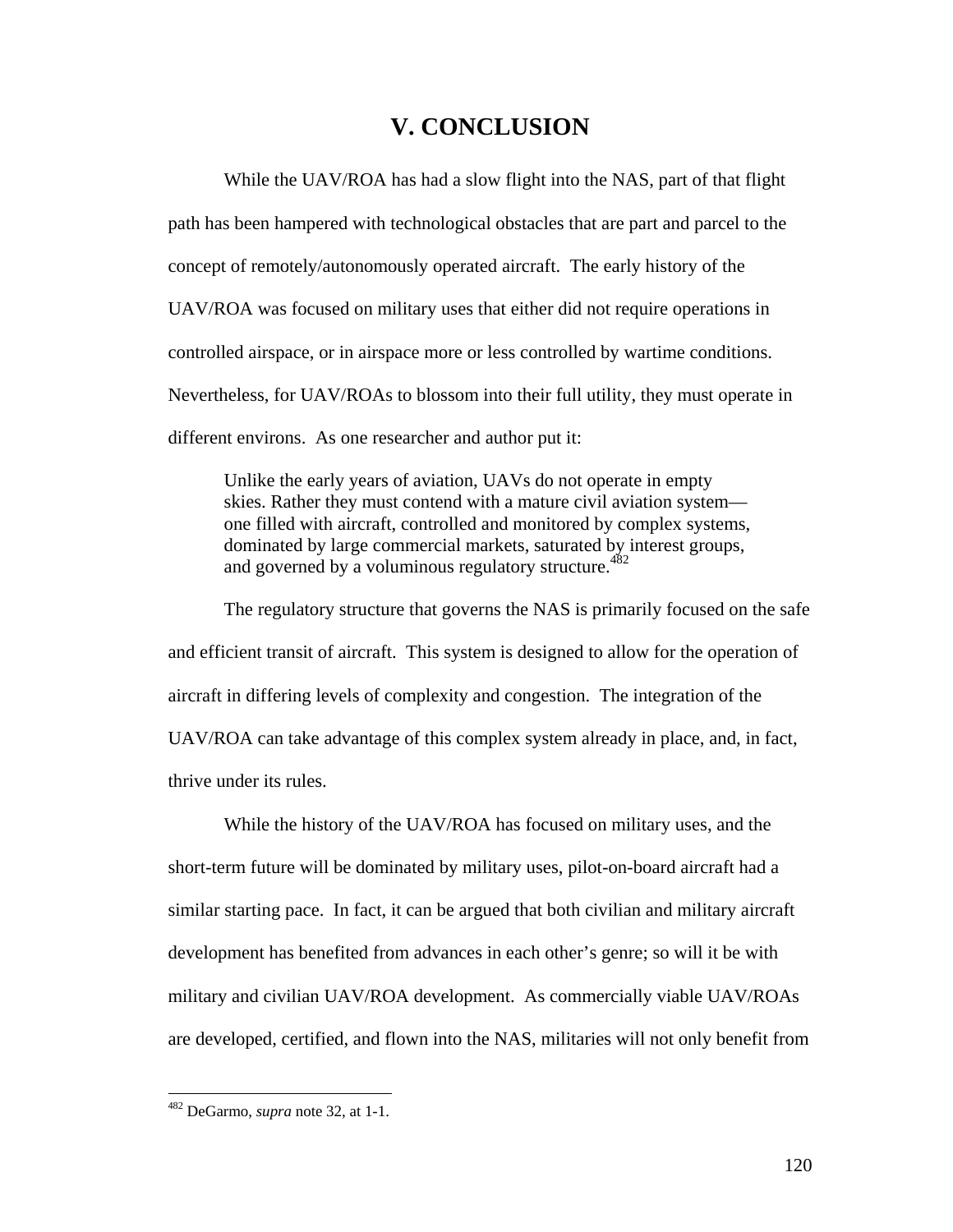modified operational rules, domestically and internationally, but costs to build or buy off the shelf will decrease as supply increases. However, there is work to be done.

 First, the FAA should take action to allow for operations without requiring a COA through FAA Order 7610.4 for UAV/ROAs that will operate below 1,200 feet (365.76 meters) AGL in the line of sight of its operator at a limited airspeed. These aircraft could be categorized as Cat I UAV/ROAs. Additionally, the FAA should adopt simplified provisions to allow for UAV/ROAs that are designed to safely operate out of the pilot's line of sight at limited airspeeds in uncongested airspace not controlled by the ATC. These could be categorized as Cat II UAV/ROAs.

 For all other UAV/ROAs, file and fly use of the NAS is still years away. However, as the industry, to include research conducted or funded by the Armed Forces, is able to develop equipment and systems that meet equivalent levels of safety necessitated by the FARs, the UAV/ROA will be able to easily slide into existing rules of flight, only modified slightly to account for some unique characteristics. These unique characteristics include the multi-location system that makes up the UAV/ROA, as well as an operational center(s) capable of controlling multiple aircraft. Drastic regulatory changes are not necessary as technology evolves the UAV/ROA. Nevertheless, changes are necessary domestically and internationally.

 This researcher recalls reading books in the 1970's that foresaw flying vehicles replacing land based cars by the mid-1990's. Sometimes technology can not keep up with the fast pace of futuristic dreamers. Be that as it may, the UAV/ROA's future is not as speculative. Sure, pure autonomous flight within all parts of the NAS may not be realized as fast as some predict, but then again, only time will tell.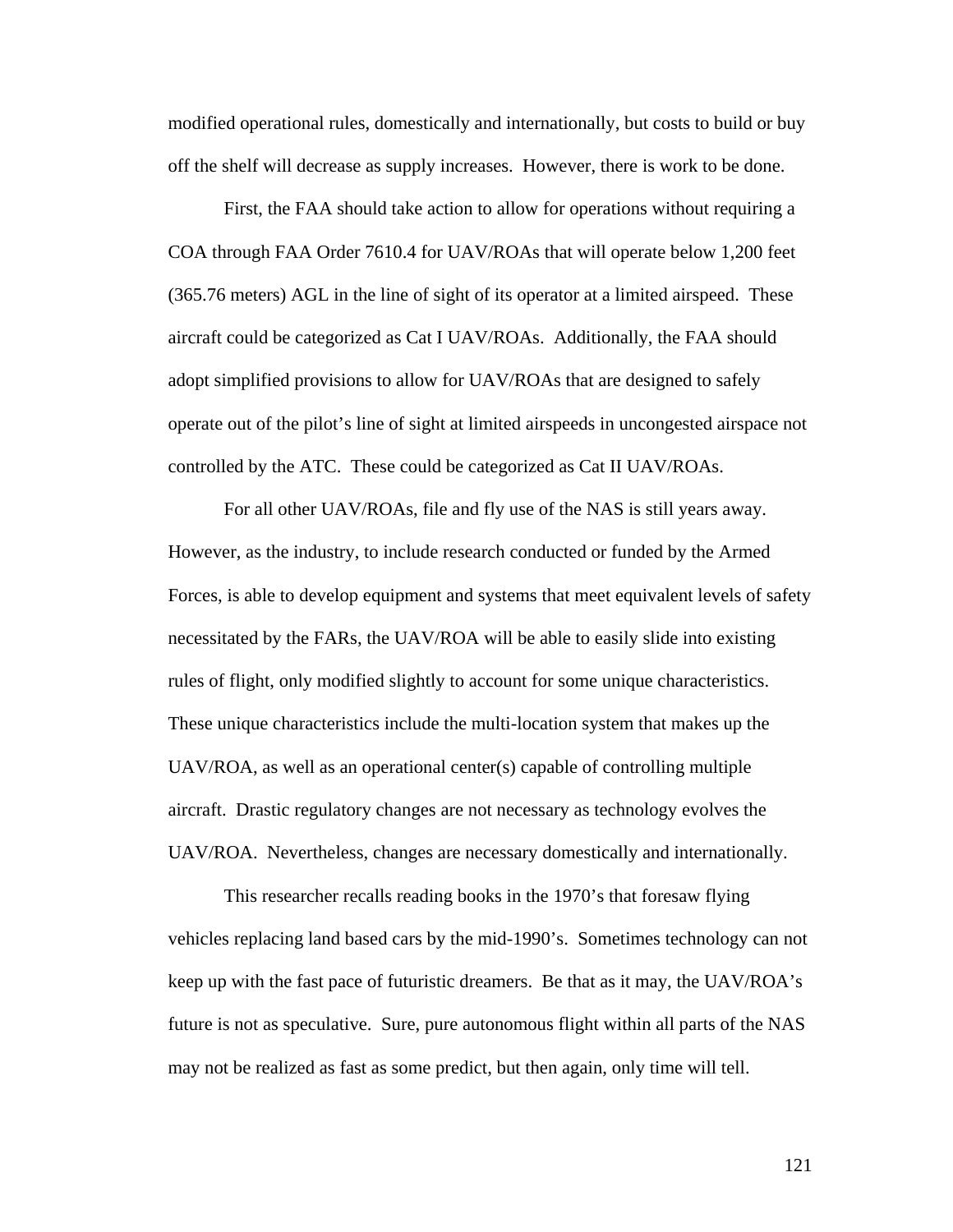# **BIBLIOGRAPHY**

### **A. Books (Alphabetically by Author)**

Anderson, John D., Jr., Introduction to Flight Its Engineering and History (1978).

- Bonds, Ray, The Illustrated Directory of A Century of Flight, (2003).
- Detter, Ingrid, The Law of War, 2nd Ed. (2000).
- Gibbs-Smith, Charles H., Aviation: An Historical Survey from its Origins to the end of World War II (1970).
- Gibbs-Smith, Charles H., The Aeroplane: An Historical Survey of its Origins and Development (1960).
- Gurney, Gene, Lt Col USAF, A Chronology of World Aviation (1965).
- Jane's All The World's Aircraft (C.G. Grey & Leonard Bridgman Eds., 1939)
- Jane's All The World's Aircraft (Leonard Bridgman Ed., 1959-60).
- Jane's All The World's Aircraft (John W.R. Taylor Ed., 1969-70).
- Jane's All the World's Aircraft (Paul Jackson Ed., 2001-2002).
- Lyall, Francis, Law & Space Telecommunications (1989).
- Newcome, Laurence, Unmanned aviation: A Brief History of Unmanned Aviation (2004).
- Seifer, Marc J., Wizard The Life and Times of Nikola Tesla Biography of a Genius, (1996).
- The American Heritage History of Flight (Alvin M. Josephy, Jr., ed. 1962).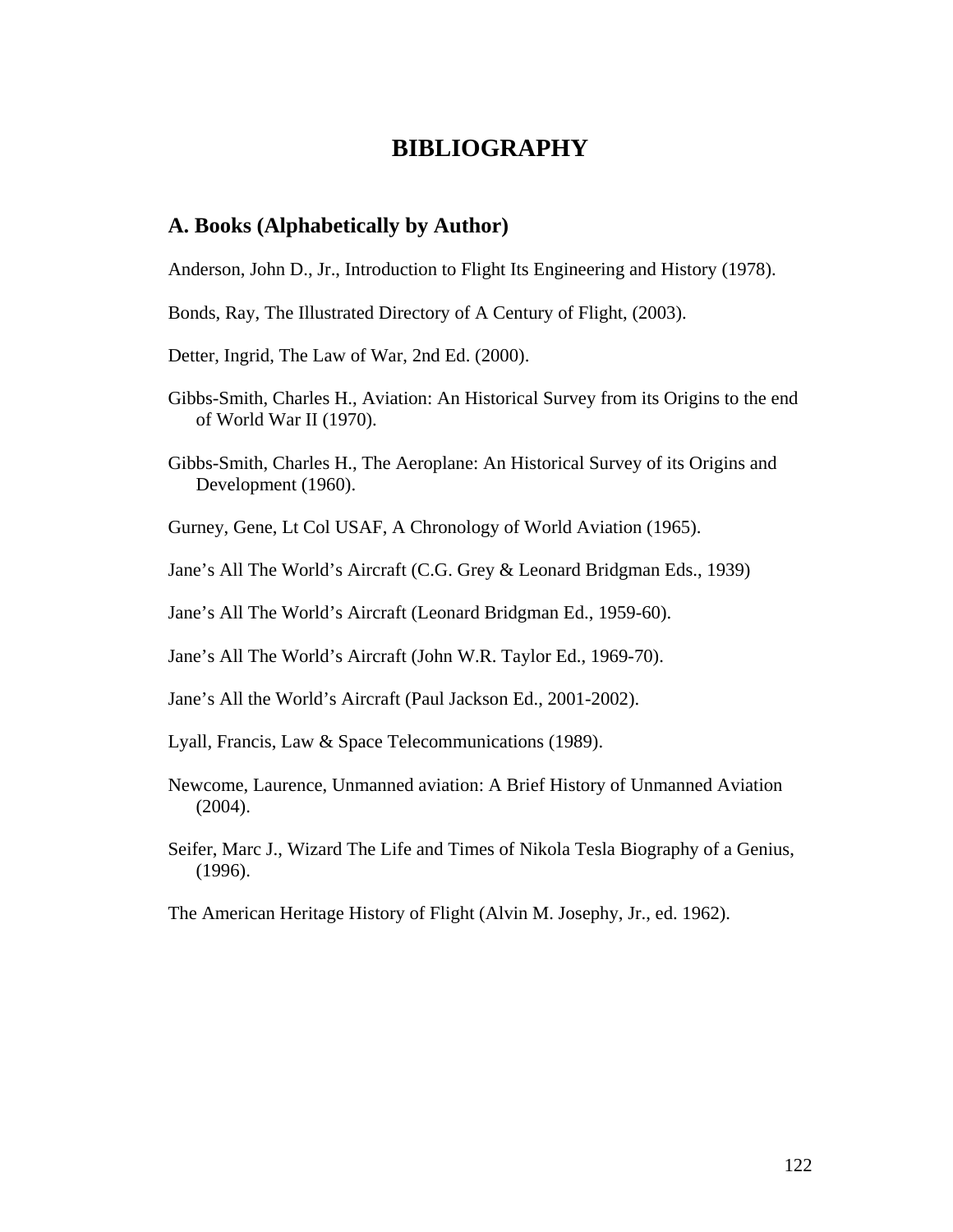### **B. Law Review, Journal, Newspaper, Magazine Articles (Print or Electronic Media) (Alphabetically by Author or Title)**

- *A Flying Crime Fighter—Some Assembly Required,* GovPro-Government Product News and Government Procurement Journal, *at* http://www.govpro.com/ASP/ViewArticle.asp?strArticleId=104386&st=1, (last visited May 2, 2005).
- *Airborne Communications Node (ACN/AJCN)*, Advanced Technology Office, Defense Advance Research Projects Agency, *at*  http://www.darpa.mil/ato/programs/acn.htm, (last visited May 2, 2005).
- AuBuchon, Michael J., *Choosing How Safe is Enough: Increased Antiterrorists Federal Activity and Its Effect on the General Public and the Airport/Airline Industry*, 64 J. Air L. & Com. 891 (1999).
- Baird, Douglas G., *The New Face of Chapter 11,* 12 Am. Bankr. Inst. L. Rev. 69 (2004).
- Bauer, Jeff, *Integrating UAVs Into the National Airspace System*, in 2004 Yearbook: UAVs Global Perspective 25 (UVS International, Blyenburgh & Co.).
- Bourbonniere, Michel and Haeck, Louis, *Military Aircraft and International Law: Chicago Opus 3*, 66 J. Air L. & Com. 885 (2001).
- Butler, Amy and Fulghum, David A., *U.S. air force wants to be pentagon's UAV manager but the plan has Army and Navy officials worried*, Aviation Week & Space Technology (March 7, 2005).
- *Commercial use of UAVs—Widespread in Japan*, in 2004 Yearbook: UAVs Global Perspective 138-9 (UVS International, Blyenburgh & Co.).
- Dempsey, Paul Stephen, *Compliance & Enforcement in International Law: Achieving Global Uniformity in Aviation Safety*, 30 N.C.J. Int'l L. & Com. Reg. 1 (2004).
- Dempsey, Paul Stephen, *Aviation Security: The Role of Law in the War Against Terrorism*, 41 Colum. J. Transnat'l L. 649 (2003).
- Dornheim, Michael A, *Flying Well With Others; To carry out quick-reaction civil missions like wildfire spotting, UAV/ROAs must be part of the FAA system. Challenge is to make safety for others on the ground and in the air affordable*, Aviation Week & Space Technology, August 2, 2004, at 54.
- Dornheim, Michael A. and Taverna, Michael A., *War on Terrorism Boosts Deployment of Mini-UAVs*, Aviation Week's Next Century of Flight, *at* http://www.aviationnow.com/content/ncof/ncf\_n80.htm (last visited Jun. 3, 2005).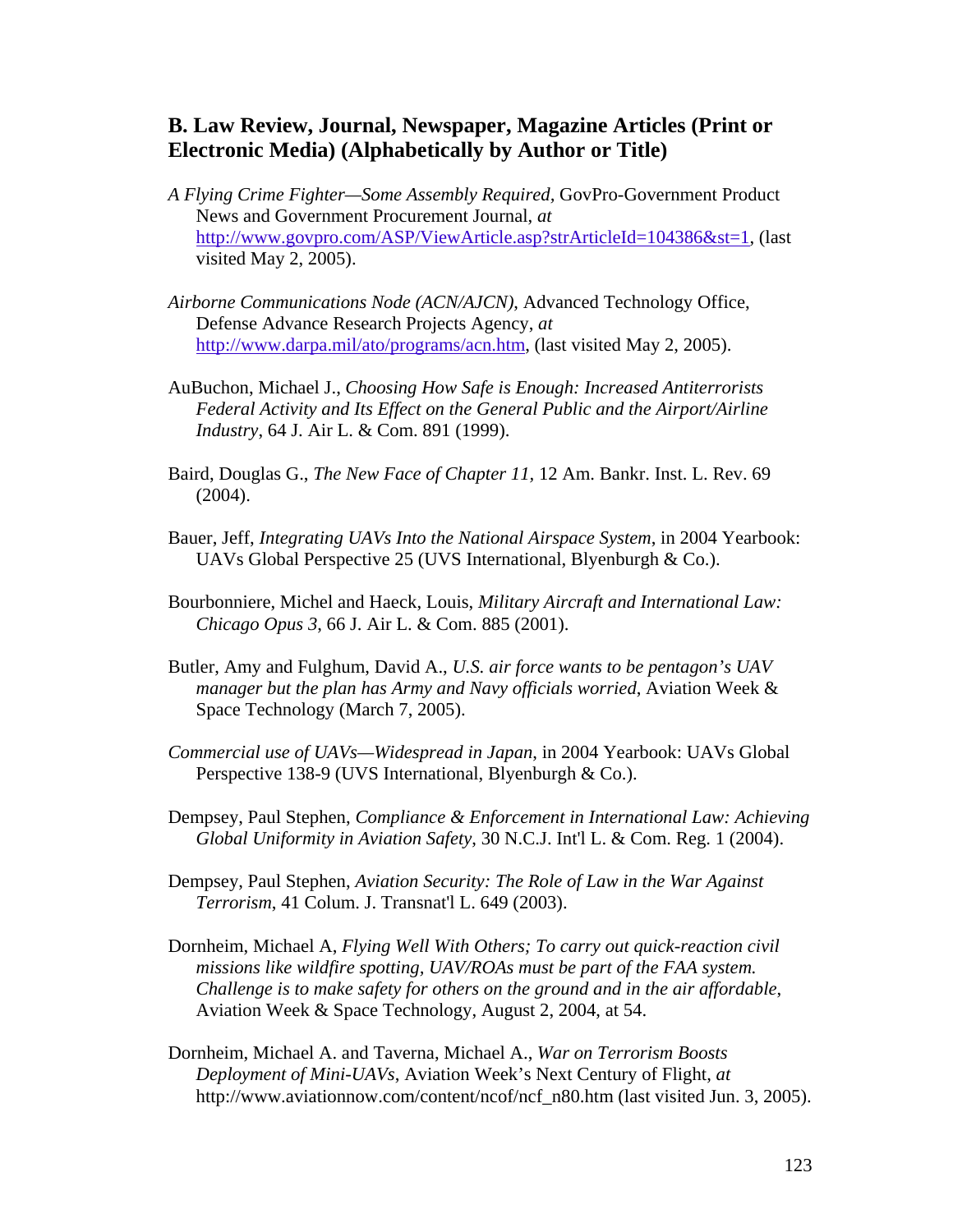Duncan, James C., *Employing Non-lethal Weapons,* 45 Naval L. Rev. 1 *(1998).*

- Dutra, Michael, *Strategic Myopia: The United States, Cruise Missiles, and the Missile Technology Control Regime*, 14 J. Transnat'l L. & Pol'y 37 (2004).
- Enderle, B., *Commerical Appliations of UAV's in Japanese Agriculture*, American Institute of Aeronautics and Astronautics *at* http://www.aiaa.org/content.cfm?pageid=406&gTable=Paper&gID=2802 (last visited Jun. 8, 2005).
- Fulghum, David, *Star Unmanned Aircraft Faces Bureaucratic Fight*,World News & Analysis, Aviation Week & Space Technology, Mar. 12, 2001 at 29.
- Gilson, Charles, *UAVs Steal Spotlight as Utility Multiplies*, Aviation International News, 2004, *at*  http://www.ainonline.com/Publications/asian/asian\_04/d2\_uavsp14.html (last visited Mar. 19, 2005).
- Guillory, Michael E., Major USAF, *Civilianizing the Force: Is the United States Crossing the Rubicon*, 51 A.F. L. Rev. 111 (2001).
- Hailbronner, Kay, *Freedom of the Air and the Convention on the Law of the Sea*, 77 A.J.I.L. 490 (1983).
- Hedrick, Robert F., *A Close and Critical Analysis of the New General Aviation Revitalization Act*, 62 J. Air L. & Com. 385 (1996).
- *High Times*, The Economist, Dec. 11, 2003 *at*  http://www.economist.com/science/displaystory.cfm?story\_id=2282185 (last visited Feb. 9, 2005).
- *Historical Threads Leading to Today's Unmanned Vehicles in the USA*, in 2004 Yearbook: UAVs Global Perspective 108-11 (UVS International, Blyenburgh & Co.).
- Hodge, Nathan, *Jumper: Military Must Reorganize UAV Efforts*, Defense Daily, Apr. 29, 2005, at 7.
- Klug, Heinz, *The Rule of Law, War or Terror*, 2003 Wis. L. Rev. 365 (2003).
- Kotaite, Assad, *Secrity of International Civil Aviation—Role of ICAO*, 7 Annals Air & Space L. 95 (1982).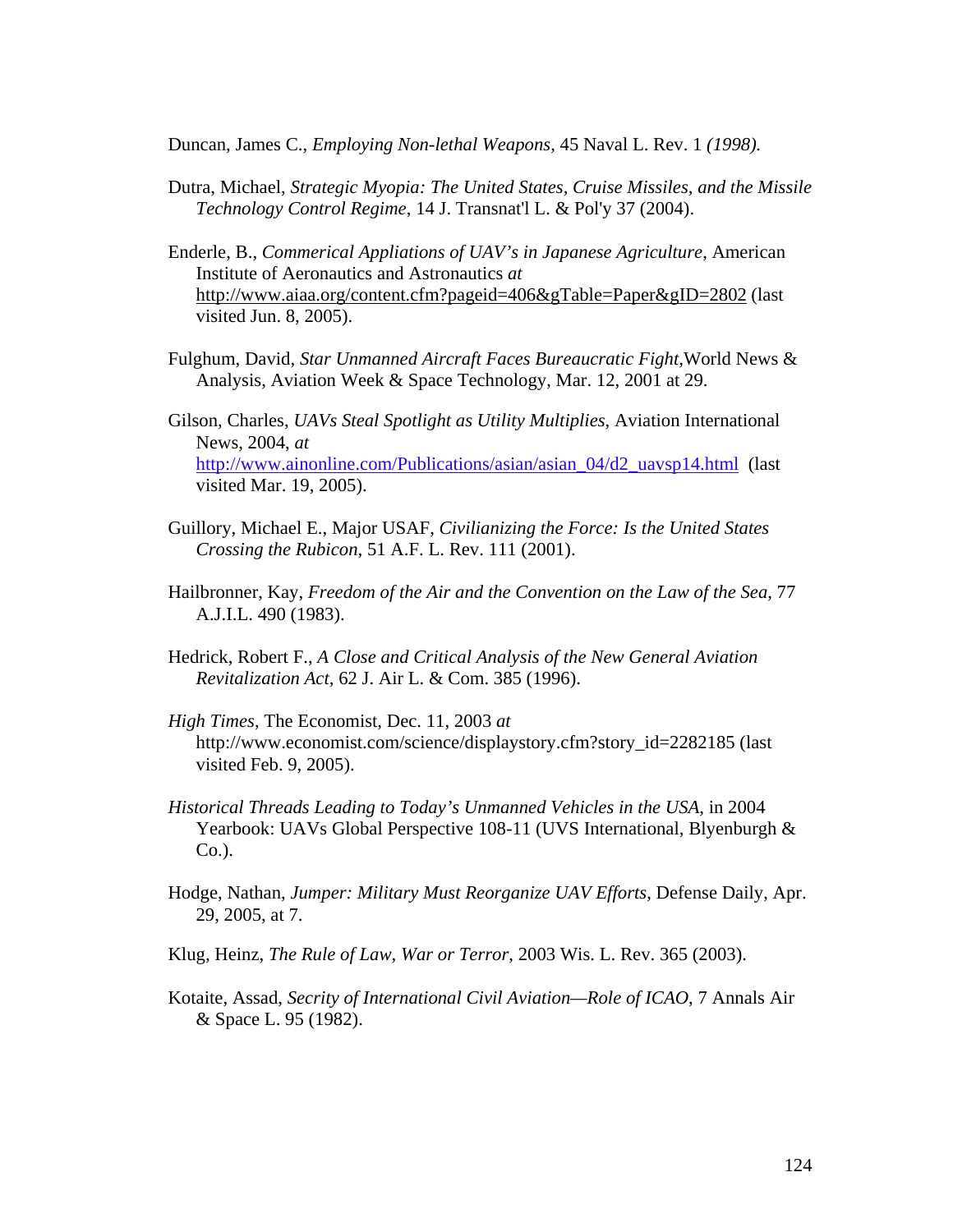- Lazarski, Anthony Lt Col USAF, *Legal Implications of the Uninhabited Combat Aerial Vehicle*, Aerospace Power Journal (Summer 2002) *at* http://www.airpower.maxwell.af.mil/airchronicles/apj/apj02/sum02/lazarski.html (last visited Jan. 20, 2005).
- Levine, Jay, *UAV/ROAs Taking Center Stage: Dryden Role Extends to Include Other Areas of Aeronautics Research* (Nov 2004) *at*  http://www.nasa.gov/centers/dryden/news/X-Press/news\_UAV/ROA.html (last visited Feb. 17, 2005).
- Mahon, Tim, *Fit to Fly in Civil Airspace*, in 2003 Yearbook 162-68 (UVS International, Blyenburgh & Co.).
- Morier, Yves, *JAA and EURONCONTROL Joint UAV Initiative*, in 2004 Yearbook: UAVs Global Perspective 146-7 (UVS International, Blyenburgh & Co.).
- Morris, Jefferson, *DOD UAV Budget To Hold Fairly Steady In FY '06, Official Says,* Aerospace Daily and Defense Report, Feb. 10, 2005, *at* http://www.aviationnow.com/avnow/news/channel\_aerospacedaily\_story.jsp?id= news/UAVBUDG02105.xml (last visited May 30, 2005).
- Morris, Jefferson, Glob*al Hawk sets record on flight to Australia*, Aerospace Daily, Apr. 24, 2001, at 1.
- Morris, Jefferson, *USAF No Longer Viewing Global Hawk as an Autonomous System*, Aerospace Daily, Dec. 5, 2003, at 1.
- Munson, Kenneth, *Executive Overview: Jane's Unmanned Aerial Vehicles and Targets*, Unmanned Aerial Vehicles and Targets (Nov. 16, 2004) *at* http://www.janes.com/aerospace/military/news/jUAV/ROA/jUAV/ROA041116\_ 1\_n.shtml (last visited Feb. 11, 2005).
- *Near Hit*, Air Safety Week, Oct. 18, 2004, Vol. 18, No. 40.
- Newcome, Laurence, *FAA-Type Regulations Will Allow UAVs to Grow*, Aviation Week's Next Century of Flight, 28 Jan. 2004.
- Newman, Richard J., *The Little Predator That Could*, Air Force Magazine, Mar. 2002, at 49.
- Parmalee, Patricia J, *Good Scouts: The Buzz About Tiny UAV/ROAs*, Aviation Week & Space Technology, Sep. 13, 2004, at 78.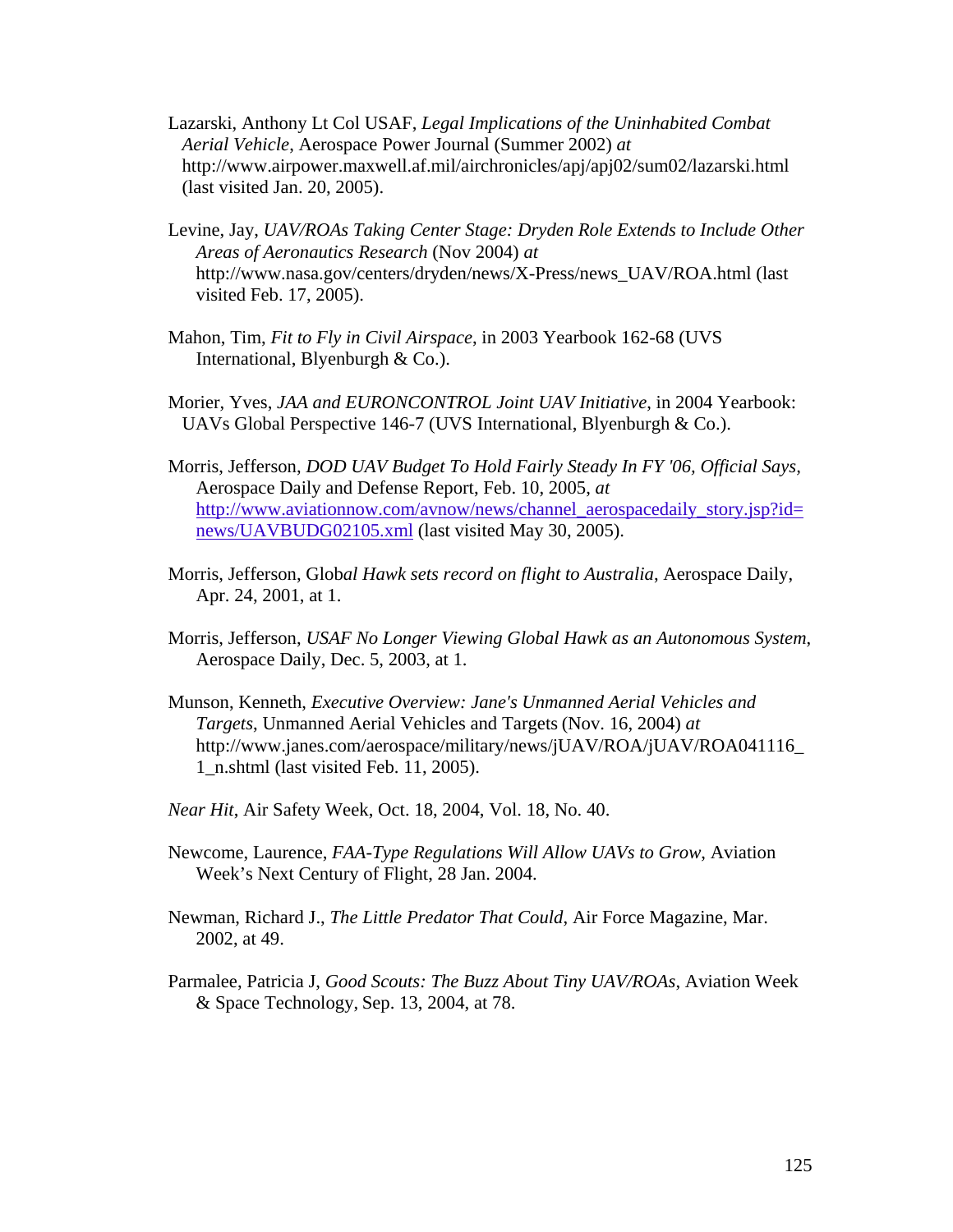- Redwine, Susan, Sgt USA, *Division Fields First TUAV Platoon*, Fort Drum Blizzard Online (Jun. 5, 2005) *at* http://www.drum.army.mil/sites/news/blizzard/blizzard\_online/news.asp?id=7 (last visited Jun. 10, 2005).
- Rehn, Torbjorn, *A Total Aviation System Approach to Non-Segregated Airspace Operations*, in 2004 Yearbook: UAVs Global Perspective 148-51 (UVS International, Blyenburgh & Co.).
- Reynish, William, *UAV/ROAs Entering the NAS*, Aviation Today, Oct. 2004 *at* http://avtoday.com/cgi/av/show\_mag.cgi?pub=av&mon=1004&file=UAV/ROAse nteringthe.htm (lasted visited Jan. 11, 2005).
- Shrewsbury, Stephen M., Major, *September 11<sup>th</sup> and the Single European Sky*: *Developing Concepts of Airspace Sovereignty*, 68 J. Air L. & Com. 115 (2003).
- Sully, Megan, *U.S. Pours Millions Into UAV Acquisitions*, Defense News, 9 Aug. 2004.
- *Status Report on US UAV Programmes*, in 2004 Yearbook: UAVs Global Perspective 112-117 (UVS International, Blyenburgh & Co.).
- Victor E. Schwartz, Victor E. and Lorber, Leah, *The General Aviation Revitalization Act: How Rational Civil justice Reform Revitalized an Industry*, 67 J. Air L. & Com. 1269 (2002).
- Sweetman, Bill, *HALE Storms to New Heights*, Jane's International Defence Review, Mar.1, 2001 *at* http://www.janes.com/aerospace/military/news/idr/idr010301\_2\_n.shtml (last visited Feb 11, 2005).
- Sweetman, Bill, *In the tracks of the Predator: combat UAV/ROA programs are gathering speed*, Jane's International Defence Reviw, Jul.13, 2004 *at*  http://www.janes.com/aerospace/military/news/idr/idr040713\_1\_n.shtml (last visited Jan. 20, 2005).
- Tasikas, Vasilios, *Unmanned Aerial Vehicles and the Doctrine of Hot Pursuit: A New Era of Coast Guard Maritime Law Enforcement Operations,* 29 Mar. Law. 59 (2004).
- Tuttle, Rich, *Afghanistan Operations Boost Vision of UAVs for Homeland Defense*, Aerospace Daily, Jan. 2, 2002, p. 7.
- *UAV Categorisation*, in 2004 Yearbook: UAVs Global Perspective 155-63 (UVS International, Blyenburgh & Co.).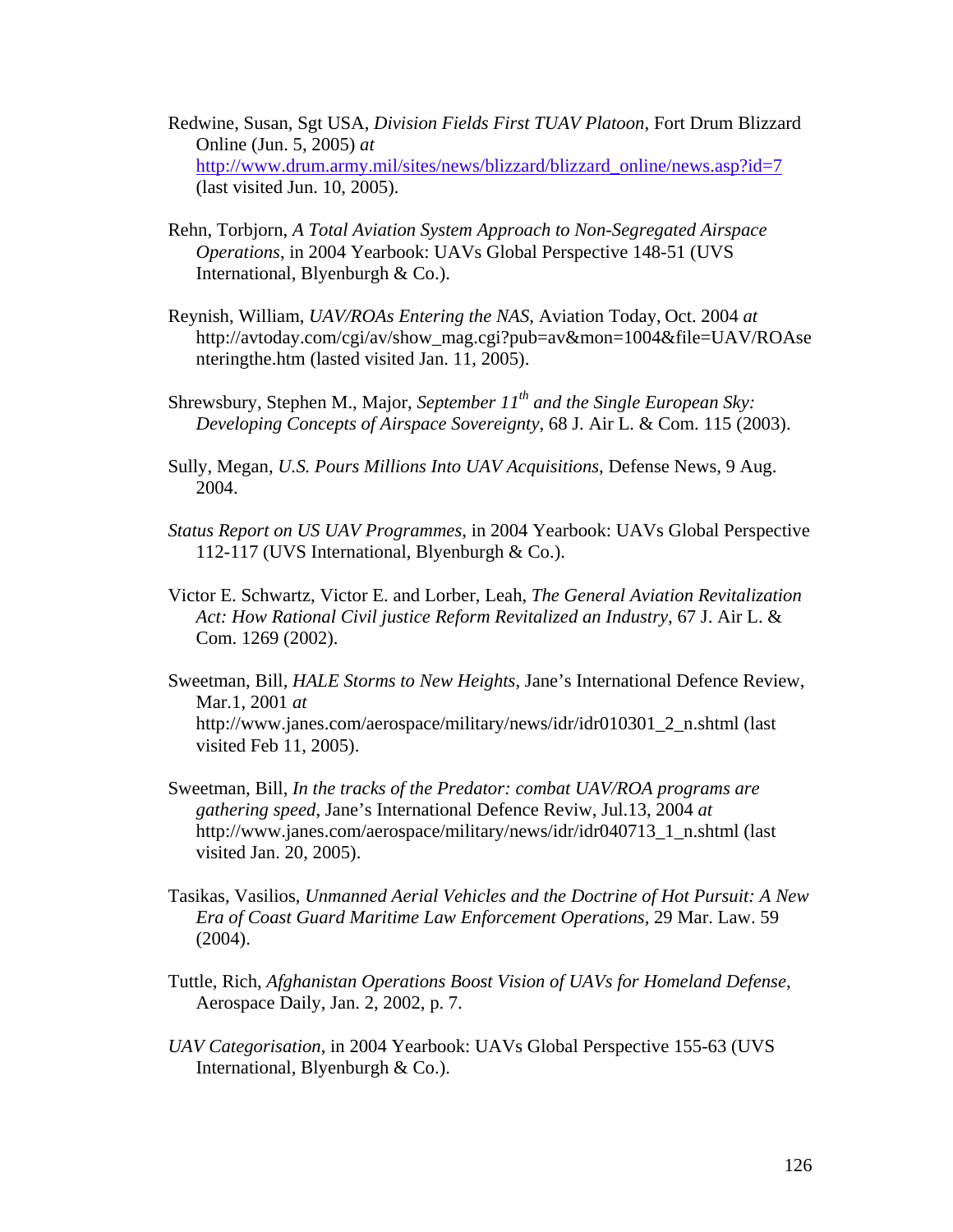- Walker, George K., *Information Warfare and Neutrality*, 33 Vand. J. Transnat'l L. 1079 (2000).
- Wichner, David, *Small UAVs Geared to be Eyes in Skies*, Arizona Daily Star, Apr. 21, 2005, *at* http://www.dailystar.com/dailystar/allheadlines/71467.php (last visited May 2, 2005).

### **C. Governmental Regulations, Policy, Reports, and Briefings (Alphabetically by Author, Agency, Title or Topic)**

- Beshears, Troy, LCDR, USCG, *Department of Homeland Security UAV/ROA Briefing at* http://www.UAV/ROAforum.com/library/library.htm, (last visited Feb. 9, 2005).
- Bone, Elizabeth and Bolkcom, Christopher, *Unmanned Aerial Vehicles: Background and Issues for Congress*, Washington/Congressional Research Service, RL31872 (Apr. 25, 2003) *at* http://www.fas.org/irp/crs/RL31872.pdf, (last visited Feb. 9, 2005).
- *C-21*, Air Force Link Fact Sheet, *at* http://www.af.mil/factsheets/factsheet.asp?fsID=88 (last visited Apr. 29, 2005).
- Canadian Aeronautics and Space Institute, *UAV/ROAs in the Canadian Context*, (2003) *at* http://www.casi.ca/CD-ROMs/AGM/2003/UAV/ROA.html#top, (last visited Jan. 20, 2005).
- Civil Aviation Authority (U.K.), *CAP 722--Unmanned Aerial Vehicle Operations in UK Airspace – Guidance* (2002).
- Civil Aviation Safety Regulations (Austl.), *CASR 1998 Part 21— Certification and Airworthiness Requirements for Aircraft and Parts* (2005).
- Civil Aviation Safety Authority (Austl.), *Advisory Circular—AC 101-1(0): Unmanned Aerial Vehicle (UAV) Operations, Design Specification, Maintenance and Training of Human Resources* (2002).
- Civil Aviation Safety Regulations (Austl.), *CASR 1998 Part 101—Unmanned Aircraft and Rocket Operations* (2004).
- Convention on International Civil Aviation, Dec. 7, 1944, 61 Stat. 1180, 15 U.N.T.S. 295.

Defense Advanced Research Projects Agency. *FACT FILE: A Compendium of DARPA Programs,* (August 2003) *at*  http://www.darpa.mil/body/pdf/FINAL2003FactFilerev1.pdf (last visited 9 Feb. 9, 2005).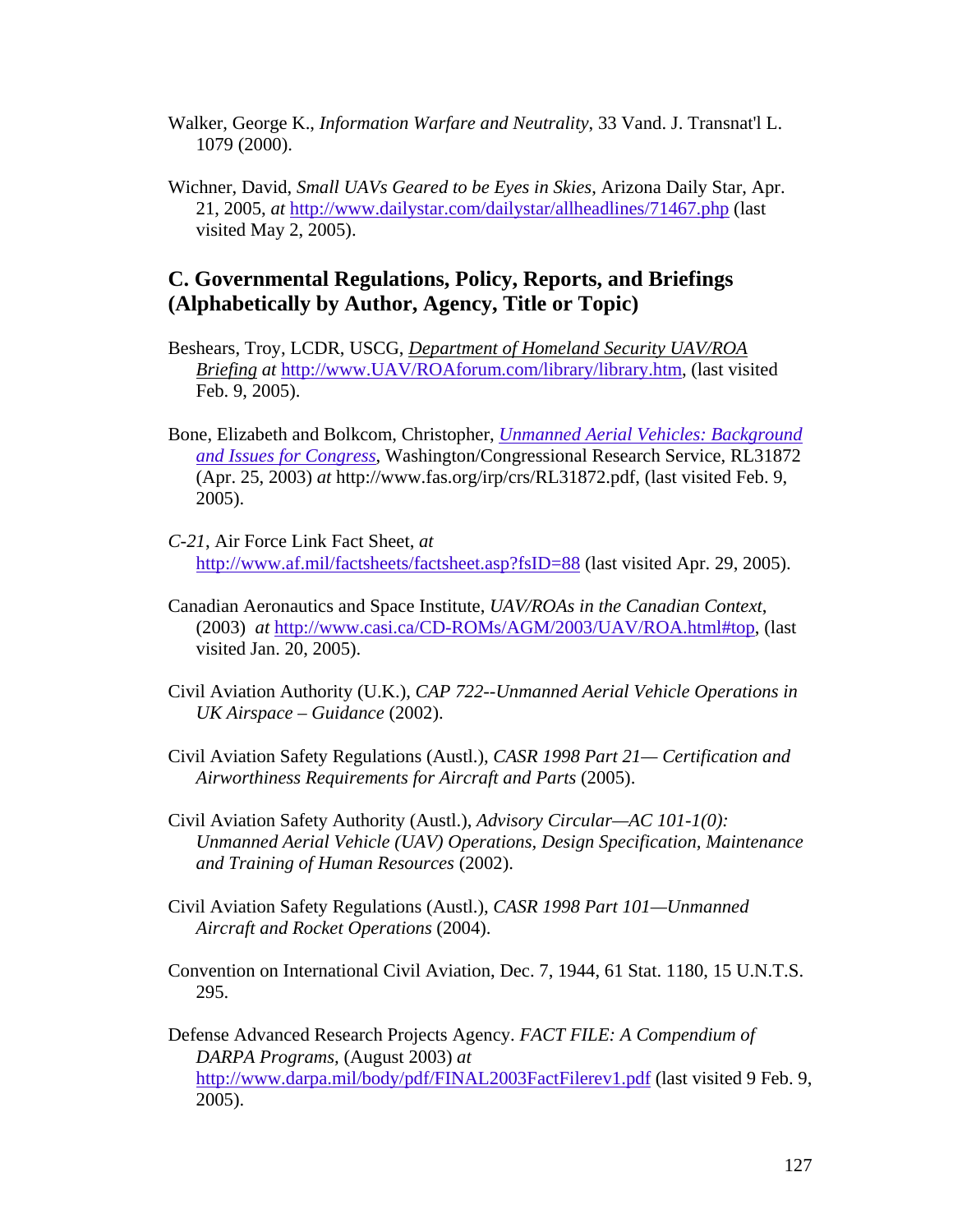- Defense Science Board, Office of the Under Secretary of Defense For Acquisition, Technology, and Logistics, *Defense Science Board Study on Unmanned Aerial Vehicles and Uninhabited Combat Aerial Vehicles* (Feb. 2004) *at*  http://www.acq.osd.mil/dsb/reports/uav.pdf (last visited Mar. 24, 2005).
- Department of Defense, *DOD Dictionary of Military and Associated Terms*, Joint Publication 1-02 (Nov. 30, 2004) *at*  http://www.dtic.mil/doctrine/jel/doddict/index.html (last visited Apr. 6, 2005).
- Department of Defense, *Unmanned Aerial Vehicles Roadmap 2002-2027*, (December 2002), *at* http://www.acq.osd.mil/usd/UAV/ROA\_roadmap.pdf (last visited 15 Jan. 2005).

Federal Aviation Administration, *Airport and Aircraft Safety R&D Division AAR-400 Programs*: *Software & Digital Systems Safety Project Flight Critical Systems Architecture Design Assurance* (2004), *at* http://aar400.tc.faa.gov/Programs/FlightSafety/sdss/reqcertop.htm (last visited Mar. 14, 2005).

- Federal Aviation Administration, *Airworthiness Directives*, *at* http://www.airweb.faa.gov/Regulatory and Guidance Library/rgAD.nsf/MainFra me?OpenFrameSet&CFID=1044425&CFTOKEN=71698324 (last visited Jun. 2, 2005).
- Federal Aviation Administration, *Advisory Circulars*, *at* http://www.airweb.faa.gov/Regulatory\_and\_Guidance\_Library/rgAdvisoryCircul ar.nsf/MainFrame?OpenFrameSet&CFID=2656772&CFTOKEN=99716569 (last visited Jun. 2, 2005).
- Federal Aviation Administration, Advisory Circular 91-57, *Model Aircraft Operating Standards* (1981).
- Federal Aviation Administration's Designation of Class A Airspace Areas, 14 C.F.R.§ 71.33 (2005).
- Federal Aviation Administration, *FAA Order 7610.4K Special Military Operations* (Aug. 2004).
- Federal Aviation Administration, *FAA Order 7210.3T Facility Operation and Administration* (Feb. 2005).
- Federal Aviation Administration, *FAA Order 7930.2J, Notices to Airmen* (2005).
- Federal Aviation Administration, *FAA Order 7400.2E, Procedures for Handling Airspace Matters*, (2004).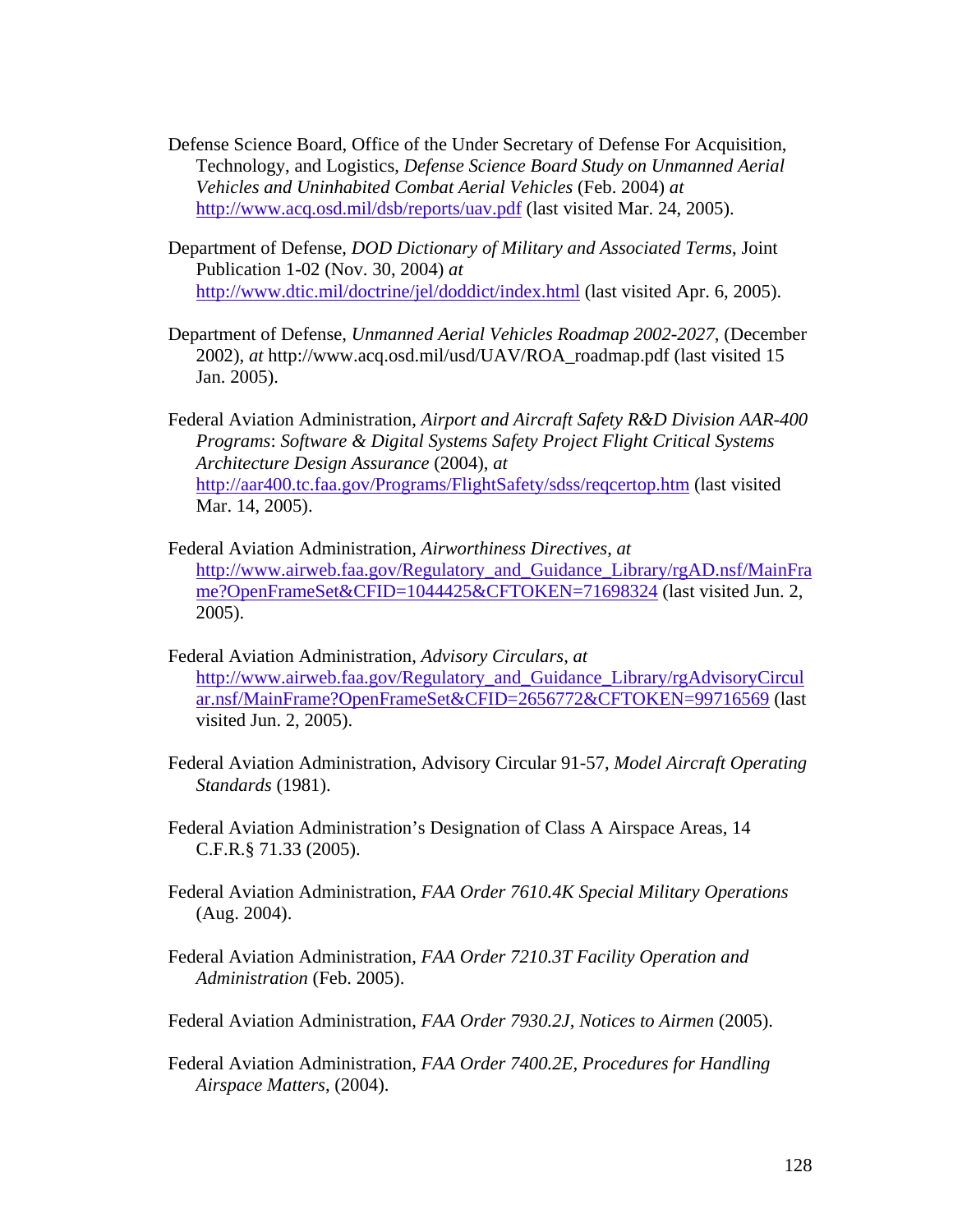Federal Aviation Administration, *Pilot/Controller Glossary* (Feb. 17, 2005) *at*  http://www.faa.gov/atpubs/PCG/PCG.pdf (last visited Mar. 23, 2005).

- Federal Aviation Administration, *PilotWeb*, *at* https://pilotweb.nas.faa.gov/distribution/atcscc.html (last visited Jun. 2, 2005).
- Federal Aviation Administration, *Temporary Flight Restrictions Notices*, *at* http://tfr.faa.gov/tfr/list.jsp (last visited Jun. 3, 2005).
- Federal Aviation Regulations, 14 C.F.R. §§ 1.1-198.17 (2005).
- Haddon, D.R. and Whittaker, C.J., *UK-CAA Policy for Light UAV Systems*, UK Civil Aviation Authority (2004).
- International Civil Aviation Organization, *at* http://www.icao.int/index.html (last visited May 3, 2005).
- Joint Aviation Authorities, *The Joint JAA/EUROCONTROL Initiative on UAV/ROAs: Final Report*, May 11, 2004 *at* http://198.17.75.100/news/news.html (last visited Jan. 15 2005).
- Joint Aviation Authorities, *Future of JAA*, *at* http://www.jaa.nl/future\_of\_jaa/future\_of\_jaa.html (last vistied Jun. 8, 2005).
- Livingston, Richard A., *Innovative Technology: Unmanned Aerial Vehicle Provides New Traffic View*, Research & Technology Transporter, U.S. Department of Transportation, Federal Highway Administration (Jan. 2003).
- The National Aeronautics and Space Administration (hereinafter NASA), *Environmental Research Aircraft and Sensor Technology* (hereinafter ERAST) *Project, Concept of Operations: High-Altitude Long-Endurance Unmanned Aerial Vehicles*, (Version 1.2).
- NASA, *ERAST, Certification and Regulatory Roadmap: High-Altitude Long-Endurance Unmanned Aerial Vehicles*, (2002 Version 1.3) *at* http://www.psl.nmsu.edu/uav/roadmap/Content.htm (last visited Mar. 19, 2005)
- NASA, *Theme:Aeronautics Technology, at*  http://mynasa.nasa.gov/pdf/55403main\_20%20AT.pdf (last visited Feb. 11, 2005).
- Office of the Secretary of Defense ("OSD"), *Airspace Integration Plan for Unmanned Aviation*, (Nov. 2004).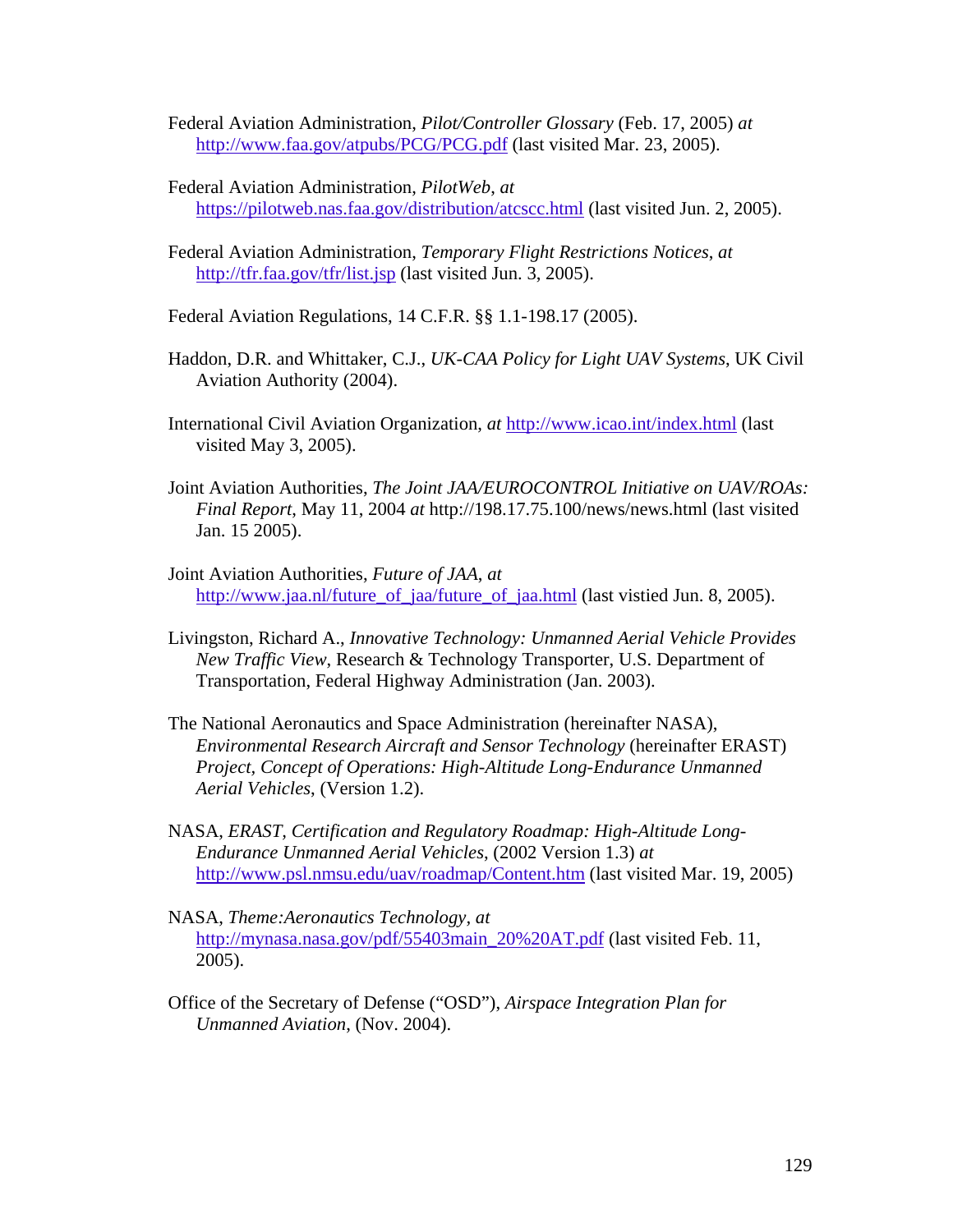- *Past Projects Helios Prototype,* NASA Dryden Flight Research Center, *at*  http://www.nasa.gov/centers/dryden/history/pastprojects/Erast/helios.html (last visited Apr. 30, 2005).
- Regulation (EC) No 1592/2002 (2002) *at* http://www.easa.eu.int/doc/Regulation/BR1592\_2002.pdf (last visited Jun. 7, 2005).
- Robbins, Karen, *National Next Generation Aircraft Technology Program Introducing Remotely Operated Aircraft (ROA) into the National Airspace System (NAS)*, White Paper submitted to U.S. Department of Transportation Research and Special Programs Administration (RSPA) Solicitation DTRS56-01-BAA-0002, *at* http://www.erast.com/ehtml/vanguard.html, (last visited May 2, 2005).

Transportation Security Regulations, 49 C.F.R. §§ 1500.01 – 1572.45 (2005).

- United States Coast Guard, *VTOL (Vertical Takeoff and Landing) Unmanned Aerial Vehicle (UAV)*, *at* http://www.uscg.mil/deepwater/system/vuav.htm (last visited Jun. 10, 2005.
- United States Department of State, *Proceedings of the International Civil Aviation Conference* (Vol. I and II, 1948).

## **D. Other (Alphabetically by Author, Organization, or Title)**

*Access 5 Alliance at* http://www.access5.aero/index\_html, (last visited Feb. 2, 2005).

- Aerovironment, *AV Pointer*, *at* http://www.aerovironment.com/area-aircraft/prodserv/pointer.html (last visited Jun. 3, 2005).
- Brecher, Aviva, Noronha, Val, and Herold, Martin, *UAV2003 a RoadMap For Deploying Unmanned Aerial Vehicles (UAVs) in Transportation*, Dec. 2, 2003, *at* http://www.ncgia.ucsb.edu/ncrst/meetings/20031202SBA-UAV2003/Findings/UAV2003-Findings-Final.pdf (last visited Mar. 19, 2005)
- Curry, J.A., Maslanik, J., Pinto, J.O., Drobot, S., and Cassano J., *Applications of Aerosondes for RIME*, *at* http://polarmet.mps.ohio-state.edu/RIME-01/pdf\_docs/curry.pdf (last visited Apr. 29, 2005).
- DeGarmo, Matthew T., *Issues Concerning Integration of Unmanned Aerial Vehicles in Civil Airspace*, (Nov. 2004) *at* http://www.mitre.org/work/tech\_papers/tech\_papers\_04/04\_1232/04\_1232.pdf (last visited Mar. 19, 2005).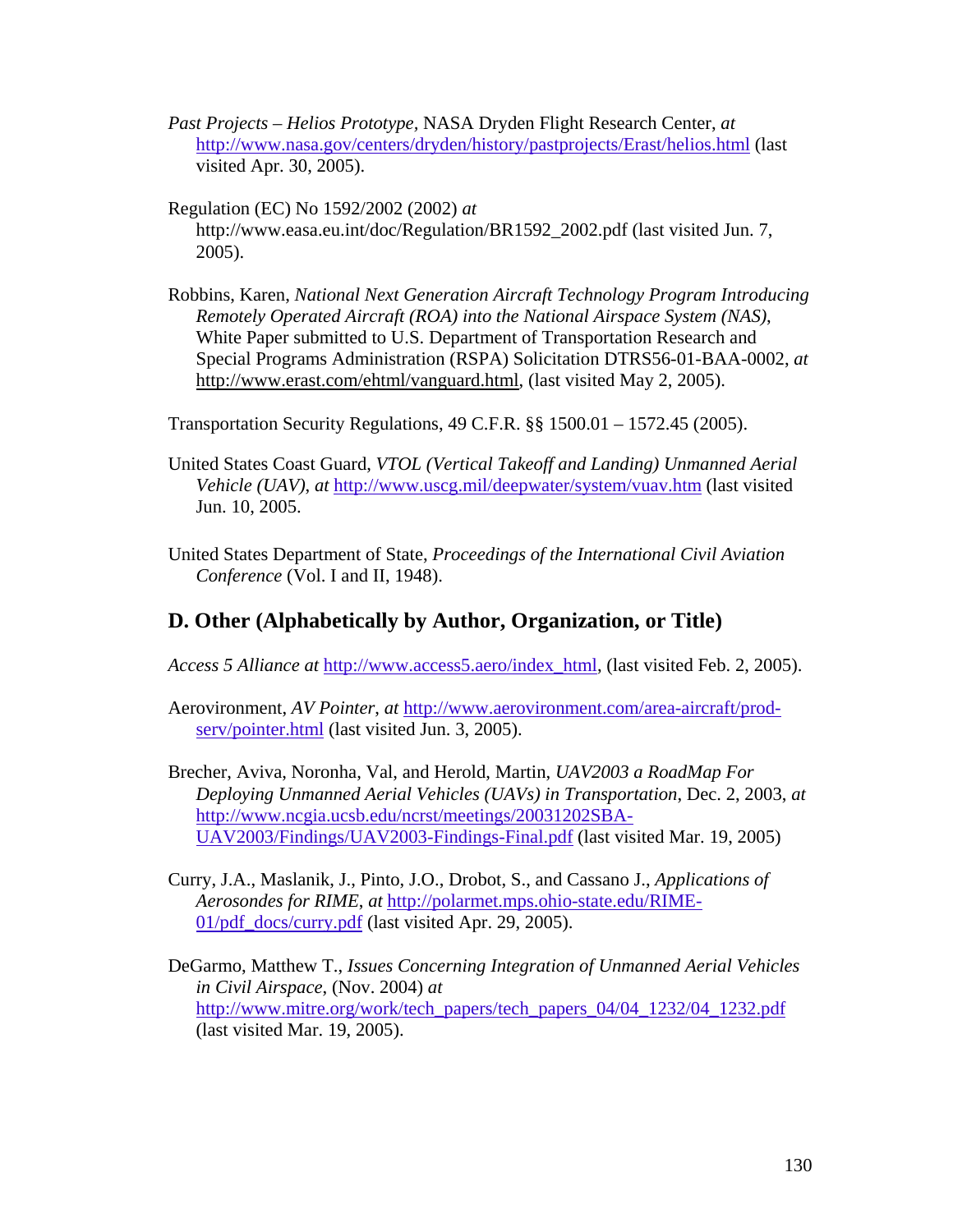- DeGarmo, Matthew T. and Nelson, Gregory M., *Prospective Unmanned Aerial Vehicle Operations in the Future National Airspace System*, American Institute of Aeronautics and Astronautics (2004).
- EURO UVS, *UAV/ROAs a Vision of the Future*, (2003) http://www.access5.aero/access5\_custom/what.html#docs (last visited Feb. 11, 2005).
- F Marsters, G, *Ummmm…So Where Does the Pilot Sit?,* The W.Rupert Turnbull Lecture, Canadian Aeronautical and Space Institute, Apr. 28, 2003 at http://www.casi.ca/CD-ROMs/AGM/2003/papers/Turnbull.pdf (last visited Jan. 20, 2005).
- First Flight Society Shrine *at* http://www.firstflight.org/shrine/lawrence\_sperry.cfm (last visited Apr. 5, 2005).
- Keys, Ryan, *Continued Use and Development of Unmanned Aerial Vehicles by the Military*, 2004, *at* http://home.engr.utexas.edu/keysrs/Cover.htm (last visited Mar. 23, 2005).
- *Our First Fully Robotic Flight*, *at* http://www.aerosonde.com/drawarticle/5 (last visited Apr. 30, 2005).
- Parsch, Andreas, *Directory of U.S. Military Rockets and Missiles*, *at*  http://www.designation-systems.net/dusrm/index.html (last visited Apr 7, 2005).
- Phillips, Martin A, *UAVs in The Future Air Transportation System* (Nov. 2004), *at*  http://www.access5.aero/access5\_custom/brief.html (last visited Mar. 14, 2005).
- Pike, John, *Federation of American Scientists Intelligence Resource Program, Unmanned Aerial Vehicles (UAVs)* (May. 10, 2004), *at*  http://www.fas.org/irp/program/collect/uav.htm (last visited Mar. 23, 2005)
- Pres Release, *Aerosonde Passes 1000 Flight Hours in the Arctic*, *at*  http://www.aerosonde.com/newsroom.php (lasted visited Feb. 11, 2005).
- *Remotely Operated Aircraft Systems*, General Atomics Aeronautical Systems, *at* http://www.uav.com/home/index.html (last visited May 4, 2005).
- RPAV: Remotely Piloted Aerial Vehicles, *The 'Aerial Target' and 'Aerial Torpedo' in Britian*, *at* htpp://www.ctie.monash.edu.au/hargrave/rpav\_britian.html (last visited Apr. 5, 2005).
- *Specifications: Global Hawk*, U.S. Arsenal, Associated Press, *at* http://abclocal.go.com/images/wabc/USArsenal/ (last visited Apr. 30, 2005).